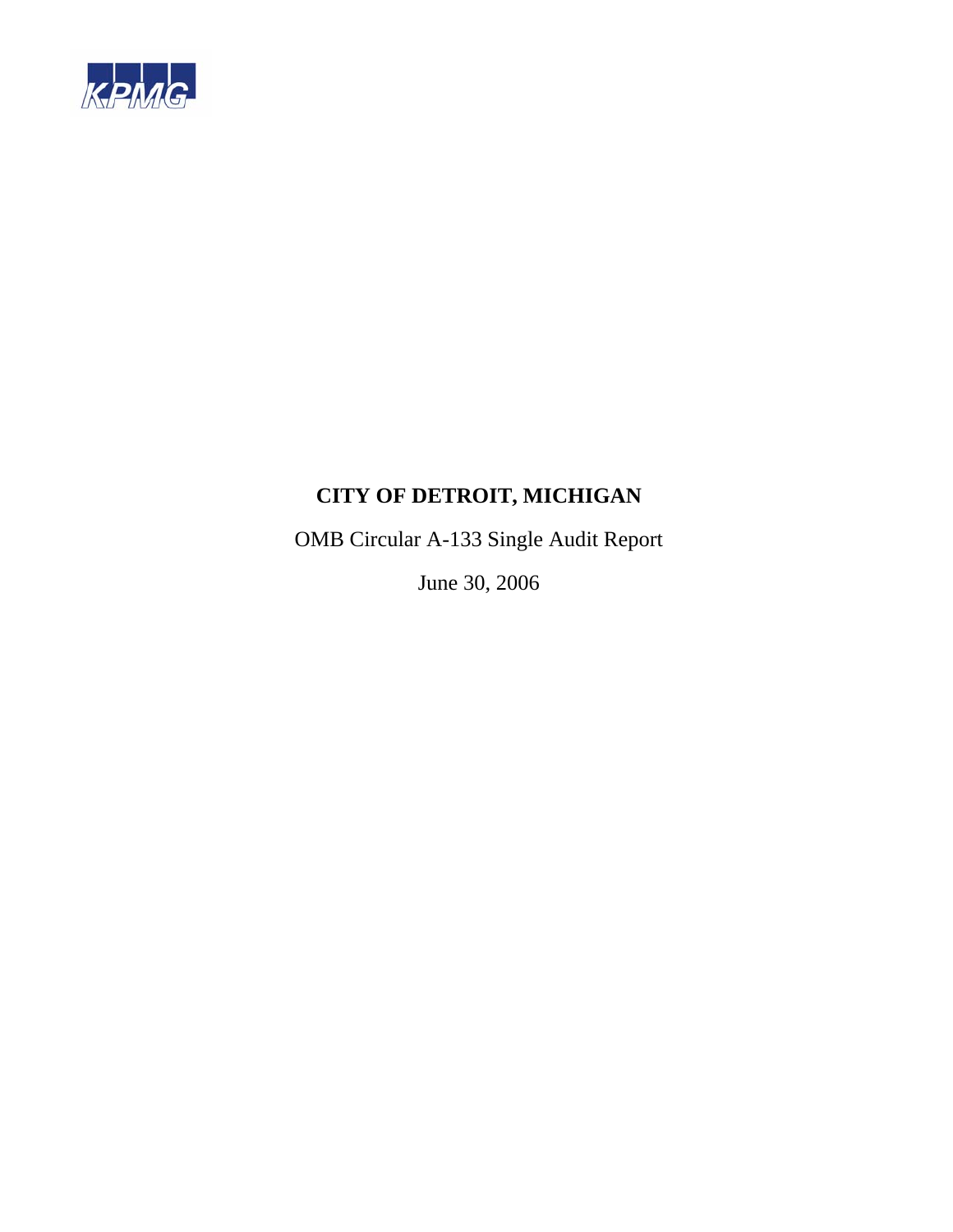OMB Circular A-133 Single Audit Report

# **Table of Contents**

|                                                                                                                                                                                     | Page(s)    |
|-------------------------------------------------------------------------------------------------------------------------------------------------------------------------------------|------------|
| Report on Compliance with Requirements Applicable to Each Major Program and on Internal<br>Control over Compliance in Accordance with OMB Circular A-133 and Schedule of            |            |
| <b>Expenditures of Federal Awards</b>                                                                                                                                               | $1 - 6$    |
| Schedule of Expenditures of Federal Awards                                                                                                                                          | $7 - 10$   |
| Notes to the Schedule of Expenditures of Federal Awards                                                                                                                             | 11         |
| Report on Internal Control over Financial Reporting and on Compliance and Other Matters<br>Based on an Audit of Financial Statements Performed in Accordance with <i>Government</i> |            |
| <b>Auditing Standards</b>                                                                                                                                                           | $12 - 13$  |
| Schedule of Findings and Questioned Costs                                                                                                                                           | $14 - 122$ |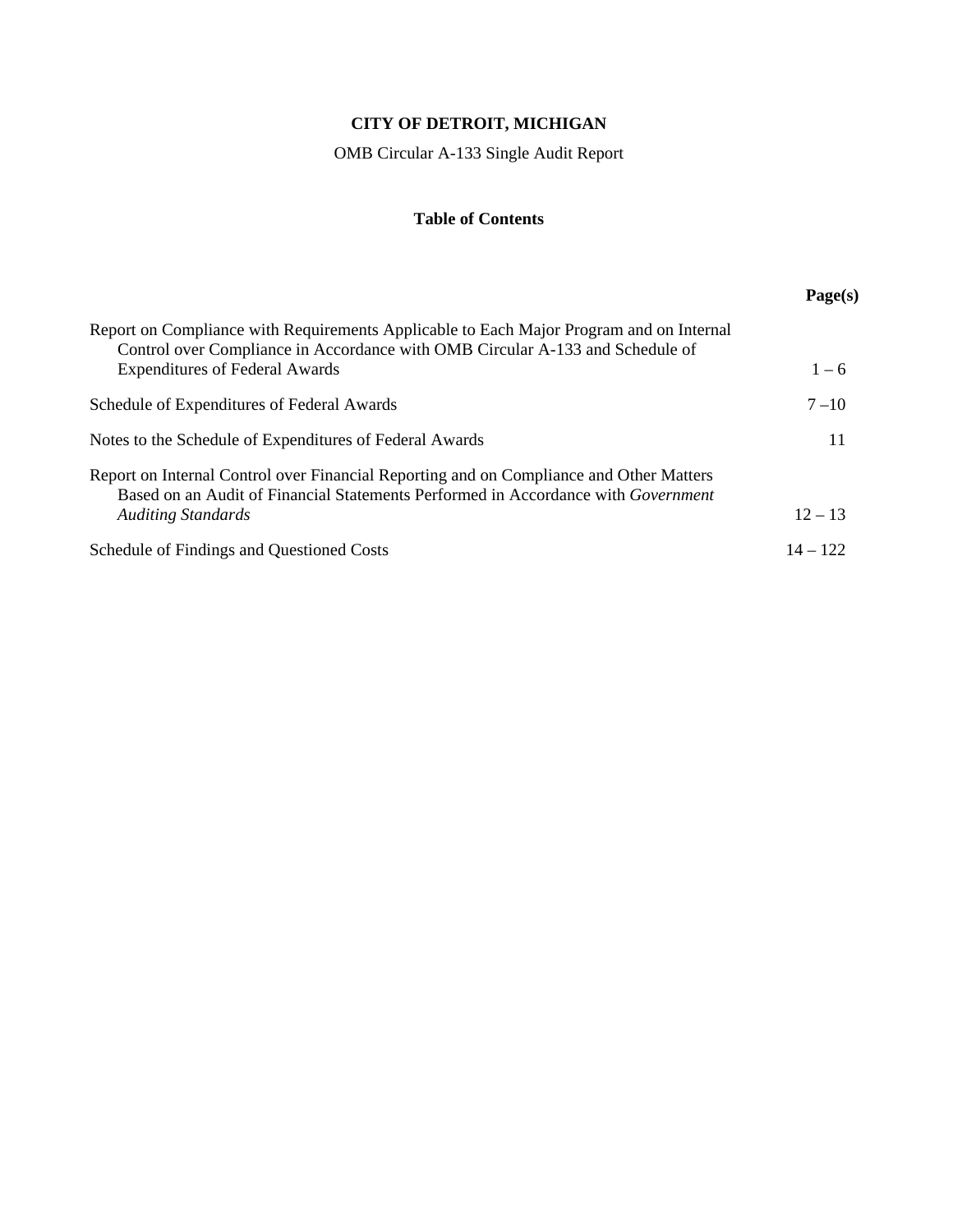

**KPMG LLP** Suite 1200 150 West Jefferson Detroit, MI 48226-4429

# **Report on Compliance with Requirements Applicable to Each Major Program and on Internal Control over Compliance in Accordance with OMB Circular A-133 and Schedule of Expenditures of Federal Awards**

The Honorable Mayor and Members of the City Council City of Detroit, Michigan:

# **Compliance**

We have audited the compliance of the City of Detroit, Michigan (the City) with the types of compliance requirements described in the *U.S. Office of Management and Budget (OMB) Circular A-133 Compliance Supplement* that are applicable to each of its major federal programs for the year ended June 30, 2006. The City's major federal programs are identified in the Summary of Auditors' Results section of the accompanying schedule of findings and questioned costs. Compliance with the requirements of laws, regulations, contracts, and grants applicable to each of its major federal programs is the responsibility of the City's management. Our responsibility is to express an opinion on the City's compliance based on our audit.

Except as discussed in Table 2, we conducted our audit of compliance in accordance with auditing standards generally accepted in the United States of America; the standards applicable to financial audits contained in *Government Auditing Standards*, issued by the Comptroller General of the United States; and OMB Circular A-133, *Audits of States, Local Governments, and Non-Profit Organizations*. Those standards and OMB Circular A-133 require that we plan and perform the audit to obtain reasonable assurance about whether noncompliance with the types of compliance requirements referred to above that could have a direct and material effect on a major federal program occurred. An audit includes examining, on a test basis, evidence about the City's compliance with those requirements and performing such other procedures as we considered necessary in the circumstances. We believe that our audit provides a reasonable basis for our opinion. Our audit does not provide a legal determination of the City's compliance with those requirements.

#### **Qualifications (Noncompliance) – Table 1**

As identified in Table 1 and described in the accompanying schedule of findings and questioned costs, the City did not comply with certain compliance requirements that are applicable to certain of its major federal programs. Compliance with such requirements is necessary, in our opinion, for the City to comply with the requirements applicable to the identified major federal programs.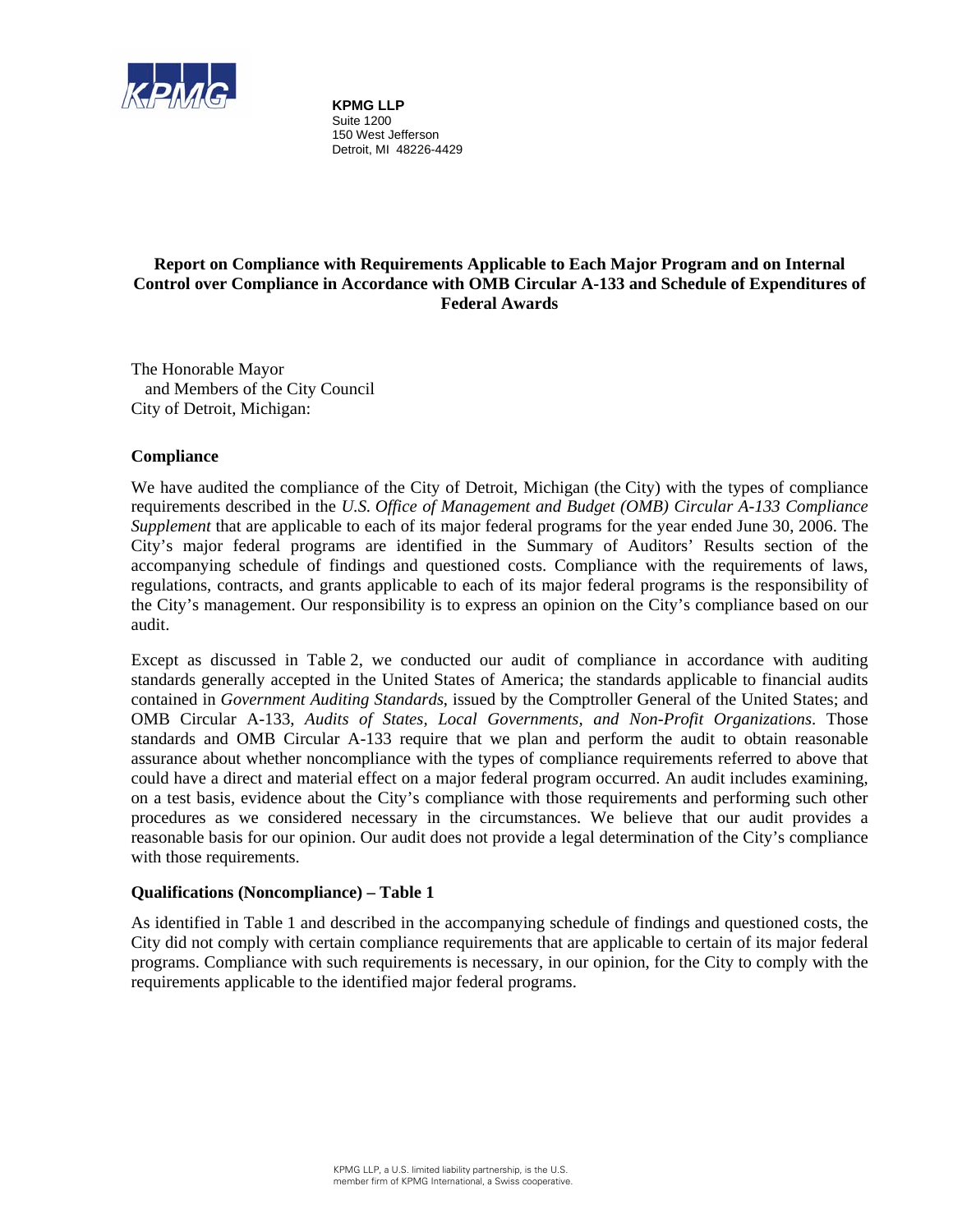

| <b>Federal program</b>                  | <b>Compliance requirement</b>                                          | <b>Finding</b><br>number |
|-----------------------------------------|------------------------------------------------------------------------|--------------------------|
| Home Investment<br>Partnership Program  | Activities Allowed or Unallowed and<br>Allowable Costs/Cost Principles | 2006-64                  |
| Home Investment<br>Partnership Program  | Cash Management                                                        | 2006-65                  |
| Home Investment<br>Partnership Program  | Davis Bacon                                                            | 2006-66                  |
| Home Investment<br>Partnership Program  | Period of Availability                                                 | 2006-67                  |
| Home Investment<br>Partnership Program  | Procurement, Suspension and Debarment                                  | 2006-68                  |
| Home Investment<br>Partnership Program  | Program Income                                                         | 2006-69                  |
| <b>Federal Transit Cluster</b>          | Activities Allowed or Unallowed and<br>Allowable Costs/Cost Principles | 2006-72                  |
| State Revolving Loan/<br>Drinking Water | Procurement, Suspension and Debarment                                  | 2006-76                  |
| <b>HIV Emergency Relief</b>             | Reporting                                                              | 2006-91                  |
| <b>HIV</b> Emergency Relief             | Subrecipient Monitoring                                                | 2006-92                  |

# **Adverse (Scope Limitation) – Table 2**

As identified in Table 2 and described in the accompanying schedule of findings and questioned costs, we were unable to obtain sufficient documentation supporting the compliance of City for certain compliance requirements that are applicable to certain of its major federal programs nor were we able to satisfy ourselves as to the City's compliance with those requirements by other auditing procedures.

| <b>Federal program</b>                                   | Compliance requirement                | Finding<br>number |
|----------------------------------------------------------|---------------------------------------|-------------------|
| Special Nutrition for<br>Women, Infant's<br>and Children | Subrecipient Monitoring               | 2006-56           |
| Prevention and Treatment<br>of Substance Abuse           | Matching, Level of Effort, Earmarking | 2006-84           |

#### **Adverse (Noncompliance) – Table 3**

As identified in Table 3 and described in the accompanying schedule of findings and questioned costs, the City did not comply with certain compliance requirements that are applicable to certain of its major federal programs. Compliance with such requirements is necessary, in our opinion, for the City to comply with the requirements applicable to the identified major federal programs.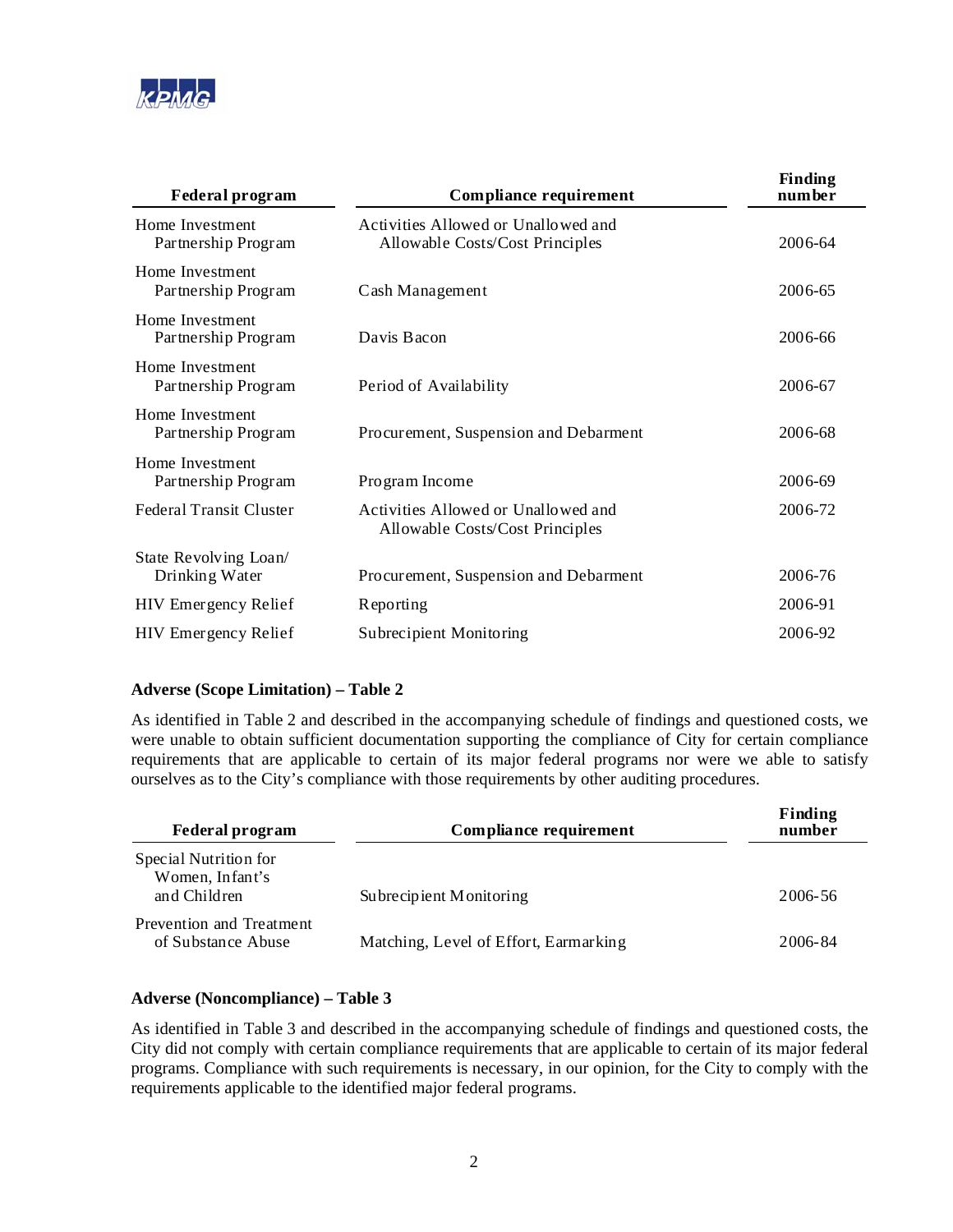

| <b>Federal program</b>                                  | <b>Compliance requirement</b>                                                          | <b>Finding</b><br>number |
|---------------------------------------------------------|----------------------------------------------------------------------------------------|--------------------------|
| Special Nutrition for<br>Women, Infants and<br>Children | Activities Allowed or Unallowed and Allowable<br><b>Costs/Cost Principles</b>          | 2006-54                  |
| Special Nutrition for<br>Women, Infants and<br>Children | Reporting                                                                              | 2006-55                  |
| <b>Community Development</b><br><b>Block Grant</b>      | Activities Allowed or Unallowed and Allowable<br><b>Costs/Cost Principles</b>          | 2006-57                  |
| <b>Community Development</b><br><b>Block Grant</b>      | Activities Allowed or Unallowed and Allowable<br><b>Costs/Cost Principles</b>          | 2006-58                  |
| <b>Community Development</b><br><b>Block Grant</b>      | Procurement, Suspension and Debarment                                                  | 2006-59                  |
| <b>Community Development</b><br><b>Block Grant</b>      | Program Income                                                                         | 2006-60                  |
| <b>Community Development</b><br><b>Block Grant</b>      | <b>Subrecipient Monitoring</b>                                                         | 2006-61                  |
| <b>Community Development</b><br><b>Block Grant</b>      | Reporting                                                                              | 2006-62                  |
| <b>Community Development</b><br><b>Block Grant</b>      | Reporting                                                                              | 2006-63                  |
| Immunizations Program and<br><b>Vaccines Provided</b>   | Activities Allowed or Unallowed and Allowable<br><b>Costs/Cost Principles</b>          | 2006-77                  |
| Immunizations Program and<br><b>Vaccines Provided</b>   | Reporting                                                                              | 2006-78                  |
| Immunizations Program and<br><b>Vaccines Provided</b>   | Special Tests and Provisions - Control,<br>Accountability and Safeguarding of Vaccines | 2006-79                  |
| Immunizations Program and<br><b>Vaccines Provided</b>   | Special Tests and Provisions – Control,<br>Accountability and Safeguarding of Vaccines | 2006-80                  |
| Prevention and Treatment<br>of Substance Abuse          | Reporting                                                                              | 2006-85                  |
| Prevention and Treatment<br>of Substance Abuse          | <b>Subrecipient Monitoring</b>                                                         | 2006-86                  |
| <b>Prevention and Treatment</b><br>of Substance Abuse   | Reporting                                                                              | 2006-87                  |
| <b>Head Start</b>                                       | <b>Cash Management</b>                                                                 | 2006-94                  |
| <b>Head Start</b>                                       | <b>Subrecipient Monitoring</b>                                                         | 2006-95                  |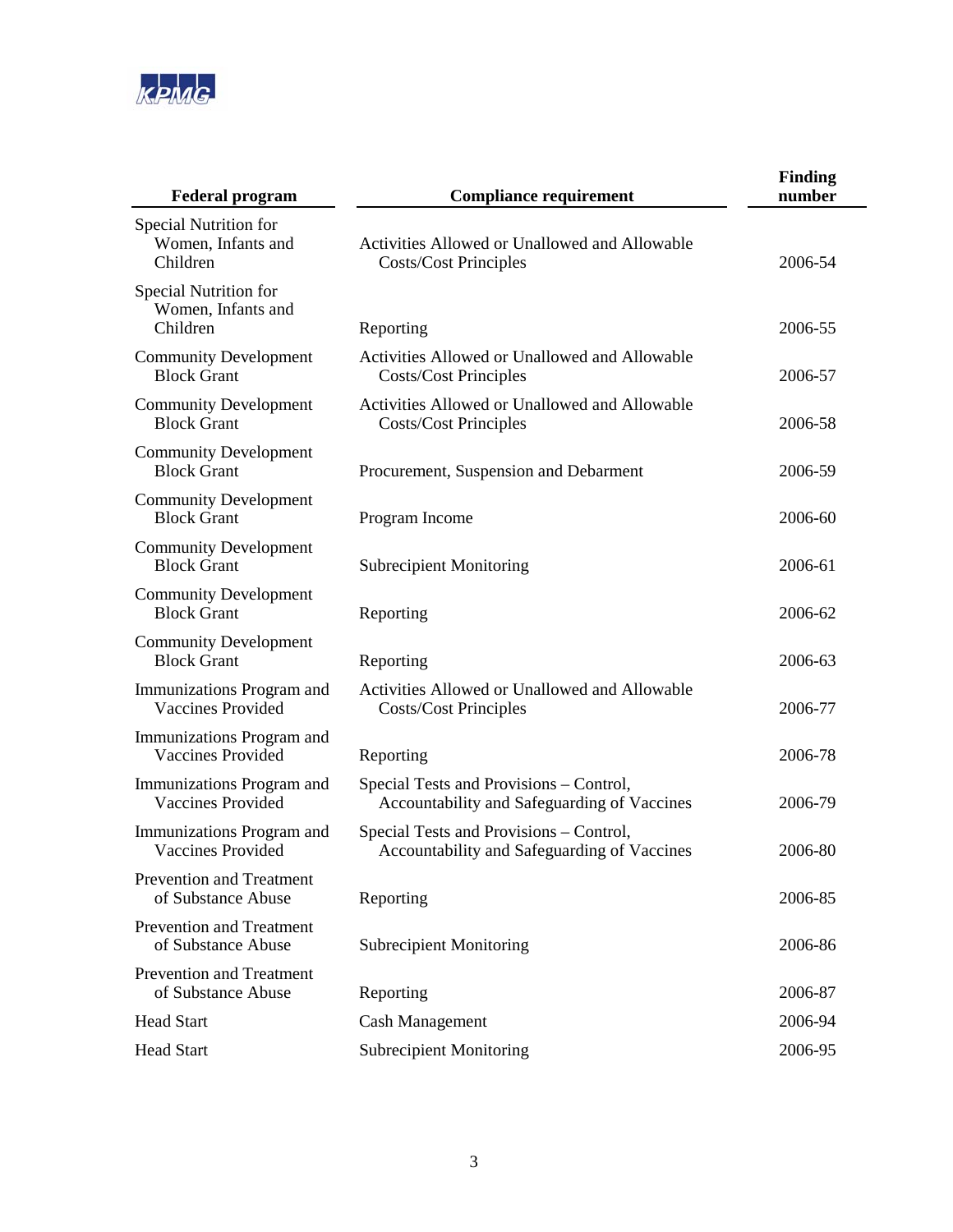

| <b>Federal program</b>                          | Compliance requirement                                                 | <b>Finding</b><br>number |
|-------------------------------------------------|------------------------------------------------------------------------|--------------------------|
| Community Services<br><b>Block Grant</b>        | Activities Allowed or Unallowed and Allowable<br>Costs/Cost Principles | 2006-96                  |
| Community Services<br><b>Block Grant</b>        | Procurement, Suspension and Debarment                                  | 2006-97                  |
| <b>Community Services</b><br><b>Block Grant</b> | Reporting                                                              | 2006-98                  |

In our opinion, except for the noncompliance described in the Table 1, the City complied, in all material respects, with the requirements referred to above that are applicable to each of its major programs for the year ended June 30, 2006. Also, in our opinion, because of the effects of the noncompliance described in Table 3 and except for the effects of such noncompliance, if any, as might have been determined had we been able to examine sufficient evidence regarding the City's compliance with the requirements of the major federal programs described in Table 2, the City did not comply in all material respects, with the requirements referred to above that are applicable to each of its major federal programs described in Table 3. As identified in table 4, the results of our auditing procedures also disclosed other instances of noncompliance with those requirements that are required to be reported in accordance with OMB Circular A-133 and which are described in the accompanying schedule of findings and questioned costs.

#### **Other Instances of Non-Compliance – Table 4**

| <b>Federal program</b>                            | <b>Compliance requirement</b>                                          | <b>Finding</b><br>number |
|---------------------------------------------------|------------------------------------------------------------------------|--------------------------|
| Workforce Investment<br>Act                       | Cash Management                                                        | 2006-71                  |
| Federal Transit Cluster                           | Activities Allowed or Unallowed and Allowable<br>Costs/Cost Principles | 2006-73                  |
| Temporary Assistance for<br><b>Needy Families</b> | Cash Management                                                        | 2006-82                  |
| Prevention and Treatment<br>of Substance Abuse    | Activities Allowed or Unallowed and Allowable<br>Costs/Cost Principles | 2006-83                  |
| <b>HIV</b> Emergency Relief                       | Activities Allowed or Unallowed and Allowable<br>Costs/Cost Principles | 2006-88                  |
| HIV Emergency Relief                              | Matching, Level of Effort, Earmarking                                  | 2006-89                  |
| HIV Emergency Relief                              | Matching, Level of Effort, Earmarking                                  | 2006-90                  |
| <b>Head Start</b>                                 | Activities Allowed or Unallowed and Allowable<br>Costs/Cost Principles | 2006-93                  |

#### **Internal Control over Compliance**

The management of the City is responsible for establishing and maintaining effective internal control over compliance with the requirements of laws, regulations, contracts, and grants applicable to federal programs. In planning and performing our audit, we considered the City's internal control over compliance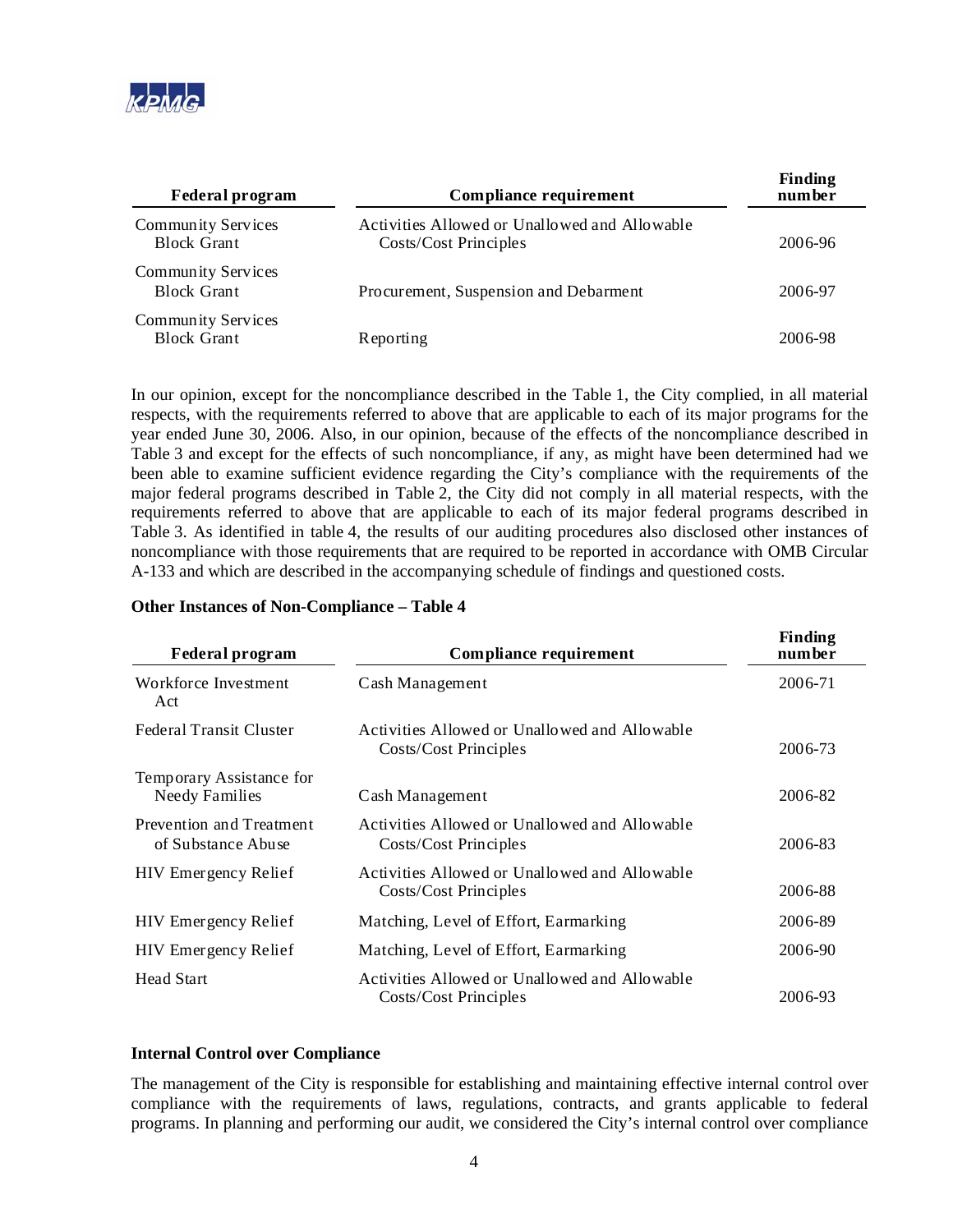

with the requirements that could have a direct and material effect on a major federal program in order to determine our auditing procedures for the purpose of expressing our opinion on compliance and to test and report on the internal control over compliance in accordance with OMB Circular A-133

We noted certain matters involving the internal control over compliance and its operation that we consider to be reportable conditions. Reportable Conditions involve matters coming to our attention relating to significant deficiencies in the design or operation of the internal control over compliance that, in our judgment, could adversely affect the City's ability to administer a major federal program in accordance with the applicable requirements of laws, regulations, contracts, and grants. Reportable conditions are described in the accompanying schedule of findings and questioned costs as items 2006-52 through 2006- 98.

A material weakness is a reportable condition in which the design or operation of one or more of the internal control components does not reduce to a relatively low level the risk that noncompliance with the applicable requirements of laws regulations, contracts, and grants caused by error or fraud that would be material in relation to a major federal program being audited may occur and not be detected within a timely period by employees in the normal course of performing their assigned functions. Our consideration of internal control over compliance would not necessarily disclose all matters in the internal control that might be reportable conditions and, accordingly, would not necessarily disclose all reportable conditions that are also considered to be material weaknesses. However, of the reportable conditions described above we consider the items 2006-52 and 2006-53, and the items in Table 1, Table 2 and Table 3 to be material weaknesses.

#### **Schedule of Expenditures of Federal Awards**

We have audited the financial statements of the governmental activities, business-type activities, the aggregate discretely presented component units, each major fund, and the aggregate remaining fund information of the City, as of and for the year ended June 30, 2006, which collectively comprise the City's basic financial statements, and have issued our report thereon dated February 25, 2008, which included a reference to other auditors. Our report on the basic financial statements was modified to recognize that we did not audit the financial statements of the Detroit Brownfield Redevelopment Authority, Downtown Development Authority Economic Development Authority, Museum of African American History, Detroit Transportation Corporation, and the Greater Detroit Resource Recovery Authority, which represents 87.8% and 76.4%, respectively, of the assets and revenues of the discretely presented component units. We also did not audit the financial statements of the Retirement Systems, which represent 96.5% and 73.2% respectively, of the assets and expense/expenditures/deductions of the aggregate remaining fund information. Those financial statements were audited by other auditors whose reports thereon have been furnished to us, and our opinion, insofar as they related to the amounts included for the aggregate discretely presented component units and the aggregate remaining fund information, are based on the reports of the other auditors. Our report was qualified based on the Detroit Public Library Component Unit (the Library) not having audited financial statements. We were not engaged to audit the Library's financial statements as part of our audit of the City's basic financial statements. The Library's financial activities are included in the City's financial statements as a discretely presented component unit and represents 8.6%, 18.7% and 15.2% of the assets, net assets, and revenues, respectively of the City's aggregate discretely presented component units. Our report included an emphasis paragraph stating that the City excluded the reporting in its financial statements of the Detroit Housing Commission and the School District of the City of Detroit which were, previously reported as discretely presented component units. Our audit was performed for the purpose of forming opinions on the financial statements that collectively comprise the City's basic financial statements. The accompanying schedule of expenditures of federal awards is presented for purposes of additional analysis as required by OMB Circular A-133 and is not a required part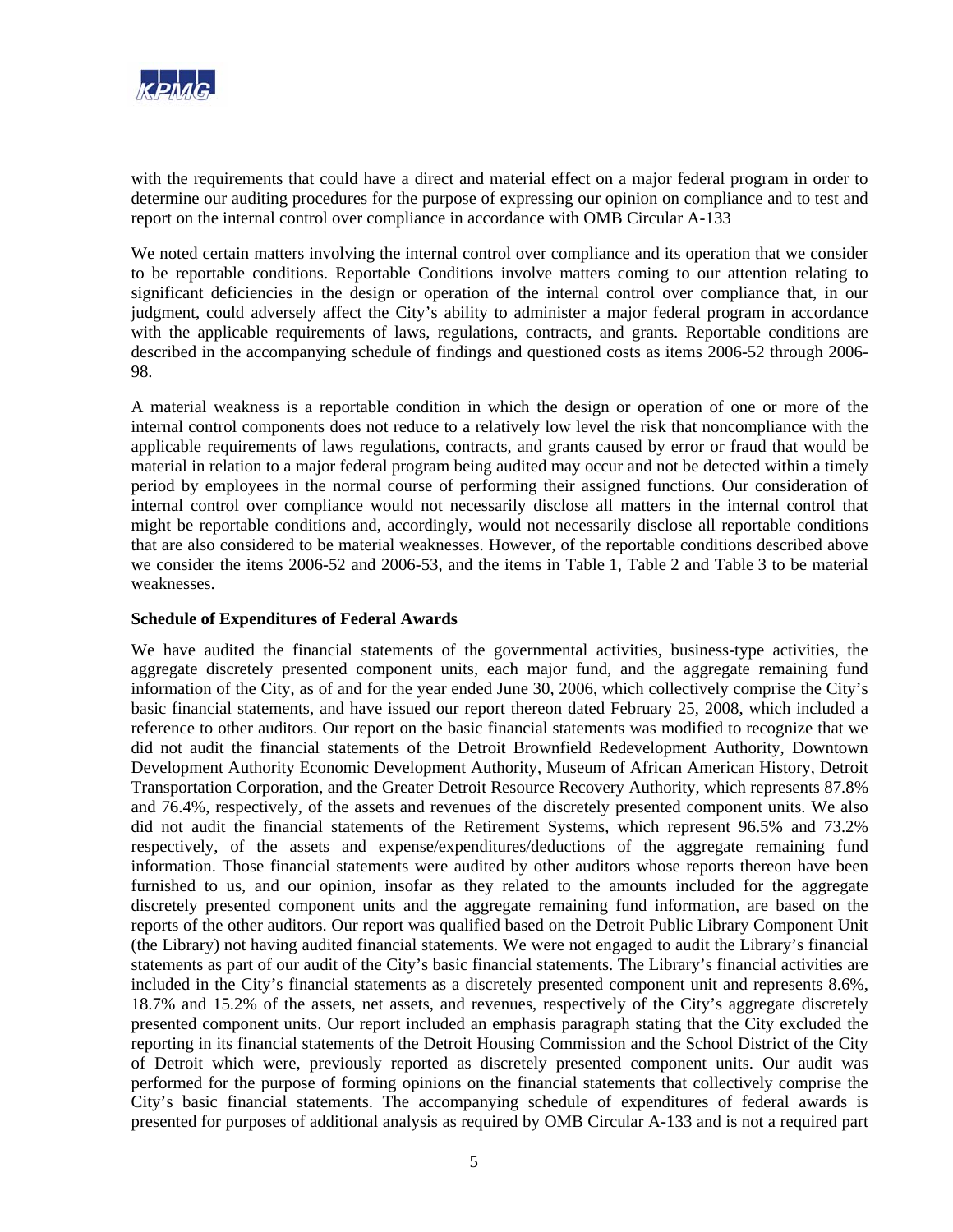

of the basic financial statements. Such information has been subjected to the auditing procedures applied in the audit of the basic financial statements and, in our opinion, is fairly stated, in all material respects, in relation to the basic financial statements taken as a whole.

The City's responses to the findings identified in our audit are described in the accompanying schedule of findings and questioned costs. We did not audit the City's responses, and accordingly, we express no opinion on them.

This report is intended solely for the information and use of the Mayor, City Council, Management, federal awarding agencies, and pass-through entities, and is not intended to be and should not be used by anyone other than these specified parties.

KPMG LLP

Detroit, Michigan September 30, 2008 (except for the Schedule of Expenditures of Federal Awards, Paragraph 10, as to which the date is February 25, 2008)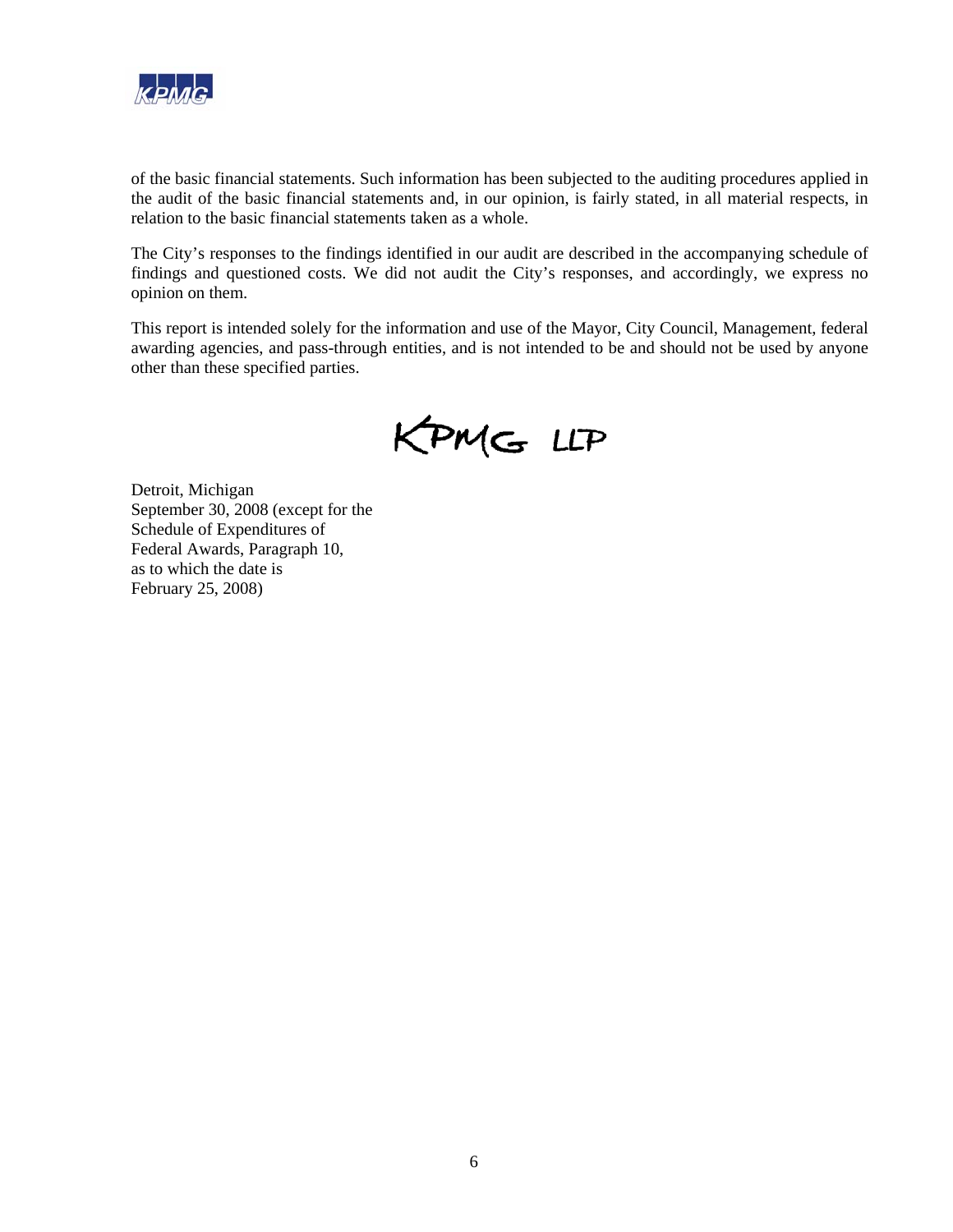#### Schedule of Expenditures of Federal Awards

Year ended June 30, 2006

| <b>Grant title</b>                                               | <b>Grant number</b> | <b>Catalog of</b><br>federal<br>domestic<br>assistance | 2006<br>expenditures |
|------------------------------------------------------------------|---------------------|--------------------------------------------------------|----------------------|
| Department of Agriculture:                                       |                     |                                                        |                      |
| Summer Food Service Program for Children                         | 26-61146            | 10.559                                                 | \$<br>874,180        |
| <b>Illegal Dumping Pilot</b>                                     | X985149-01          | 10.762                                                 | 10,667               |
| Via Michigan Department of Community Health                      |                     |                                                        |                      |
| WIC Supplemental Food                                            | n/a                 | 10.557                                                 | 4,071,059            |
| Via Michigan Family Independence Agency                          |                     |                                                        |                      |
| Packaged Meals                                                   | ES-04-82014         | 10.561                                                 | 12,240               |
| Via Michigan Department of Career Development:                   |                     |                                                        |                      |
| Food Assistance (AY 06)                                          | $05-18$             | 10.561                                                 | 823.221              |
| Food Assistance Supportive Services (AY 06)                      | $05-18$             | 10.561                                                 | 9,265                |
| Food Assistance (AY 05)                                          | $04-08$             | 10.561                                                 | 594.346              |
| Food Assistance Supportive Services (AY 05)                      | 04-08               | 10.561                                                 | 8,560                |
| Via Michigan Department of Education:                            |                     |                                                        |                      |
| <b>TEFAP</b>                                                     | 820021020           | 10.568                                                 | 21,227               |
| <b>TEFAP</b>                                                     | 820021020           | 10.568                                                 | 71,160               |
| <b>TEFAP</b>                                                     | 820021020           | 10.568                                                 | 289,201              |
|                                                                  |                     |                                                        | 6,785,126            |
| Department of Education:<br>Mayor's Time                         | U215K032278         | 84.215                                                 | 149,767              |
|                                                                  |                     |                                                        | 149,767              |
|                                                                  |                     |                                                        |                      |
| Department of Energy:                                            |                     |                                                        |                      |
| Via Michigan Family Independence Agency                          |                     |                                                        |                      |
| Weatherization                                                   | DOE-06-82007        | 81.042                                                 | 15,784               |
| Weatherization                                                   | DOE-05-82007        | 81.042                                                 | 2,571,806            |
|                                                                  |                     |                                                        | 2,587,590            |
| Department of Health and Human Services:                         |                     |                                                        |                      |
| Tuberculosis Outreach Assistance                                 | U52/CCU500843       | 93.116                                                 | 551,311              |
| HIV Emergency Relief (HRSA)                                      | 05H89HA00021        | 93.914                                                 | 9,144,882            |
| <b>Healthy Start Initiative</b>                                  | HSP26-C001-01       | 93.926                                                 | 1,837,500            |
| Head Start                                                       | 05CH0113/40         | 93.600                                                 | 11,920,154           |
| <b>Head Start</b>                                                | 05CH0113/39         | 93.600                                                 | 61,978               |
| <b>Head Start</b>                                                | 05CH0112/41         | 93.600                                                 | 35,092,373           |
| Early Head Start                                                 | 05CH0113/40         | 93.600                                                 | 828,300              |
| Early Head Start                                                 | 05CH0113/41         | 93.600<br>93.600                                       | 1,075,088            |
| Early Head Start<br>Via Michigan Department of Community Health: | 05CH0113/39         |                                                        | 11,635               |
| Childhood Lead Poison                                            | n/a                 | 93.197                                                 | 763,232              |
| <b>Bio Terrorism</b>                                             | n/a                 | 93.283                                                 | 640,055              |
| Child Health BG                                                  | n/a                 | 93.994                                                 | 1,656,470            |
| Outreach & Assistance                                            | 9000001019          | 93.044                                                 | 138,471              |
| Childhood Lead                                                   | n/a                 | 93.197                                                 | 376,752              |
| <b>Family Planning</b>                                           | n/a                 | 93.217                                                 | 652,939              |
| Immunization                                                     | n/a                 | 93.268                                                 | 516,671              |
| Vaccine Provided                                                 | n/a                 | 93.268                                                 | 5,290,363            |
| Vaccine Distribution                                             | n/a                 | 93.778                                                 | 166,788              |
| <b>Aids/Hiv Consort</b>                                          | n/a                 | 93.917                                                 | 248,118              |
| Aids/HIV Prevention and Planning                                 | n/a                 | 93.940                                                 | 685,154              |
| Aids/HIV Family Services                                         | n/a                 | 93.917                                                 | 14,147               |
| Aids Counseling                                                  | n/a                 | 93.940                                                 | 37,449               |
| Aids Counseling                                                  | n/a                 | 93.940                                                 | (68, 861)            |
| Prevention and Treatment of Substance Abuse                      | n/a                 | 93.959                                                 | 24,829,967           |
| <b>STD</b> Control                                               | n/a                 | 93.977                                                 | 372,632              |
| Crippled Children Service                                        | n/a                 | 93.994                                                 | 852,888              |
| Primary Care-Chass                                               | n/a                 | 93.991                                                 | 890,971              |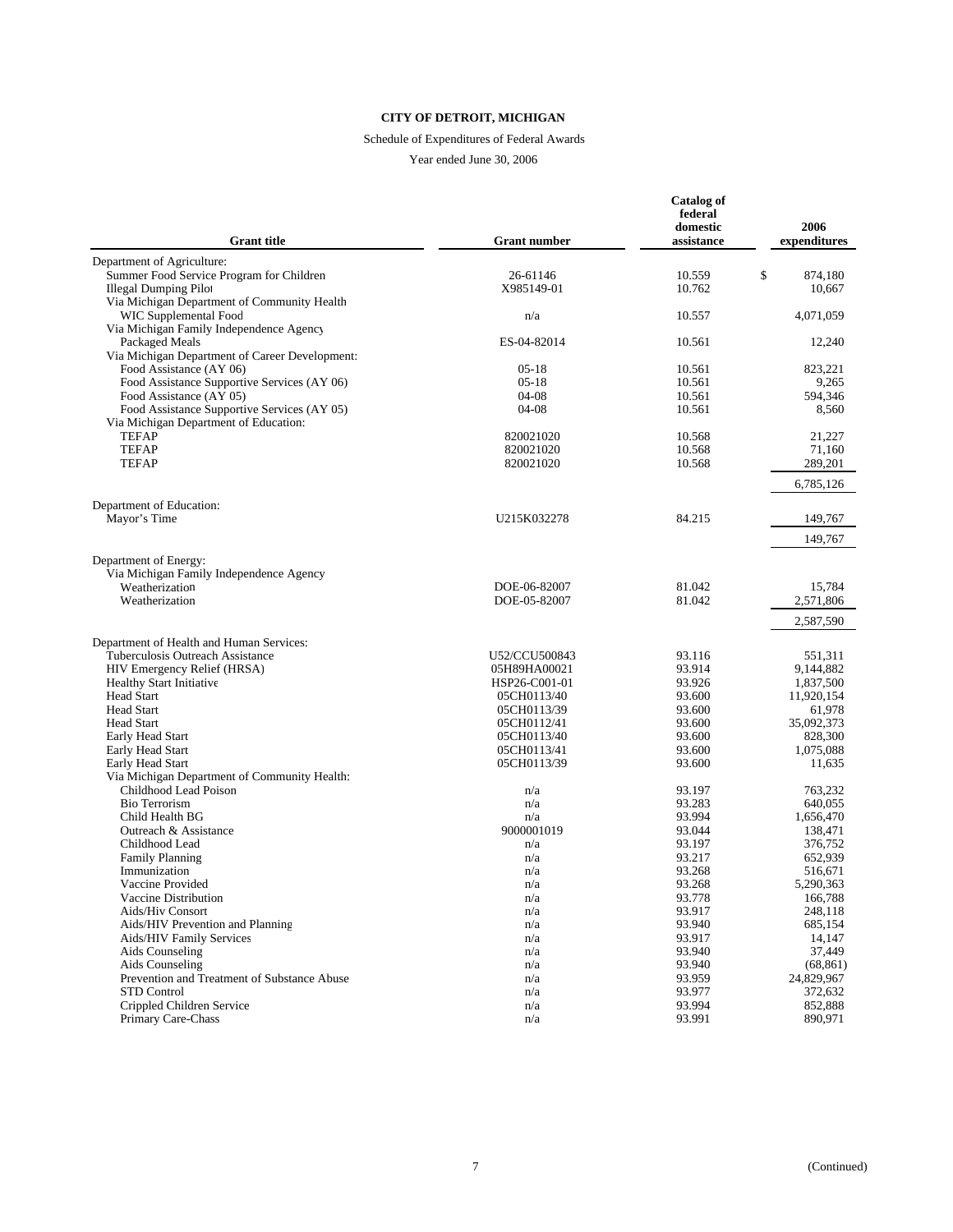#### Schedule of Expenditures of Federal Awards

Year ended June 30, 2006

| <b>Grant</b> title                                                      | <b>Grant number</b>                | Catalog of<br>federal<br>domestic<br>assistance | 2006<br>expenditures   |
|-------------------------------------------------------------------------|------------------------------------|-------------------------------------------------|------------------------|
| Via Michigan Dept of Human Services:                                    |                                    |                                                 |                        |
| Family Independence Agency:                                             |                                    |                                                 |                        |
| <b>TANF</b>                                                             | 06-82007                           | 93.558                                          | \$<br>258,630          |
| <b>TANF</b>                                                             | 05-82007                           | 93.558                                          | 191,732                |
| WX-LIHEAP                                                               | 05-82007                           | 93.568                                          | 999,019                |
| WX-LIHEAP                                                               | 05-82007                           | 93.568                                          | 195,170                |
| WX-LIHEAP                                                               | 06-82007                           | 93.568                                          | 4,132                  |
| <b>Community Services Block Grant</b>                                   | 05-82007                           | 93.569                                          | 1,740,048              |
| <b>Community Services Block Grant</b><br><b>Empowerment Zone</b>        | 06-82007<br>ECEZ-96-82001          | 93.569<br>14.244                                | 4, 191, 205<br>710,125 |
| Via Michigan Dept. of Labor & Economic Growth:                          |                                    |                                                 |                        |
| TANF Work First (AY 06)                                                 | $05-19$                            | 93.558                                          | 15,691,701             |
| TANF Work First (AY 05)                                                 | $04-11$                            | 93.558                                          | 4,875,008              |
| TANF – Supportive Services (AY 06)                                      | $05-20$                            | 93.558                                          | 1,396,653              |
| TANF – Supportive Services (AY 05)                                      | 04-21                              | 93.558                                          | 600,000                |
| TANF - Goodwill (AY 06)                                                 | $05 - 14$                          | 93.558                                          | 360,916                |
|                                                                         |                                    |                                                 | 129,801,766            |
| Department of Housing and Urban:                                        |                                    |                                                 |                        |
| <b>Community Development Block Grant</b>                                | B-05-MC-26-0006                    | 14.218                                          | 50,376,728             |
| <b>Emergency Shelter Grant</b>                                          | S-05-MC-26-0006                    | 14.231                                          | 1,650,586              |
| Section 108 Loans                                                       | B-98-MC-26-006A                    | 14.248                                          | 7,568,018              |
| Special HSG Rehab Prog                                                  | M-05-MC-26-0202                    | 14.239                                          | 18,731,656             |
| <b>Supportive Housing Program</b>                                       | MI-28-15-307                       | 14.235                                          | 2,736,651              |
| Vernor Lawndale                                                         | B-98-MC-26-0006B                   | 14.251                                          | 600,000                |
| <b>HUD Lead Hazard</b>                                                  | <b>MILHD003504</b>                 | 14.905                                          | 1,234,446              |
| Housing Opportunities for Persona with Aids<br><b>Shelter Plus Care</b> | MI26H05-F001                       | 14.241                                          | 1,554,000              |
|                                                                         | MI28C101017                        | 14.238                                          | 114,103                |
|                                                                         |                                    |                                                 | 84,566,188             |
| Department of Interior:                                                 |                                    |                                                 |                        |
| Anna Scripps Whitcomb conservatory Renovation                           | 26-04-ML-0118                      | 15.929                                          | 13,145                 |
| Restoration of Peterson Playground                                      | L3217 (2225)<br>26CTY12600101      | 15.929<br>15.929                                | 29,598                 |
| Belle Isle Flynn Pavilion                                               |                                    |                                                 | 116,491                |
|                                                                         |                                    |                                                 | 159,234                |
| Department of Homeland Security:                                        |                                    |                                                 |                        |
| Via Michigan State Police:                                              |                                    |                                                 |                        |
| 2005 Urban Area Security Initiative (UASI)<br>Click it or Ticket        | n/a<br>PT-06-08                    | 97.067<br>16.710                                | 316,379<br>37,706      |
|                                                                         |                                    |                                                 |                        |
|                                                                         |                                    |                                                 | 354,085                |
| Department of Justice:                                                  |                                    |                                                 |                        |
| Bureau of Justice Assistance VIII<br>Bureau of Justice Assistance IX    | 2003-LB-BX-1064<br>2004-LB-BX-1452 | 16.592<br>16.592                                | 1,162,805              |
| <b>Encourage Arrest</b>                                                 | 2004-WEAX-0067                     | 16.710                                          | 563,890<br>530,207     |
| Project Safe Neighborhood                                               | 2003-GP-CX-0170                    | 16.609                                          | 13,251                 |
| <b>Great Program</b>                                                    | 2004-JV-FX-0174                    | 16.737                                          | 56,000                 |
| Culture of Integrity                                                    | 2002-HSWX-0017                     | 16.710                                          | 16,432                 |
| <b>Operation Takeback</b>                                               | 2005JLFX0298                       | 16.710                                          | 98,664                 |
| <b>Homeland Security</b>                                                | 2003OLWX0008                       | 16.710                                          | 72,934                 |
| Community Oriented Policing Service (COPS)                              | 98 ULWX0057                        | 16.710                                          | 73,401                 |
| <b>DNA</b> Capacity                                                     | 2004-DN-BX-K148                    | 16.741                                          | 415,004                |
| Via Michigan Department of Human Services:                              |                                    |                                                 |                        |
| Family Independence Agency:<br>JAIBG                                    | 05-82007                           | 16.523                                          | 67,407                 |
| <b>JAIBG</b>                                                            | 05-82007                           | 16.523                                          | 484,855                |
| <b>JAIBG</b>                                                            | 06-82007                           | 16.523                                          | 40,827                 |
| <b>Equitable Sharing Funds</b>                                          | None                               | n/a                                             | 12,900                 |
| Youth and Community Allied for action-09/04-8/05                        | JP-05-82001                        | 16.540                                          | 37,500                 |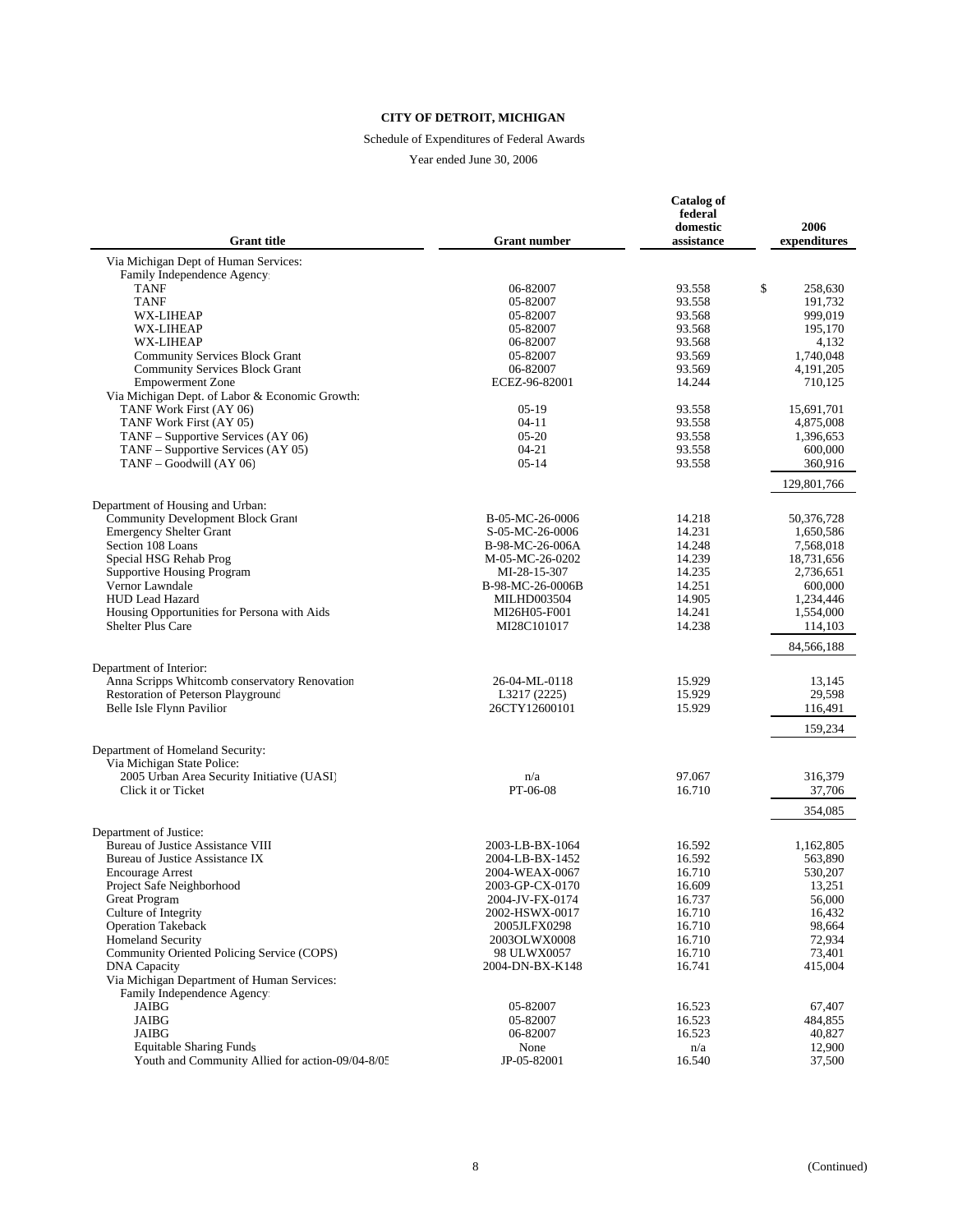#### Schedule of Expenditures of Federal Awards

Year ended June 30, 2006

| <b>Grant</b> title                                                        | <b>Grant number</b>                                | <b>Catalog of</b><br>federal<br>domestic<br>assistance | 2006<br>expenditures   |
|---------------------------------------------------------------------------|----------------------------------------------------|--------------------------------------------------------|------------------------|
| Via Michigan Department of Comm. Health:                                  |                                                    |                                                        |                        |
| Victim Asst. 05                                                           | 20083-8-2003                                       | \$<br>16.575                                           | 423,564                |
| Victim Assistance                                                         | 20083-8V03                                         | 16.575                                                 | 32,808                 |
|                                                                           |                                                    |                                                        | 4,102,449              |
| Department of Labor:<br><b>Adult with Disabilities</b>                    | E-9-4-2-0094-D5                                    | 17.720                                                 | 306,563                |
| <b>Adult with Disabilities</b>                                            | E-9-4-2-0094-D5                                    | 17.720                                                 | 299,878                |
| <b>Youth Opportunity Grants</b>                                           | AZ-10109-00-60                                     | 17.259                                                 | 2,351,079              |
| Via Michigan Department of Labor & Economic Growth:                       |                                                    |                                                        |                        |
| <b>Reemployment Services</b>                                              | $05-05$                                            | 17.207                                                 | 235,468                |
| Wagner Peyner-Employment Services                                         | $05-04$                                            | 17.207                                                 | 1,882,271              |
| Trade                                                                     | $05-17$                                            | 17.245                                                 | 410,415                |
| Trade (AY04 CI/AY 05)                                                     | $04 - 15$                                          | 17.245                                                 | 102,329                |
| WIA Youth<br><b>WIA Administration</b>                                    | $05-04$<br>$05-06$                                 | 17.259<br>17.258, 17.259, 17.260                       | 7,218,254<br>1,910,630 |
| WIA Statewide Youth Activity High Concentration                           | $05-09$                                            | 17.258, 17.259, 17.260                                 | 93,369                 |
| WIA Statewide Service Center Op (AY 06) – One Stop                        | $05-07$                                            | 17.258, 17.259, 17.260                                 | 500,000                |
| WIA Incentive Distance Learning                                           | 641P5201619                                        | 17.267                                                 | 65,000                 |
| <b>WIA Adult</b>                                                          | 05-06                                              | 17.258                                                 | 6,610,605              |
| WIA Dislocated Worker                                                     | $05-06$                                            | 17.260                                                 | 7,257,380              |
| WIA Dislocated Worker National Reserve - Audit                            | $04-03$                                            | 17.260                                                 | 69,373                 |
| WIA Dislocated Worker National Reserve Administration                     | $04-03$                                            | 17.260                                                 | 14,209                 |
| WIA Incumbent Worker                                                      | $05 - 11$<br>$05-12$                               | 17.258, 17.259, 17.260                                 | 212,959<br>65.121      |
| WIA Statewide Displaced Homemaker<br>WIA Statewide (Focus Hope)           | AY04/05-PY05                                       | 17.258, 17.259, 17.260<br>17.258, 17.259, 17.260       | 1,399,748              |
| WIA Statewide-Capacity Building                                           | $05-08$                                            | 17.258, 17.259, 17.260                                 | 24,000                 |
| WIA Performance Incentive                                                 | $05-24$                                            | 17.258, 17.259, 17.260                                 | 183,846                |
| Reed Act-Work First (AY 06)                                               | $05-19$                                            | n/a                                                    | 466,121                |
| Reed Act-Work First (AY 05)                                               | $04-11$                                            | n/a                                                    | 1,059,175              |
|                                                                           |                                                    |                                                        | 32,737,793             |
| <b>Environmental Protection Agency:</b>                                   |                                                    |                                                        |                        |
| <b>Brownfield Pilot</b>                                                   | BP-985204-01                                       | 66.818                                                 | 16,402                 |
| <b>Bfld Cleanup Revig Loan Fund</b><br>Great Cities Clean Diesel Retrofit | BL985739-01                                        | 66.818<br>66.034                                       | 350,000                |
| <b>Great Cities Riverfront</b>                                            | X9-96538601-2<br>X7 96564201-0                     | 66.436                                                 | 49,058<br>60,018       |
| Via Michigan Department of Treasury                                       |                                                    |                                                        |                        |
| <b>State Revolving Loan</b>                                               | 5143-02                                            | 66.458                                                 | 1,059,505              |
| <b>State Revolving Loan</b>                                               | 5175-02                                            | 66.458                                                 | 1,290,465              |
| <b>State Revolving Loan</b>                                               | 5175-05                                            | 66.458                                                 | 1,820,840              |
| <b>State Revolving Loan</b>                                               | 5204-03                                            | 66.458                                                 | 930,405                |
| <b>State Revolving Loan</b>                                               | 5204-04                                            | 66.458                                                 | 2,478,827              |
| <b>State Revolving Loan</b><br>State Revolving Loan                       | 5204-05<br>5204-06                                 | 66.458<br>66.458                                       | 472,646<br>2,254,520   |
| <b>State Revolving Loan</b>                                               | 5228-01                                            | 66.458                                                 | 1,592,035              |
| <b>State Revolving Loan</b>                                               | 7161-01                                            | 66.458                                                 | 1,640,362              |
| <b>State Revolving Loan</b>                                               | 7162-01                                            | 66.458                                                 | 831,198                |
|                                                                           |                                                    |                                                        | 14,846,281             |
| Department of Transportation:                                             |                                                    |                                                        |                        |
| <b>Federal Transit Administration</b>                                     |                                                    |                                                        |                        |
| <b>Facility Construction</b>                                              | MI-90-X325/MDOT 00-0368<br>MI-90-X337/MDOT 00-0776 | 20.500                                                 | 20,701                 |
| Trolley/Communications<br><b>Outreach Activities</b>                      | MI-90-X347/MDOT 01-0324                            | 20.500<br>20.500                                       | 390,185<br>24,901      |
| Facility/Communication/Engineering                                        | MI-90-X383/MDOT 02-0033/Z6                         | 20.500                                                 | 373,657                |
| Facility/Communication/Engineering                                        | MI-90-X411/MDOT 02-0033/Z7                         | 20.500                                                 | 660,058                |
| Downtown Transit Center                                                   | MI-90-X421/MDOT 02-0033/Z11                        | 20.500                                                 | 154,716                |
| <b>Facility Improvement</b>                                               | MI-90-X422/MDOT 02-0033/Z12                        | 20.500                                                 | 528,258                |
| Preventive maint//Facility etc.                                           | MI-90-X434/MDOT 02-0033/Z16                        | 20.500                                                 | 478,604                |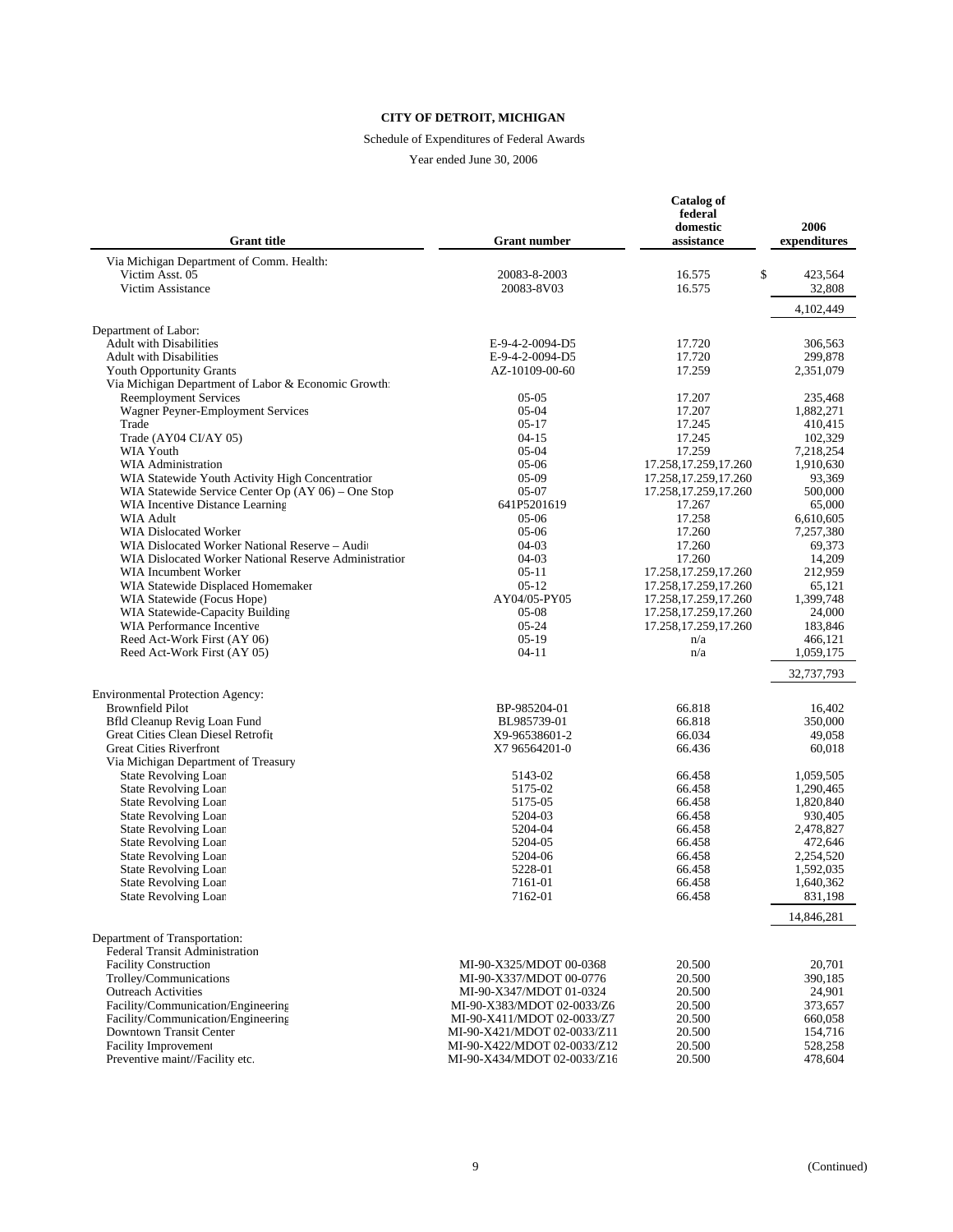# Schedule of Expenditures of Federal Awards

#### Year ended June 30, 2006

| <b>Grant</b> title                      | <b>Grant number</b>         | Catalog of<br>federal<br>domestic<br>assistance | 2006<br>expenditures |
|-----------------------------------------|-----------------------------|-------------------------------------------------|----------------------|
| <b>Bus Lease</b>                        | MI-90-X437/MDOT 02-0033/Z18 | 20.500                                          | \$<br>2,653,091      |
| Preventive maint//Facility etc          | MI-90-X464/MDOT 02-0033/    | 20.500                                          | 6,698,732            |
| Preventive maint                        | MI-90-X502/MDOT 02-0033/Z26 | 20.500                                          | 9,618,357            |
| Center City Loop-Rail Study             | MI-70-X001                  | 20.500                                          | 155,892              |
| <b>Transit Center</b>                   | $MI-70-X002$                | 20.500                                          | 1,987,000            |
| <b>Emergency Prep</b>                   | MI-40-X001                  | 20.500                                          | 20,323               |
| Downtown Transit Center                 | MI-03-0196/MDOT 02-0033/Z15 | 20.500                                          | 583,266              |
| <b>Bus Lease</b>                        | MI-03-0204/MDOT 02-0033/Z20 | 20.500                                          | 1,028,156            |
| Job Access and Reverse Commute – (E&TD) | MI-37-X001                  | 20.516                                          | 200,000              |
| Job Access and Reverse Commute – (E&TD) | MI-37-X004MDOT 00-0807/A1   | 20.516                                          | 275,806              |
| Job Access and Reverse Commute – (E&TD) | MI-37-X009/MDOT 02-0033/Z10 | 20.516                                          | 100,883              |
| Job Access and Reverse Commute – (E&TD) | MI-37-X014MDOT 02-0033/Z19  | 20.516                                          | 748,774              |
| Vehicle-Pass through                    | MDOT 2004-0449              | 20.500                                          | 246,608              |
| Unified Work Program/Transit Planning   | MI 80-X013                  | 20.514                                          | 305,490              |
|                                         |                             |                                                 | 27, 253, 458         |
| Total                                   |                             |                                                 | 303, 343, 737        |

See accompanying notes to schedule of expenditures of federal awards.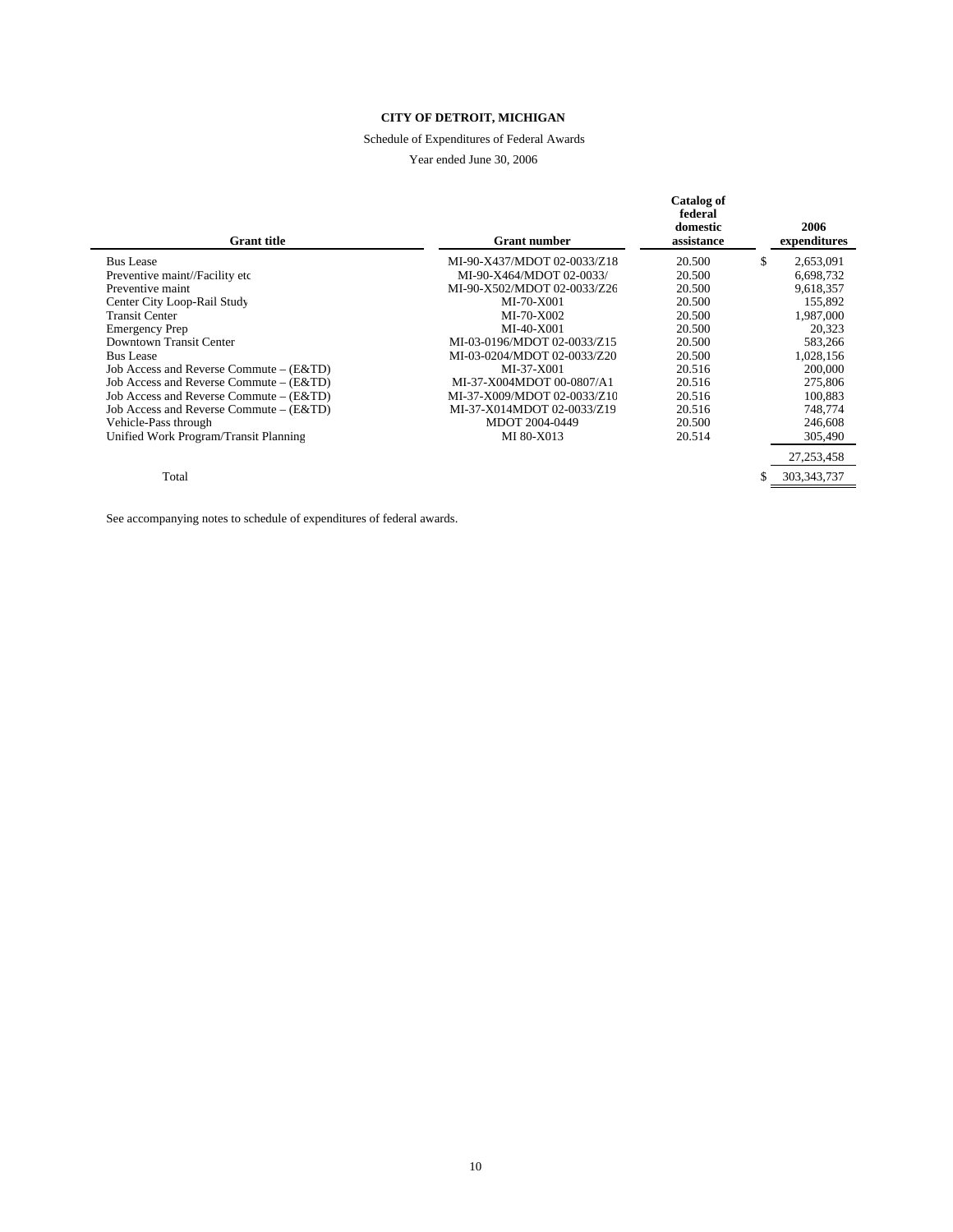#### Notes to Schedule of Expenditures of Federal Awards

Year ended June 30, 2006

#### **(1) General**

The accompanying Schedule of Expenditures of Federal Awards (the SEFA) presents federal financial assistance for the City of Detroit, Michigan (the City). The reporting entity for the City is defined in Section I, note A to the City's basic financial statements. Federal financial assistance received directly from federal agencies, including federal financial assistance passed through other government agencies, is included in the SEFA.

#### **(2) Basis of Presentation**

The accompanying SEFA includes the federal grant activity of the City and is presented on the modified accrual basis of accounting. The information in the SEFA is presented in accordance with the requirements of OMB Circular A-133, *Audits of States, Local Governments, and Non-Profit Organizations*.

#### **(3) Subrecipient Awards**

Of the federal expenditures presented in the SEFA, \$124,935,786 of federal awards was provided to subrecipients.

#### **(4) Noncash Transactions**

The value of the noncash assistance received was determined in accordance with the provisions of OMB Circular A-133.

#### **(5) Highway and Construction Program**

The City participates in various road, street, and bridge construction and repair projects. The projects are funded through an award granted to the State of Michigan Department of Transportation (the State), which administers the grant for the City. The City identifies the projects needed in the locality, and the State performs the procurement, payment, and cash management functions on behalf of the City. The award is managed directly by the State and has not been included in the tests of compliance with laws and regulations associated with the City's Single Audit. The award is approximately \$13.6 million for the year ended June 30, 2006.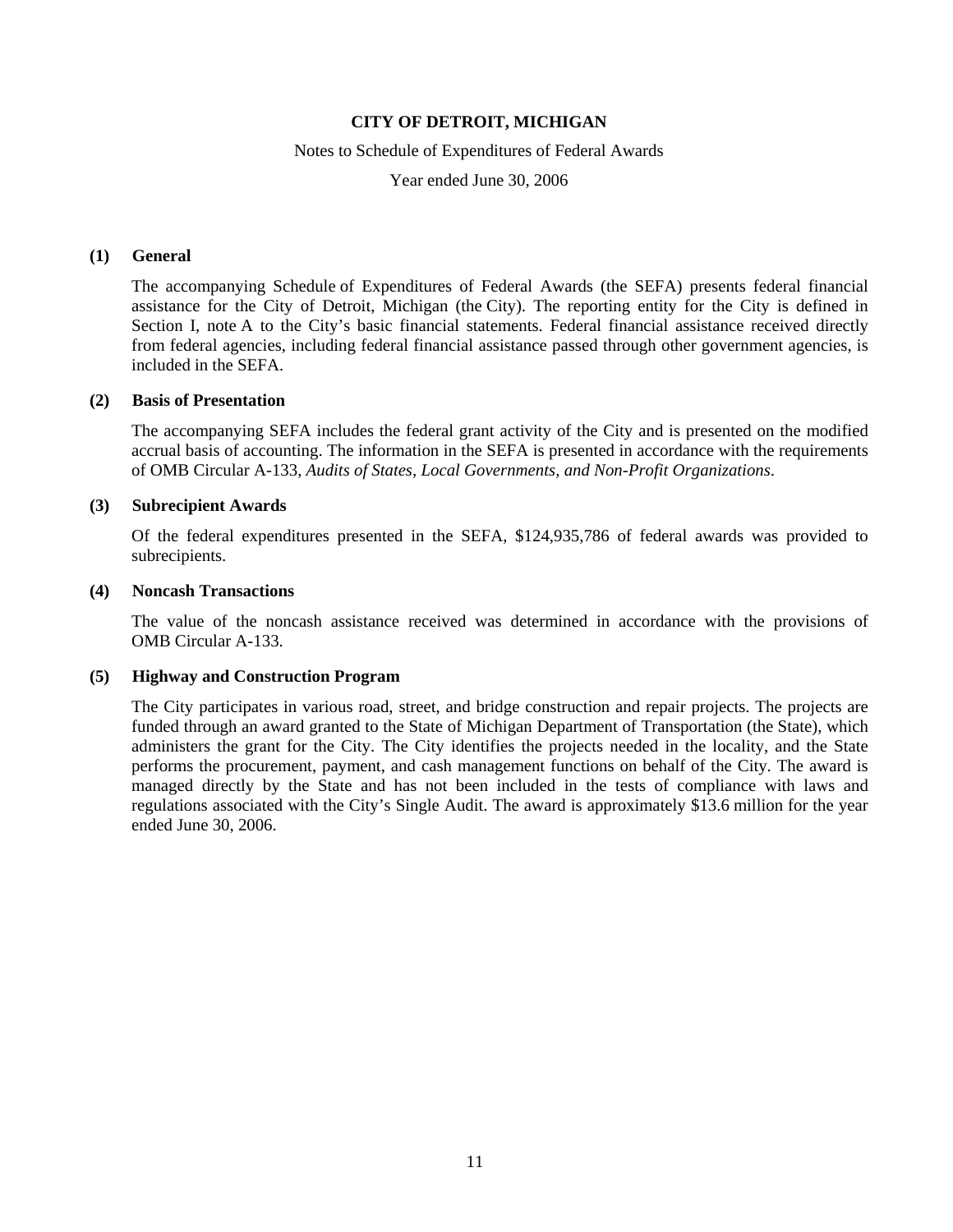

**KPMG LLP** Suite 1200 150 West Jefferson Detroit, MI 48226-4429

**Report on Internal Control over Financial Reporting and on Compliance and Other Matters Based on an Audit of Financial Statements Performed in Accordance with**  *Government Auditing Standards*

The Honorable Mayor and Members of the City Council City of Detroit, Michigan:

We have audited the financial statements of the governmental activities, the business-type activities, the aggregate discretely presented component units, each major fund, and the aggregate remaining fund information of the City of Detroit, Michigan (City) as of and for the year ended June 30, 2006, which collectively comprise the City's basic financial statements, and have issued our report thereon dated February 25, 2008 which includes an emphasis paragraph stating that the City excluded the reporting units financial statements of the Detroit Housing Commission and the School District of the City of Detroit because they are no longer component units of the City. Our report was modified to include a reference to other auditors. We conducted our audit in accordance with auditing standards generally accepted in the United States of America and the standards applicable to financial audits contained in the *Government Auditing Standards*, issued by the Comptroller General of the United States. Other auditors audited the financial statements of the Detroit Brownfield Redevelopment Authority, Detroit Public Library, Downtown Development Authority, Economic Development Authority, Museum of African American History, Detroit Transportation Corporation, Greater Detroit Resource Recovery Authority, and the Retirement Systems as described in our report on the City's financial statements. The financial statements of the Detroit Public Library (Library) have not been audited, and we were not engaged to audit the Library's financial statements as part of our audit of the City's basic financial statements. This report does not include the results of the other auditors' testing of internal control over financial reporting or compliance and other matters that are reported on separately by those auditors.

# **Internal Control over Financial Reporting**

In planning and performing our audit we considered the City's internal control over financial reporting in order to determine our auditing procedures for the purpose of expressing our opinion on the financial statements and not to provide an opinion on the internal control over financial reporting. However, we noted certain matters involving the internal control over financial reporting and its operation that we consider to be reportable conditions. Reportable conditions involve matters coming to our attention relating to significant deficiencies in the design or operation of the internal control over financial reporting that, in our judgment, could adversely affect the City's ability to record, process, summarize, and report financial data consistent with the assertions of management in the financial statements. Reportable conditions are described in Section II of the schedule of findings and questioned costs as items 2006-01 through 2006-04, and 2006-06 through 2006-51.

A material weakness is a reportable condition in which the design or operation of one or more of the internal control components does not reduce to a relatively low level the risk that misstatements caused by error or fraud in amounts that would be material in relation to the financial statements being audited may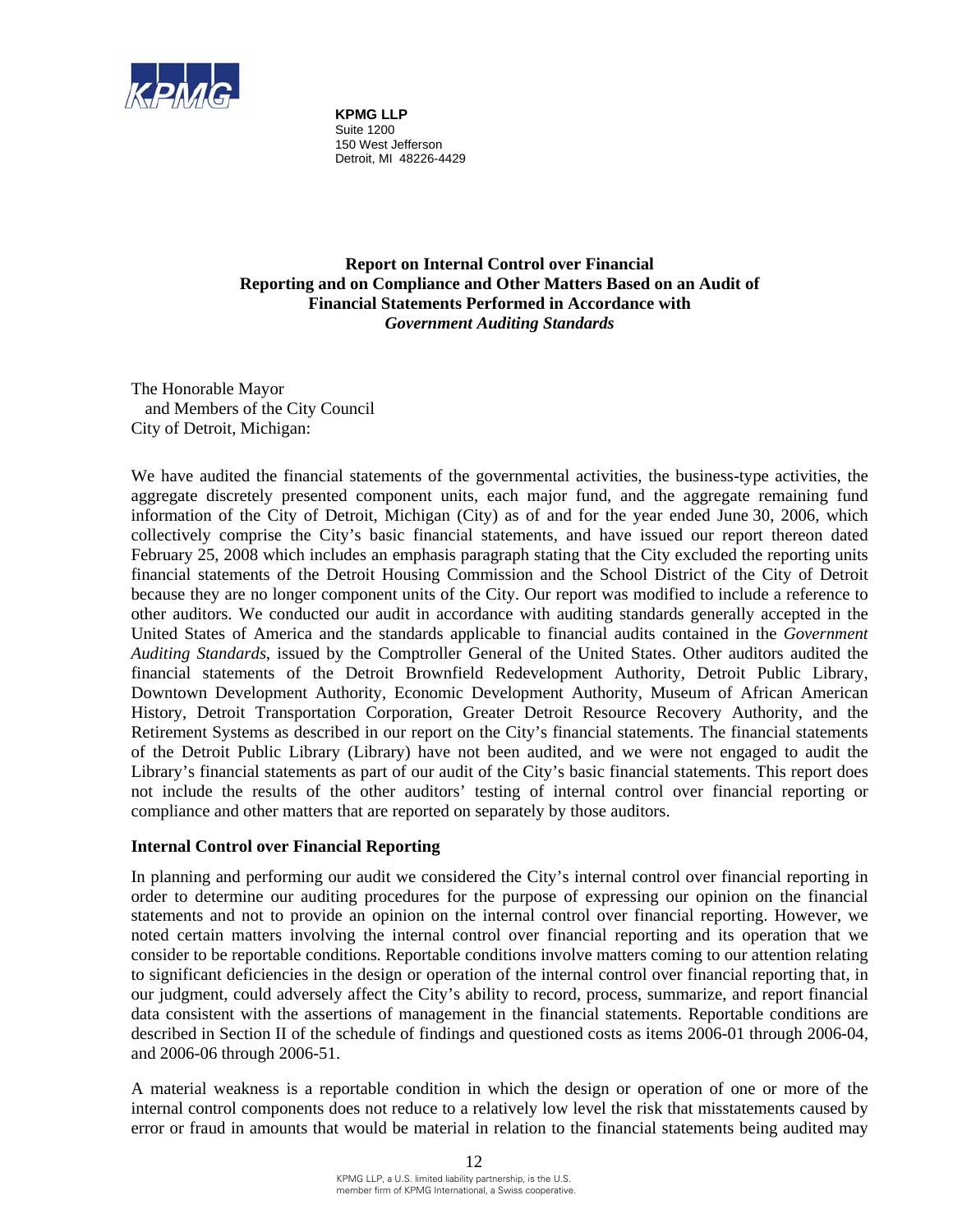

occur and not be detected within a timely period by employees in the normal course of performing their assigned functions. Our consideration of the internal control over financial reporting would not necessarily disclose all matters in the internal control that might be reportable conditions and, accordingly, would not necessarily disclose all reportable conditions that are also considered to be material weaknesses. However, we consider items 2006-1, 2006-02, 2006-03, 2006-04, 2006-06, 2006-07, 2006-09, 2006-10, 2006-11, 2006-15, 2006-16, 2006-17, 2006-18, 2006-21, 2006-22, 2006-24, 2006-27, 2006-28, 2006-29, 2006-30, 2006-35, and 2006-36 to be material weaknesses.

#### **Compliance and Other Matters**

As part of obtaining reasonable assurance about whether the City's financial statements are free of material misstatement, we performed tests of its compliance with certain provisions of laws, regulations, contracts, and grant agreements, noncompliance with which could have a direct and material effect on the determination of financial statement amounts. However, providing an opinion on compliance with those provisions was not an objective of our audit, and accordingly, we do not express such an opinion. The results of our tests disclosed instances of noncompliance or other matters that are required to be reported under *Government Auditing Standards* and which are described in the accompanying Section II as item 2006-05.

We noted certain other matters that we reported to management of the City which are included in Section II.

This report is intended solely for the information and use of the Mayor, City Council, City management, federal awarding and pass-through agencies, and the Treasurer of the State of Michigan; and is not intended to be and should not be used by anyone other than these specified parties.

KPMG LLP

Detroit, Michigan February 25, 2008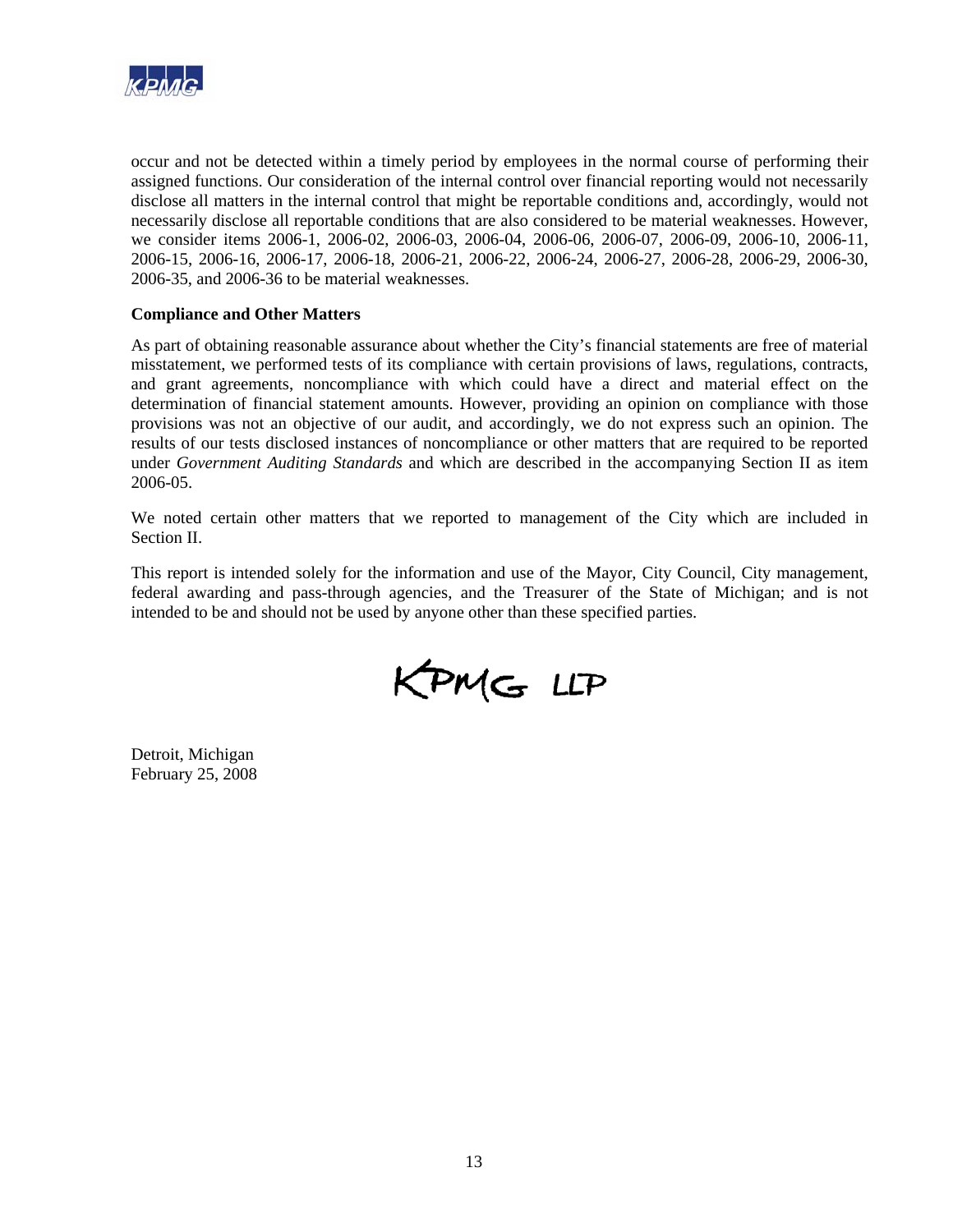Schedule of Findings and Questioned Costs

Year ended June 30, 2006

#### **Section I – Summary of Auditors' Results**

- (a) The type of report issued on the basic financial statements: **Qualified opinion**
- (b) Reportable conditions in internal control were disclosed by the audit of the basic financial statements: **Yes**

Material weaknesses: **Yes**

- (c) Noncompliance that is material to the basic financial statements: **No**
- (d) Reportable conditions in internal control over major programs: **Yes**

Material weaknesses: **Yes**

(e) The type of report issued on compliance for major programs:

| <b>Unqualified</b>                      | <b>Qualified</b>                | <b>Adverse</b>                                                          |
|-----------------------------------------|---------------------------------|-------------------------------------------------------------------------|
| Workforce Investment Act                | Home Investment Partnership     | Special Supplemental Nutrition                                          |
| (CFDA # 17.258, 17.259, 17.260)         | Program (CFDA $#14.239$ )       | Program for Women, Infants,<br>and Children (CFDA #10.557)              |
| Temporary Assistance For                | <b>Federal Transit Cluster</b>  |                                                                         |
| <b>Needy Families</b><br>(CFDA #93.558) | (CFDA #20.500)                  | <b>Community Development Block</b><br>Grant (CFDA #14.218)              |
|                                         | State Revolving Loan / Drinking |                                                                         |
|                                         | Water (CFDA #66.458)            | Immunizations Program and<br><b>Vaccines Provided</b><br>(CFDA #93.268) |
|                                         | <b>HIV</b> Emergency Relief     |                                                                         |
|                                         | (CFDA #93.914)                  | Prevention and Treatment of<br><b>Substance Abuse</b><br>(CFDA# 93.959) |
|                                         |                                 | Head Start (CFDA #93.600)                                               |
|                                         |                                 | <b>Community Services Block</b><br>Grant (CFDA #93.569)                 |

- (f) Any audit findings that are required to be reported under Section 510(a) of OMB Circular A-133: **Yes**
- (g) Major programs: Special Supplemental Nutrition Program for Women, Infants, and Children (CFDA # 10.557); Community Development Block Grant (CFDA # 14.218); Home Investment Partnership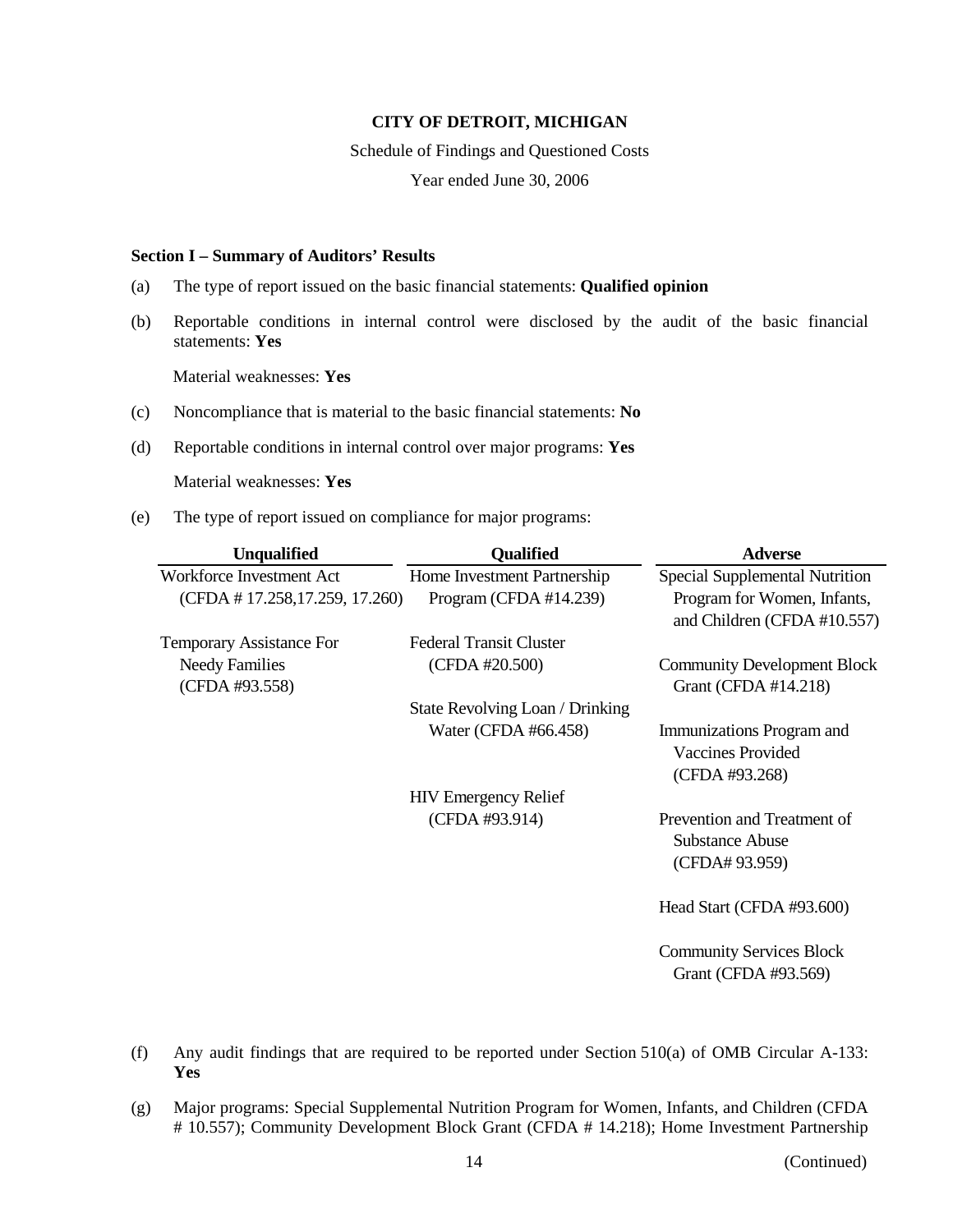Schedule of Findings and Questioned Costs

Year ended June 30, 2006

Program (CFDA # 14.239); Workforce Investment Act (CFDA # 17.258, 17.259, 17.260); Federal Transit Cluster (CFDA # 20.500); State Revolving Loan Fund/Drinking Water (CFDA #66.458); Immunization Program and Vaccines Provided (CFDA #93.268); Temporary Assistance For Needy Families (CFDA # 93.558); Prevention and Treatment of Substance Abuse (CFDA # 93.959); HIV Emergency Relief (CFDA # 93.914); Head Start (CFDA #93.600); Community Services Block Grant (CFDA # 93.569)

- (h) Dollar threshold used to distinguish between Type A and Type B programs: **\$3,000,000**
- (i) Auditee qualified as a low-risk auditee under Section 530 of OMB Circular A-133: **No**

**Section II – Summary of Findings Relating to the Financial Statements which are Required to be Reported in Accordance with** *Government Auditing Standards***.** 

# **Item 2006-01 – Financial Statement Preparation**

# *Type: Internal Control over Financial Reporting: Material Weakness*

# *Criteria*

The financial reporting process should be designed to effectively accumulate process, summarize, and present fairly a complete set of financial statements and supporting information on a timely basis. This should include the timely submission of the City's Comprehensive Annual Financial Report (CAFR) to the State of Michigan Treasurer.

# *Condition*

Deficiencies noted in the prior year's audit related to financial statement preparation were not corrected. We continue to note certain deficiencies as described below:

- The financial statement preparation process relies partly upon decentralized accounting staff and software applications other than the City's DRMS general ledger. The process also requires a significant amount of manual intervention. These circumstances create an environment that lengthens the time necessary and increases errors occurring during the preparation of the financial statements.
- Throughout the City's fiscal year, complex transactions are entered into that have a significant impact on the financial statements without timely consideration given as to how to record or report such transactions. These transactions are often not identified until the end of the fiscal year during the financial reporting process. In addition, there is inadequate communication between various City departments on major transactions and on how they affect the individual reports and the CAFR.
- A significant number of manual postclosing entries are recorded, which consist of significant adjustments.
- The financial reporting process only occurs for the year-end financial statements as compared to a monthly or quarterly basis. As a result, certain key account reconciliations are not performed timely and take an extended amount of time to complete during the closing process. Information necessary to effectuate a timely and accurate closing of the books is sometimes not communicated between certain departments and agencies of the City.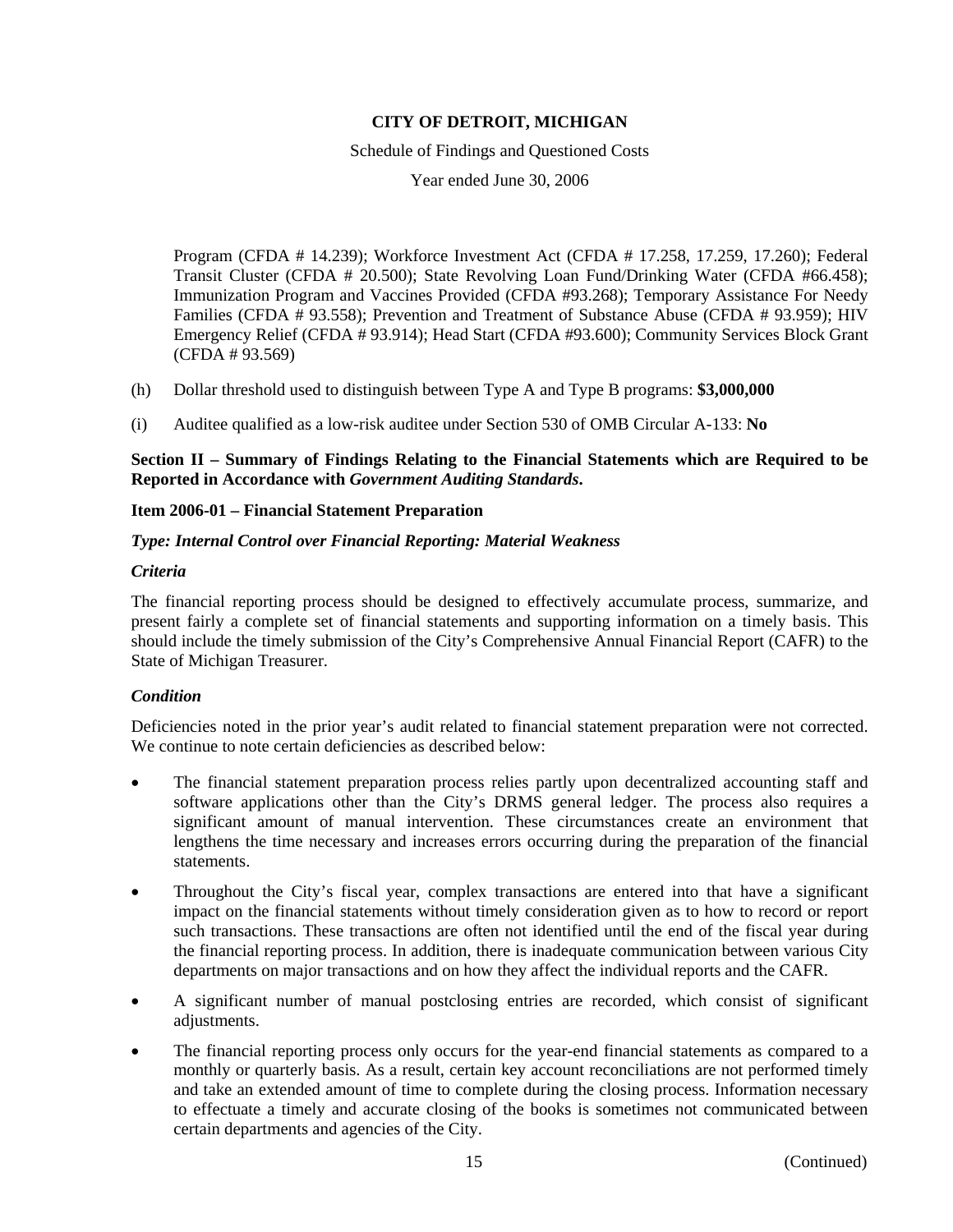Schedule of Findings and Questioned Costs

Year ended June 30, 2006

• The financial reporting function does not utilize enough qualified and appropriately experienced employees to prepare the financial statements or monitor reporting issues throughout the year. As a result, the City has employed contractors at the end of the reporting process.

#### *Cause*

Financial reporting and accounting employees are not provided adequate amounts of training. Employees with qualifications important to accounting and financial reporting functions have left the City and have not been replaced with employees with similar qualifications. Disparate systems require significant manual intervention (analysis and reconciliation) in order for the City to determine that it has received complete and accurate information for the financial reporting process. Internal control procedures designed to mitigate the effect of these issues are not consistently monitored by the City's management throughout the year to determine if they are operating effectively.

#### *Effect*

The above deficiencies hinder the City's ability to timely and accurately prepare financial statements.

#### *Recommendation*

It is imperative that management provide ongoing and regular training to accounting and financial reporting employees and hire other personnel with the qualifications and experience necessary to adequately perform the duties in the financial reporting function. Management should monitor internal control procedures throughout the year to determine that they are being executed as designed. In addition, the City should review its financial reporting and accounting organizational structure as many accounting activities are performed outside of the finance department.

# *Views of Responsible Officials*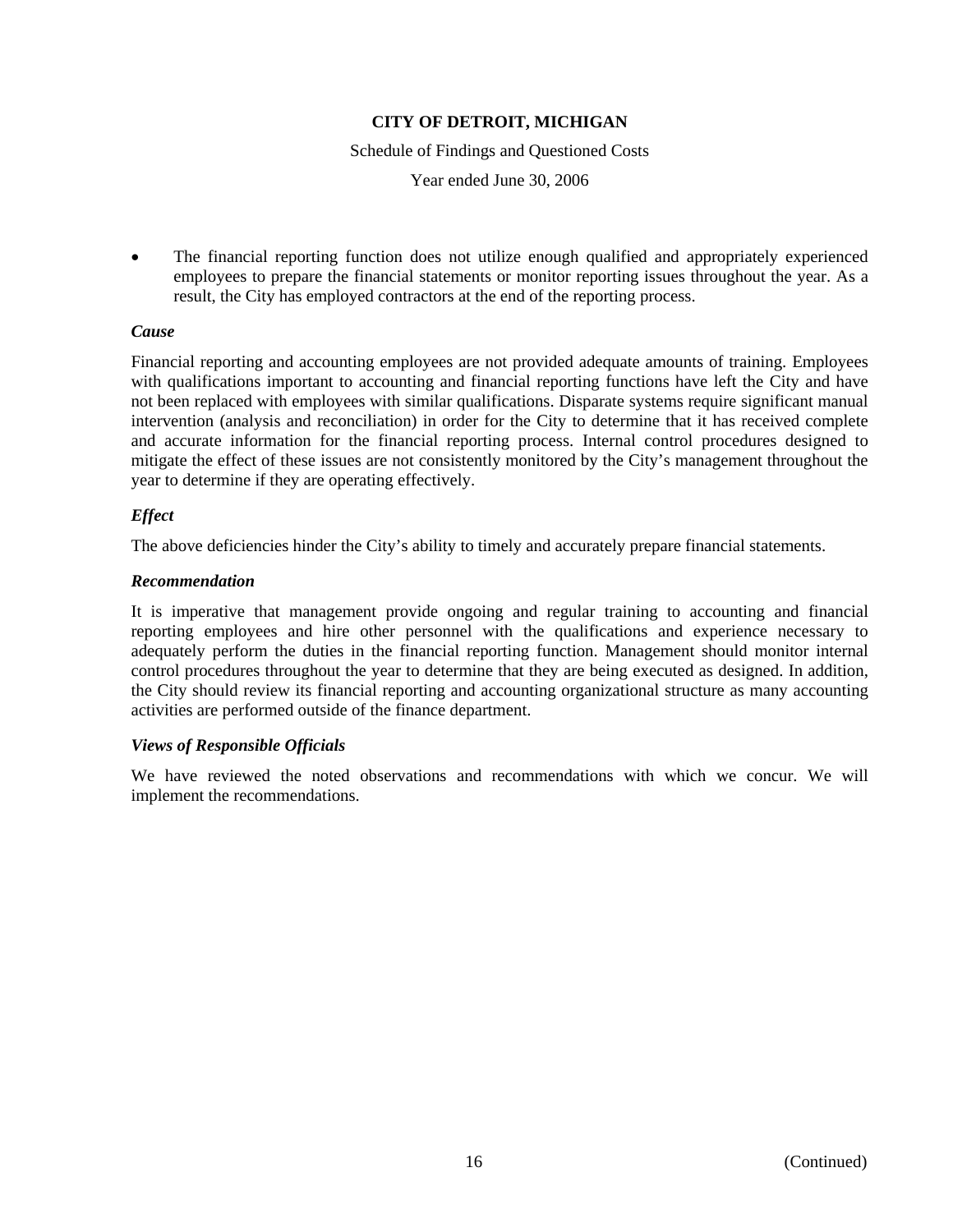Schedule of Findings and Questioned Costs Year ended June 30, 2006

# **Item 2006-02 – Schedule of Expenditures of Federal Awards**

#### *Type: Internal Control over Financial Reporting: Material Weakness*

#### *Criteria*

A reconciliation of the Schedule of Expenditures of Federal Awards (SEFA) to the General Ledger should be performed throughout the year in order to ensure the SEFA is complete and accurate as to the reporting of federal funds and to avoid putting such funds at risk through noncompliance with the awarding agencies.

# *Condition*

There were several significant unreconciled differences between the SEFA and the General Ledger. The attempt to reconcile continued more than a year after fiscal year-end and significant errors that required adjustments to the SEFA were discovered throughout this process.

#### *Cause*

The internal control procedures were not adequately designed to identify all sources of federal funds. The internal control procedures that were in operation were not followed or monitored properly to perform a complete and accurate reconciliation of the SEFA to the General Ledger on a timely basis.

# *Effect*

Unreconciled differences between the SEFA, the General Ledger, and supporting documentation could result in significant errors in the financial statements or SEFA.

# *Recommendation*

Management should redesign the internal controls over the SEFA preparation and reconciliation process. The process should include procedures to identify all sources of federal funds and the related federal compliance requirements. The process should also include procedures to compare source documentation (e.g., federal draw-down requests, grant agreements, deposits of federal funds, etc.) to the recorded information for completeness and consistency.

# *Views of Responsible Officials*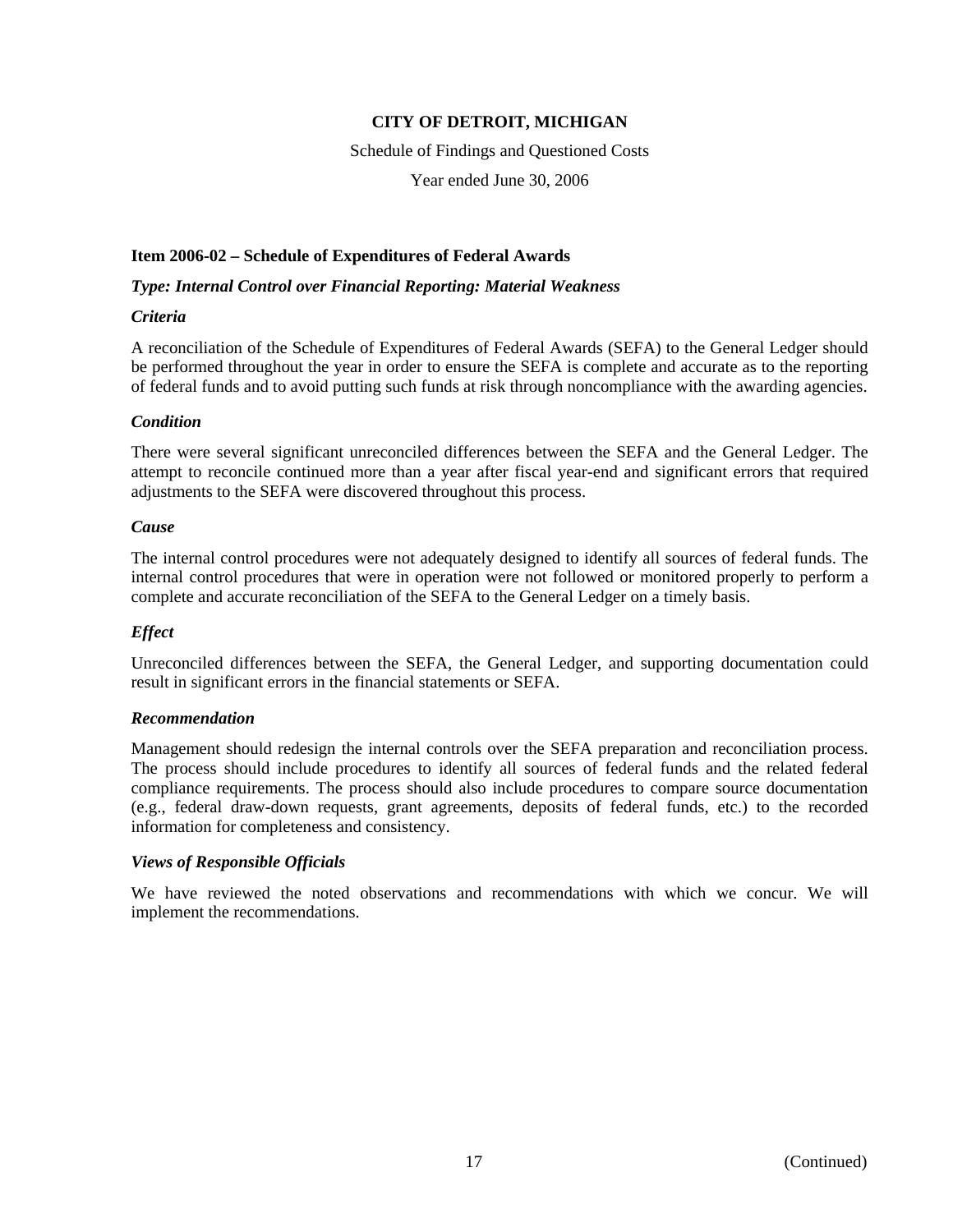Schedule of Findings and Questioned Costs

Year ended June 30, 2006

#### **Item 2006-03 – Manual Journal Entries**

#### *Type: Internal Control over Financial Reporting: Material Weakness*

# *Crit*e*ria*

It is the City's policy that journal entries are prepared by the respective departments and require approval by a supervisor or manager and should be accompanied by sufficient supporting documentation. The approver of the journal entry is required to be independent of the preparer and at least one management level above (same department) or at least the same level (different department) as preparer.

#### *Condition*

During our test work, we noted 31 of the 104 entries selected did not contain evidence of proper approval. In addition, 39 entries did not have adequate supporting documentation accompanying the entry. Of the 31 entries not properly approved, 16 of the 31 entries were prepared, posted, and approved by a single individual instead of multiple independent individuals.

#### *Cause*

Internal controls were circumvented and not properly monitored and enforced.

# *Effect*

Journal entries that lack appropriate approvals and supporting documentation increase the risk that internal controls will not prevent or detect misstatements in the financial statements, whether caused by error or fraud.

#### *Recommendation*

Employees who prepare, approve, and process journal entries should receive periodic training. The City should develop policies and procedures related to monitoring and detecting noncompliance with City policies. Employees who are found to circumvent internal controls should be subject to appropriate personnel actions which at a minimum should include termination.

# *Views of Responsible Officials*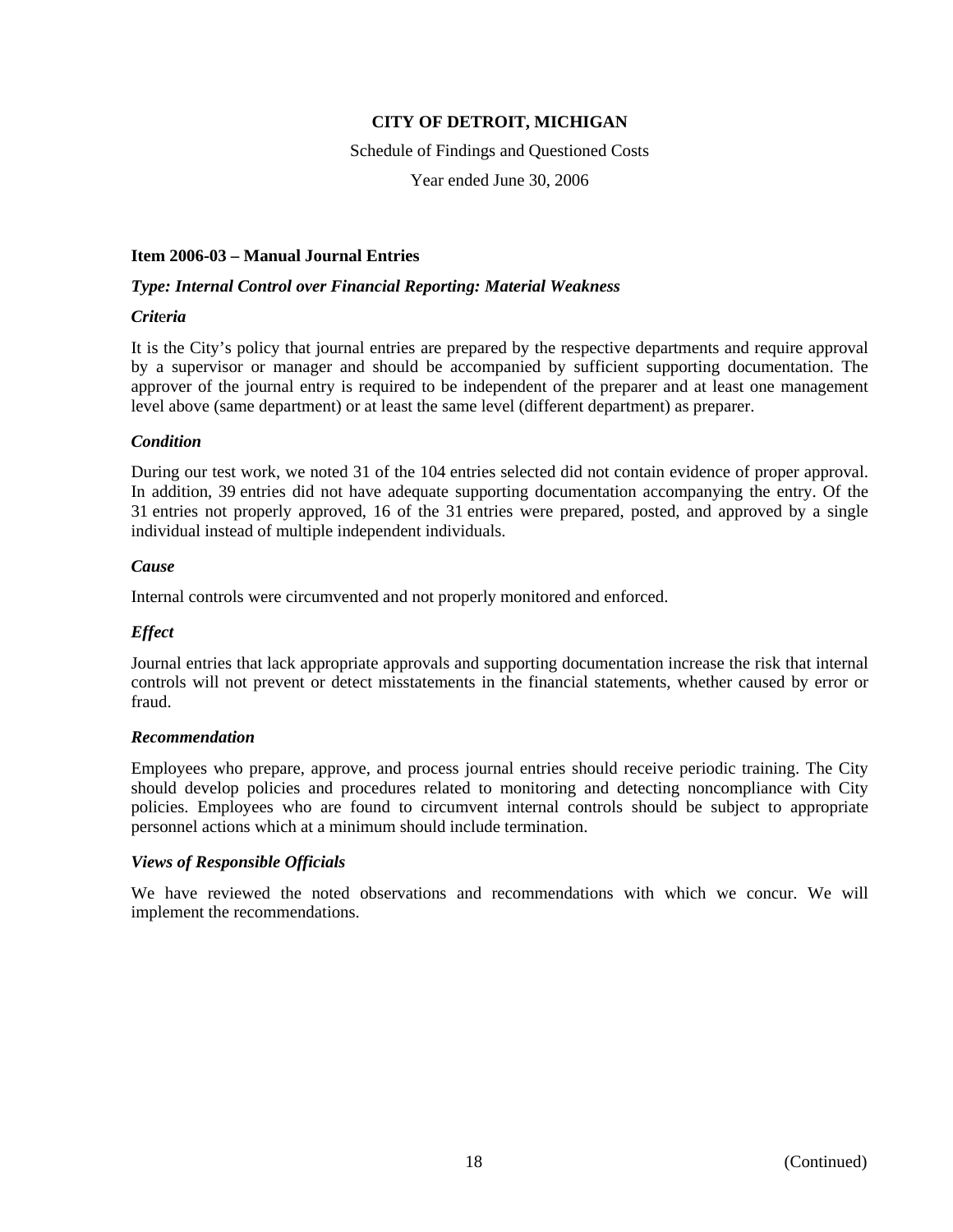Schedule of Findings and Questioned Costs Year ended June 30, 2006

# **Item 2006-04 – Bond Covenants**

#### *Type: Internal Control over Financial Reporting: Material Weakness*

#### *Criteria*

The fraud provisions of the Securities Act of 1934 require continuing disclosure of all material matters. Not reporting violations of bond covenants could be considered a violation of these provisions. Management should have internal control procedures to identify and evaluate compliance with all bond covenants.

#### *Condition*

There is no formal process to identify, evaluate, and monitor each bond covenant entered into by the City. The City was unable to provide evidence that they had monitored compliance with bond covenants throughout the year.

#### *Cause*

Internal control procedures related to the identification and evaluation of bond covenants was not designed properly to appropriately reduce the risk of noncompliance to an acceptable level.

#### *Effect*

Noncompliance with the fraud provisions of the Securities Act of 1934 can be considered a serious violation of federal laws.

#### *Recommendation*

Management should establish internal control procedures to identify, evaluate, and monitor compliance with all bond covenants on an ongoing basis. The internal control procedures should include procedures whereby other members of management are monitoring the internal controls throughout the year to determine if they are placed in operation and operating effectively.

#### *Views of Responsible Officials*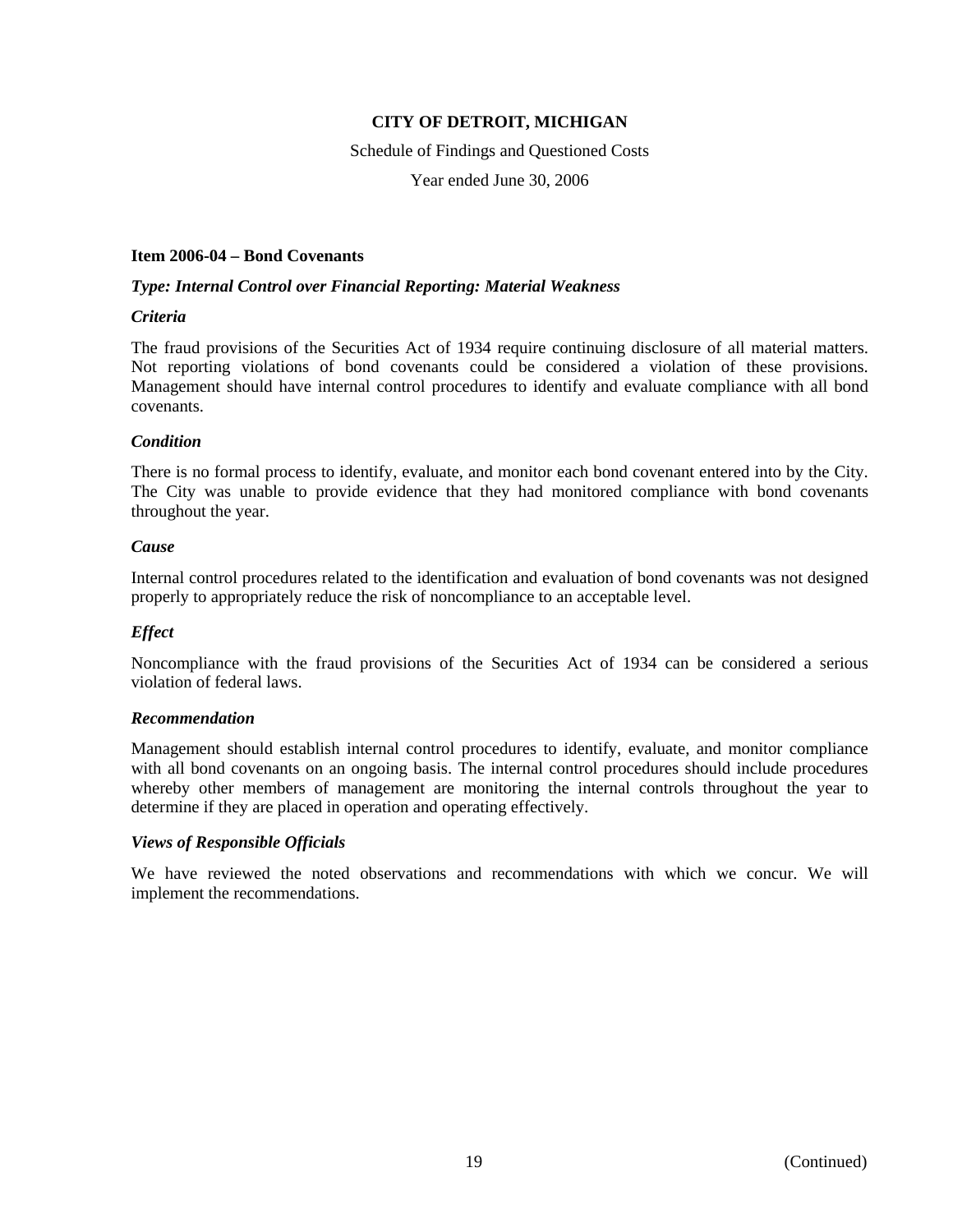# Schedule of Findings and Questioned Costs

Year ended June 30, 2006

# **Item 2006-05 – Remittance of Escheatment Properties**

# *Type: Compliance and Other Matters*

#### *Criteria*

The City is required to remit unclaimed (escheat) property to the State of Michigan Department of Treasury, Unclaimed Property Division, with complete and accurate information on an annual claim file report per the State of Michigan's Unclaimed Property Act, Public Act 29 of 1995.

# *Condition*

The City has not filed the required Michigan Holder Transmittal Annual Report of Unclaimed Property, nor remitted escheatable properties to the State of Michigan, Unclaimed Property Division.

# *Cause*

Internal controls were not properly established, executed, or monitored. Management does not have a documented procedure to ensure that unclaimed properties are escheated.

# *Effect*

The City is currently not in compliance with Public Act 29. The potential financial statement effect is that the liabilities of the City might be understated due to the potential existence of penalties and interest associated with not filing.

# *Recommendation*

Management should develop internal control procedures to determine that the City employee responsible for filing the required escheatment related documentation has conducted the activities in accordance with Michigan laws.

# *Views of Responsible Officials*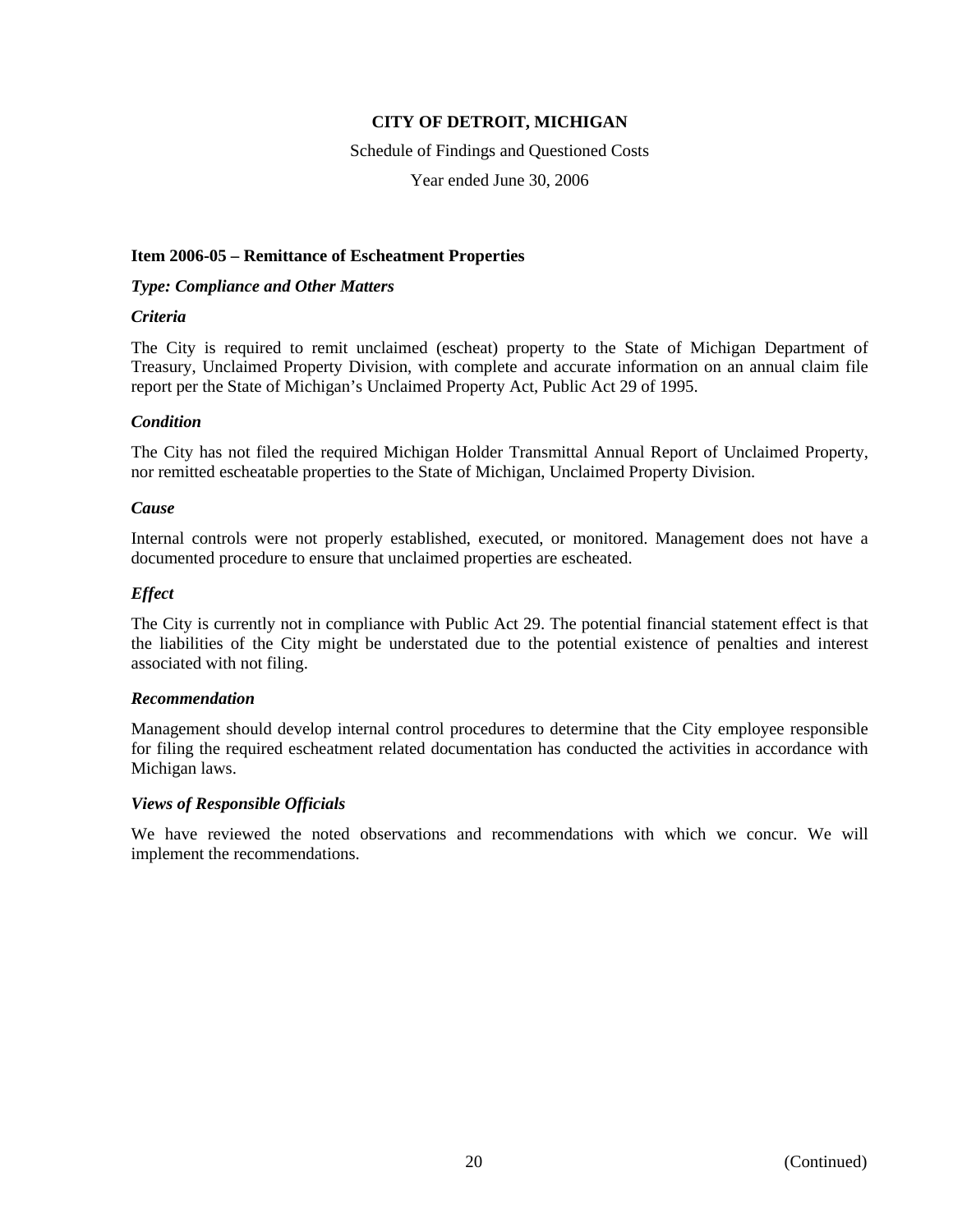# Schedule of Findings and Questioned Costs

Year ended June 30, 2006

# **Item 2006-06 – Calculation of Arbitrage**

# *Type: Internal Control over Financial Reporting: Material Weakness*

# *Criteria*

The City is required by Bond Covenants and Federal Tax Law to ensure that it does not violate arbitrage laws.

# *Condition*

During our audit, we noted management did not have a process in place to monitor compliance with the arbitrage laws to ensure that the City's bonds remain tax exempt.

# *Cause*

Internal controls were not properly established, executed, or monitored.

# *Effect*

The City is out of compliance with IRS rules and bond covenants regarding arbitrage calculations.

#### *Recommendation*

Management should develop and enforce internal controls designed to ensure that the City is in compliance with the arbitrage requirements.

# *Views of Responsible Officials*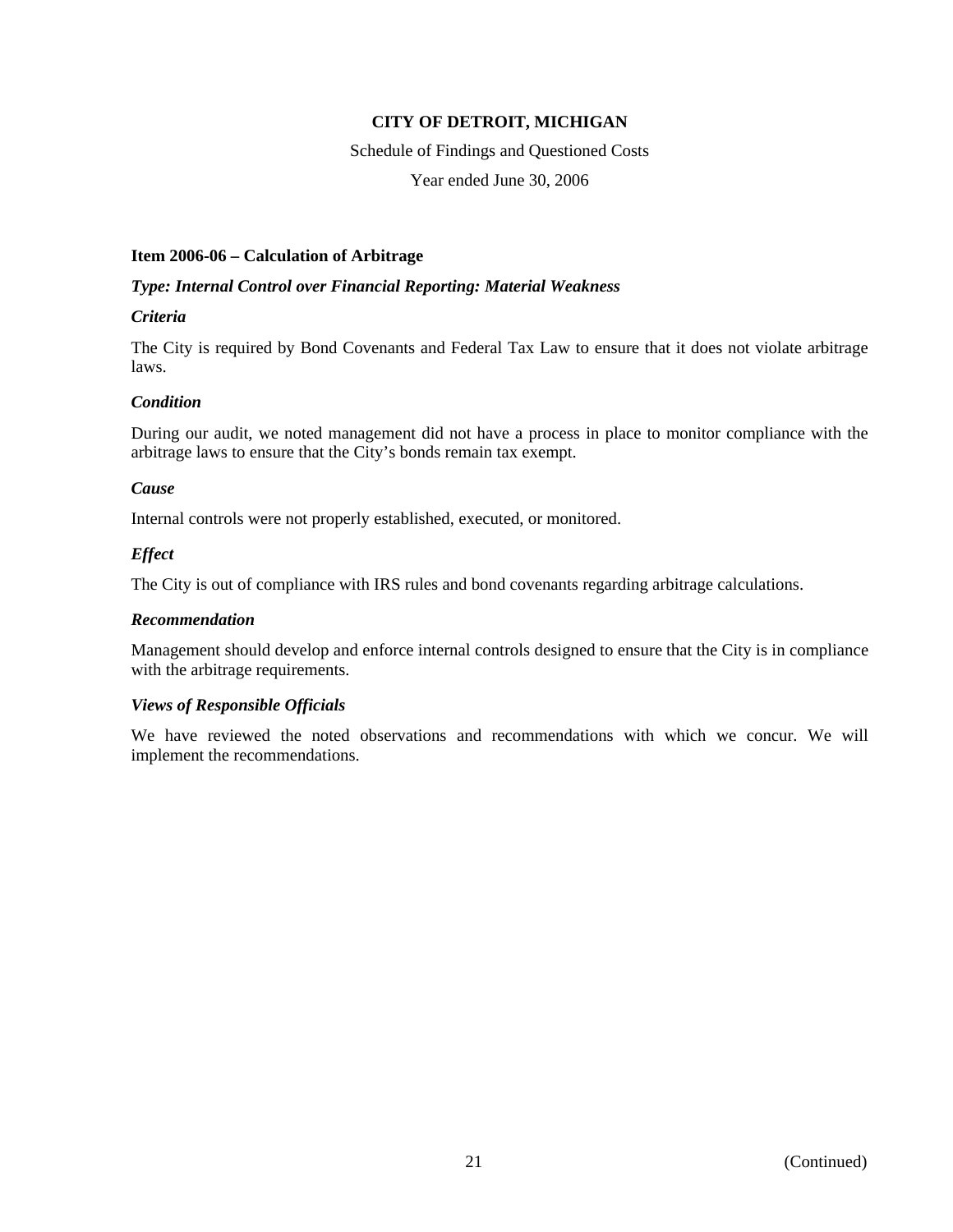Schedule of Findings and Questioned Costs

Year ended June 30, 2006

#### **Item 2006-07 – Workers' Compensation**

#### *Type: Internal Control over Financial Reporting: Material Weakness*

#### *Criteria*

In order to appropriately design the internal control procedures to be utilized over the processing, authorizing, and documenting of workers' compensation claims, the City should investigate the internal control procedures utilized by its third-party administrator and then assess and design complementary controls over the processing, authorizing, and maintaining history of claims data.

#### *Condition*

During our audit, we noted the City has not evaluated and reviewed the internal control procedures utilized by its third-party administrator and does not have internal control procedures to assess the completeness and accuracy of the underlying data provided to the actuary.

#### *Cause*

The City does not currently have a policy in place that requires evaluation of internal controls of the third-party administrators. Internal controls were not properly established, executed, or monitored.

# *Effect*

Due to the City not having a complete data set related to its own experience with workers' compensation claims, the City's consulting actuary utilized industry-wide data combined with City data to establish payment patterns. Additionally, the actuary was unable to prepare a standard development analysis because the City had not maintained historical valuations of loss and expense payments and outstanding loss reserves summarized by accident year. The actuarial estimate is subject to greater variation than it would be had traditional data been available for review.

#### *Recommendation*

The City should obtain and evaluate the Third Party Administrator (TPA) SAS 70 reports to assess the internal control procedures used by the TPA's. The City should then develop complementary internal control procedures. The City should consider implementing either a new system or modifying current systems to include more appropriate claims tracking and maintenance of reserves. The collection of such insurance statistics would provide for more consistency in the loss reserving process and could provide the City information that could be used to implement cost-saving measures.

#### *Views of Responsible Officials*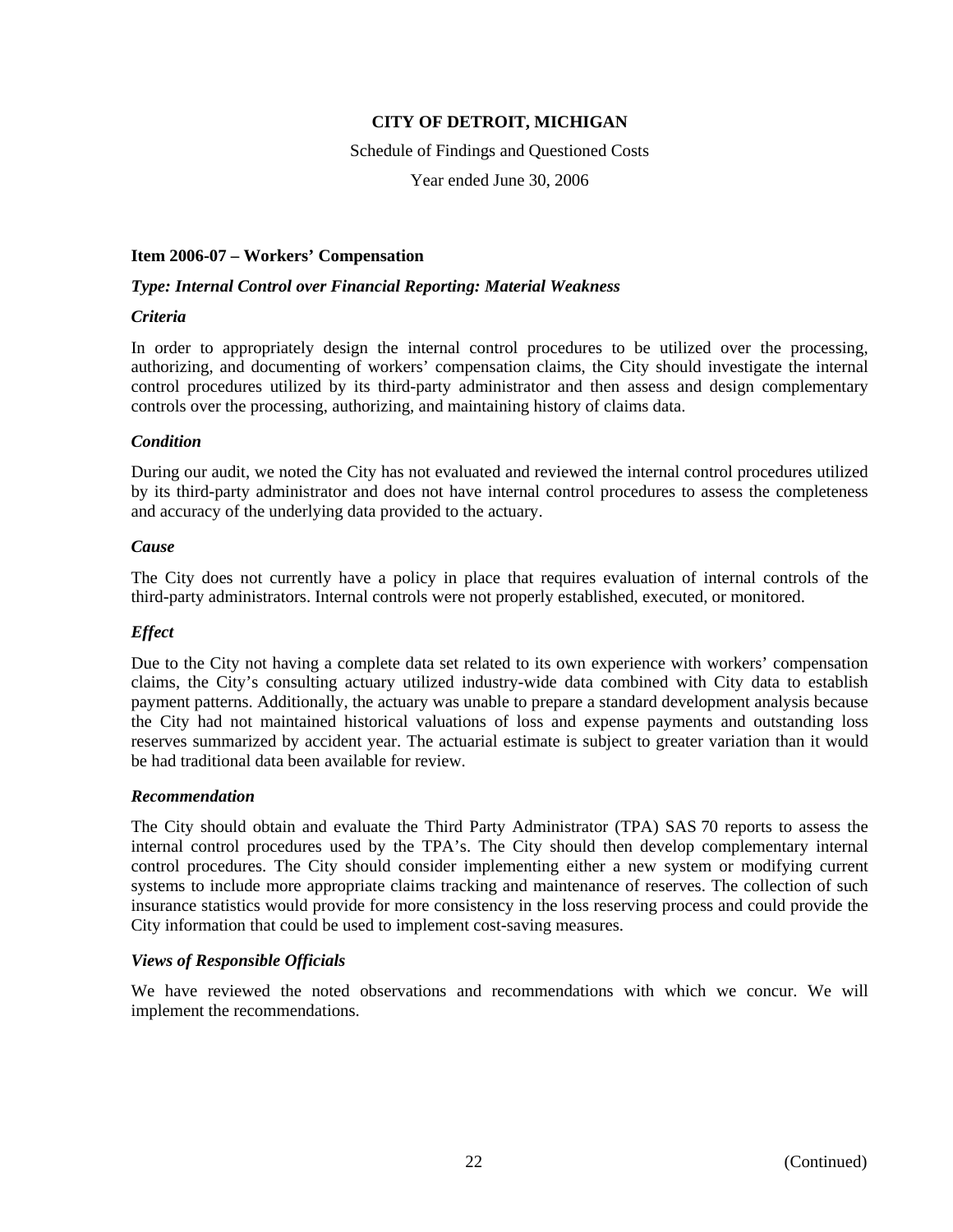# Schedule of Findings and Questioned Costs

Year ended June 30, 2006

#### **Item 2006-08 – Procurement Authorization**

#### *Type: Internal Control over Financial Reporting: Reportable Condition*

#### *Criteria*

The City requires a proper signature on purchase orders over \$2,000 and approval by City Council for purchase orders over \$25,000.

#### *Condition*

During our test work, we noted 2 of 32 purchase orders that did not have City Council approval when required and 4 of 32 purchase orders that did not contain appropriate signatures. We also noted 2 purchase orders that were one cent (\$0.01) below the threshold for approvals. This is a potential risk factor that there was an attempt to circumvent the approval control thresholds.

#### *Cause*

Internal controls were not properly established, executed, or monitored.

# *Effect*

Purchase orders that are authorized without proper approval could lead to inefficient use of funds, misappropriation of assets, or fraud.

#### *Recommendation*

Management should strengthen the internal controls over the purchase order authorization process by implementing additional monitoring procedures. Monitoring procedures should include analysis of purchasing data files by vendor, requisition department, appropriation, date, time, and amount.

# *Views of Responsible Officials*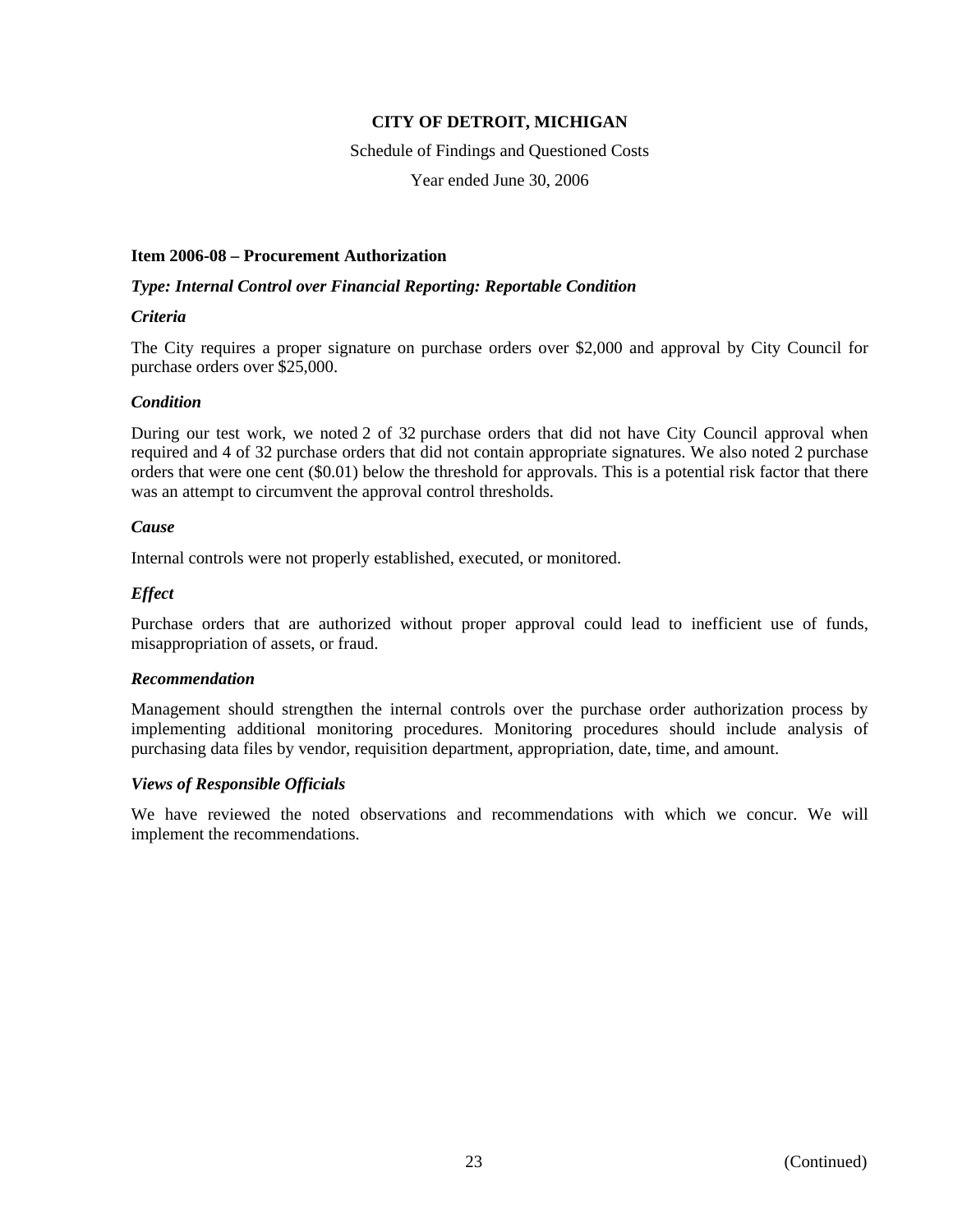Schedule of Findings and Questioned Costs

Year ended June 30, 2006

# **Item 2006-09 – Service Providers**

# *Type: Internal Control over Financial Reporting: Material Weakness*

#### *Criteria*

The City should have a formalized process for obtaining and reviewing the internal controls related to the Service Organizations that accumulate, process, and summarize significant financial information on behalf of the City.

# *Condition*

During our test work, we noted the City did not review the internal controls that related to Service Organizations that accumulate, process, and summarize significant financial information. Additionally, the Finance Department appeared to be unaware of several of the Service Organizations that City departments were utilizing.

#### *Cause*

Internal controls were not properly established, executed, or monitored.

# *Effect*

The City's financial statements could be materially misstated by the inadvertent reliance of the completeness and accuracy of financial information being processed by the service organizations.

# *Recommendation*

Management should develop and enforce a process to review the completeness and accuracy of the information being provided to the service organizations. Review the internal controls of the service organizations through an audit of internal controls for service organizations (SAS 70) or perform their own internal controls testing. Lastly, the City should be reviewing the information being received from the service organizations for completeness and accuracy.

# *Views of Responsible Officials*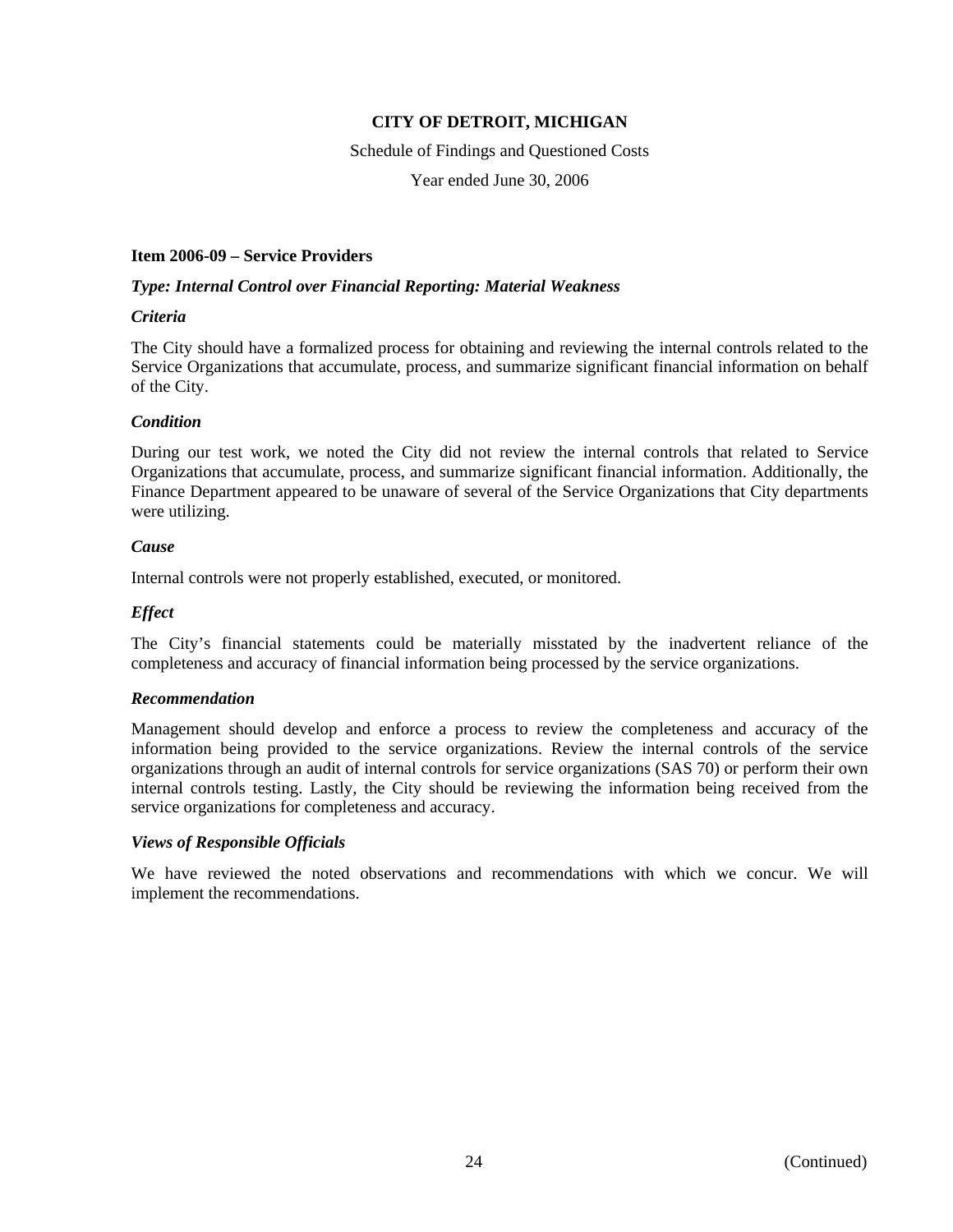# Schedule of Findings and Questioned Costs

Year ended June 30, 2006

#### **Item 2006-10 – Cash and Investment Reconciliations**

#### *Type: Internal Control over Financial Reporting: Material Weakness*

#### *Criteria*

Cash and investment accounts should be reconciled to the General Ledger on a monthly basis and all differences should be investigated and appropriately resolved on a timely basis.

# *Condition*

During our audit, we noted various cash and investment accounts were not reconciled timely and contained unresolved differences that were not investigated on a timely basis.

#### *Cause*

Internal control procedures were not properly executed, monitored, or enforced on a consistent basis.

# *Effect*

Unresolved differences on cash and investment reconciliations could result in misstatements, whether caused by error or fraud, in the financial statements that would go undetected. Additionally, reconciling items that are not resolved timely become stale and often more difficult to resolve as time passes.

# *Recommendation*

Cash and investment reconciliations should be completed within a short period of time after each month-end and all differences should be investigated and resolved immediately.

# *Views of Responsible Officials*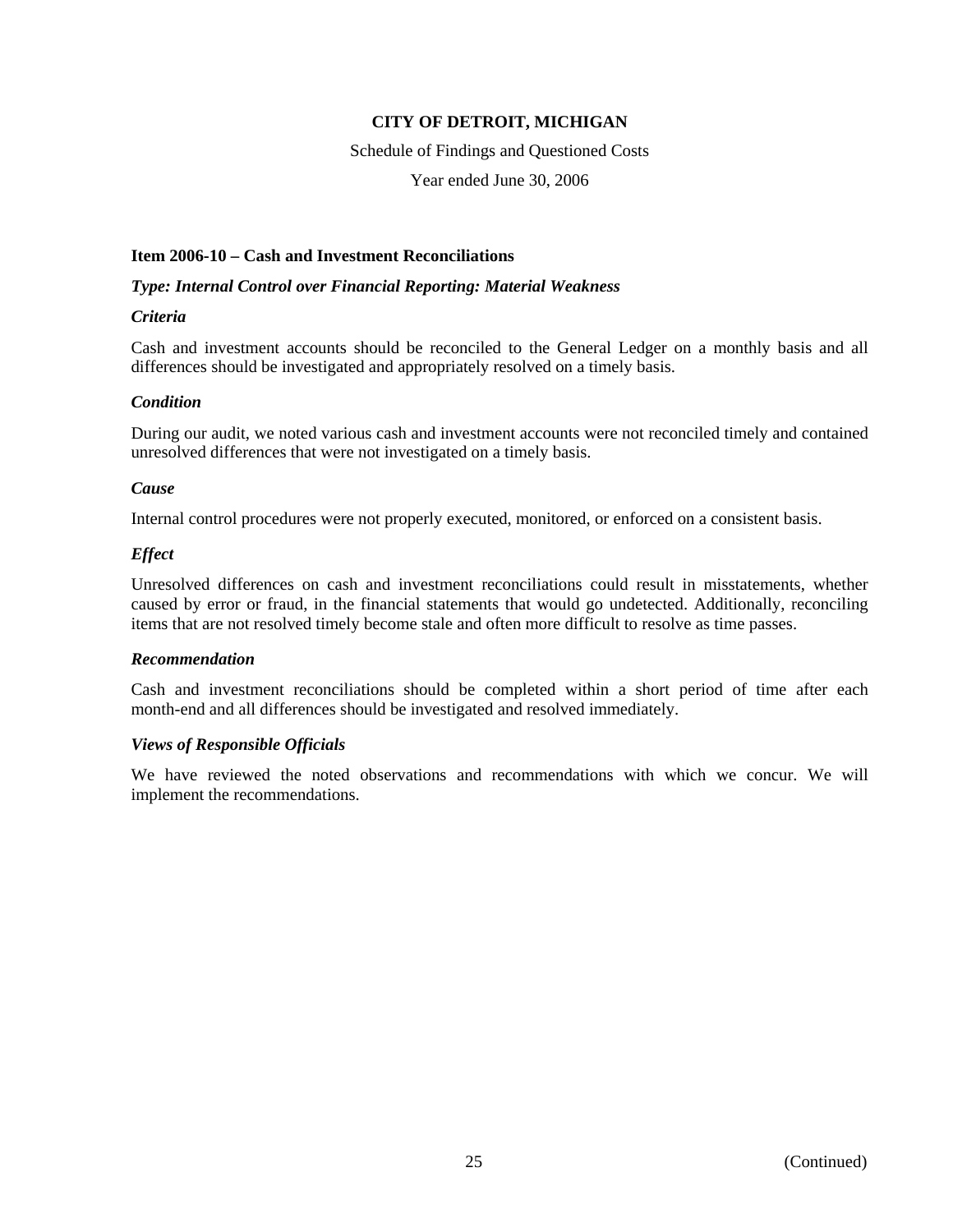Schedule of Findings and Questioned Costs Year ended June 30, 2006

# **Item 2006-11 – Cash and Investment Accounts, also see Item 2006-11**

*Type: Internal Control over Financial Reporting: Material Weakness* 

# *Criteria*

Internal controls should be designed, executed, monitored, and enforced to ensure that all bank accounts and investment accounts are properly authorized and accounted for throughout the City departments.

# *Condition*

During our test work, we noted several inactive, off-balance-sheet and apparently unauthorized accounts. In addition, we noted that the City did not maintain a complete and accurate listing of all bank and investment accounts.

#### *Cause*

Internal control procedures were not properly executed and monitored on a consistent basis.

# *Effect*

Unauthorized or unknown bank and investment accounts increase the risk of errors and irregularities to occur in the financial statements. In addition, it increases the risk of fraud to occur.

# *Recommendation*

We recommend that management strengthen the internal controls to ensure that Finance and Treasury are aware of all bank and investment accounts, including inactive, closed, or unauthorized accounts. Consideration should be given to developing policies and procedures related to monitoring and detecting noncompliance with City policies. We further recommend that management strengthen the controls over the opening, closing, and signatories of all bank and investment accounts.

# *Views of Responsible Officials*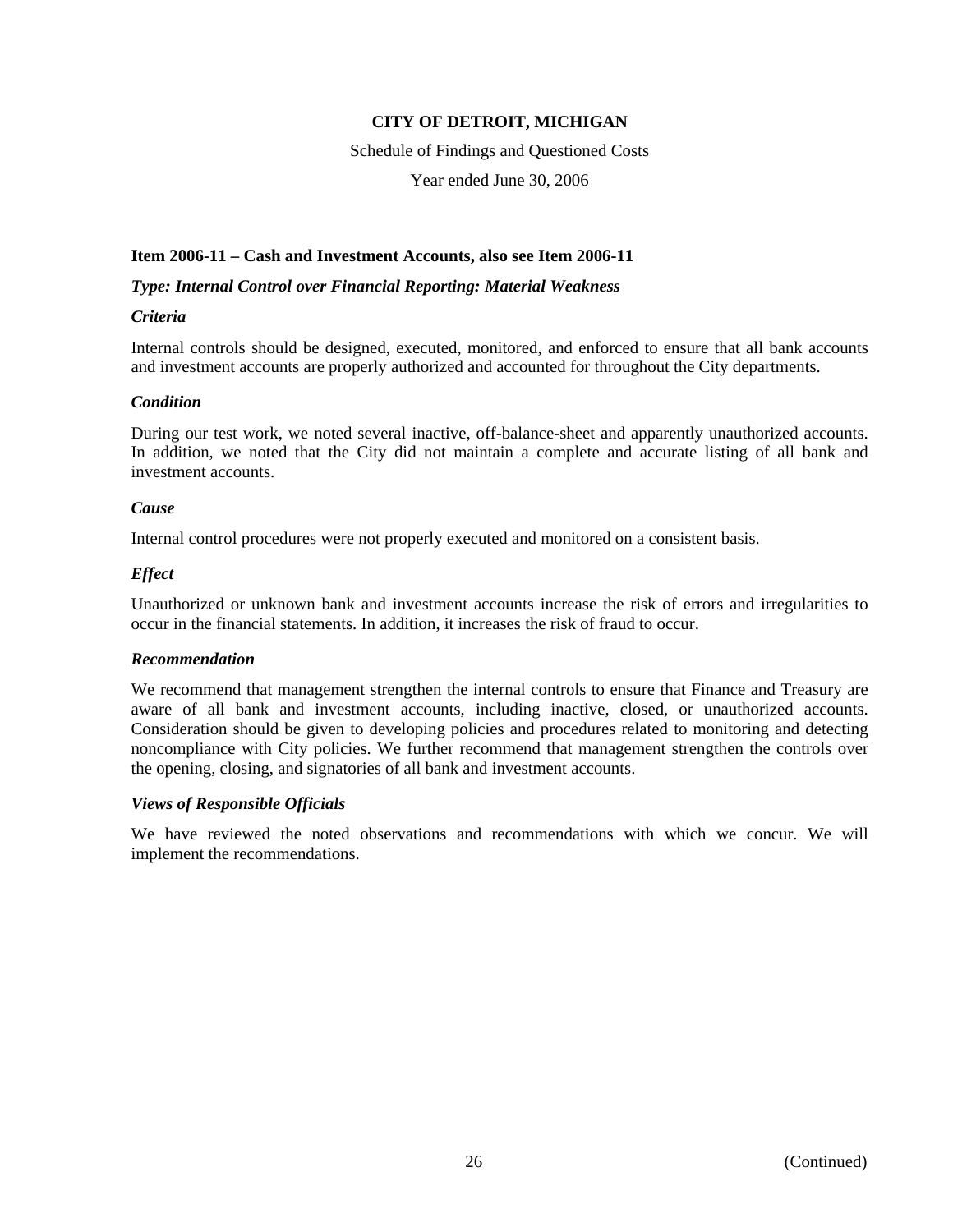# Schedule of Findings and Questioned Costs

Year ended June 30, 2006

# **Item 2006-12 – Classification of Cash Equivalents – DWSD**

#### *Type: Internal Control over Financial Reporting: Reportable Condition*

# *Criteria*

The City is required to consider certain short-term, highly liquid investments as cash equivalents per Governmental Accounting Standards Board Statement No. 9, *Reporting Cash Flows of Proprietary and Nonexpendable Trust Funds*.

# *Condition*

During our audit, we noted the Detroit Water and Sewerage Department (DWSD) was not properly classifying cash equivalents in its financial statements.

#### *Cause*

Individuals responsible for preparing financial statements were not aware of the relevant U.S. generally accepted accounting principles (GAAP) related to the classification of cash and cash equivalents.

#### *Effect*

The presentation and disclosures of cash equivalents could be misstated in the financial statements.

# *Recommendation*

Individuals responsible for preparing the financial statements should receive adequate training to ensure awareness of all relevant GAAP.

# *Views of Responsible Officials*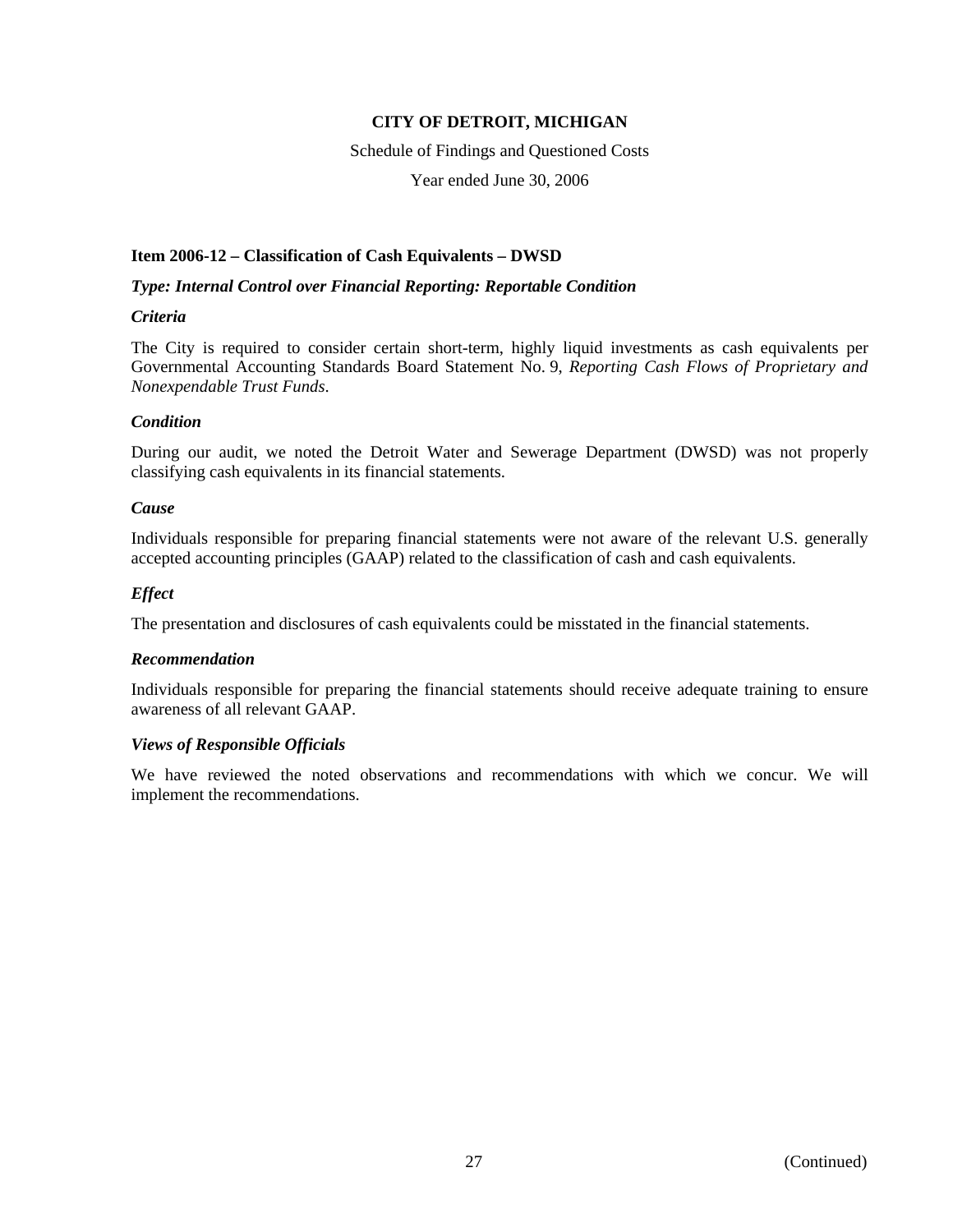Schedule of Findings and Questioned Costs Year ended June 30, 2006

#### **Item 2006-13 – Investment Valuation**

#### *Type: Internal Control over Financial Reporting: Reportable Condition*

# *Criteria*

The City's accounting policy and (GAAP) require the valuation and recording of investments at fair value.

#### *Condition*

During our test work, we noted certain investments that were not properly valued at fair value.

#### *Cause*

Internal controls were not properly established, executed, or monitored to prevent, detect, and/or correct the error.

# *Effect*

Investment amounts not recorded at fair value could lead to a material misstatement to the financial statements.

#### *Recommendation*

Management should strengthen the City's internal controls to ensure all investments are properly recorded in accordance with City and State of Michigan requirements and GAAP.

# *Views of Responsible Officials*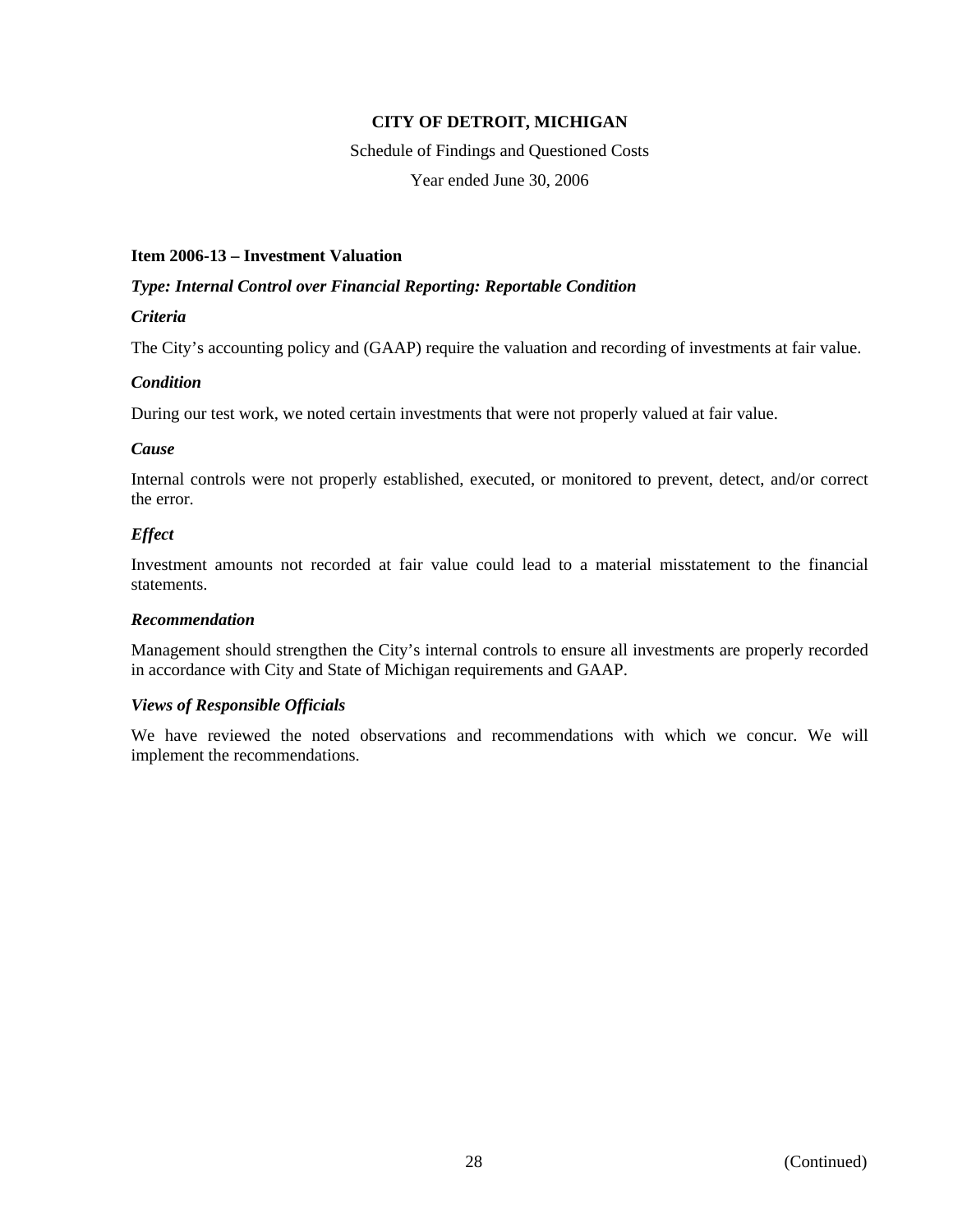# Schedule of Findings and Questioned Costs

Year ended June 30, 2006

# **Item 2006-14 – Imprest Cash Authorized Limits**

# *Type: Internal Control over Financial Reporting: Reportable Condition*

# *Criteria*

The City has an imprest cash policy that allows for a specific authorized amount in each account.

# *Condition*

During our audit, we noted several departments held more cash in their imprest cash accounts than they were authorized for.

# *Cause*

Internal control procedures were not established, followed, or monitored on a consistent basis to ensure compliance with City policy.

# *Effect*

Not following City policy increases the risk of error in the financial statements and increases the risk of fraud to occur.

# *Recommendation*

Employees who are responsible for handling the imprest cash accounts should be provided training over the applicable policies. Consideration should be given to developing policies and procedures related to monitoring and detecting noncompliance with City policies.

# *Views of Responsible Officials*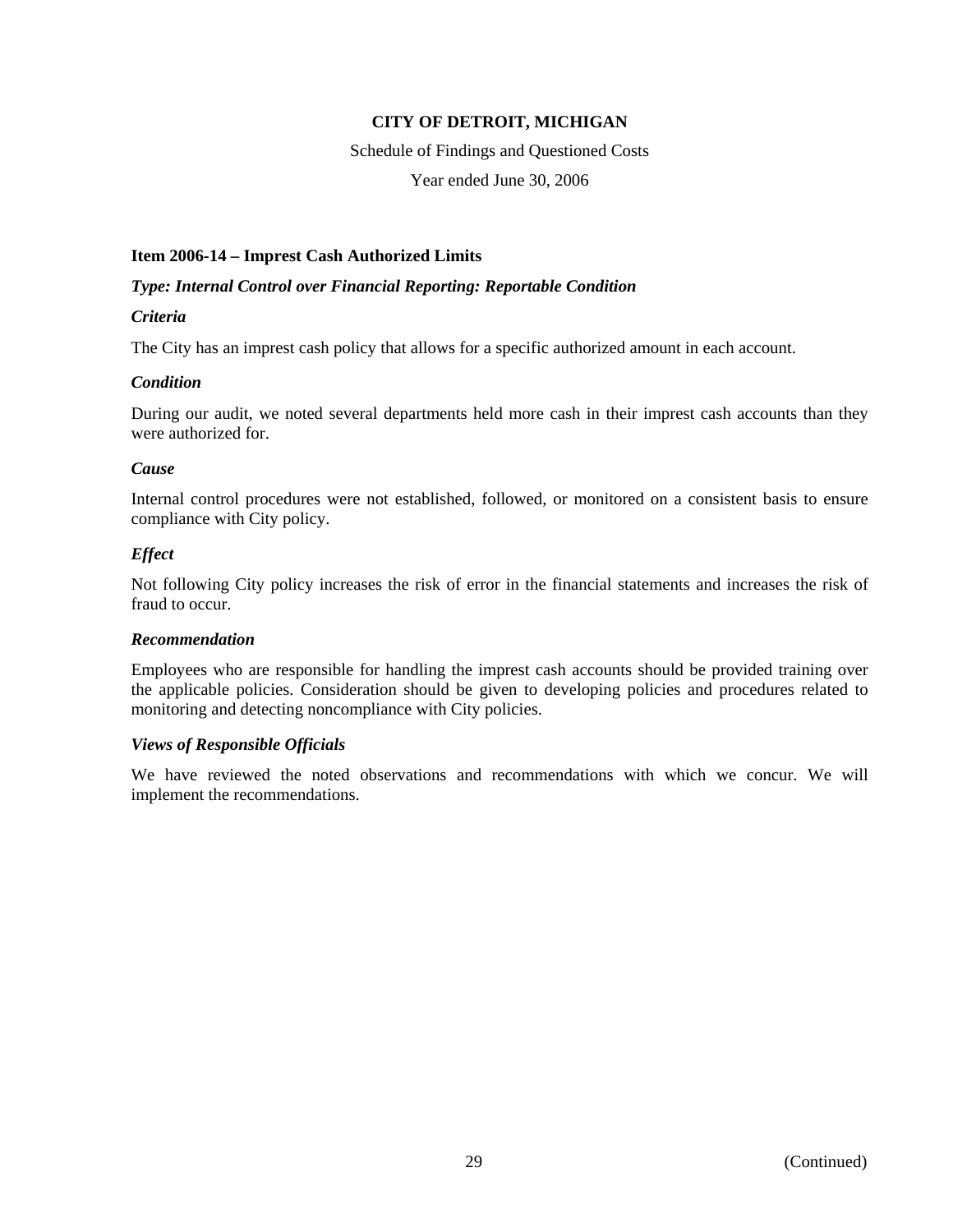# Schedule of Findings and Questioned Costs

Year ended June 30, 2006

# **Item 2006-15 – Construction Work in Process**

# *Type: Internal Control over Financial Reporting: Material Weakness*

# *Criteria*

Internal controls should exist to ensure that all capital assets are properly released into service per the City's policy and the definition of "in process" by GAAP.

# *Condition*

Construction in process (CIP) for the governmental activities, Water Fund, Sewage Fund, Automobile Parking Fund, and the Detroit Building Authority have not been released into service in a timely manner to match the City's policy or the definition of "in process" by GAAP. In addition, several items were initially recorded in the current year as additions to CIP that should have been expensed.

# *Cause*

Internal controls are not properly designed, executed, or monitored to ensure that all capital assets are properly released into service per the City's policy and the definition of "in process" by GAAP.

# *Effect*

If items are not placed into service, the recording of depreciation expense will not begin. This could result in misstatements in the financial statements.

# *Recommendation*

Individuals who are knowledgeable in the area of GAAP related to capital assets should perform a substantive evaluation of every CIP project on an annual basis at a minimum. All projects that are placed into service by the fiscal year-end should be transferred from CIP to the appropriate asset category and related depreciation should be taken. In addition, all charges to CIP need to be evaluated to determine whether they fit the definition of a capital asset and should be capitalized or if they should be expensed.

# *Views of Responsible Officials*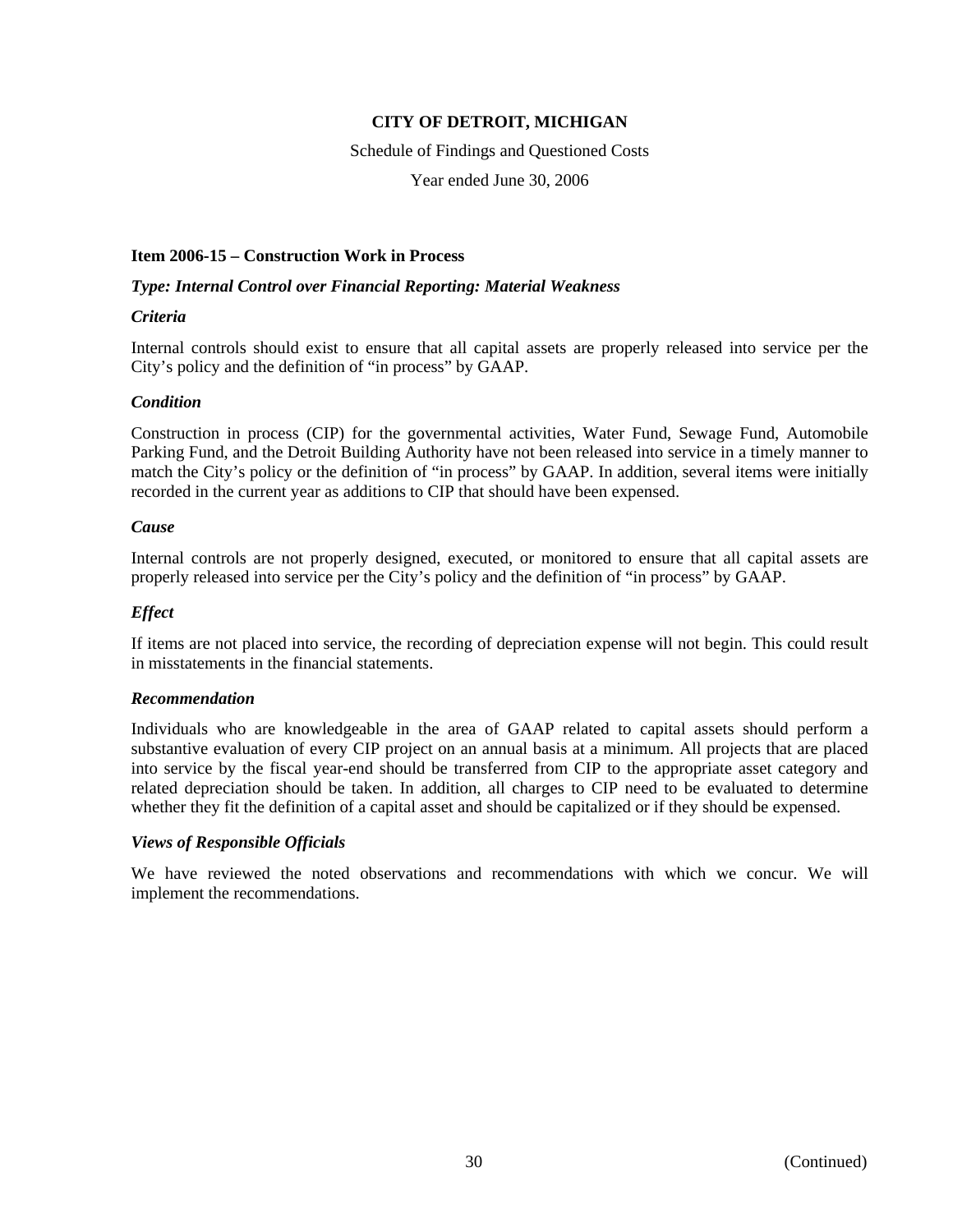Schedule of Findings and Questioned Costs

Year ended June 30, 2006

#### **Item 2006-16 – Recording of Capital Asset Disposals**

#### *Type: Internal Control over Financial Reporting: Material Weakness*

#### *Criteria*

Internal controls should exist to ensure that all capital asset disposals are properly recorded in the financial records and the capital asset system in accordance with GAAP.

# *Condition*

During our audit, we noted an inaccurate calculation of the gain on disposal of capital assets in 18 of 30 samples selected.

#### *Cause*

Internal control procedures were not established, followed, or monitored on a consistent basis to properly identify capital asset disposals and accurately account for them.

# *Effect*

A lack of appropriate internal controls over the recording of capital asset disposals could lead to material errors in the financial statements.

#### *Recommendation*

Management should strengthen the City's internal controls to adequately identify and account for capital asset disposals. Individuals who are knowledgeable in the area of GAAP related to capital assets should perform a substantive monitoring and communication with all departments to ensure all potential capital asset disposals are recorded properly. Additionally, the City should consider conducting fixed asset physical counts on an ongoing department by department basis so that each department has all capital assets physically counted in accordance with City policies.

#### *Views of Responsible Officials*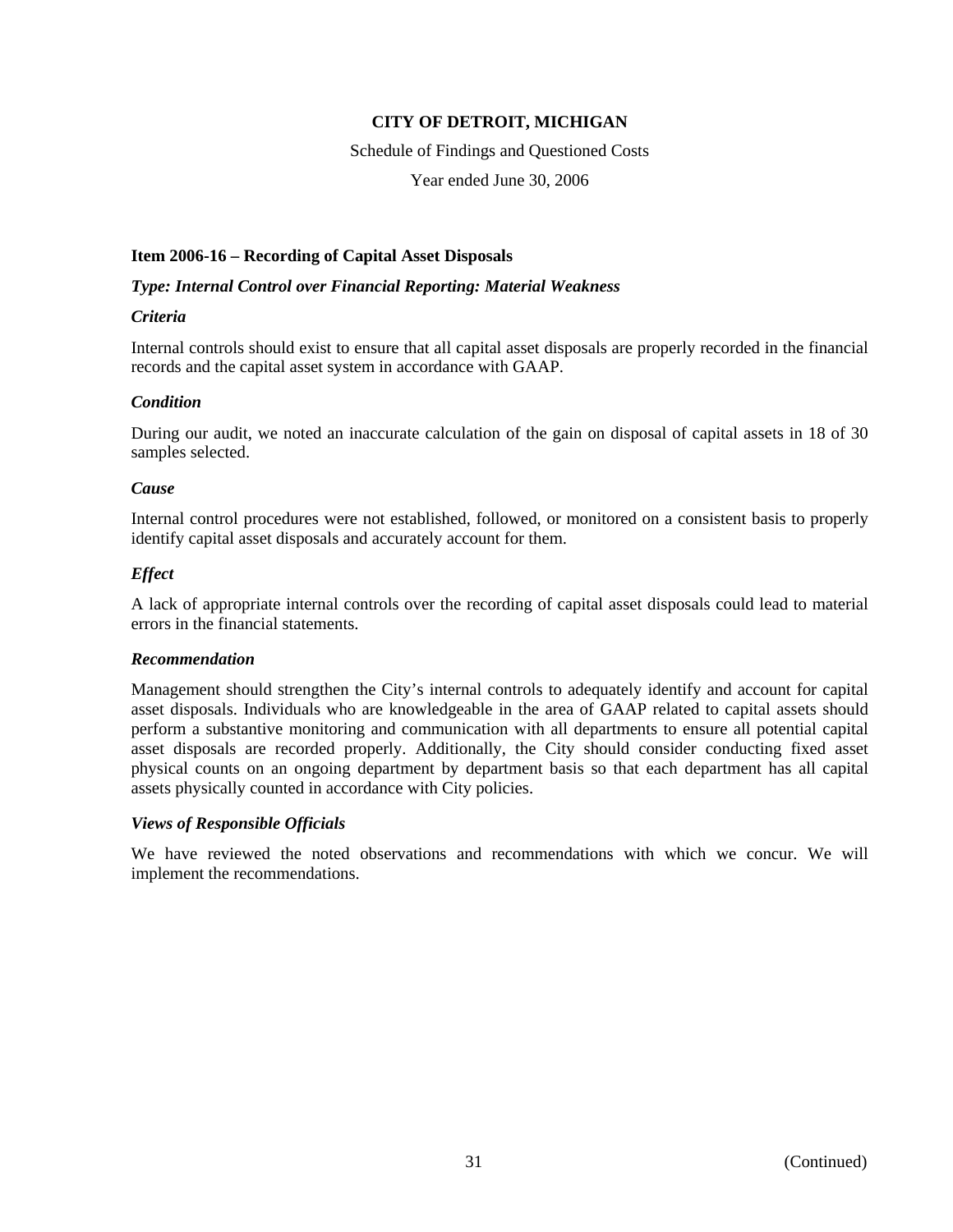Schedule of Findings and Questioned Costs

Year ended June 30, 2006

#### **Item 2006-17 – Recording of Capital Asset Additions**

#### *Type: Internal Control over Financial Reporting: Material Weakness*

# *Criteria*

Internal controls should exist to ensure that all capital asset additions are properly recorded in the financial records and the capital asset system in accordance with GAAP.

#### *Condition*

The majority of assets were being capitalized on a cash or cost basis instead of the accrual basis of accounting causing adjustments to the total assets acquired in the next fiscal year.

#### *Cause*

Internal controls were not adequately designed, effective, or monitored to ensure that asset additions are accurately accounted for in the proper period. In addition, the City does not have an established set of year-end procedures to be performed to reconcile data from one department to another.

#### *Effect*

A lack of appropriate internal controls over the recording of capital asset additions and an established year-end reconciling process could lead to material errors in the financial statements.

#### *Recommendation*

Management should strengthen internal controls over the year-end closing process to ensure capital asset additions are being accurately accounting for in accordance with GAAP. This should include reconciling capital outlay expenditures by department to the capital asset additions recorded.

#### *Views of Responsible Officials*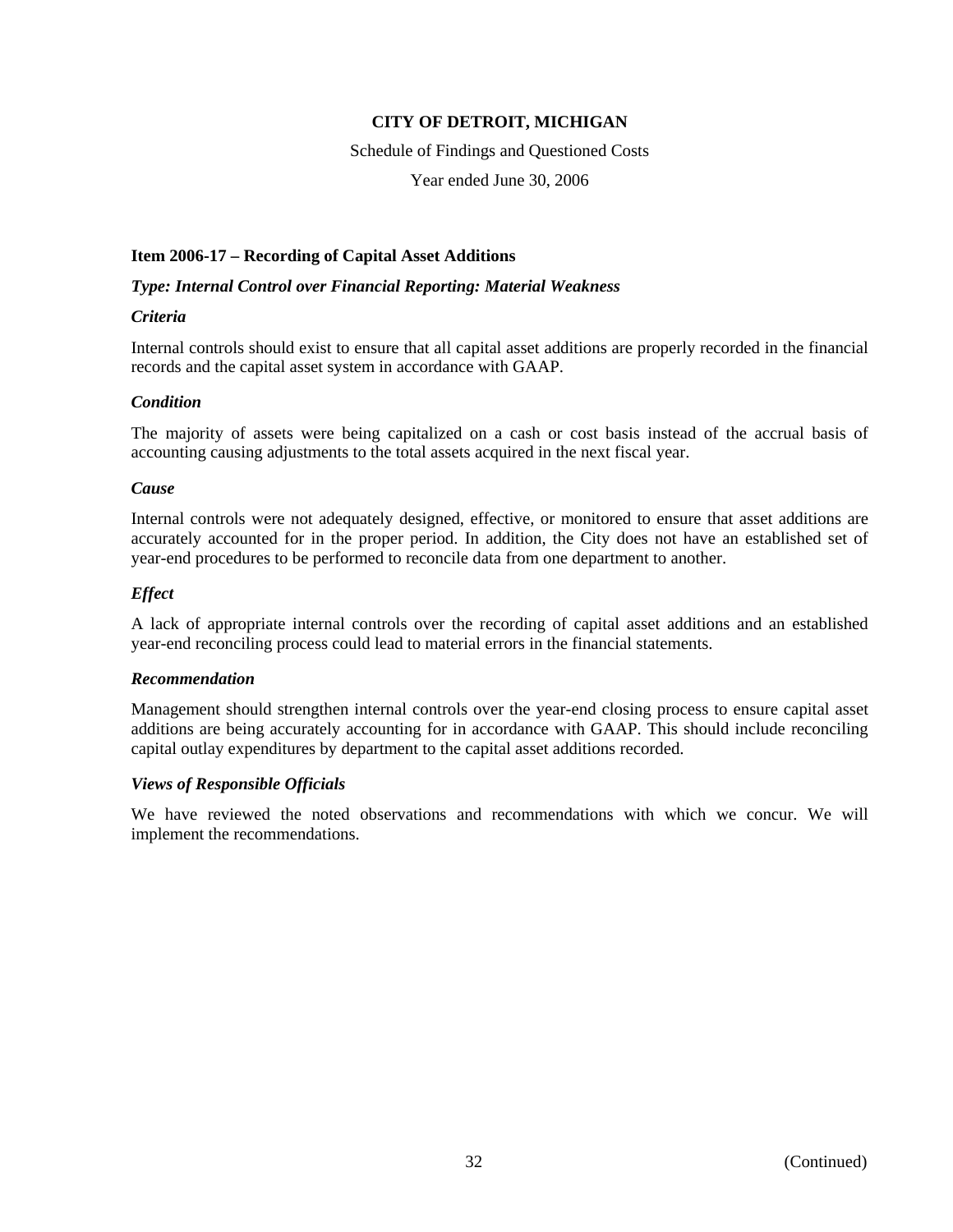Schedule of Findings and Questioned Costs

Year ended June 30, 2006

# **Item 2006-18 – Capital Asset Inventories**

#### *Type: Internal Control over Financial Reporting: Material Weakness*

#### *Criteria*

Finance Directive #95 issued by the City's Finance Department, outlines the capital assets policy for all City agencies. Section IV of the Finance Directive establishes the requirement that each agency conduct a physical inventory of its capital assets prior to each year-end.

# *Condition*

During our audit, we noted physical inventories of capital assets were not being conducted as required.

#### *Cause*

Internal controls over the monitoring and enforcement of physical counts of capital assets were not established, followed, or monitored on a consistent basis.

# *Effect*

A lack of the required physical counts of capital assets could result in misstatements in the financial statements not being detected on a timely basis. Additionally, if capital assets are not counted on a periodic basis, misappropriation or theft of capital assets could go undetected.

#### *Recommendation*

Management should strengthen the internal controls over the physical counts of capital assets. This should include conducting fixed asset physical counts on an ongoing department by department basis so that each department has all capital assets physically counted in accordance with City policies. Physical counts should be conducted by individuals who are independent of the custody and recording of capital assets and independent of the purchasing and receiving of capital assets.

# *Views of Responsible Officials*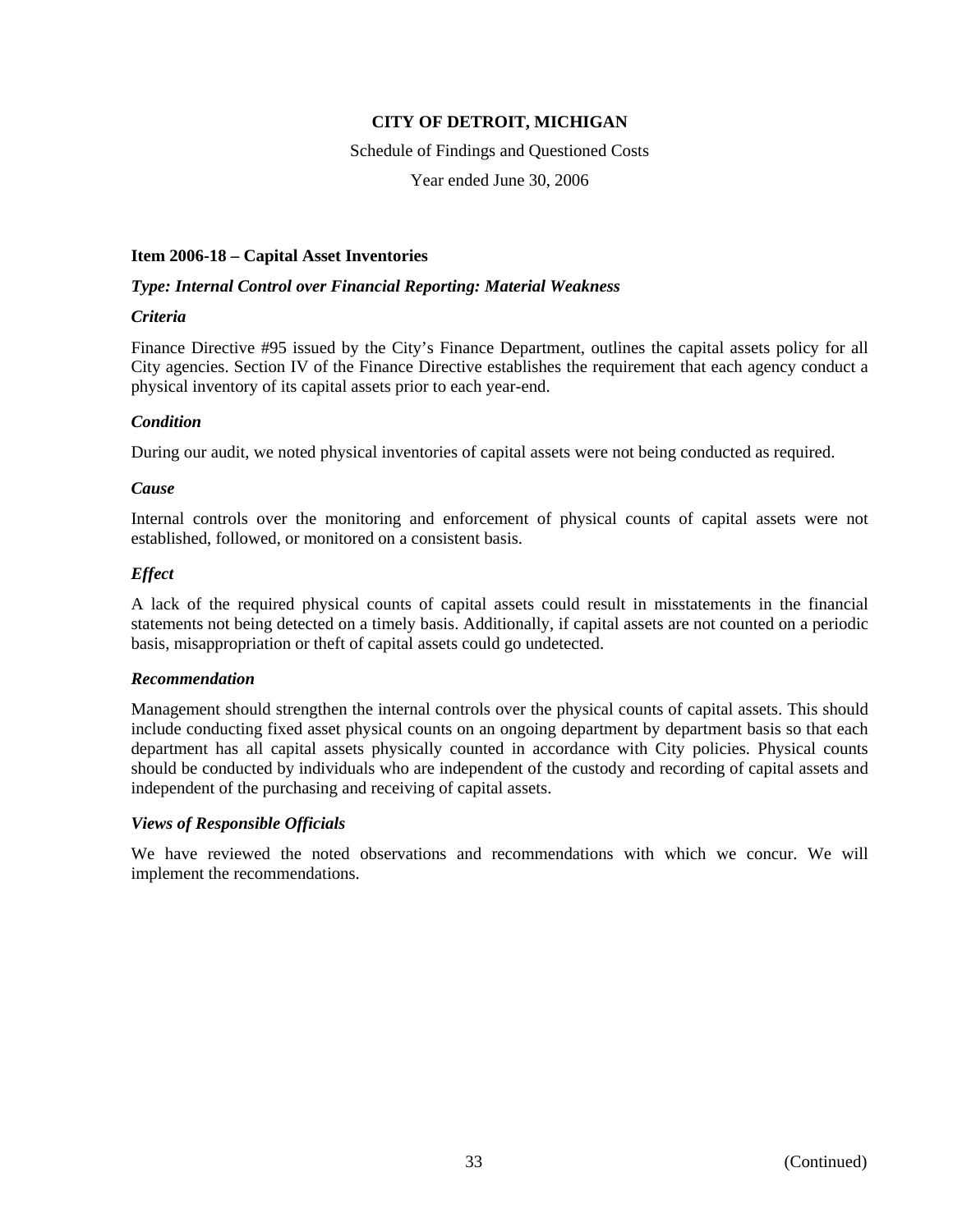# Schedule of Findings and Questioned Costs

Year ended June 30, 2006

#### **Item 2006-19 – Identification of Impaired Assets**

#### *Type: Internal Control over Financial Reporting: Reportable Condition*

#### *Criteria*

The City should have a formalized internal control process for monitoring known events that could cause an asset to be impaired and therefore require an assessment of impairment in accordance with GAAP.

# *Condition*

During our audit, we noted there was not a formal process for monitoring and tracking events that could cause an asset to be impaired.

#### *Cause*

Internal control procedures were not established, followed, or monitored.

#### *Effect*

Not having an adequate process over monitoring the events that could cause an asset to be impaired could cause an error in the financial statements.

#### *Recommendation*

The City should develop a formalized internal control process for monitoring the events that could cause an asset to be impaired. Additionally, whenever a new accounting pronouncement is issued that will potentially impact the City, the City should assess the impact at the implementation date and develop and implement internal control procedures to ensure compliance with the new pronouncement on an ongoing basis.

# *Views of Responsible Officials*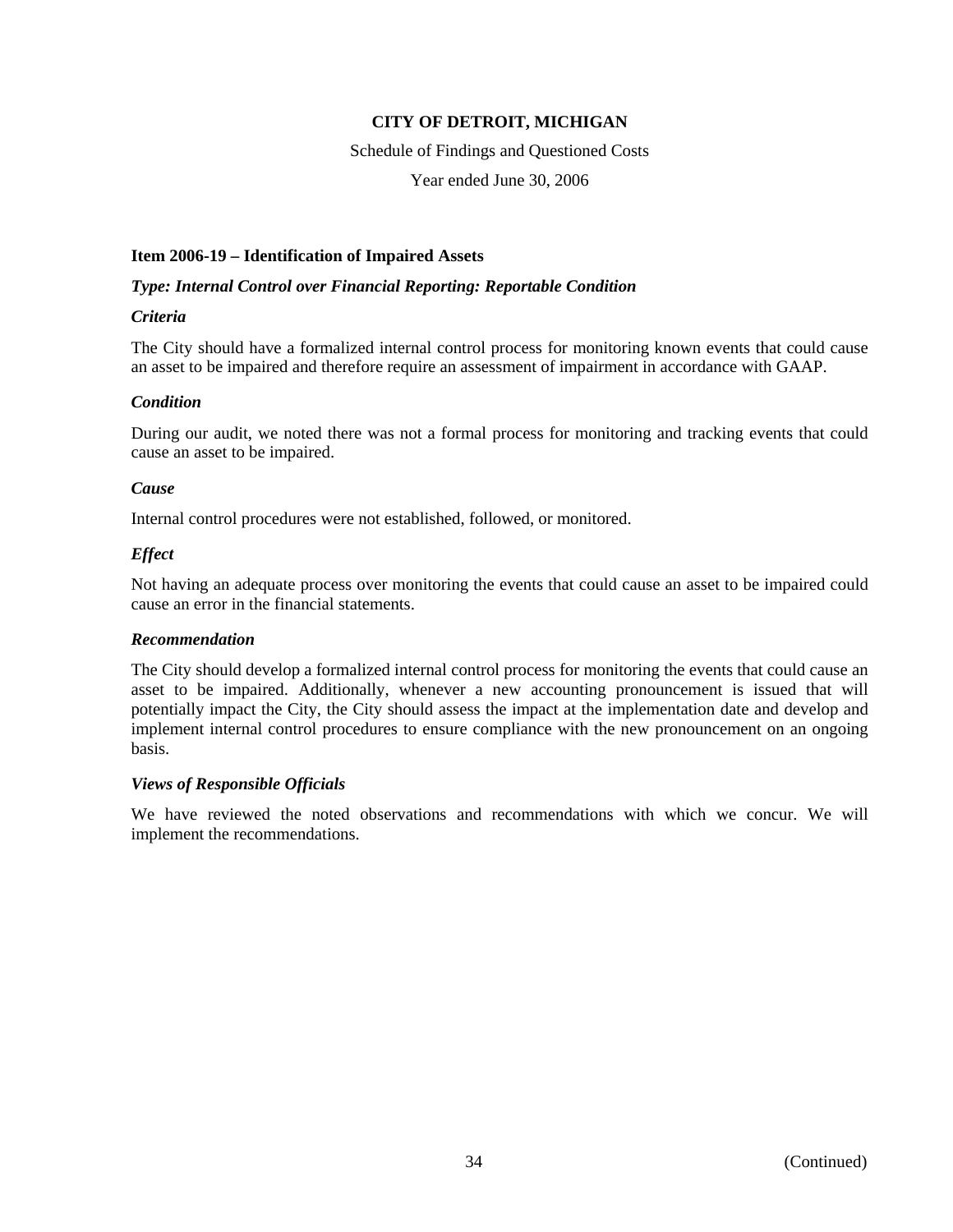#### Schedule of Findings and Questioned Costs

Year ended June 30, 2006

#### **It**e**m 2006-20 – Capital Asset Classifications – Detroit Department of Transportation (DDOT)**

#### *Type: Internal Control over Financial Reporting: Reportable Condition*

#### *Criteria*

The City should have a policy in place to ensure that they are accurately depreciating their capital assets over their useful lives.

#### *Condition*

During our audit, we noted that DDOT's depreciation policy did not segregate between buildings, which should be depreciated in accordance with the depreciation policy, and building improvements, which should be depreciated over the lesser of the expected useful life of the building improvement or the remaining useful life of the building that the improvement was made to.

#### *Cause*

Internal control procedures were not established, followed, or monitored.

#### *Effect*

The City's capital assets and related accumulated deprecation could be misstated.

#### *Recommendation*

The City should develop a policy that accurately depreciates their capital assets over their useful lives.

#### *Views of Responsible Officials*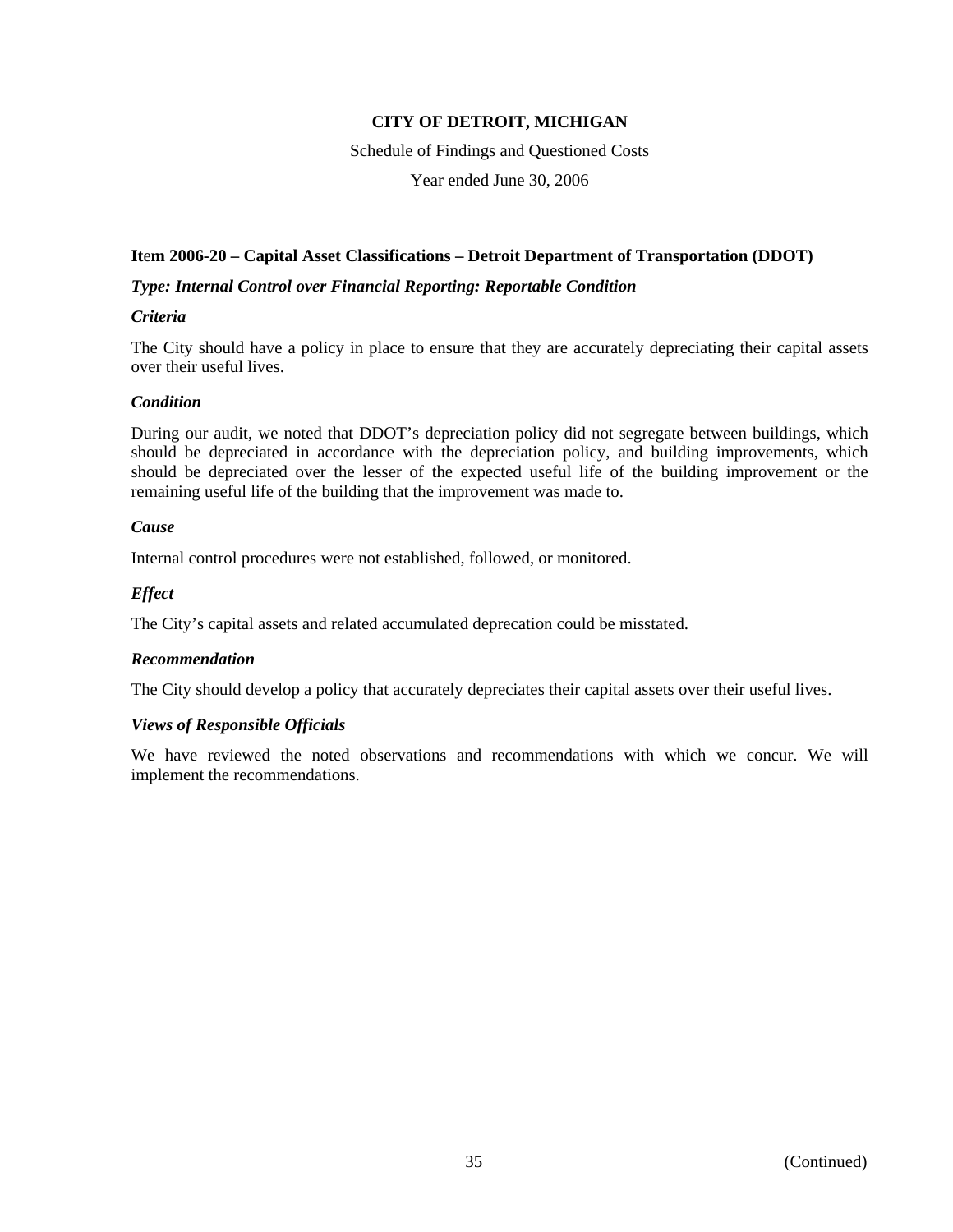# Schedule of Findings and Questioned Costs

Year ended June 30, 2006

#### **Item 2006-21 – Legal Case Reserve Analysis**

#### *Type: Internal Control over Financial Reporting: Material Weakness*

#### *Criteria*

All legal cases should be identified, monitored, and assessed in accordance with GAAP, including *Financial Accounting Standard No. 5* and *Government Accounting Standard Board Interpretation No. 6.*

#### *Condition*

During our audit, we noted the legal case reserve listing was inaccurate, incomplete, and not assessed properly in accordance with GAAP.

#### *Cause*

Internal control procedures were not established, followed, or monitored to ensure a complete and accurate list of legal cases was assessed in accordance with GAAP. In addition, there was inadequate training and communication between departments on the proper accounting for legal reserves.

#### *Effect*

Incomplete and inaccurate legal reserves could potentially lead to a material error in the financial statements.

#### *Recommendation*

Management should strengthen the internal control process over the legal reserve process. This should include adequate training and timely periodic reviews of all legal cases assessed in accordance with GAAP.

#### *Views of Responsible Officials*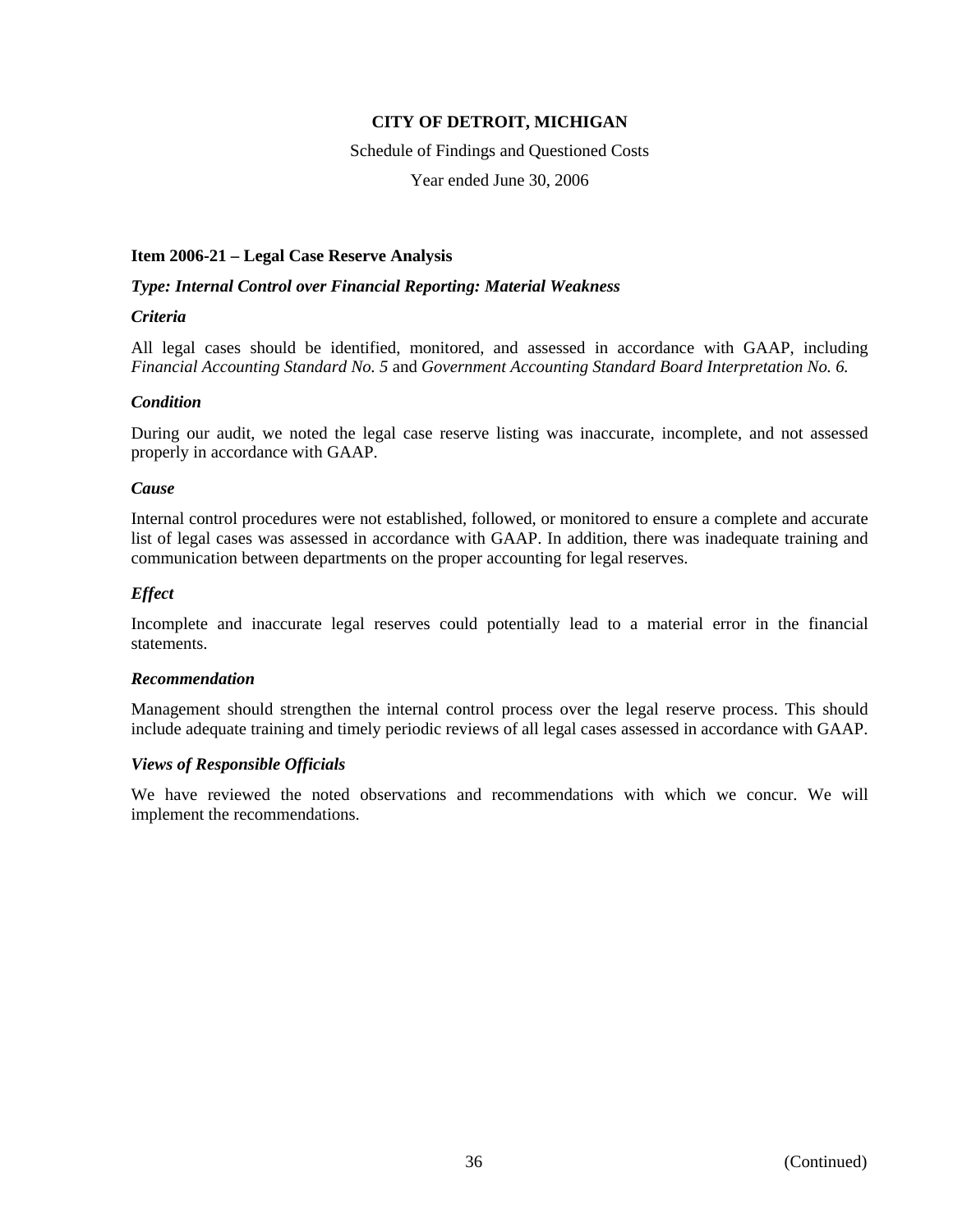Schedule of Findings and Questioned Costs Year ended June 30, 2006

#### **Item 2006-22 – Recording of Inventory**

#### *Type: Internal Control over Financial Reporting: Material Weakness*

#### *Criteria*

As part of the year-end closing process, management requires each department to perform a physical count of inventory to assess the completeness, accuracy, and valuation of each department's inventory.

#### *Condition*

During our audit, we noted insufficient inventory listings and related supporting documentation.

#### *Cause*

Internal controls were not properly established, executed, or monitored.

#### *Effect*

Insufficient documentation could result in misstatements to the financial statements.

#### *Recommendation*

Management should strengthen the internal controls over the recording of inventory and the physical count process. Employees who are responsible for performing the inventory should be given adequate training over the inventory process. Consideration should be given to develop an electronic inventory system for the departments to track and monitor inventory.

#### *Views of Responsible Officials*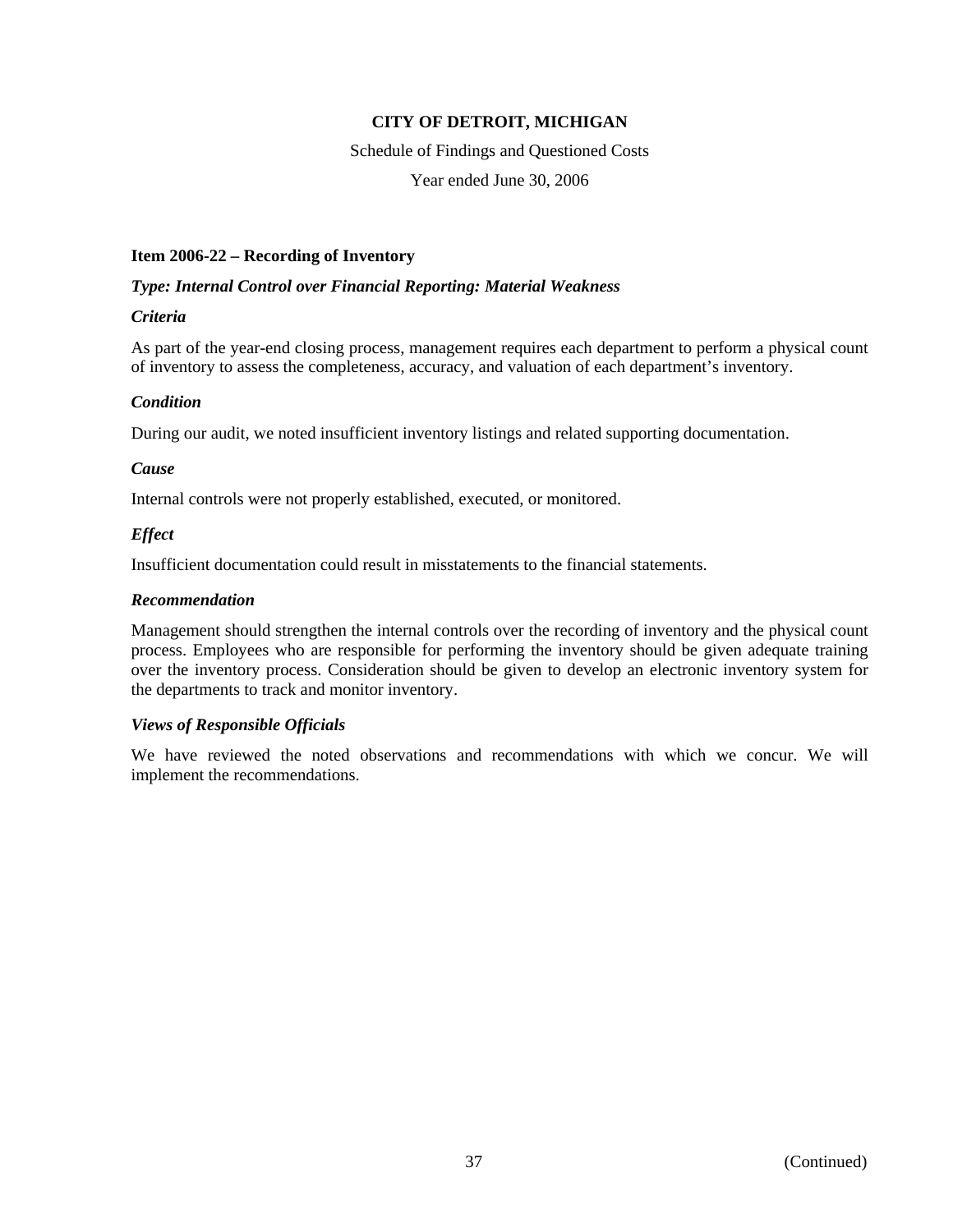# Schedule of Findings and Questioned Costs

Year ended June 30, 2006

#### **Item 2006-23 – Inventory valuation – DDOT**

#### *Type: Internal Control over Financial Reporting: Reportable Condition*

#### *Criteria*

In accordance with management's inventory policy and GAAP, inventory should be valued at the lower of cost or market.

#### *Condition*

During our test work, we noted errors between the price of inventory in the Lawson inventory system and the most recent invoice resulting in inventory not being valued at actual cost.

#### *Cause*

Internal controls were not properly established, executed, or monitored.

#### *Effect*

Inaccurate valuation of inventory could cause errors in the financial statements.

#### *Recommendation*

Management should strengthen internal controls to ensure that inventory is properly valued.

#### *Views of Responsible Officials*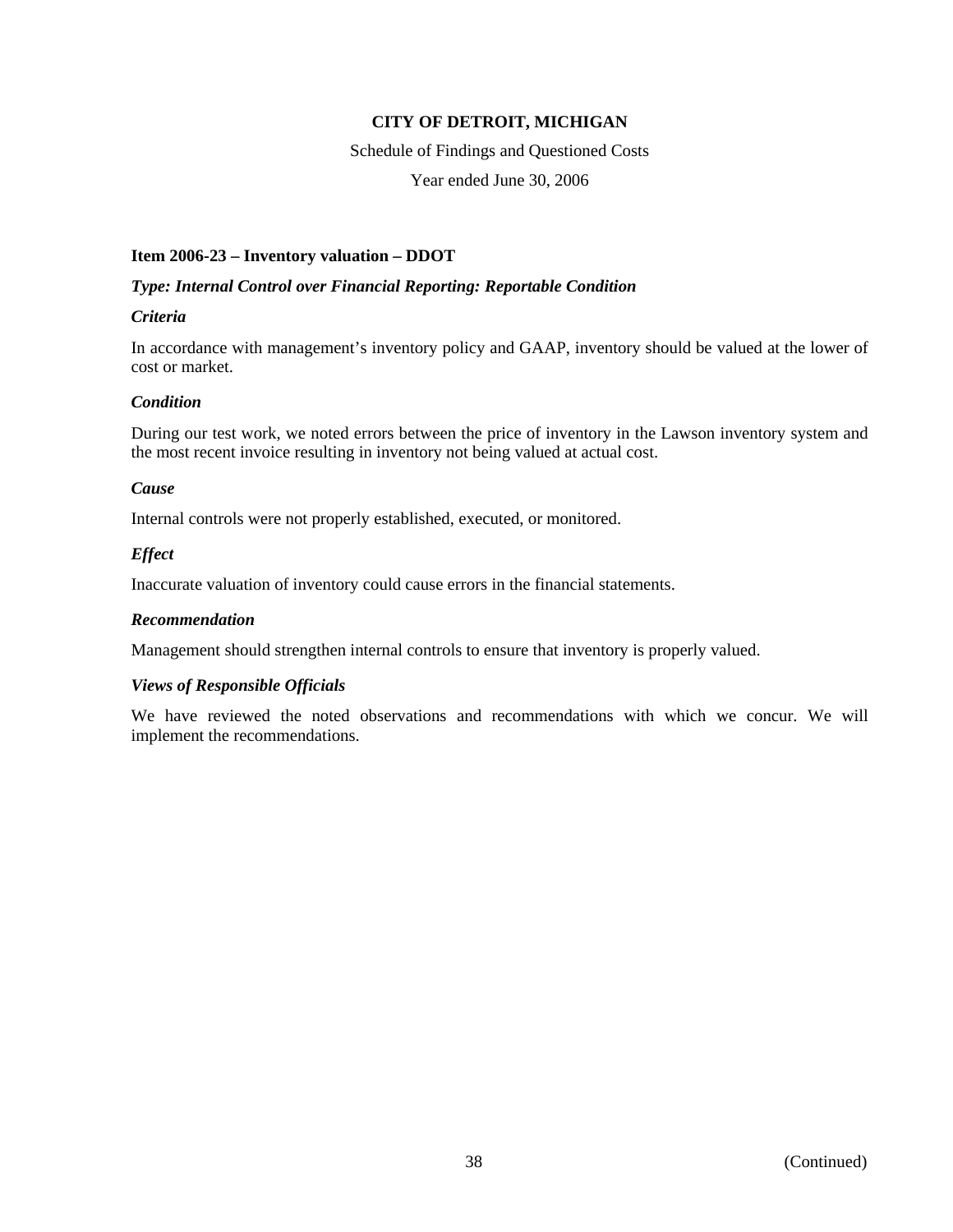# Schedule of Findings and Questioned Costs

Year ended June 30, 2006

#### **Item 2006-24 – Payroll Reconciliation from the Payroll Sub-Ledger to the General Ledger**

#### *Type: Internal Control over Financial Reporting: Material Weakness*

#### *Criteria*

To ensure completeness and accuracy of the payroll accounts in the general ledger, management should reconcile the payroll sub-ledger to the General Ledger on a routine basis.

#### *Condition*

During our audit, we noted that reconciliation between the Payroll Sub-Ledger to the General Ledger was not performed.

#### *Cause*

Internal controls were not properly established, executed, or monitored.

#### *Effect*

Unresolved differences between the General Ledger and the Payroll Sub-Ledger could result in errors and/or irregularities in the General Ledger.

#### *Recommendation*

Management should establish controls to ensure that the General Ledger and the Payroll Sub-Ledger are reconciled on a timely basis and all differences should be investigated and resolved immediately.

#### *Views of Responsible Officials*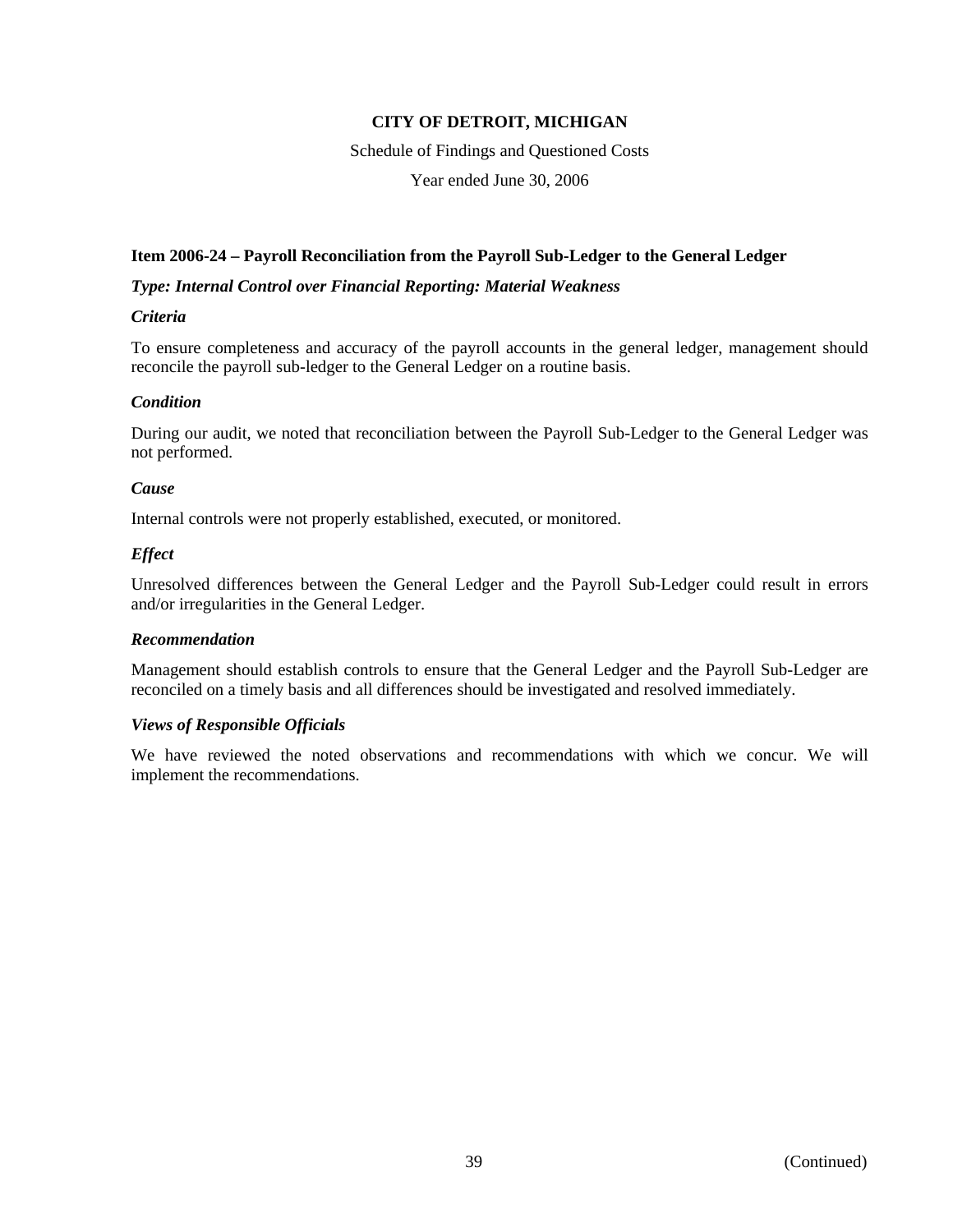## Schedule of Findings and Questioned Costs

Year ended June 30, 2006

#### **Item 2006-25 – Payroll File Maintenance Audit Report**

#### *Type: Internal Control over Financial Reporting: Reportable Condition*

#### *Criteria*

Internal controls should be in place to ensure that all changes to the payroll file are appropriate and authorized. The Payroll File Maintenance Audit Report that shows all changes to the payroll file is required to be reviewed and approved by the payroll clerks.

#### *Condition*

During our audit, we noted a File Maintenance Report was printed showing the changes to the payroll file; however, there is no evidence of review by management or payroll clerks.

#### *Cause*

Internal controls were not properly established, executed, or monitored.

#### *Effect*

The financial statements could potentially be misstated by inaccurate or unauthorized changes in the payroll file.

#### *Recommendation*

Management should strengthen internal controls to ensure that the Payroll File Maintenance Audit Report is reviewed and the review is evidenced by a signature.

#### *Views of Responsible Officials*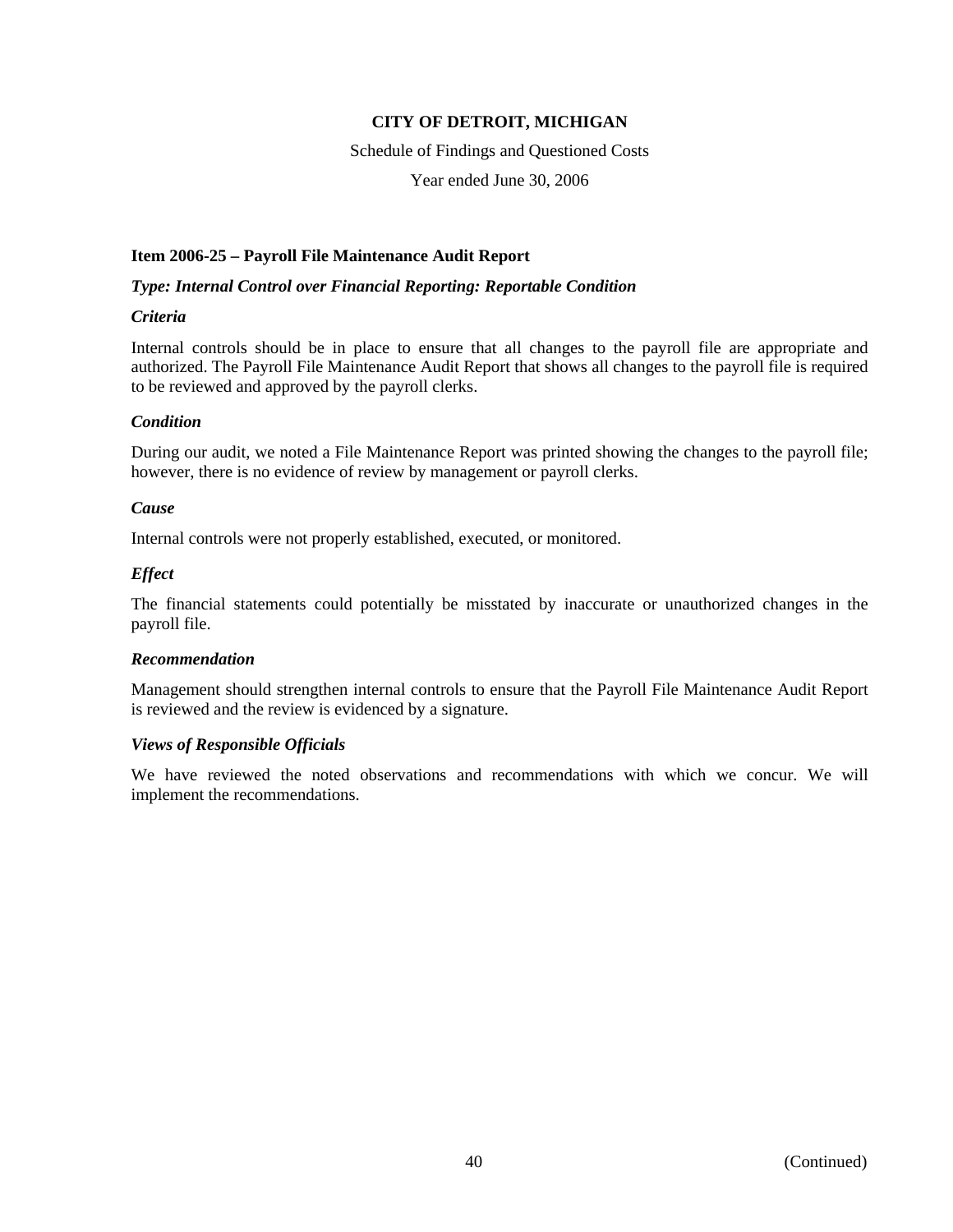Schedule of Findings and Questioned Costs

Year ended June 30, 2006

#### **Item 2006-26 – Sick Leave Reserve – DDOT**

#### *Type: Internal Control over Financial Reporting: Reportable Condition*

#### *Criteria*

Internal controls should be in place to ensure that when changes to union agreements occur, the reserve accounts are properly adjusted.

#### *Condition*

During our audit, we noted the DDOT failed to increase the sick leave reserve to account for the increase in payouts per the new union agreement.

#### *Cause*

Internal controls were not properly established, executed, or monitored.

#### *Effect*

The financial statements could potentially be misstated.

#### *Recommendation*

Management should establish and enforce internal controls to ensure that reserve amounts are adjusted to reflect increases in payouts with regards to new union agreements. Management should implement a process to evaluate the potential financial statement impact of all new and/or revised contracts.

#### *Views of Responsible Officials*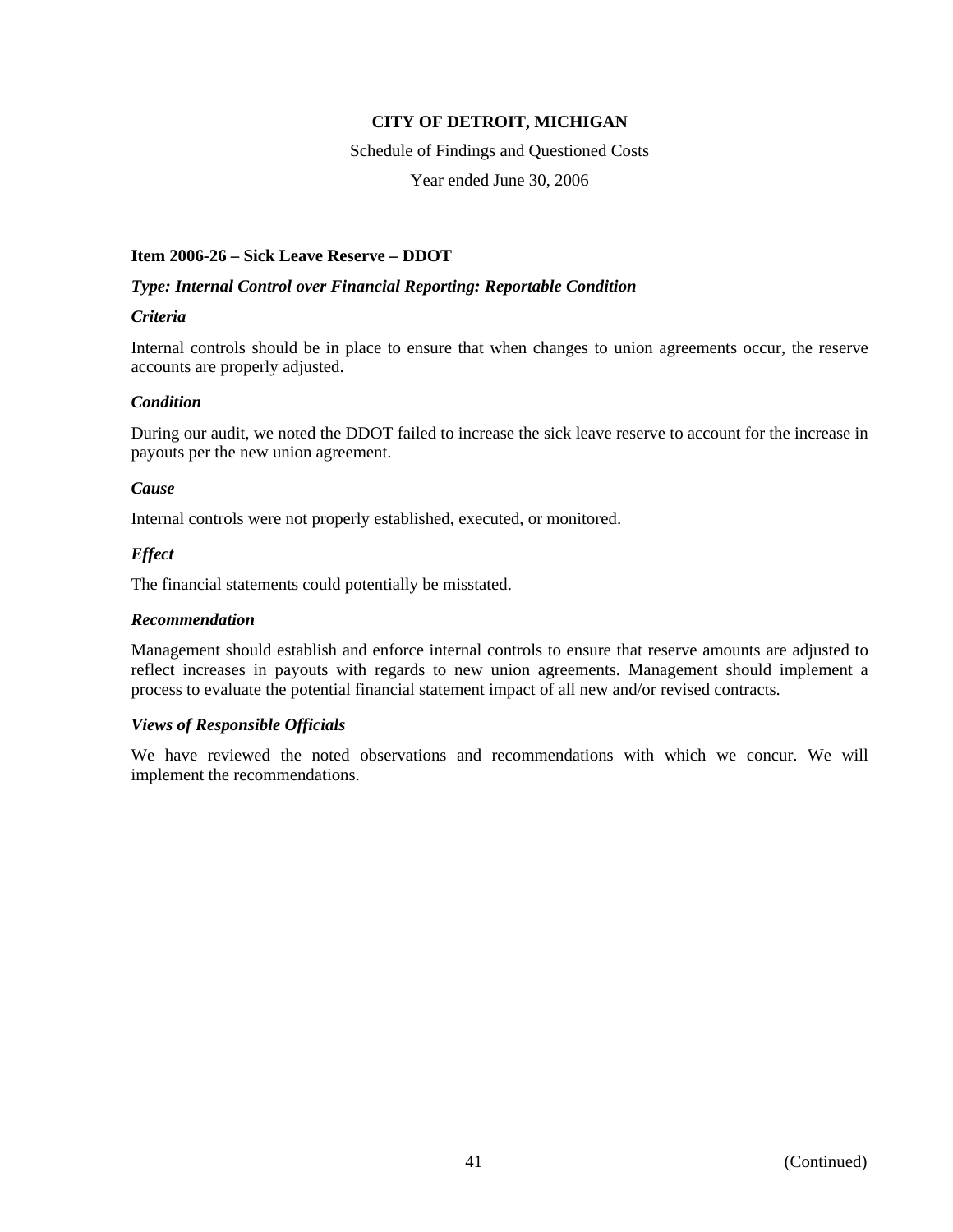# Schedule of Findings and Questioned Costs

Year ended June 30, 2006

#### **Item 2006-27 – Interfund Transaction Recording, also see Item 2006-01**

#### *Type: Internal Control over Financial Reporting: Material Weakness*

#### *Criteria*

The City is required to properly record interfund transactions on a timely basis and ensure that they are properly recorded in accordance with GAAP.

#### *Condition*

During our test work, we noted the City is not reconciling the interfund transaction on a timely basis and is improperly recognizing internal reimbursements in the financial statements by recording them as revenue in the reimbursed fund instead of a reduction of expenditures.

#### *Cause*

Internal controls were not properly established, executed, or monitored.

#### *Effect*

The financial statements could be misstated and not presented in accordance with GAAP.

#### *Recommendation*

Management should strengthen the internal controls to prevent, detect, and correct errors in the due to/due from. Additionally, management should strengthen the internal controls in the reporting process to ensure that all applicable revenue and expenditure transactions are recorded and presented accurately in accordance with GAAP.

#### *Views of Responsible Officials*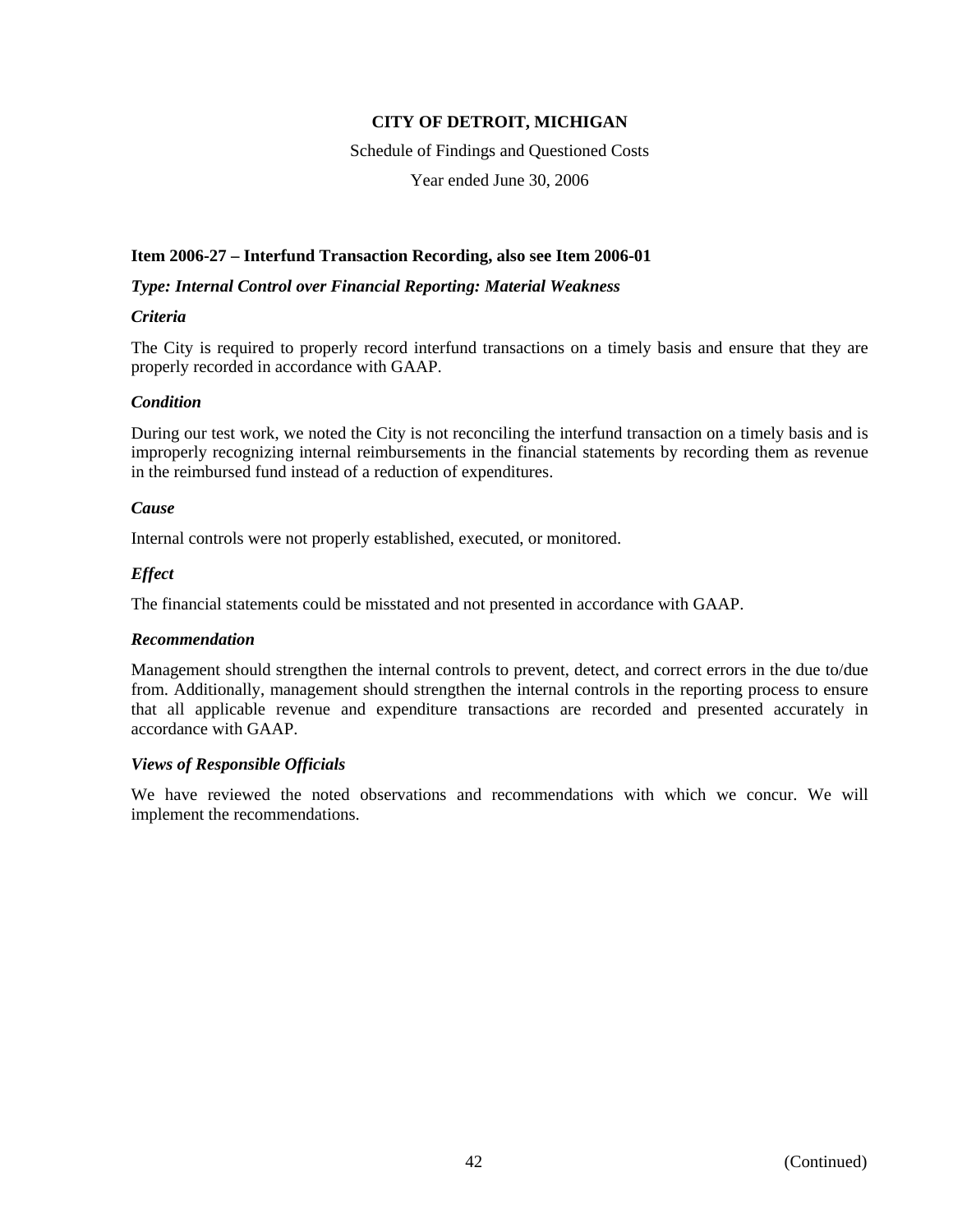Schedule of Findings and Questioned Costs Year ended June 30, 2006

#### **Item 2006-28 – Recognition of Revenue in the Government-Wide Statements, also see Item 2006-01**

#### *Type: Internal Control over Financial Reporting: Material Weakness*

#### *Criteria*

Management is required to recognize revenue on the full accrual basis of accounting in the governmental activities financial statements and to recognize revenue on the modified basis of accounting in the Governmental funds financial statements in accordance with GAAP. However, the accounts receivable recognition criteria are the same for both the full accrual and modified accrual bases of accounting.

#### *Condition*

During our test work, we noted that different criteria were used for recognizing accounts receivables, at the governmental activities and governmental fund levels even though the recognition criteria used should have been the same.

#### *Cause*

Individuals responsible for preparing the financial statements were unaware of the appropriate GAAP.

#### *Effect*

The City's financial statements could contain a misstatement in their accounts receivable and deferred revenues.

#### *Recommendation*

Individuals responsible for preparing the financial statements should possess relevant experience and should receive training on GAAP on a regular basis.

#### *Views of Responsible Officials*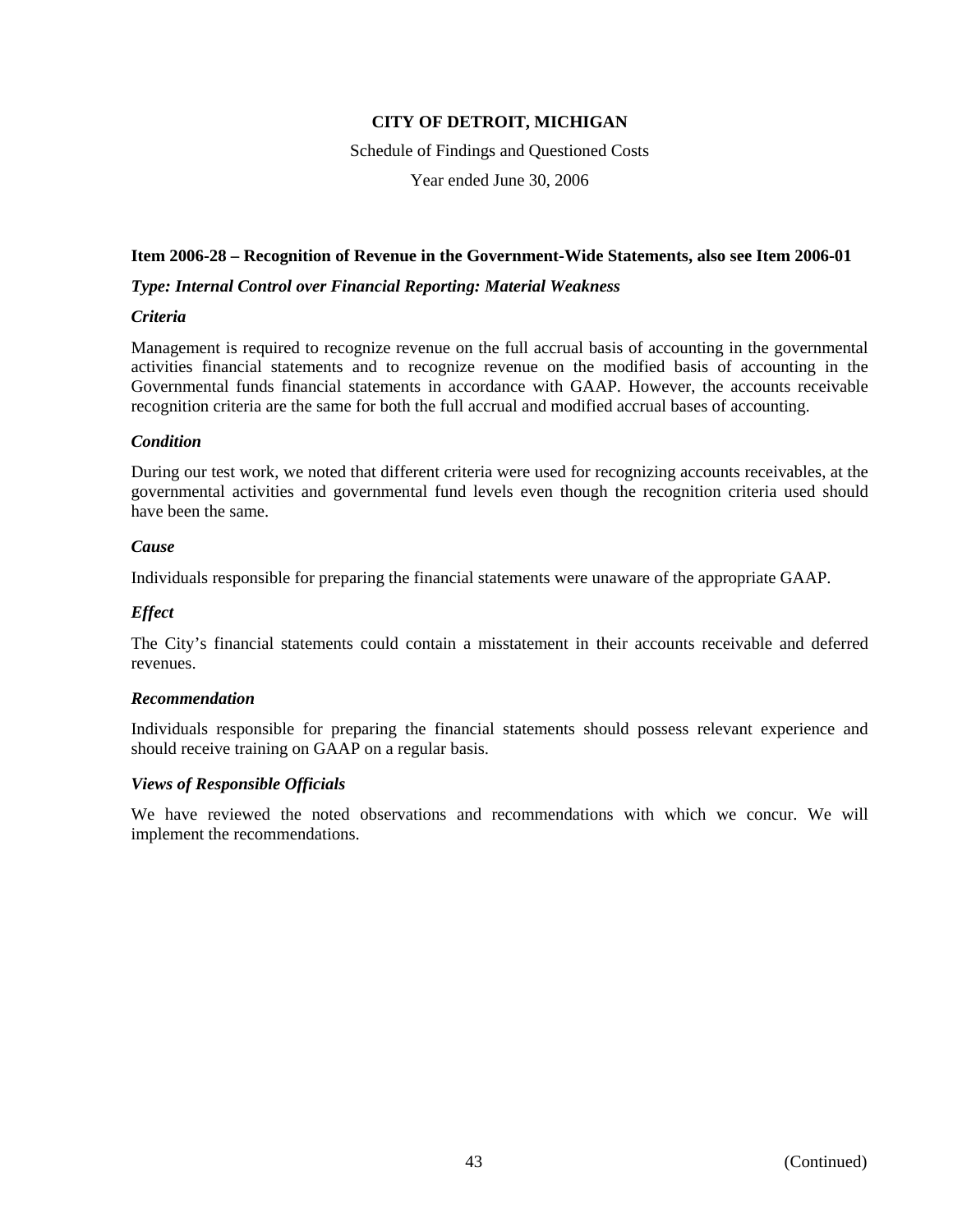#### Schedule of Findings and Questioned Costs

Year ended June 30, 2006

#### **Item 2006-29 – Accounts Receivable Aging Report**

#### *Type: Internal Control over Financial Reporting: Material Weakness*

#### *Criteria*

Management should develop a complete and accurate accounts receivable aging report in order to properly reserve for accounts that will not be collected.

#### *Condition*

During our test work, we noted that the accounts receivable aging report was not accurately aging each invoice. In addition, we noted the accounts receivable year-end process was very complex and labor intensive.

#### *Cause*

Internal controls were not properly established, executed, or monitored to ensure that reports contain accurate data and calculations.

#### *Effect*

Inaccurate aging of accounts receivable could cause an error in the financial statements.

#### *Recommendation*

Management should strengthen the City internal controls to ensure that the accounts receivable aging report is properly aged.

#### *Views of Responsible Official*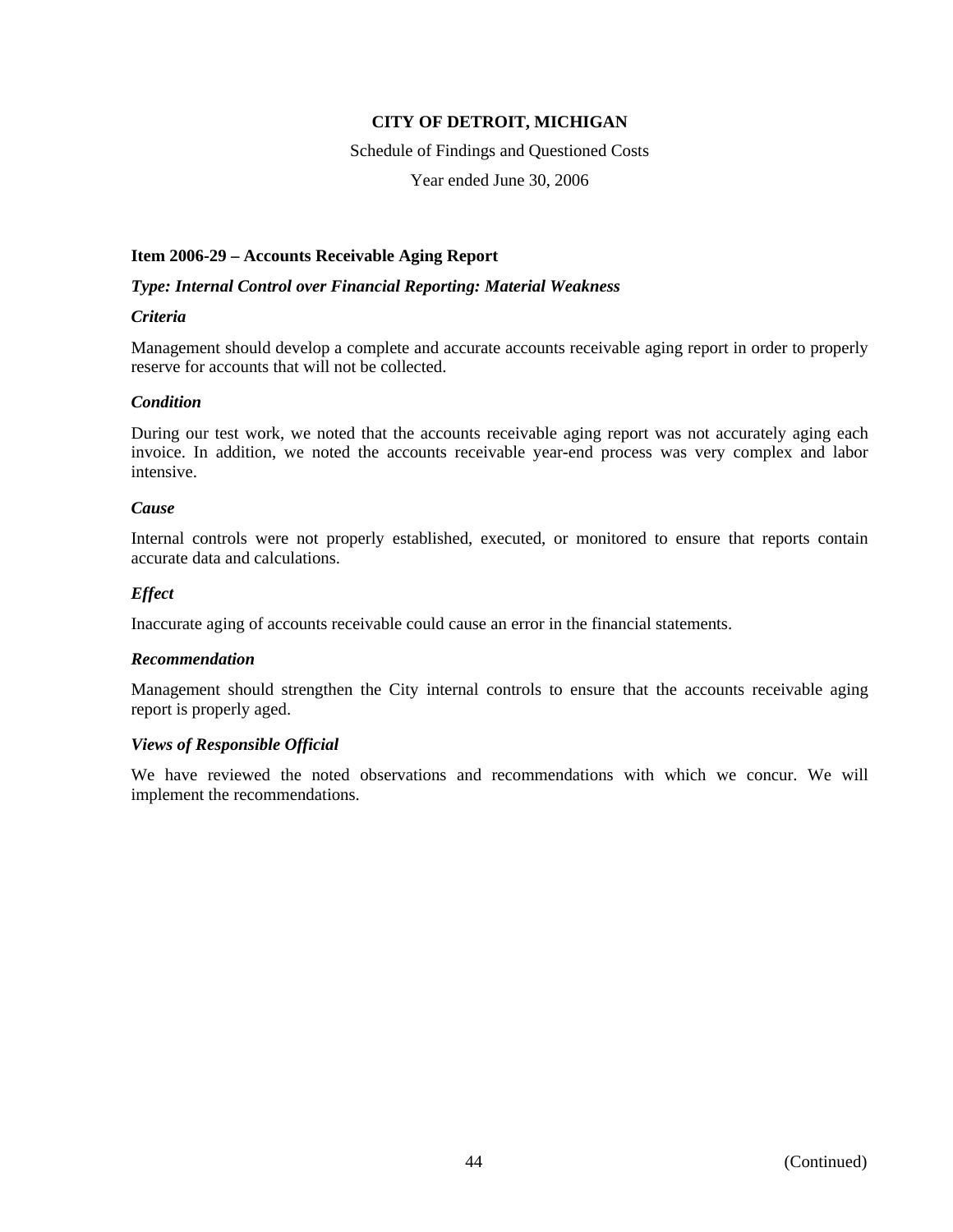Schedule of Findings and Questioned Costs

Year ended June 30, 2006

#### **Item 2006-30 – Recording of Emergency Medical Services (EMS) and Parking Revenue Streams**

#### *Type: Internal Control over Financial Reporting: Material Weakness*

#### *Criteria*

Management is required to recognize revenue and receivables on the full accrual basis of accounting in the governmental activities in the financial statements in accordance with GAAP.

#### *Condition*

During our test work, we noted the City was inaccurately recognizing revenue for both the EMS and Parking revenue accounts. The billing and collection data is accumulated, processed, and collected by service organizations. Once billed, the service organization is only responsible for rebilling a given number of times, after which they stop attempting to collect. If a bill is collected, it is remitted to the City that records revenue only when this collection occurs. Revenues should be recorded when they are earned and the City has an enforceable legal claim beyond what the service organization time frame for collection.

#### *Cause*

Internal controls were not properly established, executed, or monitored.

#### *Effect*

Inadequate monitoring of significant accounts receivable and revenue accounts could cause misstatements in the financial statements.

#### *Recommendation*

Management should strengthen the City internal controls to ensure that the EMS and Parking accounts are properly monitored and recorded in accordance with GAAP.

#### *Views of Responsible Officials*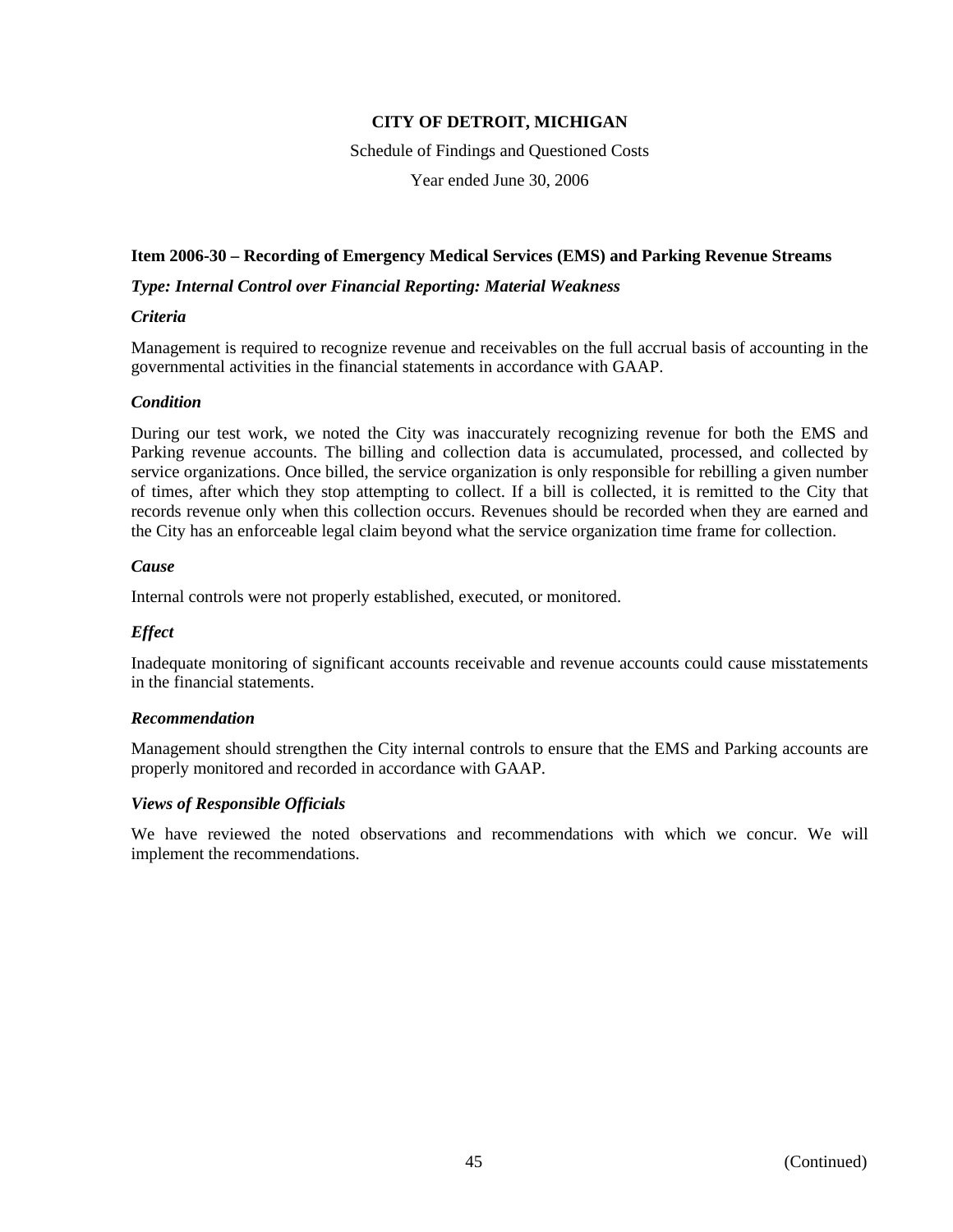# Schedule of Findings and Questioned Costs

Year ended June 30, 2006

#### **Item 2006-31 – Reconciliation of Income Tax Ledger to the General Ledger**

#### *Type: Internal Control over Financial Reporting: Reportable Condition*

#### *Criteria*

In order to ensure complete and accurate revenue is recorded in the general ledger the income tax division reconciles the DRMS cash collections to the amount of collections in the Tax Administration System (TAS).

#### *Condition*

During our audit, we noted the City did not prepare reconciliations of the income tax collections from the DRMS General Ledger System to TAS subsidiary ledger.

#### *Cause*

Internal controls were not properly established, executed, or monitored.

#### *Effect*

Unresolved differences between the General Ledger and the income tax subsidiary ledger could result in errors in the financial statements.

#### *Recommendation*

Management should establish internal controls to ensure that the General Ledger and the income tax subsidiary ledger are reconciled on a timely basis. In addition, any reconciling items should be investigated and resolved immediately.

#### *Views of Responsible Officials*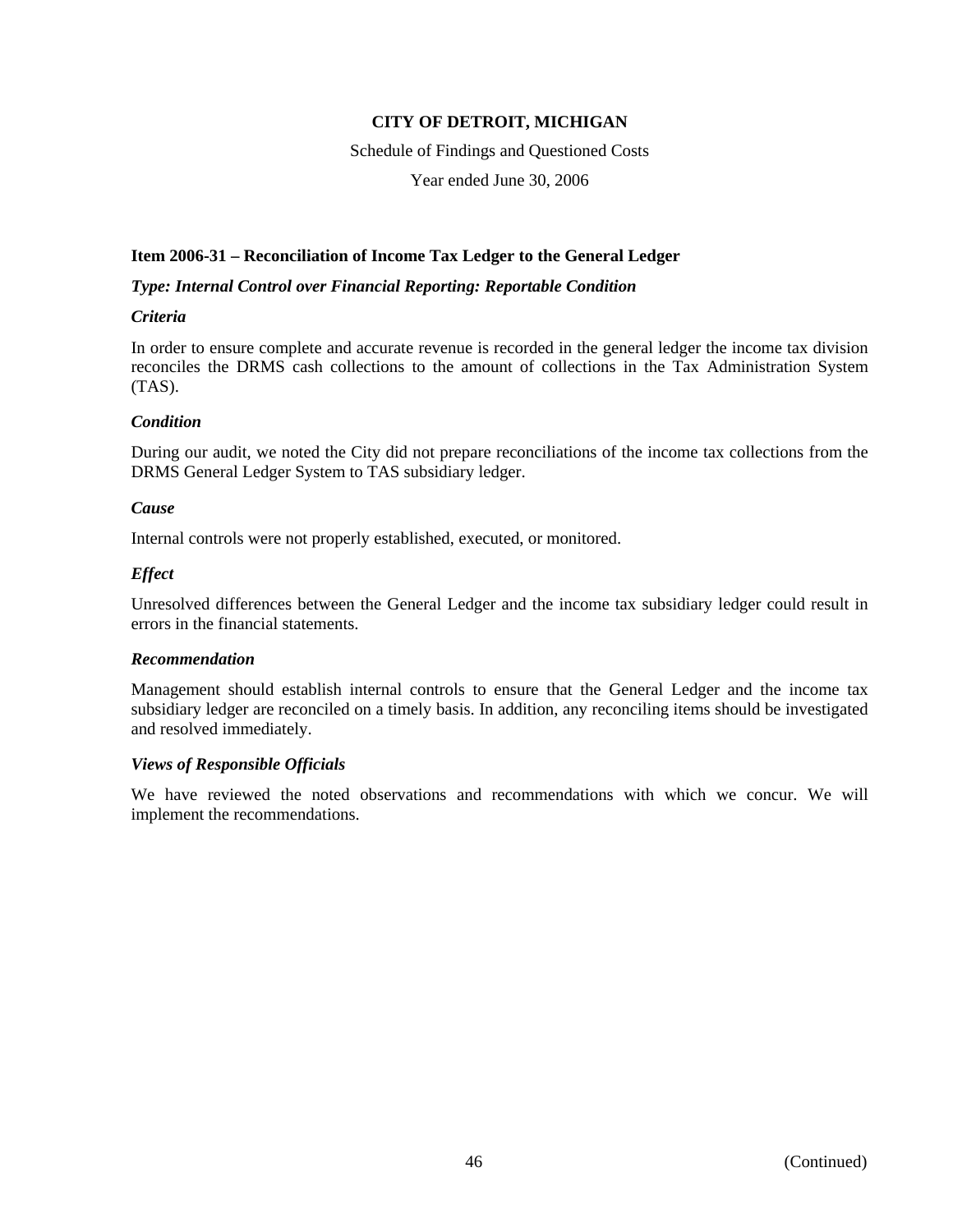#### Schedule of Findings and Questioned Costs

Year ended June 30, 2006

#### **Item 2006-32 – Revenue/Accounts Receivable Process – Public Lighting Department**

#### *Type: Internal Control over Financial Reporting: Reportable Condition*

#### *Criteria*

Adequate internal controls are required to ensure the meter reading, bill processing, recordkeeping, is complete and accurate.

#### *Condition*

During our audit, we noted inadequate internal controls including management review and approval, segregation of duties, information technology and monitoring of the process. It was noted that the same individual is responsible for custody, recordkeeping, authorization, review of transactions.

#### *Cause*

Internal controls were not properly established, executed, or monitored.

#### *Effect*

Electrical accounts receivable and revenue could potentially be materially misstated due to a lack of internal controls for billing, recording, and collecting accounts receivables.

#### *Recommendation*

Management should strengthen the internal controls to ensure that accounts receivable and revenue are complete, accurate, and properly earned.

#### *Views of Responsible Officials*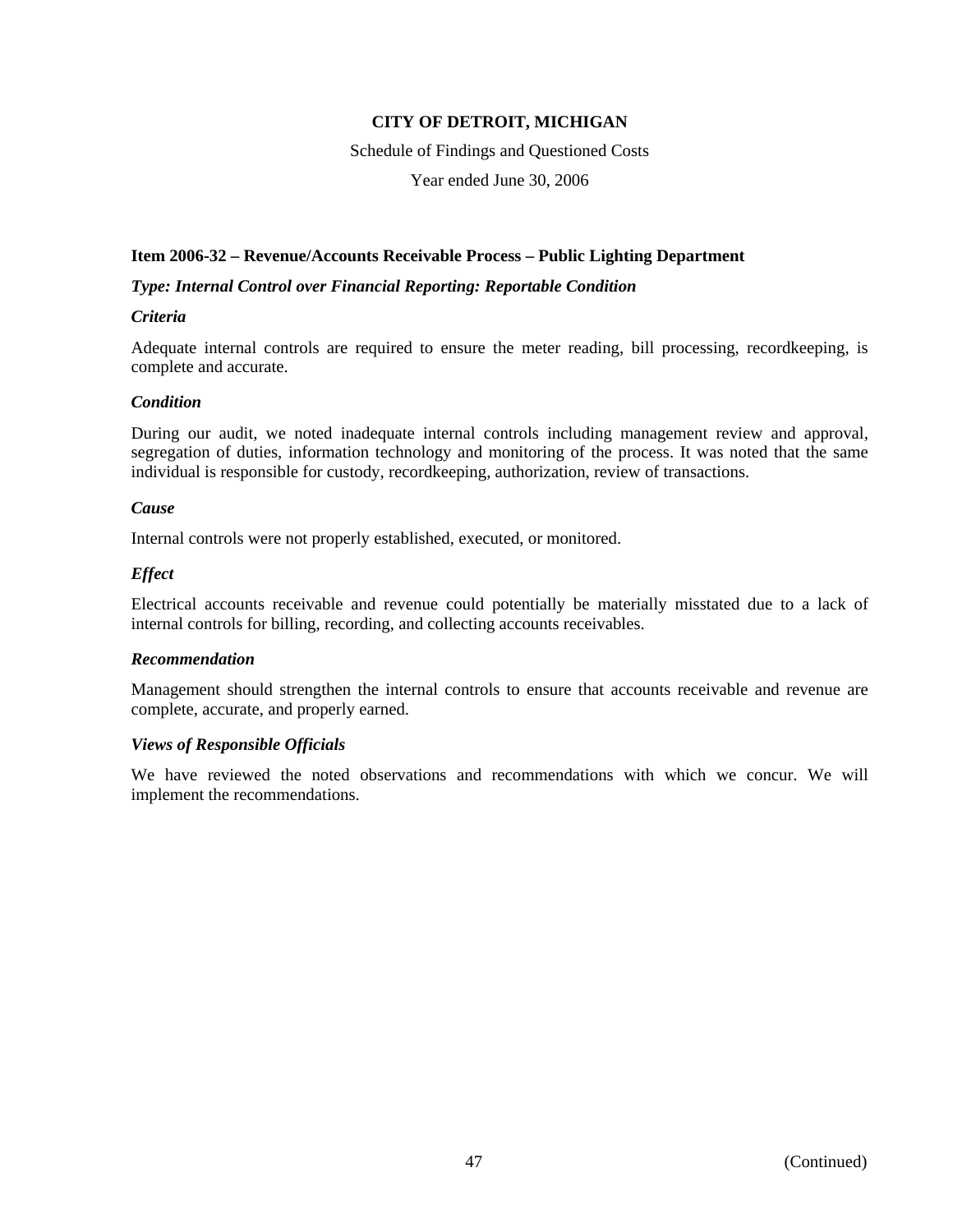Schedule of Findings and Questioned Costs

Year ended June 30, 2006

#### **Item 2006-33 – Application of Payments to the Water Fund and the Sewerage Fund**

#### *Type: Internal Control over Financial Reporting: Reportable Condition*

#### *Criteria*

To ensure complete and accurate accounts receivable balances for the Water Fund and Sewerage Fund, the department should have an adequate systematic process for applying partial payments to customer accounts.

#### *Condition*

During our test work, we noted the billing and collection system for the Water and Sewerage Department automatically attributes the entire partial payment of a bill to the Water Fund and then any remaining amount to the Sewerage Fund.

#### *Cause*

The design and implementation of the Customer Billing Management System (CBMS) did not allow for a systematic allocation of partial payments to customer accounts.

#### *Effect*

By not having a systematic allocation of payments to customer accounts the Water Fund accounts receivable sub-ledger will have a better collection rate than the Sewerage Fund. This results in the Sewerage fund having a larger amount of uncollectible customer accounts.

#### *Recommendation*

Management should change the CBMS allocation and application of payments to each fund.

#### *Views of Responsible Officials*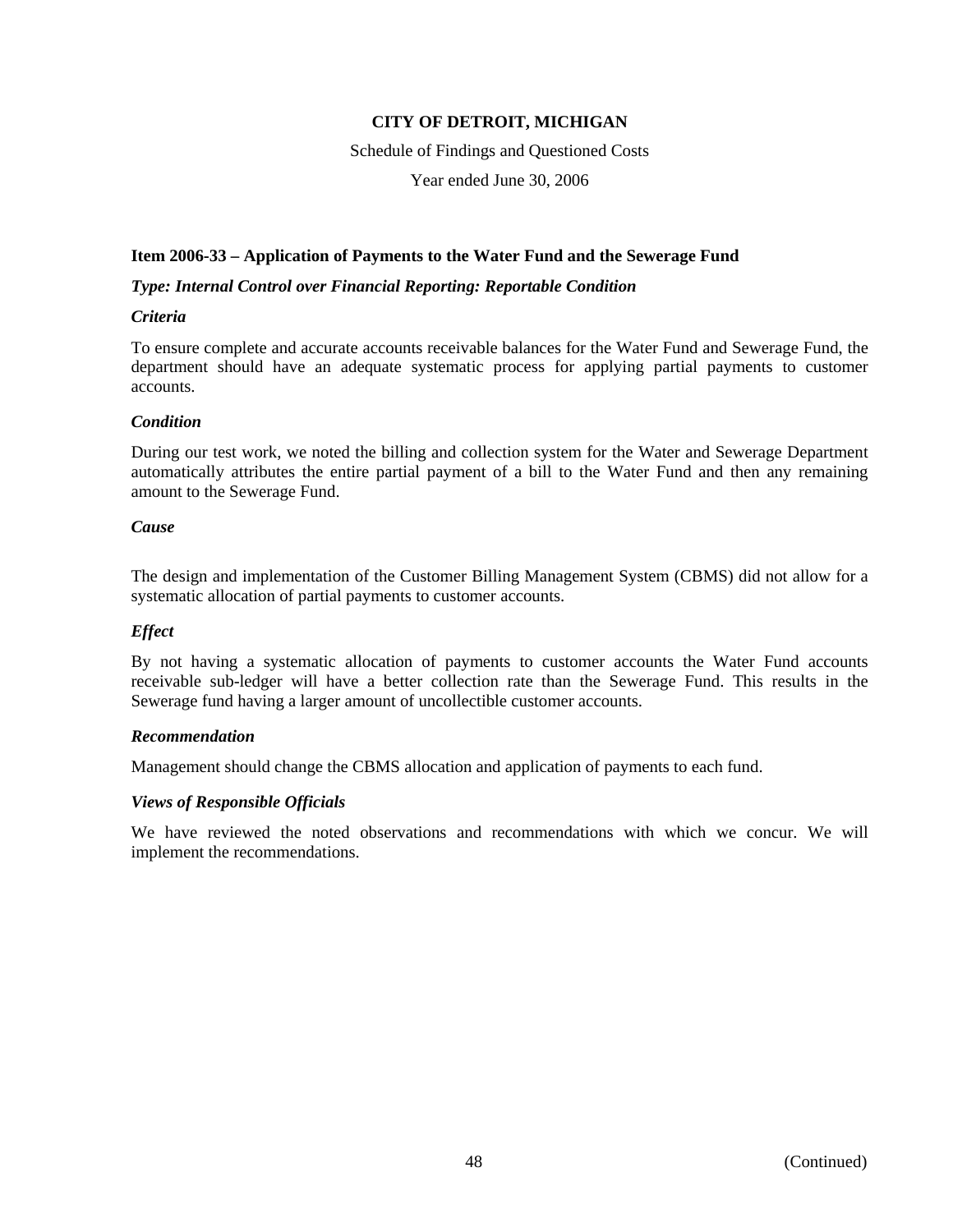### Schedule of Findings and Questioned Costs

Year ended June 30, 2006

#### **Item 2006-34 – Accounts Payable Reconciliation – Parking Fund**

#### *Type: Internal Control over Financial Reporting: Reportable Condition*

#### *Criteria*

Management should ensure that Parking's MIP general ledger system and the City Accounts Payable module in DRMS are reconciled.

#### *Condition*

During our test work, we noted the City did not reconcile the Central Accounts Payable module to the MIP general ledger system. Parking maintains its own General Ledger System; however, the Central Accounts Payable Department issues checks on behalf of the Parking Department using DRMS.

#### *Cause*

Internal controls were not properly established, executed, or monitored.

#### *Effect*

There could potentially be an error in the parking accruals or expenditures as a result.

#### *Recommendation*

Management should strengthen the internal controls to reconcile the parking accounts payable ledger to the City's General Ledger.

#### *Views of Responsible Officials*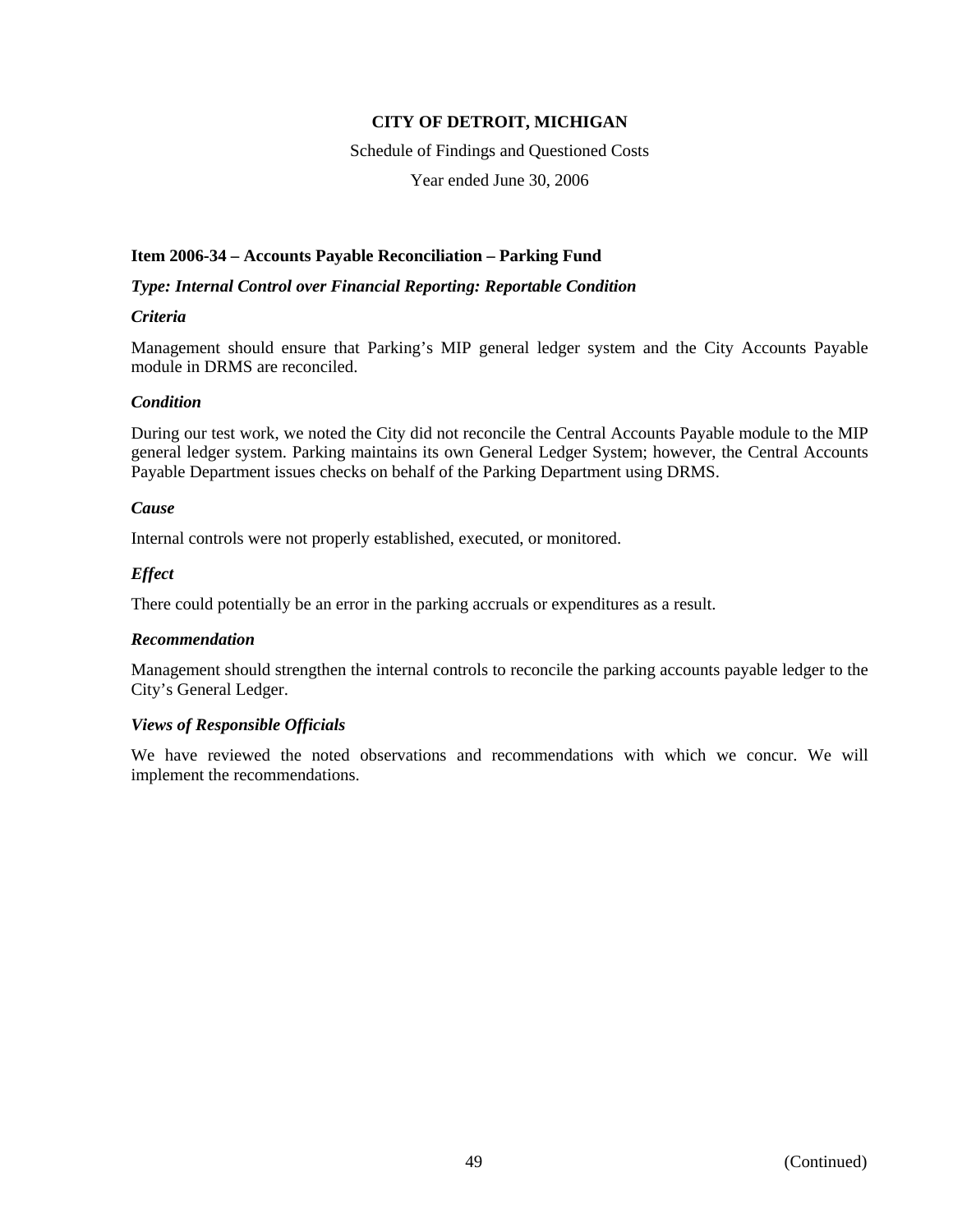### Schedule of Findings and Questioned Costs

Year ended June 30, 2006

#### **Item 2006-35 – Year-end Accruals**

#### *Type: Internal Control over Financial Reporting: Material Weakness*

#### *Criteria*

Expenditures generally should be recognized when transactions or events that result in claims against financial resources take place.

#### *Condition*

During our test work, we noted City departments are not consistently reporting all invoices or other items that require accrual to the Accounts Payable department. Specifically, we identified 79 out of 253 invoices selected for which an accrual was not recorded when it should have been recorded.

#### *Cause*

Internal controls were not properly established, executed, or monitored.

#### *Effect*

The City could misstate expenditures and related liabilities.

#### *Recommendation*

Management should strengthen the internal controls procedures over the accrual process. Management should provide periodic training for the various departments and monitor the process on a periodic basis. Additionally, management should conduct analysis of data files as part of the year-end closing process to assist in identifying unrecorded accruals.

#### *Views of Responsible Officials*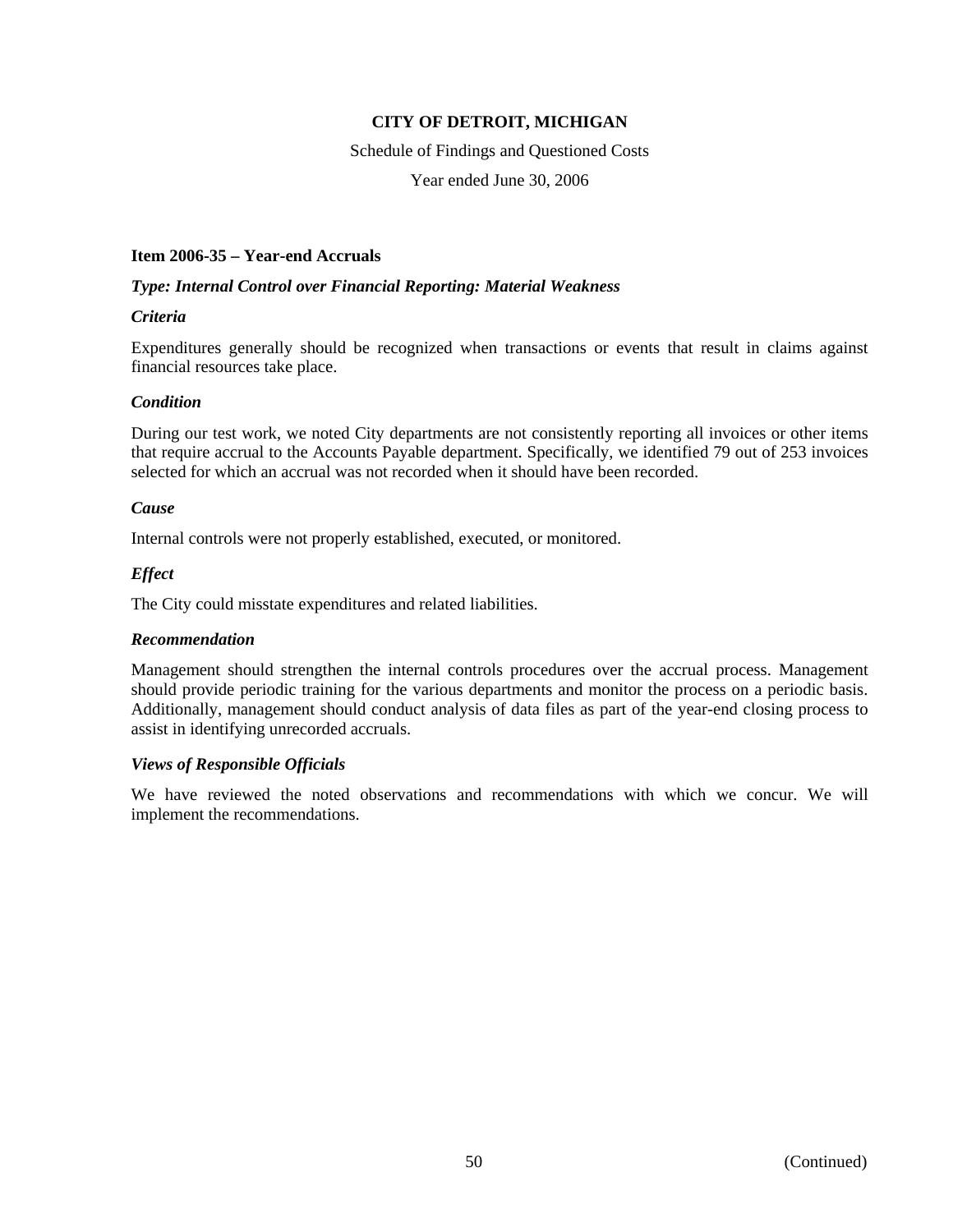#### Schedule of Findings and Questioned Costs

Year ended June 30, 2006

#### **Item 2006-36 – Invoice Accrual Policies**

#### *Type: Internal Control over Financial Reporting: Material Weakness*

#### *Criteria*

Generally, expenditures should be recognized when transactions or events that result in claims against financial resources take place.

#### *Condition*

During our test work, we noted the City only required departments to accrue for invoices over \$100,000 but did not perform an analysis to quantify the potential effect of this policy.

#### *Cause*

Management believes that any invoices below this amount are immaterial to the City.

#### *Effect*

The City could potentially be underreporting expenditures and liabilities in the aggregate.

#### *Recommendation*

Management should develop and enforce a process where all invoices after year-end are inspected to determine if they should be accrued for. Management should also develop and enforce a process for departments to report their year-end accruals. Alternatively, if management chooses to maintain the current policy, then it should conduct analyses to determine the potential impact of the policy versus recording all invoices.

#### *Views of Responsible Officials*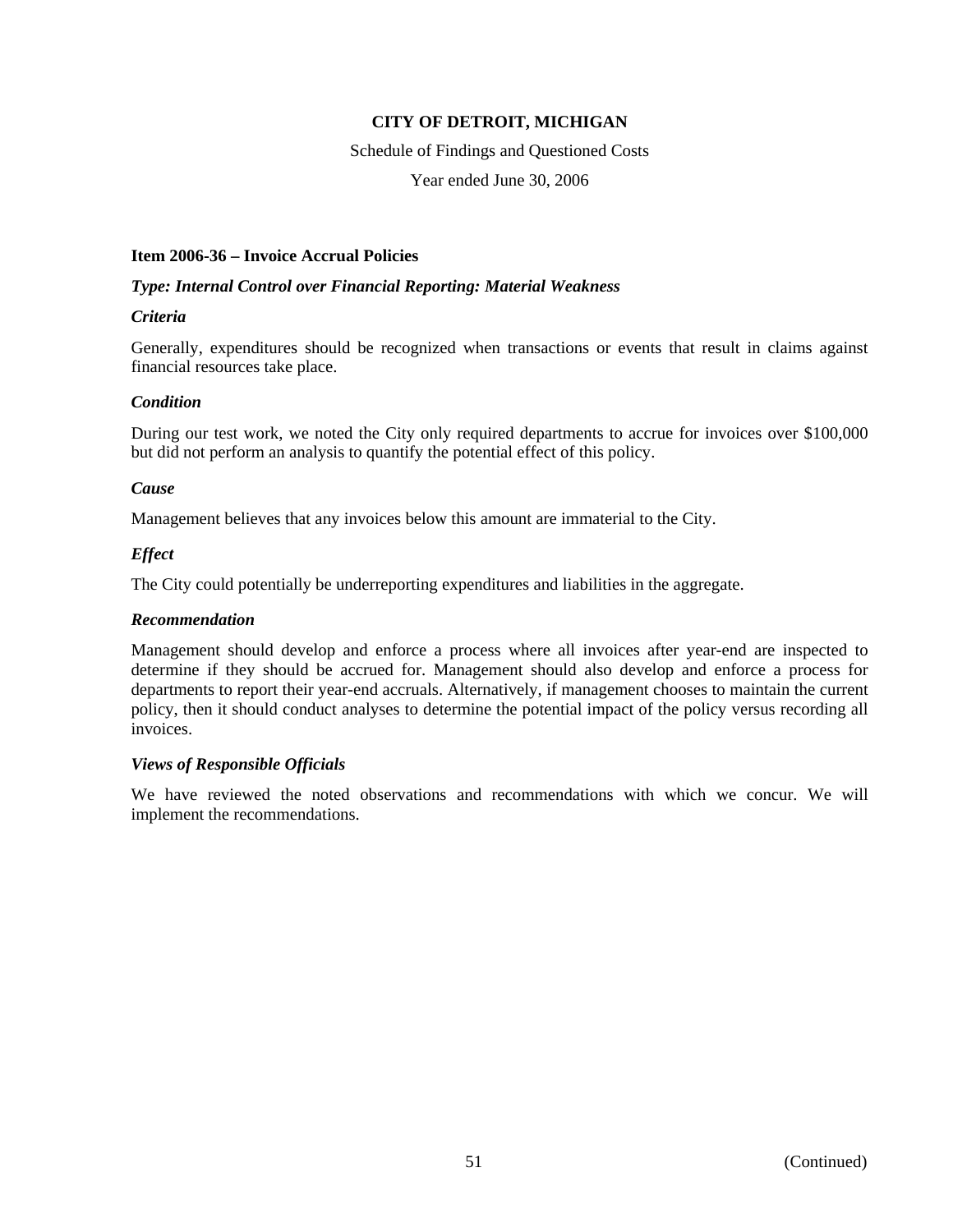Schedule of Findings and Questioned Costs

Year ended June 30, 2006

#### **NOTE: ITEMS 2006-37 THROUGH 2006-51 ARE "Information Technology" (OR SYSTEMS) RELATED.**

#### **Item 2006-37 – Password Management**

#### *Type: Internal Control over Financial Reporting: Reportable Condition*

#### *Criteria*

Adequate password parameters should be enforced over systems used in support of the financial reporting process to avoid unauthorized use of user accounts. Password rules should consider:

- Minimum password length
- Acceptable password change intervals
- Passwords syntax rules (i.e., prohibited passwords, required letter/number/special character combinations)

#### *Condition*

During our test work over the (IT) General Controls related to the application, database, and operating systems for the DRMS (General Ledger system), PPS (Payroll System), EMPAC (Inventory System for DWSD), Lawson System (DDOT Inventory), CBMS, MIP (General Ledger System for Parking Fund), Tax Administration System (TAS), Equalizer Tax application and the TideMark Systems, we noted the City did not have adequate password parameters in place.

#### *Cause*

Internal controls were not properly established, executed, or monitored.

#### *Effect*

There is the potential that the integrity of the system could be compromised affecting the financial statements.

#### *Recommendation*

Management should develop and enforce stronger password parameters such as password length of at least 6 characters, password expiration every 90-120 days, enforce alpha-numeric password, and suspend ID's after 5 invalid login attempts.

#### *Views of Responsible Officials*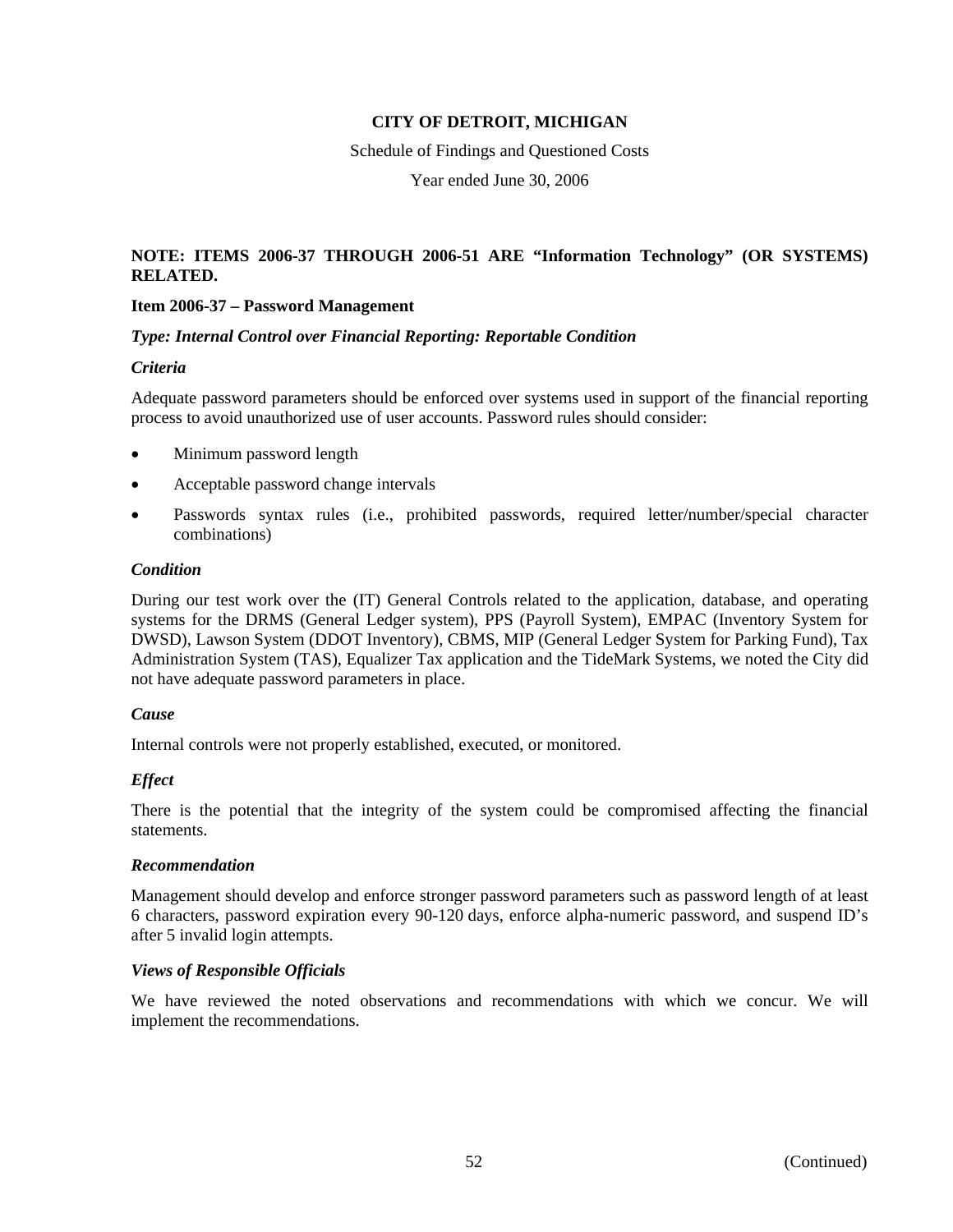# Schedule of Findings and Questioned Costs

Year ended June 30, 2006

#### **Item 2006-38 – Unique User ID's**

#### *Type: Internal Control over Financial Reporting: Reportable Condition*

#### *Criteria*

Authentication mechanism should be established for information systems that provides for individual accountability.

#### *Condition*

During our test work over the IT General Controls related to the application, database, and operating systems for the DRMS (General Ledger system), PPS (Payroll System), EMPAC (Inventory System for DWSD), Lawson System (DDOT Inventory), CBMS (DWSD), MIP (General Ledger System for Parking), TAS, Equalizer Tax application and the TideMark Systems, we noted the City had shared user ID's with various levels of access active in the system.

#### *Cause*

Internal controls were not properly established, executed, or monitored.

#### *Effect*

There is the potential that the integrity of the system could be compromised affecting the financial statements as there is no accountability associated with shared user ID's.

#### *Recommendation*

Management should create and enforce a policy that requires each user to have a unique ID, change the passwords to the default system ID's, restrict access to default and administrative ID's, minimize the use of generic ID's, and turn audit on to log activity.

#### *Views of Responsible Officials*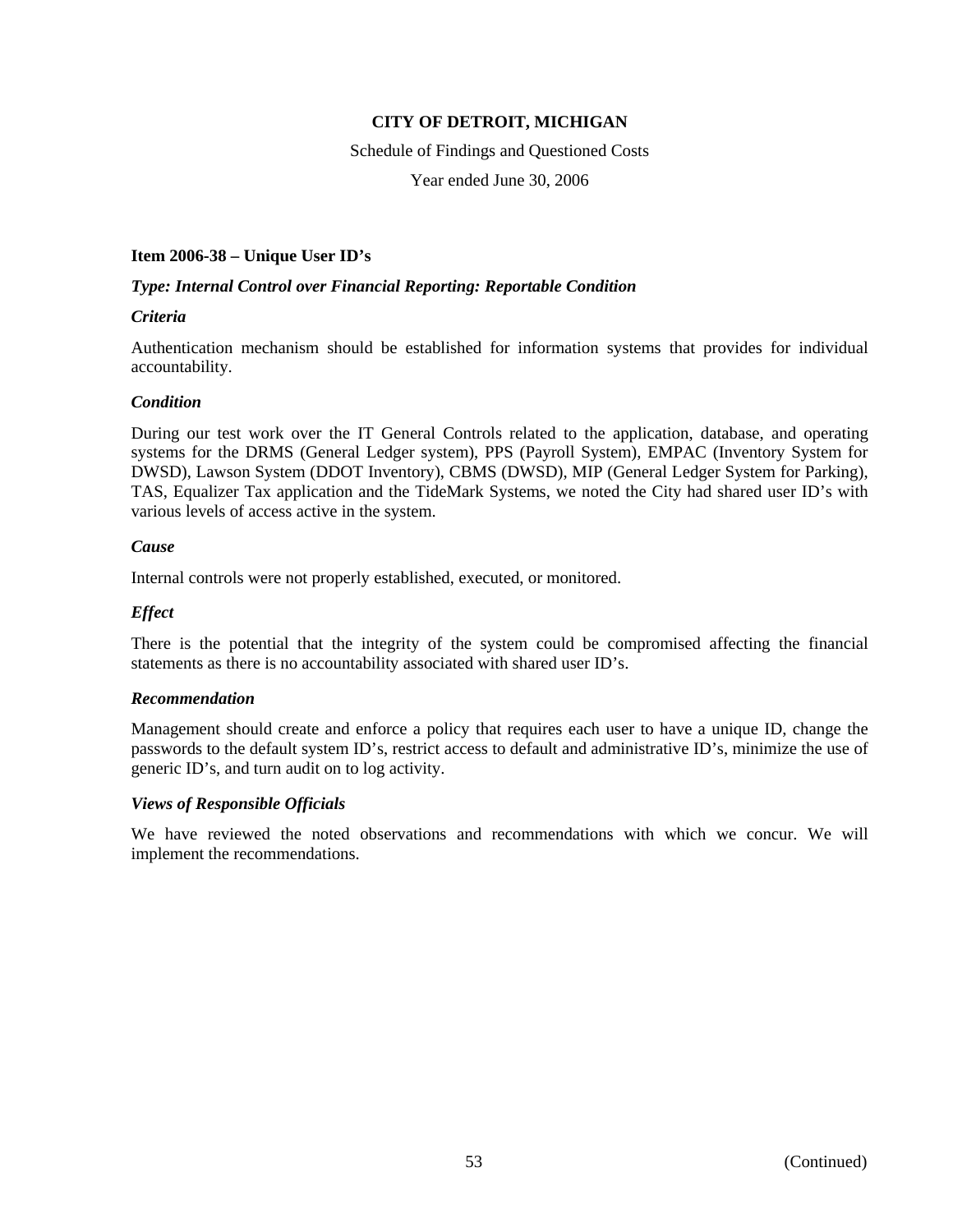#### Schedule of Findings and Questioned Costs

Year ended June 30, 2006

#### **Item 2006-39 – DWSD Network – Non unique User ID's**

#### *Type: Internal Control over Financial Reporting: Reportable Condition*

#### *Criteria*

Authentication mechanism should be established for information systems that provides for individual accountability.

#### *Condition*

During our test work over the IT General Controls related to the Detroit Water and Sewerage Department's IT Network, we noted the City had three shared ID's and nonunique user ID's.

#### *Cause*

Internal controls were not properly established, executed, or monitored.

#### *Effect*

There is the potential that the integrity of the system could be compromised affecting the financial statements as there is no accountability associated with shared ID's.

#### *Recommendation*

Management should create and enforce a policy that requires each user to have a unique ID, change the passwords to the default system ID's, restrict access to default and administrative ID's, minimize the use of generic ID's, and turn audit on to log activity.

#### *Views of Responsible Officials*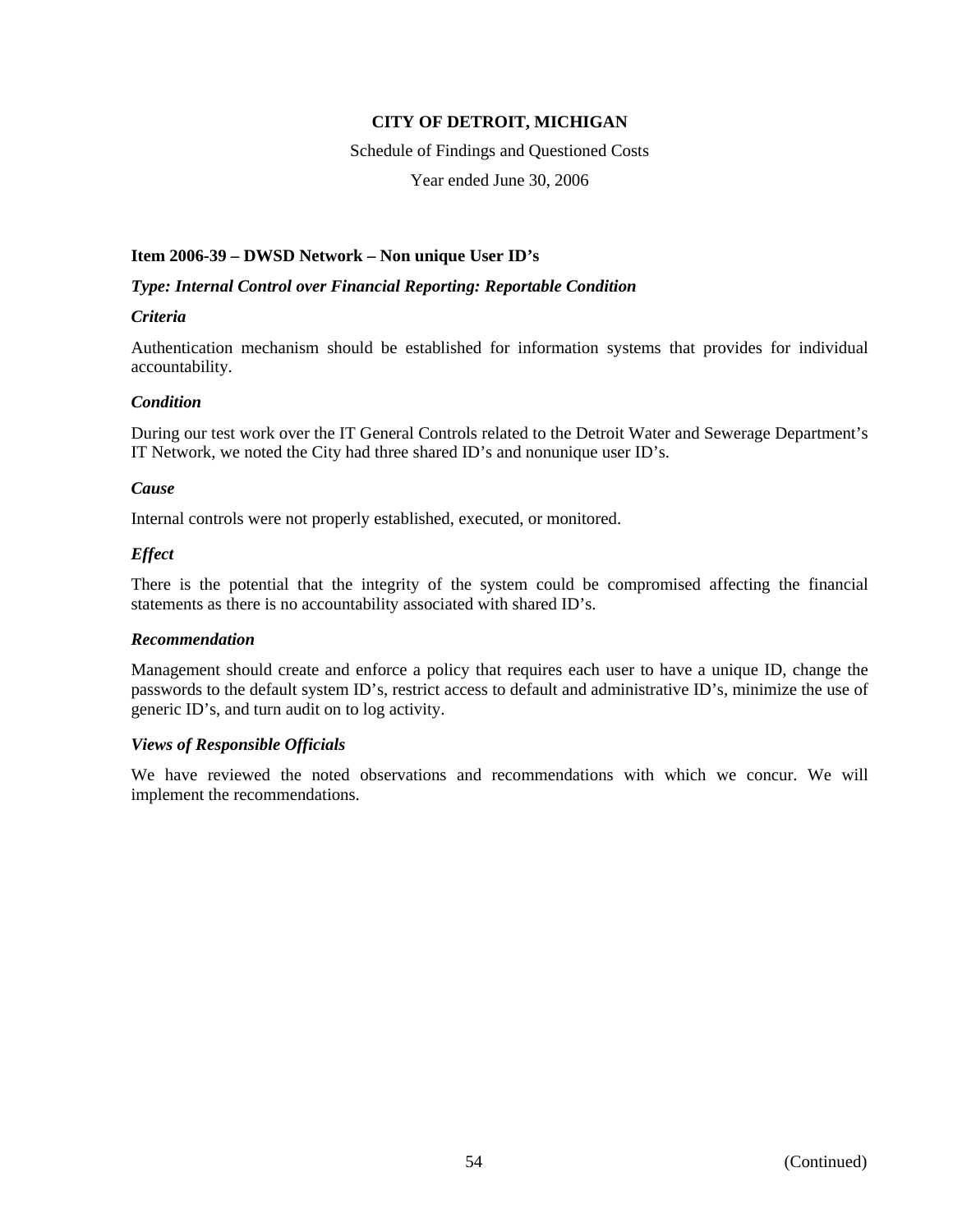Schedule of Findings and Questioned Costs Year ended June 30, 2006

#### **Item 2006-40 – Restricted Access to Powerful and Administrative ID's**

*Type: Internal Control over Financial Reporting: Reportable Condition* 

#### *Criteria*

Appropriate controls should be in place to ensure that users are assigned access rights in accordance with their job functions as well as over the process to request, authorize, establish, issue, modify, suspend, and close user accounts and access rights to organizational information systems in a timely manner.

#### *Condition*

During our test work over the IT General Controls related to the application, database, and operating systems for the DRMS (General Ledger system), MIP (General Ledger – Parking), TAS, and the Equalizer Tax application, we noted several ID's belonged to terminated individuals; however, they were still active in the system and one user was improperly granted GL Executive 1 access in DRMS instead of the requested Requisition responsibility.

#### *Cause*

Internal controls were not properly established, executed, or monitored.

#### *Effect*

There is the potential that the integrity of the system could be compromised affecting the financial statements as there is no accountability associated with the terminated employees.

#### *Recommendation*

Management should create controls and procedures to suspend or disable separated employees, implement scripts to suspend ID's not used for 45-60 days, implement programs to generate reports showing ID's inactive for longer than 45-60 days, and subsequently manually suspend those ID's. Management should also suspend or disable the terminated employee ID's on a timely basis.

#### *Views of Responsible Officials*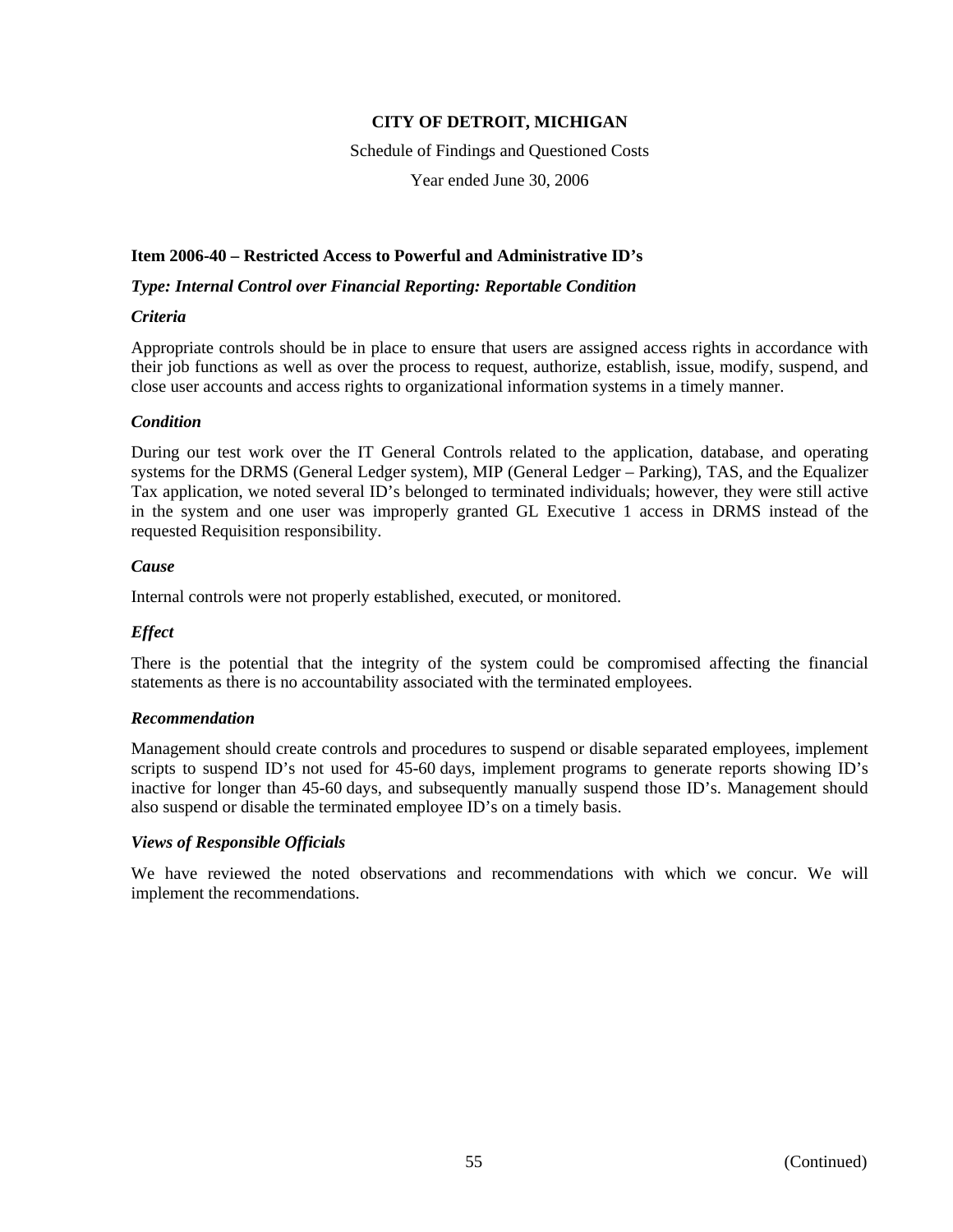Schedule of Findings and Questioned Costs

Year ended June 30, 2006

#### **Item 2006-41 – Management Review of Active Users**

#### *Type: Internal Control over Financial Reporting: Reportable Condition*

#### *Criteria*

Controls should be in place so that management/information owners conduct periodic reviews of access to the City's financial system resources and other confidential/critical data to confirm the appropriateness of these access rights.

#### *Condition*

During our test work over the IT General Controls related to the application, database, and operating systems for the DRMS (General Ledger system), PPS (Payroll System), EMPAC (Inventory System for DWSD), Lawson System (DDOT Inventory), CBMS (DWSD), MIP (General Ledger System for Parking), TAS, Equalizer Tax application, and the TideMark Systems, we noted the City does not perform a periodic review of active users and their respective access rights to identify and remove unauthorized access.

#### *Cause*

Internal controls were not properly established, executed, or monitored.

#### *Effect*

There is the potential that the integrity of the system could be compromised affecting the financial statements as there could be unauthorized accounts in use.

#### *Recommendation*

Management should create and enforce a policy that requires review of user access on a periodic basis, correct user access based off of review results, and maintain before and after logs to review results.

#### *Views of Responsible Officials*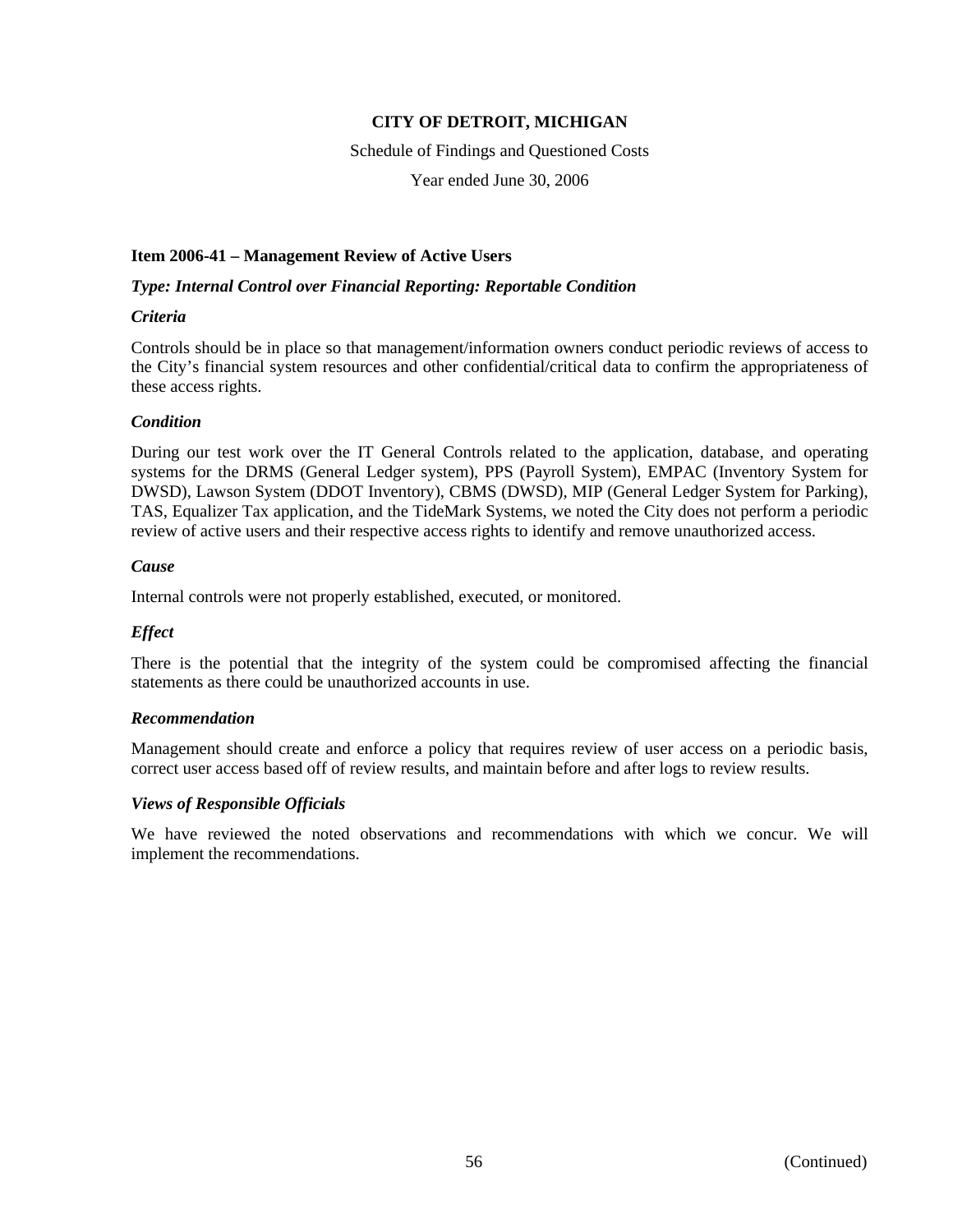Schedule of Findings and Questioned Costs

Year ended June 30, 2006

#### **Item 2006-42 – Approval of the Segregation of Duties Matrix**

#### *Type: Internal Control over Financial Reporting: Reportable Condition*

#### *Criteria*

Controls should be in place to allow for proper segregation of duties and responsibilities for authorizing transactions, recording transactions, and maintaining custody to prevent individuals from being in a position to both perpetrate and conceal an error or irregularity.

#### *Condition*

During our test work over the IT General Controls related to the application, database, and operating systems for the DRMS (General Ledger system), PPS (Payroll System), EMPAC (Inventory System for DWSD), Lawson System (DDOT Inventory), CBMS (DWSD), MIP (General Ledger System for Parking), TAS, Equalizer Tax application and the TideMark Systems, we noted the City was unable to provide documentation supporting that segregation of duties is enforced.

#### *Cause*

Internal controls were not properly established, executed, or monitored.

#### *Effect*

There is the potential that the integrity of the system could be compromised as there may be inadequate segregation of duties.

#### *Recommendation*

Management should create a matrix to identify application functions that when granted together will give rise to segregation of duties conflict. Management should then follow and enforce the segregation of duties matrix to ensure that segregation of duties conflicts do not exist at the time of role/profile creation.

#### *Views of Responsible Officials*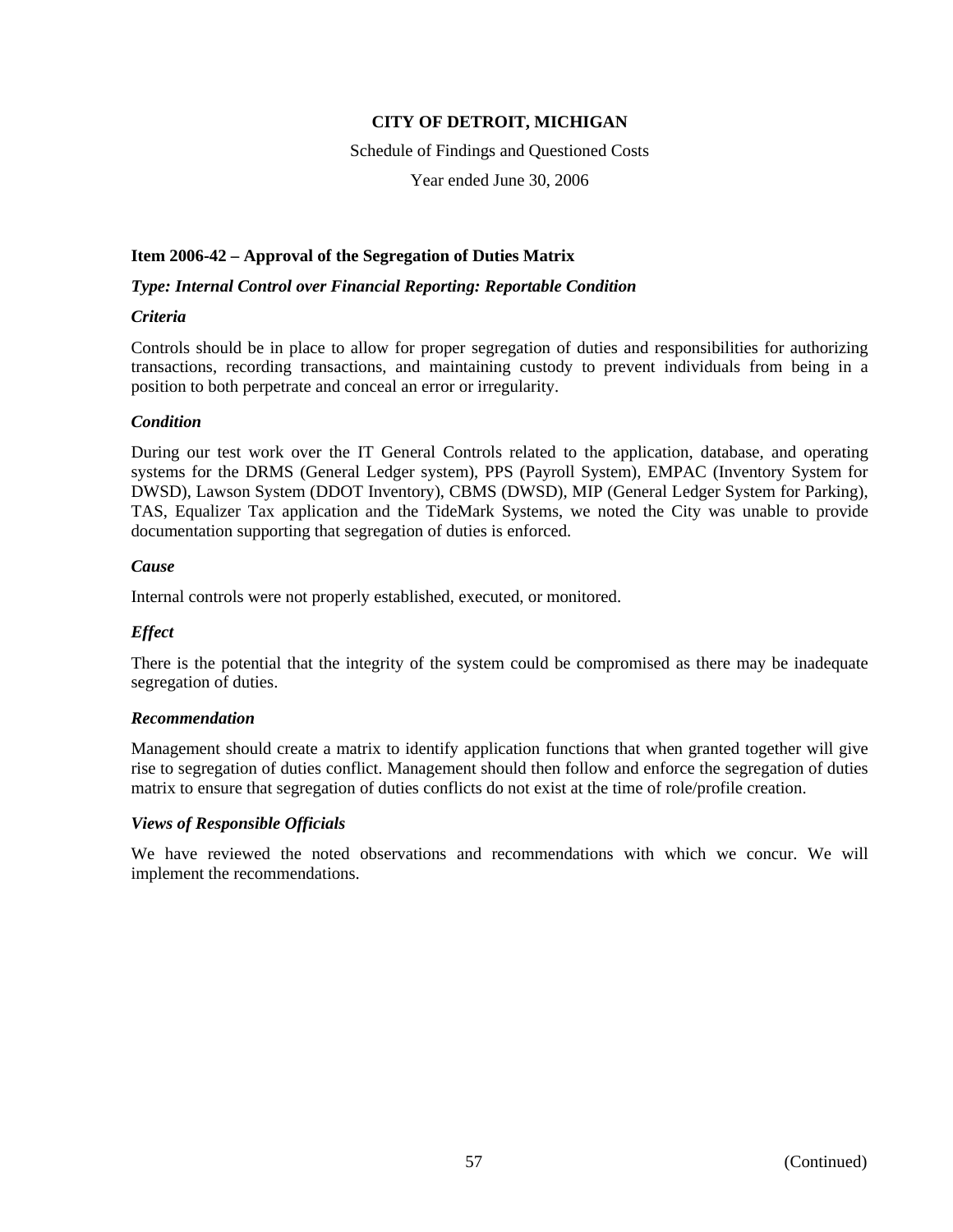Schedule of Findings and Questioned Costs

Year ended June 30, 2006

#### **Item 2006-43 – Configuration Changes to Systems are Tested and Approved by Management**

#### *Type: Internal Control over Financial Reporting: Reportable Condition*

#### *Criteria*

Controls should be in place to ensure that configuration changes that are made to the IT systems are tested, validated, approved, and logged prior to implementation into the production environment.

#### *Condition*

During our test work over the IT General Controls related to the application, database, and operating systems for the DRMS (General Ledger system), PPS (Payroll System), CBMS (DWSD), and the TideMark Systems, we noted the City did not have adequate procedures in place to log and approve configuration changes.

#### *Cause*

Internal controls were not properly established, executed, or monitored.

#### *Effect*

There is the potential that the integrity of the system could be compromised as unapproved configuration changes could occur.

#### *Recommendation*

Management should create and enforce a policy to log all confirmation changes, obtain approval from authorized individuals for all configuration changes, and perform appropriate testing on all confirmation changes prior to promoting changes to production.

#### *Views of Responsible Officials*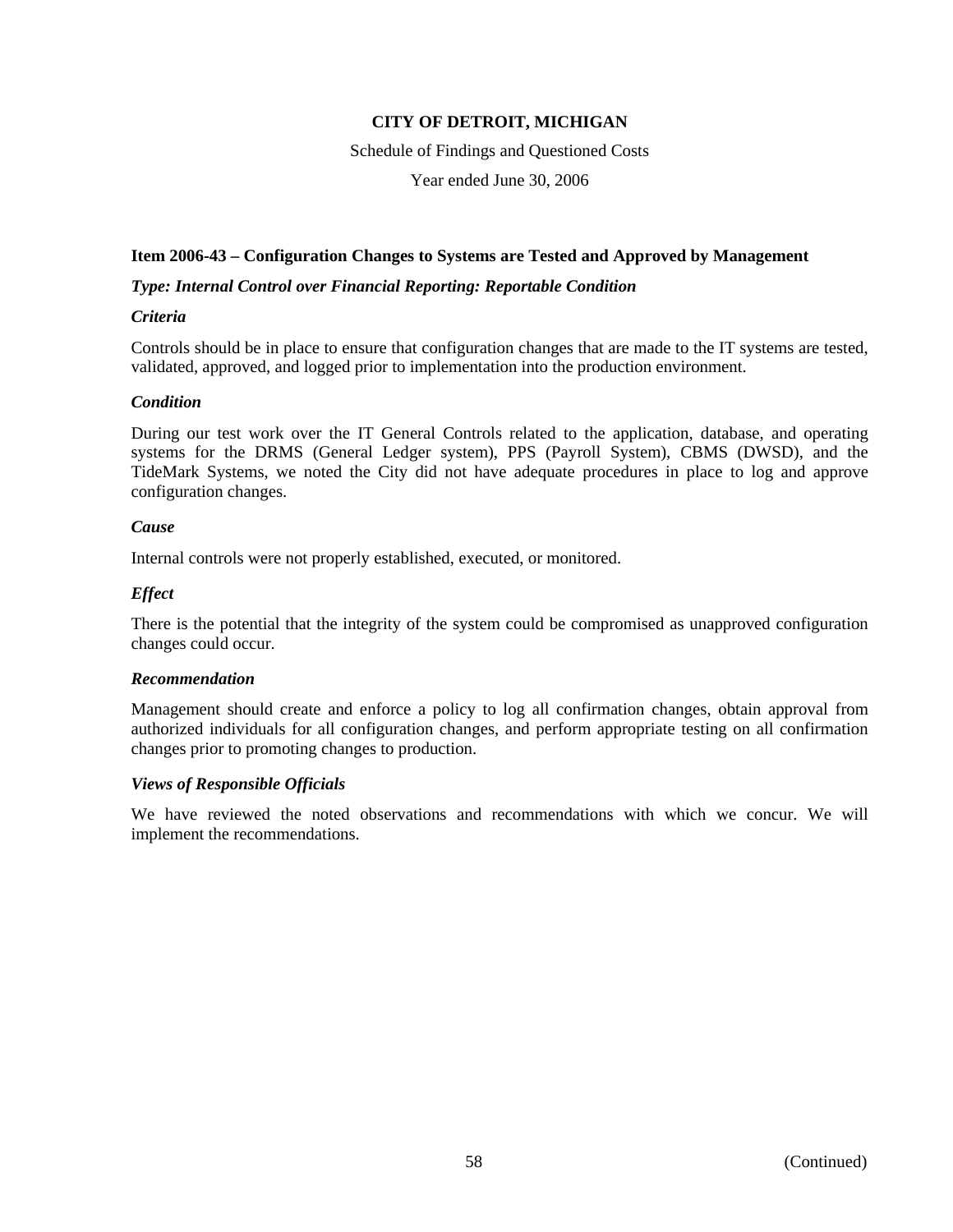Schedule of Findings and Questioned Costs

Year ended June 30, 2006

#### **Item 2006-44 – Access for Migrating Changes into Production**

*Type: Internal Control over Financial Reporting: Reportable Condition* 

#### *Criteria*

Only a limited number of personnel should have access to migrate changes to the production environment to ensure that this process is well controlled and only tested, authorized, and properly approved changes are migrated into production.

#### *Condition*

During our test work over the IT General Controls related to the application, database, and operating systems for the DRMS (General Ledger system) system, we noted that nonunique ID's with administrative privileges were used to migrate changes into production. In addition, our test work over the IT General Controls related to the application, database, and operating systems for the PPS (Payroll System) and the Lawson System (DDOT Inventory), we noted that Program Developers have access to move program changes into production. In addition, our test work over the IT General Controls related to the application, database, and operating systems for the CBMS (DWSD), we noted that the vendor supporting the EnQuesta application had access to make changes to the application without approvals from the business application owners.

#### *Cause*

Internal controls were not properly established, executed, or monitored.

#### *Effect*

There is the potential that the integrity of the system could be compromised.

#### *Recommendation*

Management should use only unique ID's to establish accountability, change passwords to the 'default' system ID's, restrict access to default, administrative, and application ID's, minimize the use of generic ID's, and when using generic ID's turn audit on to log activity. Management should also develop and enforce a policy that does not grant access to developers to promote changes into production and access to promote changes into production should be restricted to authorized individuals.

#### *Views of Responsible Officials*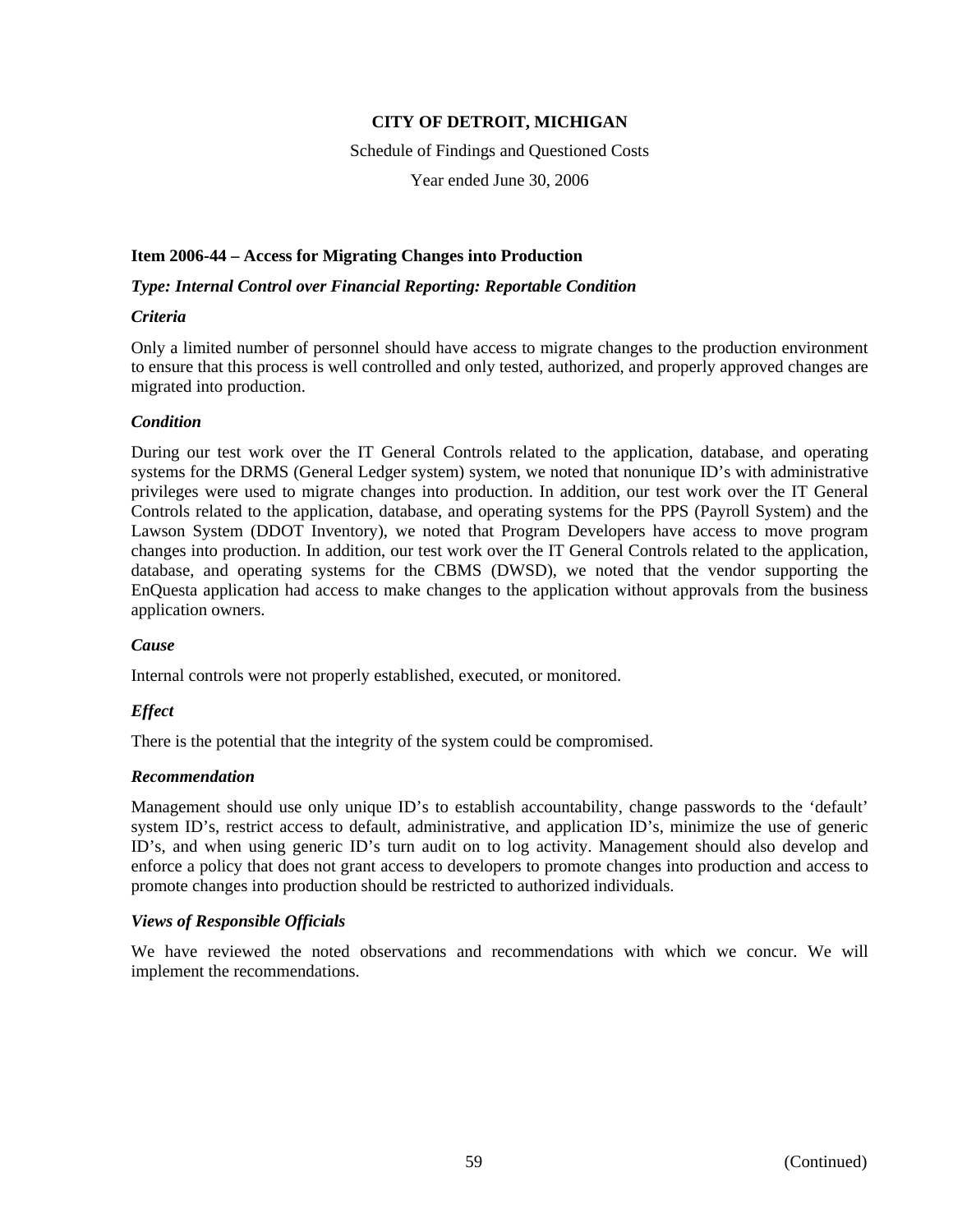#### Schedule of Findings and Questioned Costs

Year ended June 30, 2006

#### **Item 2006-45 – Program Developments Approved by Management**

*Type: Internal Control over Financial Reporting: Reportable Condition* 

#### *Criteria*

Controls should be in place to ensure that program changes and developments which are made to the IT systems are tested, validated, approved, and logged prior to implementation into the production environment.

#### *Condition*

During our test work over the IT General Controls related to the application, database, and operating system for the DRMS (General Ledger system) system, we noted the City did not have documented approvals to demonstrate that version upgrades of applications were authorized.

#### *Cause*

Internal controls were not properly established, executed, or monitored.

#### *Effect*

There is the potential that the integrity of the system could be compromised.

#### *Recommendation*

Management should develop and enforce a policy to obtain and retain approvals for all program developments.

#### *Views of Responsible Officials*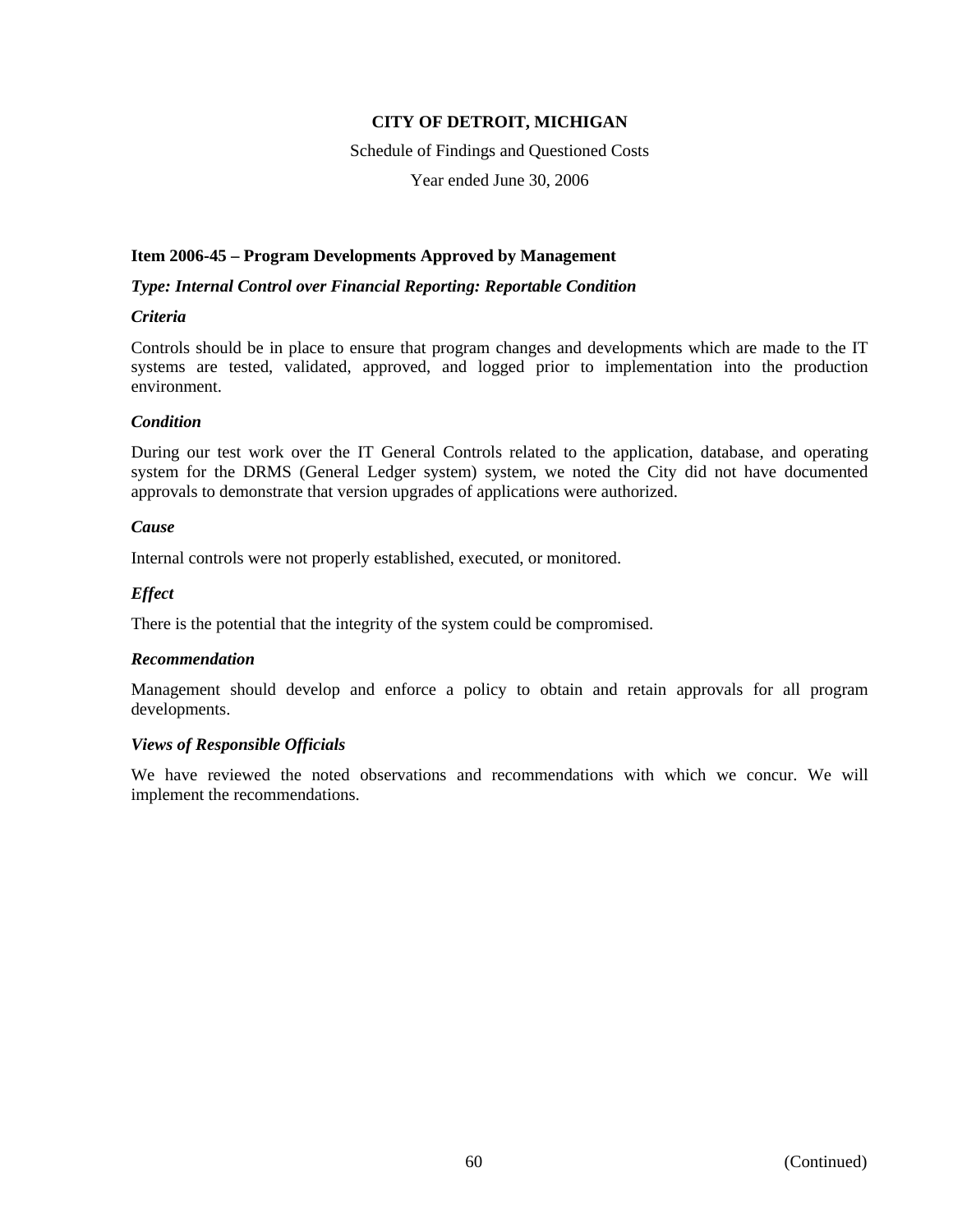Schedule of Findings and Questioned Costs

Year ended June 30, 2006

#### **Item 2006-46 – System Development and Acquisition Policy**

*Type: Internal Control over Financial Reporting: Reportable Condition* 

#### *Criteria*

Controls should be in place to ensure that program changes and developments which are made to the IT systems are tested, validated, approved, and logged prior to implementation into the production environment.

#### *Condition*

During our test work over the IT General Controls related to the application, database, and operating system for the DRMS system (General Ledger system), we noted the City did not have documented approvals to demonstrate that version upgrades of applications were tested as required by the program development policy.

#### *Cause*

Internal controls were not properly established, executed, or monitored.

#### *Effect*

There is the potential that the integrity of the system could be compromised.

#### *Recommendation*

Management should develop and enforce a policy that ensures appropriate testing on all program development projects is performed prior to promoting changes to production, that all program developments are tested and results are retained, and approval from authorized individuals is obtained for all program development projects.

#### *Views of Responsible Officials*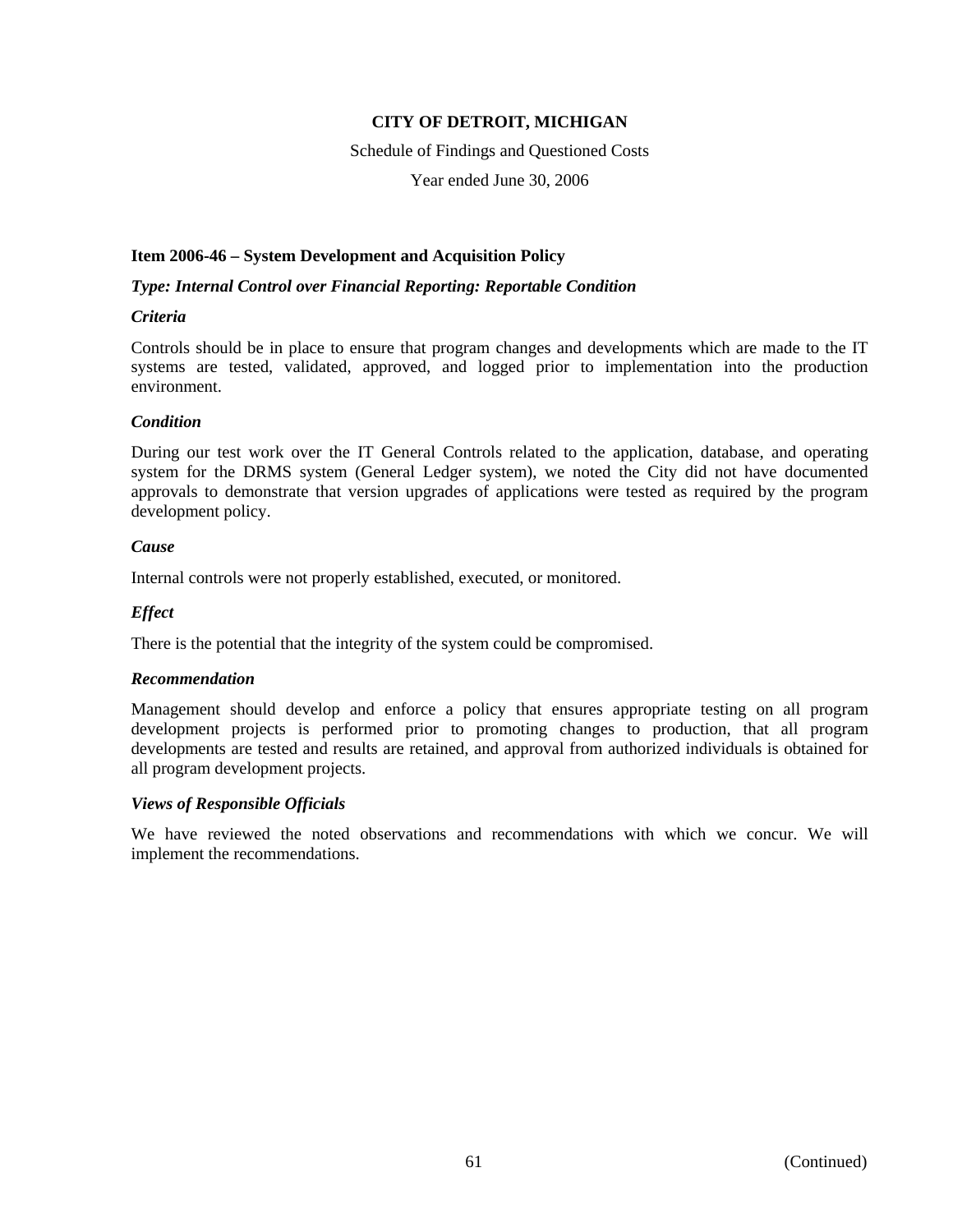Schedule of Findings and Questioned Costs

Year ended June 30, 2006

#### **Item 2006-47 – User Access Requests are Authorized by Management**

*Type: Internal Control over Financial Reporting: Reportable Condition* 

#### *Criteria*

Controls should be in place to ensure that users are assigned access rights in accordance with their job functions as well as over the process to request, authorize, establish, issue, modify, suspend, and close user accounts and access rights to organizational information systems in a timely manner.

#### *Condition*

During our test work over the IT General Controls related to the application, database, and operating systems for the DRMS (General Ledger system), PPS (Payroll System), EMPAC (Inventory System for DWSD), Lawson System (DDOT Inventory), CBMS (DWSD), MIP (General Ledger System for Parking), TAS, Equalizer Tax application and the TideMark Systems, we noted the City did not have adequate processes in place for adding, deleting, and modifying user access. We also noted ID's belonging to terminated employees were still active. 16 of 25 ID's selected during the testing of EMPAC did not have documentation demonstrating that the ID creation or modification was authorized. Documentation regarding new user ids is not retained for the Lawson system. 17 of 20 users in TAS were inactive. 1 administrative ID was created in the TAS system without relevant approvals as required by control design. There is no level of access indicated on the access grant request form for TideMark.

#### *Cause*

Internal controls were not properly established, executed, or monitored.

#### *Effect*

There is the potential that the integrity of the system could be compromised.

#### *Recommendation*

Management should develop and enforce a policy that requires approvals from authorized individuals prior to creating new ID's and granting user access to applications. Management should create controls and procedures to suspend or disable separated employees, implement scripts to suspend ID's not used for 45-60 days, implement programs to generate reports showing ID's inactive for longer than 45-60 days, and subsequently manually suspend those ID's. Management should also suspend or disable the terminated employee ID's on a timely basis.

#### *Views of Responsible Officials*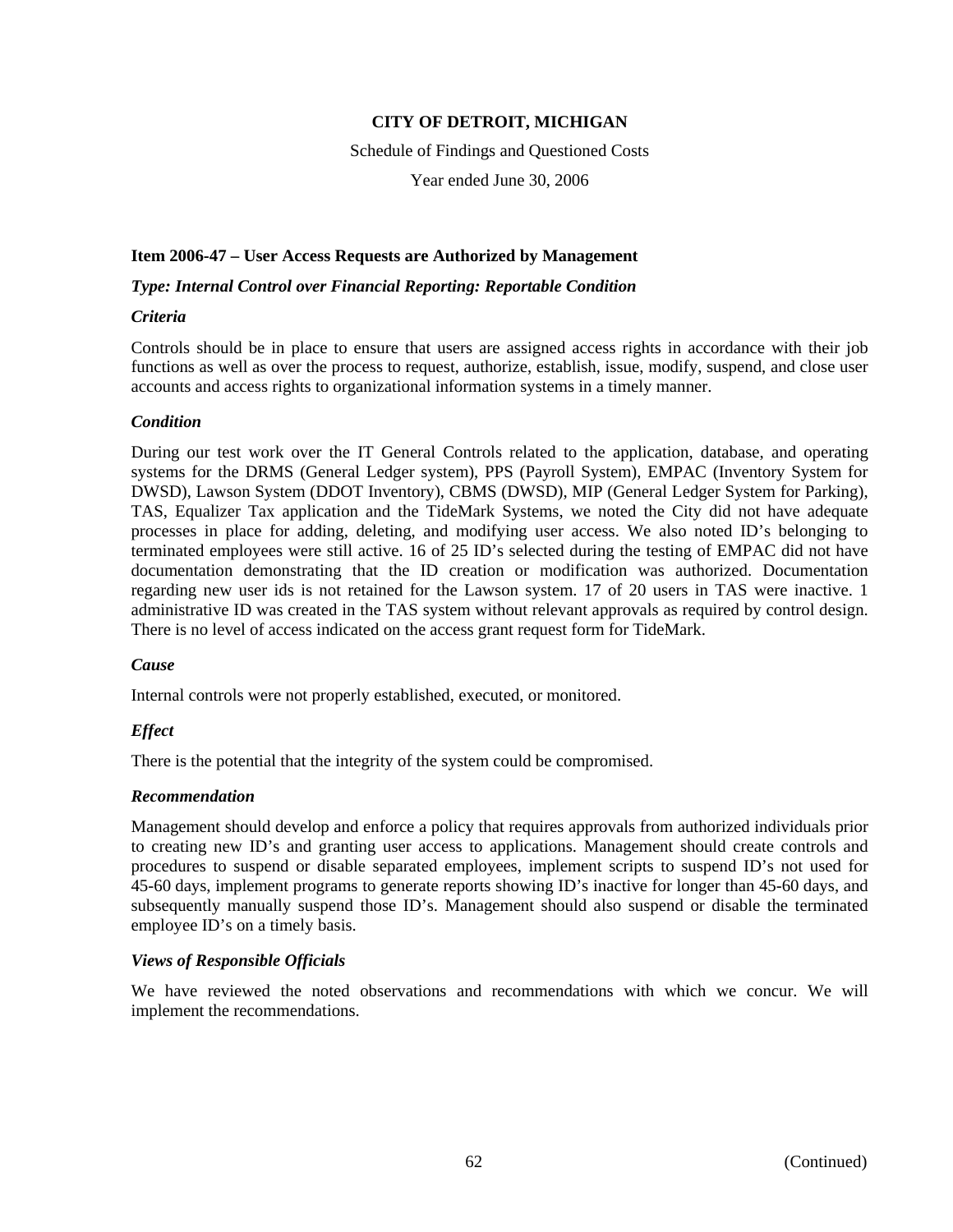Schedule of Findings and Questioned Costs Year ended June 30, 2006

#### **Item 2006-48 – DWSD Network – User Access Modifications**

#### *Type: Internal Control over Financial Reporting: Reportable Condition*

#### *Criteria*

Controls should be in place to ensure that users are assigned access rights in accordance with their job functions as well as over the process to request, authorize, establish, issue, modify, suspend, and close user accounts and access rights to organizational information systems in a timely manner.

#### *Condition*

During our test work over the IT General Controls related to the Detroit Water and Sewerage Department's IT Network, we noted the City does not have adequate processes for adding, deleting, and modifying user access.

#### *Cause*

Internal controls were not properly established, executed, or monitored.

#### *Effect*

There is the potential that the integrity of the system could be compromised affecting the financial statements.

#### *Recommendation*

Management should develop and enforce a policy that requires approvals from authorized individuals prior to creating new ID's and granting user access to applications. Management should create controls and procedures to suspend or disable separated employees, implement scripts to suspend ID's not used for 45-60 days, implement programs to generate reports showing ID's inactive for longer than 45-60 days and subsequently manually suspend those ID's. Management should also suspend or disable the terminated employee ID's on a timely basis.

#### *Views of Responsible Officials*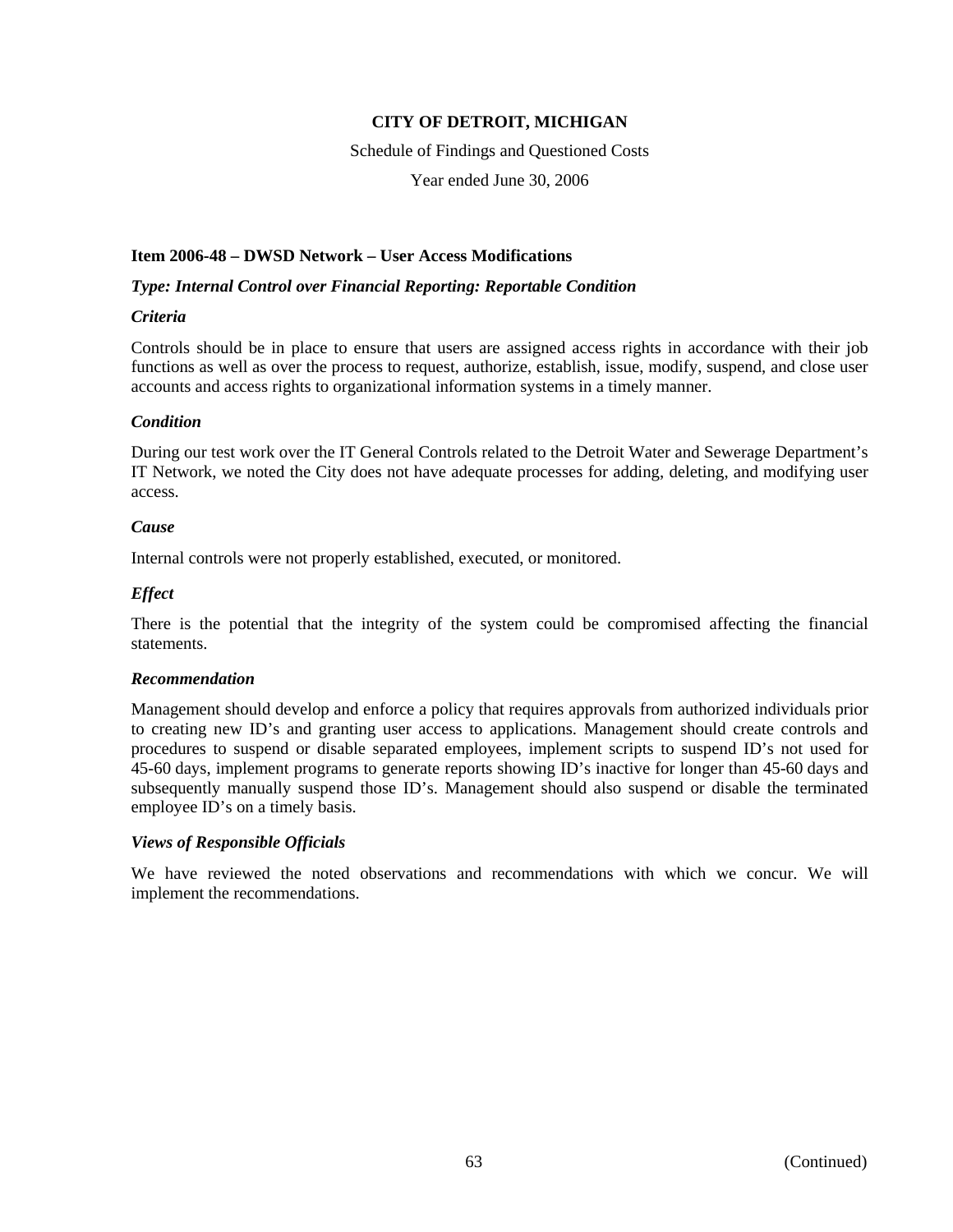Schedule of Findings and Questioned Costs

Year ended June 30, 2006

#### **Item 2006-49 – Change Request Authorization**

#### *Type: Internal Control over Financial Reporting: Reportable Condition*

#### *Criteria*

Controls should be in place to ensure that program changes and developments that are made to the IT systems are tested, validated, approved, and logged prior to implementation into the production environment.

#### *Condition*

During our test work over the IT General Controls related to the application, database, and operating systems for the PPS (Payroll System), EMPAC, Lawson System (DDOT Inventory), CBMS (DWSD), MIP (General Ledger System for Parking), Equalizer Tax application, and the TideMark Systems, we noted 13 of 25 tested program changes in PPS did not have approvals authorizing the changes. Program change/report creation requests were not always approved by management prior to implementation for EMPAC and Lawson. Adequate controls are not in place when making program changes and creating reports out of CBMS (DWSD) system as the vendor supporting the application can make changes without approvals from business application owners. Adequate evidence is not retained regarding the program changes performed by the vendor for MIP and Equalizer. Auditable evidence is not retained regarding the program changes to demonstrate that program changes and reports created are tested for Tidemark.

#### *Cause*

Internal controls were not properly established, executed, or monitored.

#### *Effect*

There is the potential that the integrity of the system could be compromised affecting the financial statements.

#### *Recommendation*

Management should develop and enforce a policy to log all program changes, obtain approval from authorized individuals for all program changes, perform appropriate testing on all program changes prior to promoting changes to production, and obtain approval on test results from authorized individuals prior to moving changes into production.

#### *Views of Responsible Officials*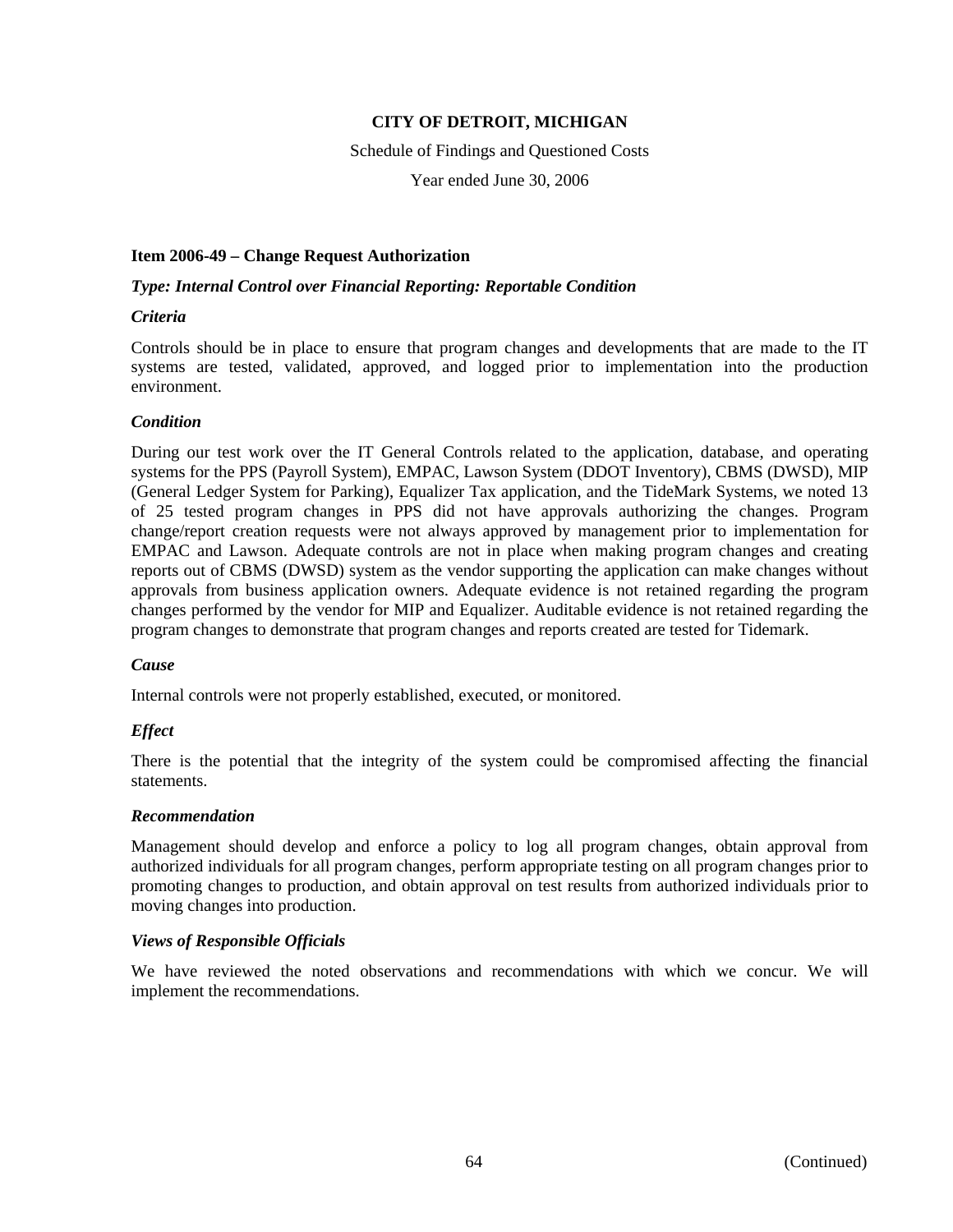Schedule of Findings and Questioned Costs

Year ended June 30, 2006

#### **Item 2006-50 – Password Management**

#### *Type: Internal Control over Financial Reporting: Reportable Condition*

#### *Criteria*

Controls should be in place to ensure that emergency program changes that are made to the IT systems are validated, approved, and logged prior to implementation into the production environment.

#### *Condition*

During our test work over the IT General Controls related to the application, database, and operating system for the Lawson System (DDOT Inventory), we noted management did not always review emergency changes to the system.

#### *Cause*

Internal controls were not properly established, executed, or monitored.

#### *Effect*

There is the potential that the integrity of the system could be compromised affecting the financial statements.

#### *Recommendation*

Management should require that all emergency changes are logged and enforce the control that approval must be obtained from authorized individuals for all emergency changes.

#### *Views of Responsible Officials*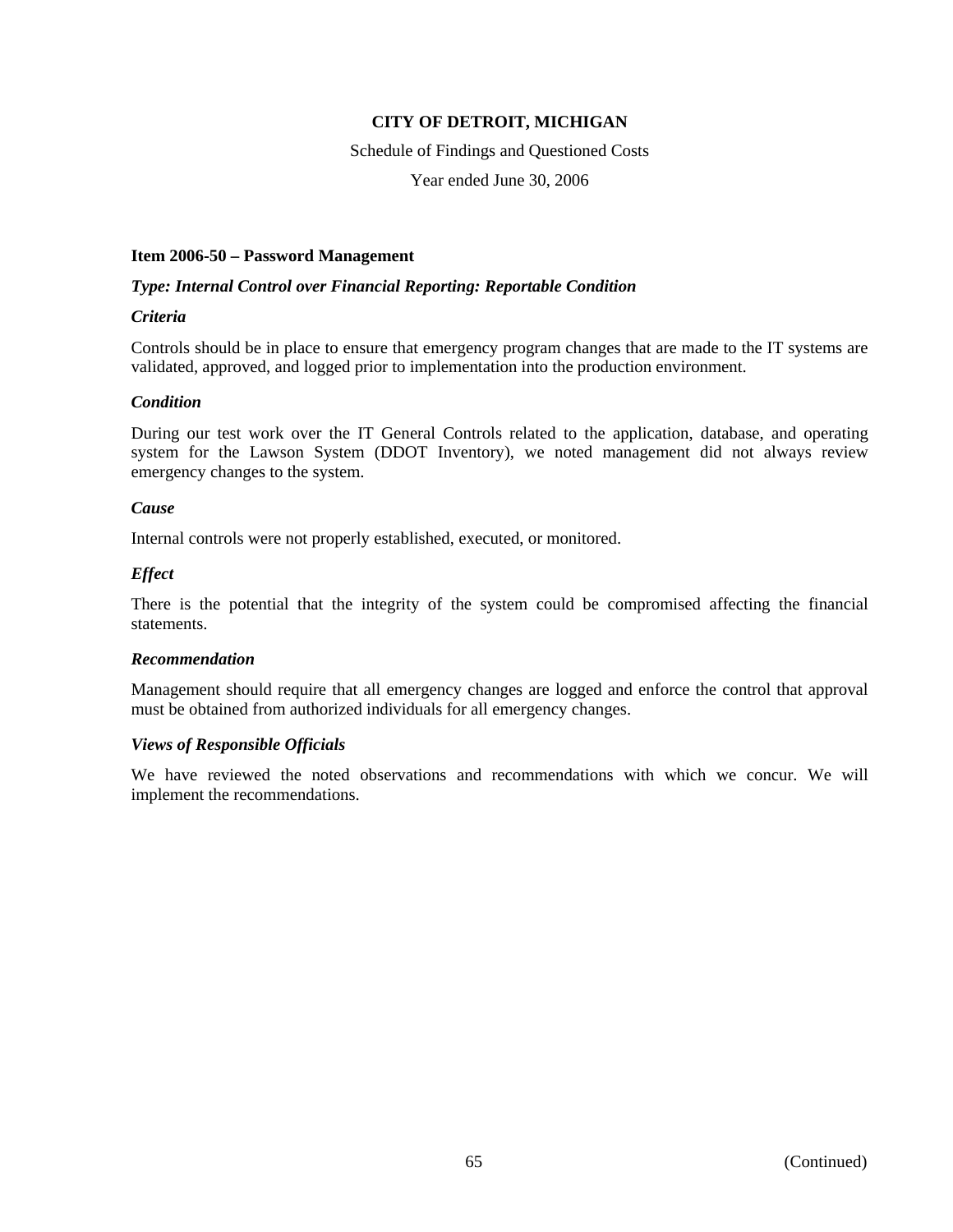Schedule of Findings and Questioned Costs

Year ended June 30, 2006

#### **Item 2006-51 – Incident Log and Resolution**

#### *Type: Internal Control over Financial Reporting: Reportable Condition*

#### *Criteria*

Controls should be in place to ensure that system problems that could potentially have an impact on the financial reporting process are identified and resolved in a timely manner.

#### *Condition*

During our test work over the IT General Controls related to the application, database, and operating systems for the Lawson System (DDOT Inventory) and MIP (General Ledger System for Parking), we noted the City does not have an adequate process to assign or track problems and incidents. For Lawson there is no one in-charge of the support mailbox for requests nor are they assigned to appropriate individuals for resolution. For MIP there are no procedures in place to report and track incidents regarding the application.

#### *Cause*

Internal controls were not properly established, executed, or monitored.

#### *Effect*

There is the potential that the integrity of the system could be compromised affecting the financial statements.

#### *Recommendation*

Management should implement and enforce adequate procedures to log and track problems and incidents.

#### *Views of Responsible Officials*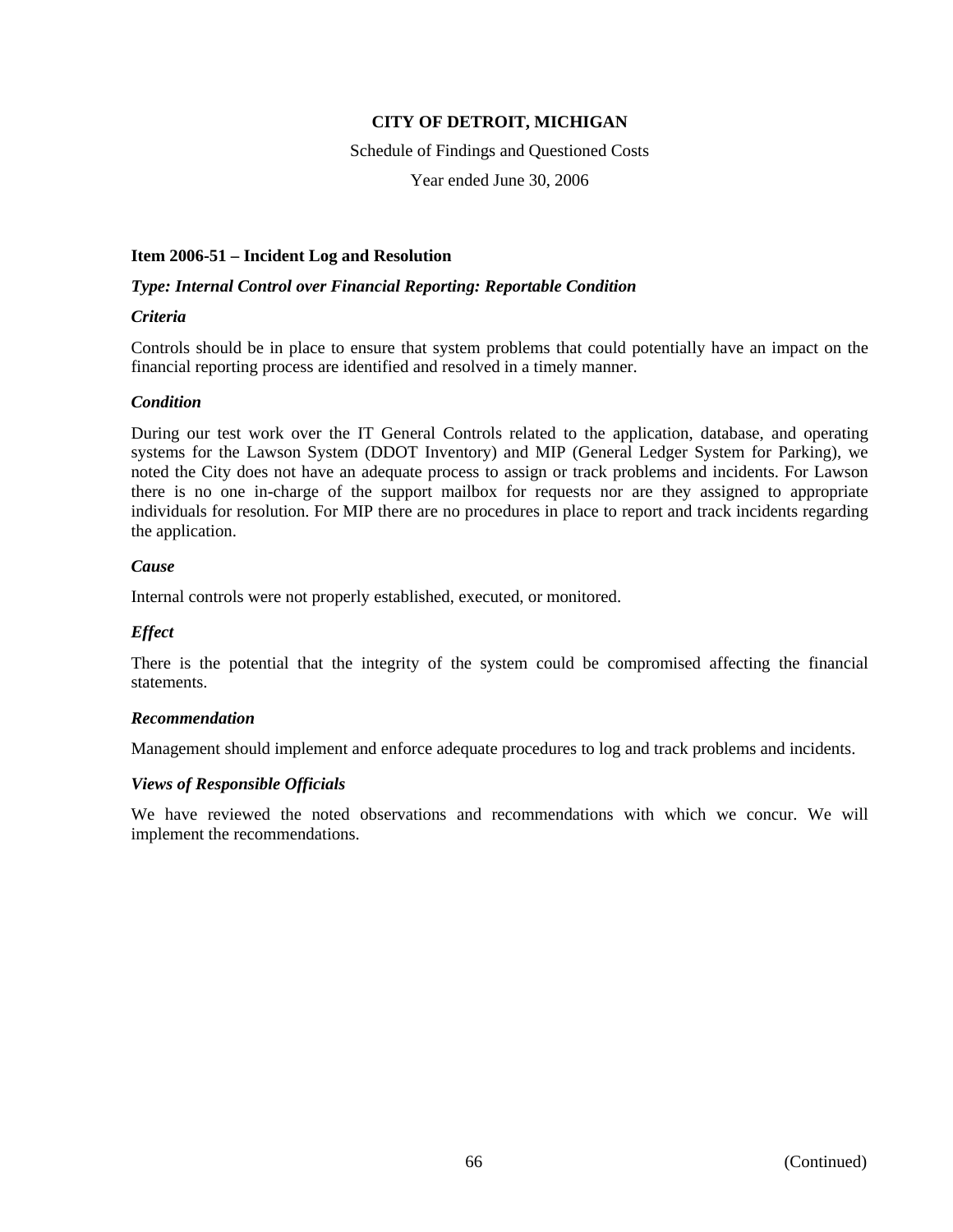Schedule of Findings and Questioned Costs Year ended June 30, 2006

#### *Other Matters*

#### *Criteria*

The Office of the Auditor General (OAG) serves as the independent internal auditing function for the City. It is essential that all organizations seeking a sound internal control environment establish a tone at the top that supports internal audit as an essential component to achieving financial, technological, and operational success.

#### *Conditions/Recommendations – Access to Records*

Sec. 4-205 of the City Charter states that the Auditor General shall have access to the financial and other records of all City agencies at any time. It was noted during the course of our audit that on numerous occasions both Auditor General staff as well as KPMG staff did not have access to various records in a timely manner, which drastically prolonged our work. The OAG and the external auditors must be given access to any financial and other records of all City agencies at any time.

#### *View of the Auditor General*

We concur that the OAG and the external auditors need unfettered access to City records in order to complete an appropriate scope of audit work. A delay in obtaining access to records severely limits our ability to reach conclusions and can significantly extend the duration of the audit work and the corresponding costs of conducting the audit. The Executive Branch must inform each department that they have an obligation to provide information in a thorough and timely manner to auditors.

#### *Conditions/Recommendations – Year-end Closing Procedures*

The City issues annually a book of year-end closing procedures. The procedures include instructions to Finance Department personnel as well as instructions to personnel from other departments. A number of closing procedures were not adhered to by City personnel. City management did not adequately monitor compliance with the published closing procedures. Management should add procedures that require certain finance/accounting department personnel to monitor compliance with the closing procedures. Additionally, the OAG should consider auditing whether the Finance Department has adequately monitored compliance with the closing procedures.

#### *View of the Auditor General*

Each year, the City issues a year-end closing package that indicates what each department must do in order to close the books. The OAG audits compliance with the year-end closing package by way of our biennial audits of each department. The OAG will add to our annual audit schedule an audit of compliance of year-end closing procedures in addition to our biennial audits.

#### *Conditions/Recommendations – Cash Count*

The OAG has performed surprise cash counts and has discovered audit findings as a result. The OAG should consider performing additional regular and surprise cash counts.

#### *View of the Auditor General*

We concur and we will conduct additional cash counts on a more frequent basis.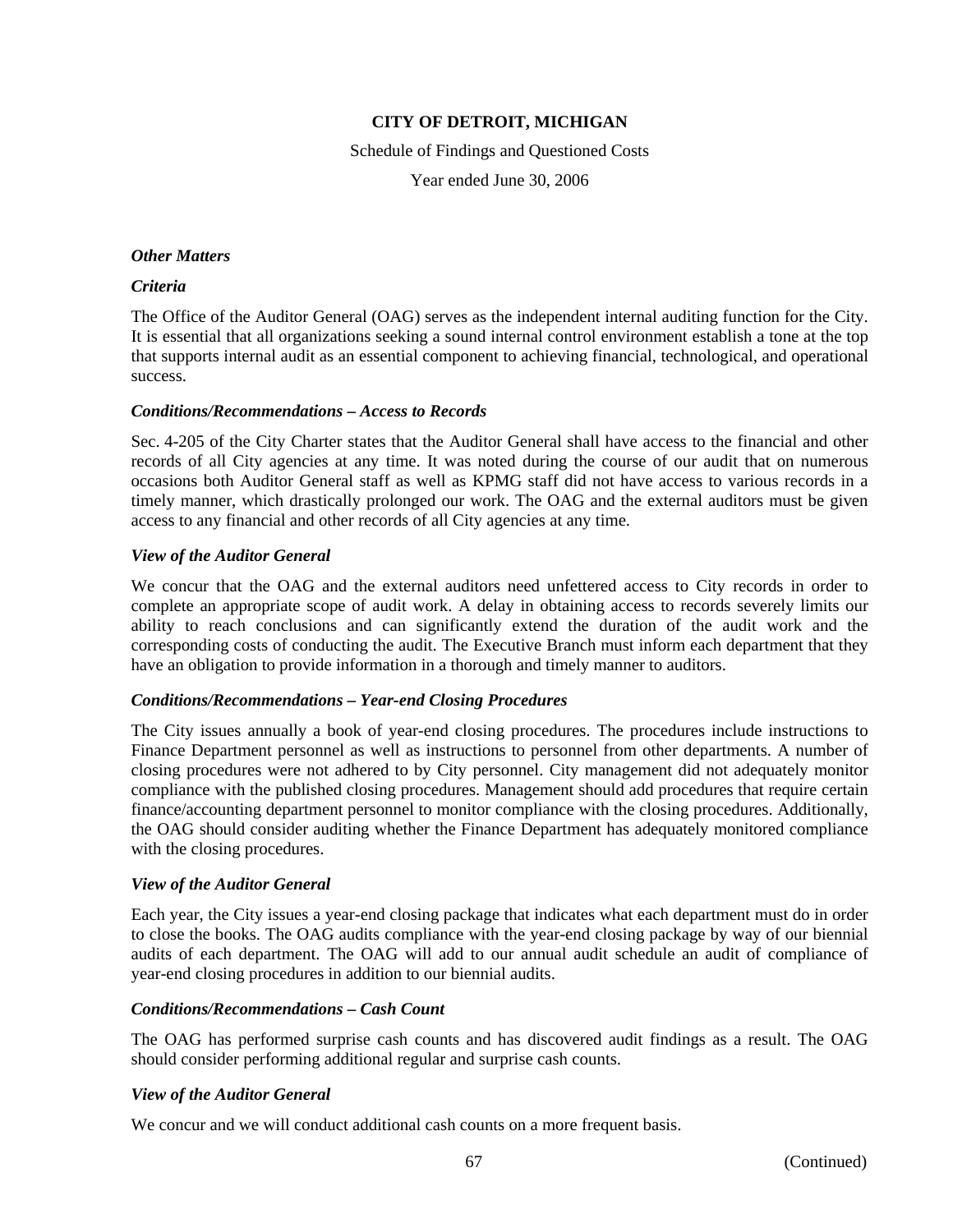Schedule of Findings and Questioned Costs

Year ended June 30, 2006

#### *Conditions/Recommendations – Corrective Actions*

City management should report regularly on the status of corrective actions related to prior audit comments made by the OAG, the external auditors, and other third-party auditors. The OAG should review the corrective action information submitted by City management and provide City Council with comments and questions regarding the information submitted.

#### *View of the Auditor General*

Sec. 4-205 of the City Charter provides that recommendations that are not put into effect by agencies shall be reviewed by the Finance Director, who shall advise the Auditor General and the City Council of action being taken with respect to the recommendations. The audit comments of other third-party auditors as well as prior OAG audit findings are incorporated into the audit plans of the OAG.

In addition, the City Council changed to a committee structure in the fall of 2007, and the Budget, Finance & Audit standing committee was established. The committee has directed the audited department and the Finance Department to report back to the committee every quarter, until each audit comment made by the OAG has been resolved.

#### *Conditions/Recommendations*

As technology becomes more prevalent in the City's business operations, the use of computer assisted auditing tools and the ability to determine if information provided by the systems is accurate, reliable, and timely is more important than ever. The OAG should enhance its audit capabilities and resources in the area of IT.

#### *View of the Auditor General*

Due to the charter mandate of auditing every City department at least once every two years and the lack of adequate auditors, this has not been done. We will seek funding in our budget to cover the additional costs associated with IT audits and the hiring of qualified IT auditors.

#### *Conditions/Recommendation – Audit Plan*

The OAG should submit on an annual basis their audit plan to the Budget, Finance & Audit Committee.

#### *View of the Auditor General*

The OAG will submit our annual plan to the Budget, Finance & Audit committee. In addition we will submit this information as part of our budget request by way of the City's budget process so that we may obtain additional and necessary funding.

#### *Conditions/Recommendation – Reporting*

Department of Treasury guidelines require reporting of defalcations, fraud, or embezzlement to the Local Audit and Finance Division (of the State Treasury Department). Appropriate reporting guidelines need to be developed.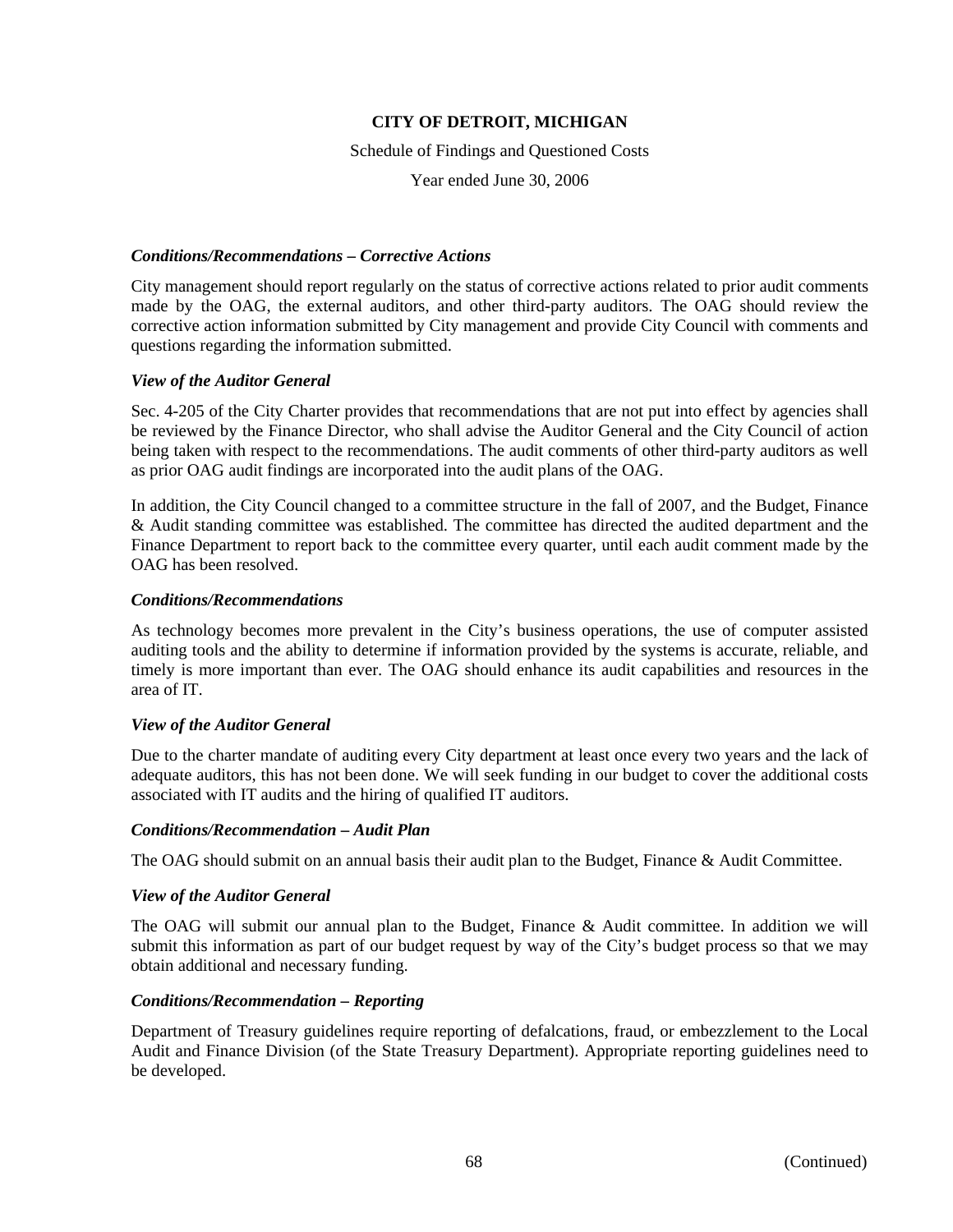Schedule of Findings and Questioned Costs Year ended June 30, 2006

## *View of the Auditor General*

We will resume the practice of submitting audit reports to the State of Michigan.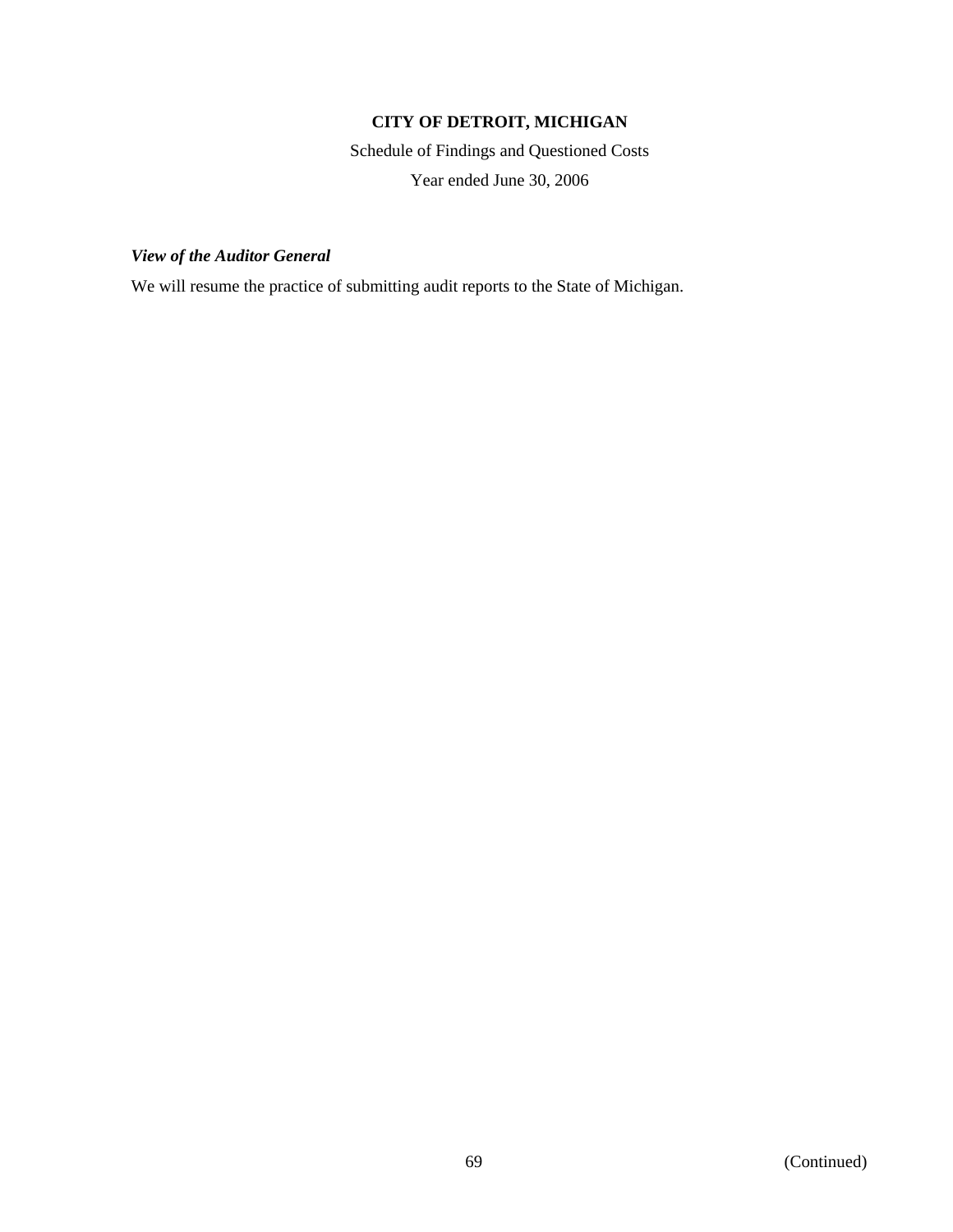Schedule of Findings and Questioned Costs Year ended June 30, 2006

#### **Section III – Findings and Questioned Costs Relating to Federal Awards**

#### **Item 2006-52 – Single Audit Submission**

#### **Finding Type: Material weakness**

**Requirement:** Per the Office of Management and Budget (OMB) Circular A-133 section 320: Report submission : (a) General. The audit shall be completed and the data collection form described in paragraph (b) of this section and reporting package described in paragraph (c) of this section shall be submitted within the earlier of 30 days after receipt of the auditor's report(s), or nine months after the end of the audit period, unless a longer period is agreed to in advance by the cognizant or oversight agency for audit. (However, for fiscal years beginning on or before June 30, 1998, the audit shall be completed and the data collection form and reporting package shall be submitted within the earlier of 30 days after receipt of the auditor's report(s), or 13 months after the end of the audit period.) Unless restricted by law or regulation, the auditee shall make copies available for public inspection.

**Condition:** The City did not submit their Single Audit reporting package (Single Audit Report, Data Collection Form, Status of Prior Year Findings, and a Corrective Action Plan) and data collection report within the required time period. The City received an extension from the cognizant agency through January 31, 2008, but did not receive further approval beyond that date.

#### **Questioned Costs:** None

**Possible asserted cause and effect:** Internal controls were not properly designed, executed, or monitored to ensure effectiveness. As a result, management did not comply with the submission requirements of OMB A-133.

**Recommendation:** We recommend that management strengthen the processes and controls to ensure that the City is in compliance with the submission requirements of OMB A-133.

**Views of Responsible Officials:** We have reviewed the noted observations and recommendations with which we concur. We will implement the recommendations.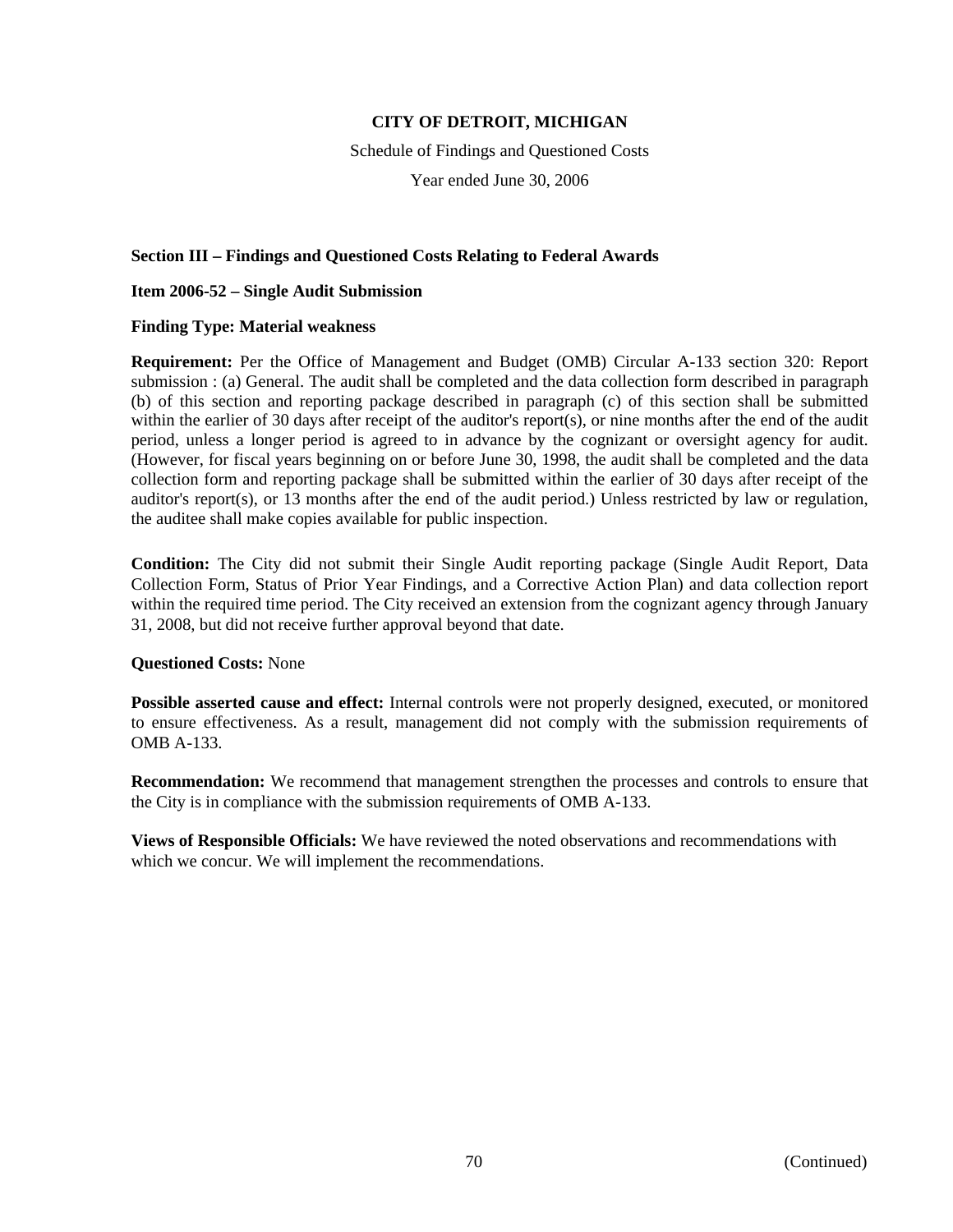Schedule of Findings and Questioned Costs Year ended June 30, 2006

## **Item 2006-53 – Schedule of Expenditures of Federal Awards Reconciliation**

## **Finding Type: Material weakness**

**Requirement:** A reconciliation of the Schedule of Expenditures of Federal Awards (SEFA) to the General Ledger should be performed throughout the year in order to ensure the SEFA is complete and accurate as to the reporting of federal funds and to avoid putting such funds at risk through noncompliance with the awarding agencies.

**Condition:** There were several significant unreconciled differences between the SEFA and the General Ledger. The attempt to reconcile continued more than a year after fiscal year-end and significant errors that required adjustments to the SEFA were discovered throughout this process.

## **Questioned Costs:** None

**Possible asserted cause and effect:** The internal control procedures were not adequately designed to identify all sources of federal funds. The internal control procedures that were in operation were no followed or monitored properly to perform a complete and accurate reconciliation of the SEFA to the General Ledger on a timely basis. Unreconciled differences between the SEFA, the General Ledger, and supporting documentation could result in significant errors in the financial statements or SEFA.

**Recommendation:** Management should redesign the internal controls over the SEFA preparation and reconciliation process. The process should include procedures to identify all sources of federal funds and the related federal compliance requirements. The process should also include procedures to compare source documentation (e.g., federal draw-down requests, grant agreements, deposits of federal funds, etc.) to the recorded information for completeness and consistency.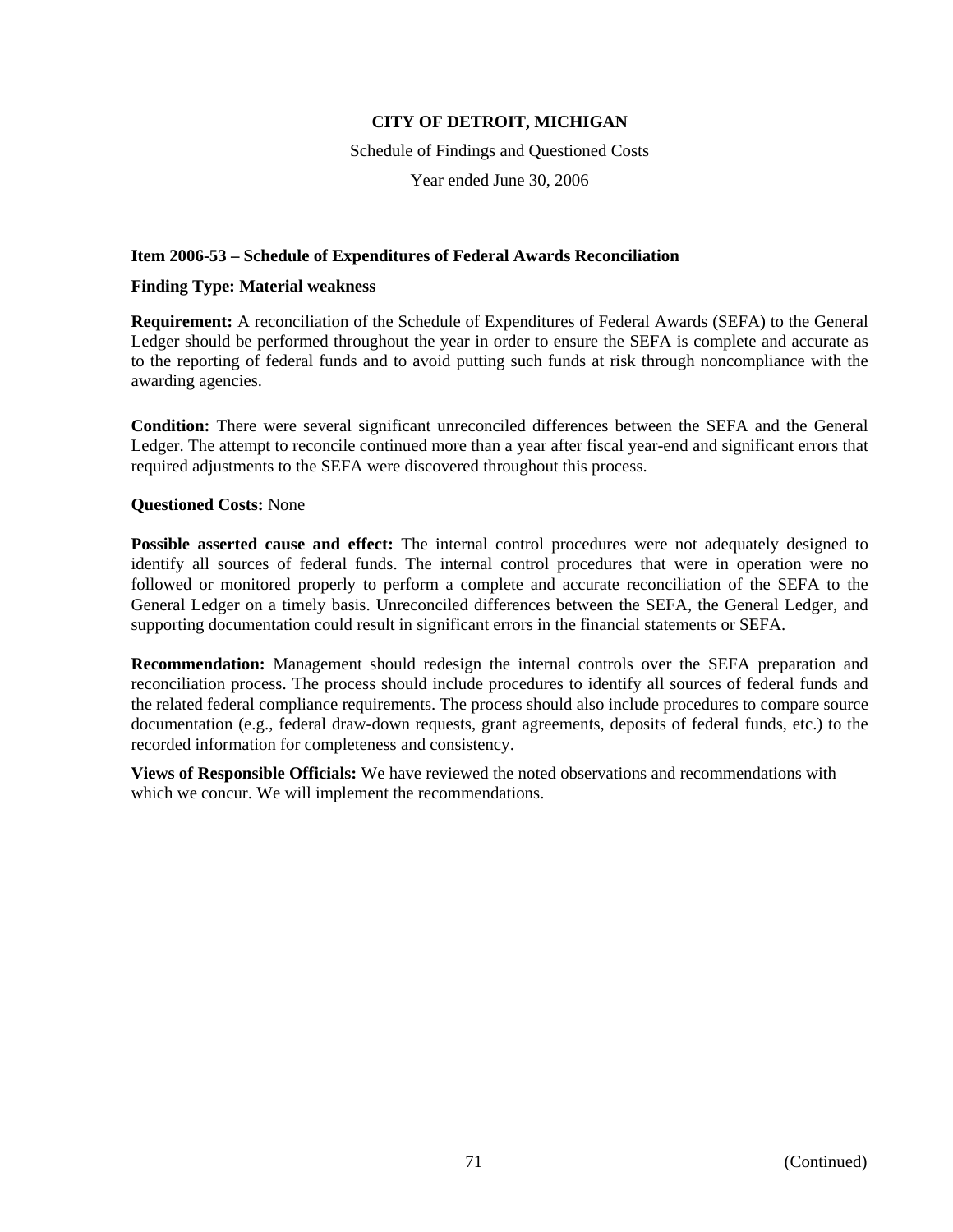Schedule of Findings and Questioned Costs Year ended June 30, 2006

# **Item 2006-54 – Activities Allowed and Unallowed and Allowable Costs/Cost Principles**

## **Finding Type: Material non-compliance and material weakness**

**Federal Agency:** *U.S. Department of Agriculture (USDA)*

**Pass-Through Entity:** *Michigan Department of Community Health*

**Federal Program:** Special Supplemental Nutrition Program for Women, Infants, and Children (WIC)

**CFDA No**.: 10.557

**Award No.:** N/A

**Award Year:** October 1, 2005 – September 30, 2006

**Requirement:** Activities Allowed and Unallowed and Allowable Costs/Cost Principles: Per OMB Circular A-87, Cost Principles for State, Local, and Indian Tribal Governments, Attachment B, Paragraph 8 (h)(1), Charges to Federal awards for salaries and wages, whether treated as direct or indirect costs, will be based on payrolls documented in accordance with generally accepted practice of the governmental unit and approved by a responsible official(s) of the governmental unit. In addition, Attachment B, Paragraph 8 (h)(3), Where employees are expected to work solely on a single Federal award or cost objective, charges for their salaries and wages will be supported by periodic certifications that the employee worked solely on that program for the period covered by the certification. These certifications' will be prepared at least semiannually and will be signed by the employee or supervisory official having first hand knowledge of the work performed by the employee.

**Condition:** During our testwork over WIC, we selected 48 employee paychecks for review. For 48 of 48 items selected, the City did not require employees to prepare a periodic certification indicating that they work solely on the program. As a result the entire payroll expense of \$3,317,545 is a questioned costs as A-87 requires payroll certifications to be performed to support the amount of payroll expense charged to the grant. For 10 of 48 items selected, the City was unable to provide adequate supporting documentation for the time worked.

## **Questioned Costs:** \$3,317,545

**Possible asserted cause and effect:** Due to the number of instances noted above, it appears that management's internal control process for monitoring the programs compliance requirements were not operating effectively and they were not aware of OMB Circular A-87 requirements. As a result, management did not comply with the Activities Allowed and Unallowed and Allowable Costs/Cost Principles requirement. This may cause the City to lose federal funding due to noncompliance.

**Recommendation:** We recommend that management strengthen the internal control process to ensure that payroll certifications are performed by employees that work solely on the program. The certifications along with all supporting documentation of time worked should be maintained, in addition it should be reviewed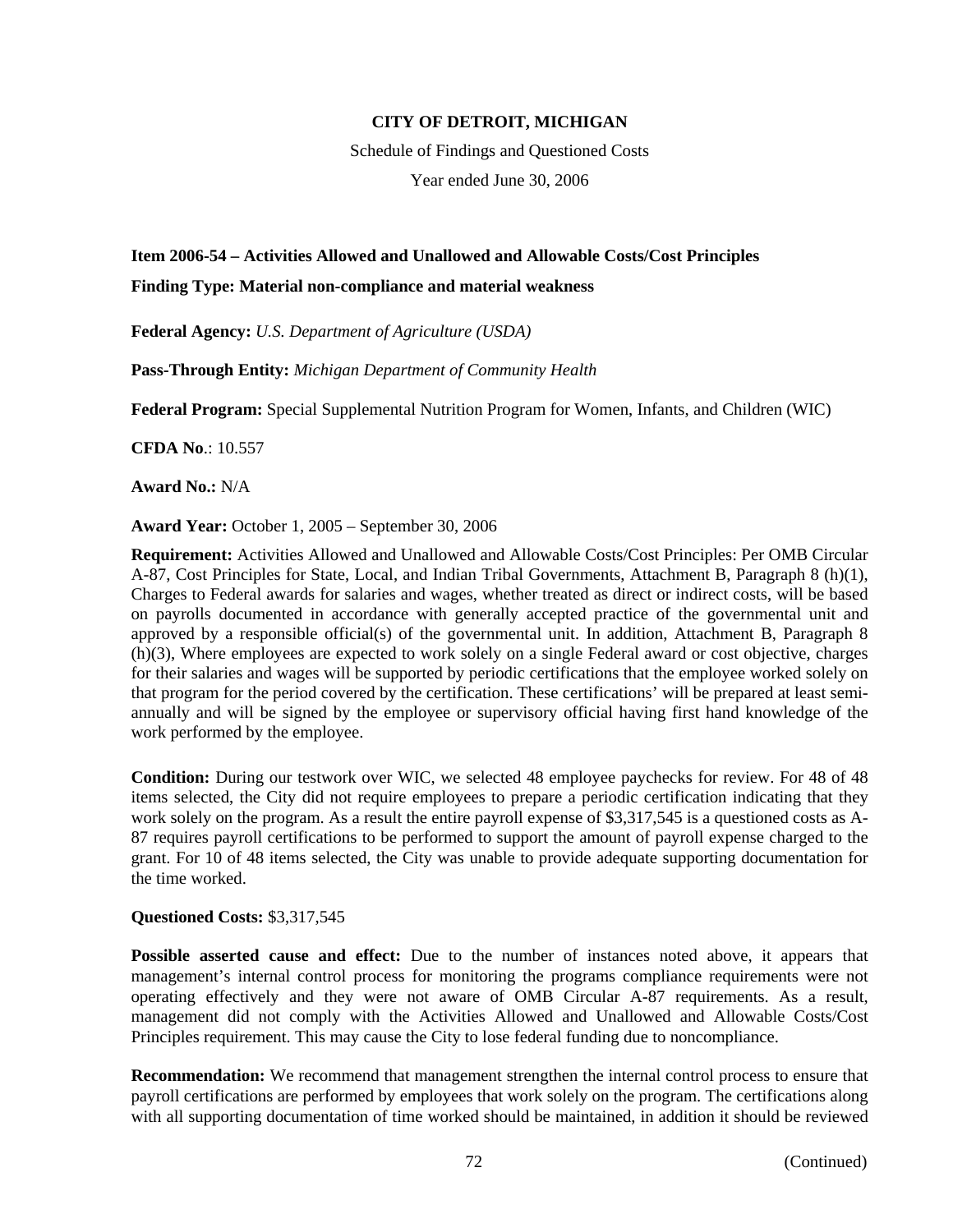Schedule of Findings and Questioned Costs Year ended June 30, 2006

and approved by individuals from management who are fully aware of activities allowed by the grant agreement.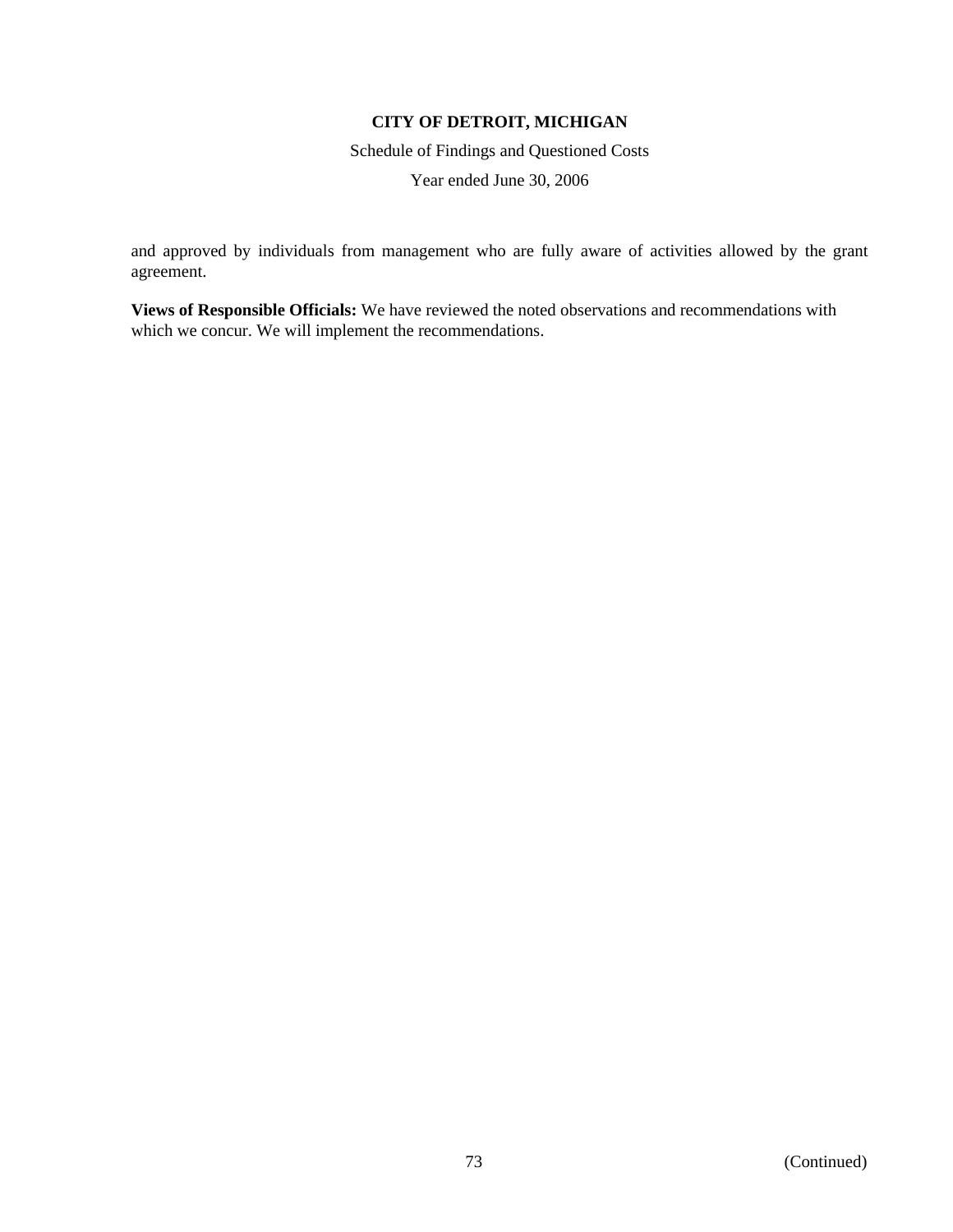Schedule of Findings and Questioned Costs Year ended June 30, 2006

**Item 2006-55 – Reporting – Report Submission** 

**Finding Type: Material non-compliance and material weakness** 

**Federal Agency:** *U.S. Department of Agriculture (USDA)*

**Pass-Through Entity:** *Michigan Department of Community Health*

**Federal Program:** Special Supplemental Nutrition Program for Women, Infants, and Children (WIC)

**CFDA No**.: 10.557

**Award No.:** N/A

**Award Year:** October 1, 2005 – September 30, 2006

**Requirement:** Reporting: Per the Comprehensive Planning, Budgeting and Contract (CPBC) grant agreement, all Financial Status Reports (FSR) must be prepared in accordance with the Department's FSR instructions and submitted not later than 30 days after the close of the first three fiscal quarters. The reports are due 1/30/xx, 4/30/xx, and 7/30/xx. The final WIC FSR is due on 1/15/xx, The final total contractor FSR and Output Measures report (HR-977) is due January 31st after the agreement period end date.

**Condition:** Four quarterly FSR documents were selected for testing and all four of the FSR's were submitted after the required due date. The September 30, 2005 FSR was submitted on February 9, 2006, 24 days after the deadline, the December 31, 2005 FSR was submitted on February 28, 2006, 29 days after the deadline, the March 31, 2006 FSR was submitted on May  $1<sup>st</sup>$ , 2006, 1 day after the deadline and the June 30, 2006 FSR was submitted on July  $31<sup>st</sup>$ , 2006, 1 day after the deadline.

**Questioned Costs:** None

**Possible asserted cause and effect:** The internal controls were not properly designed, executed, or monitored to ensure effectiveness. As a result, management did not comply with the reporting submission requirement.

**Recommendation:** We recommend that management strengthen the internal control process to ensure that the CPBC documents are submitted on time.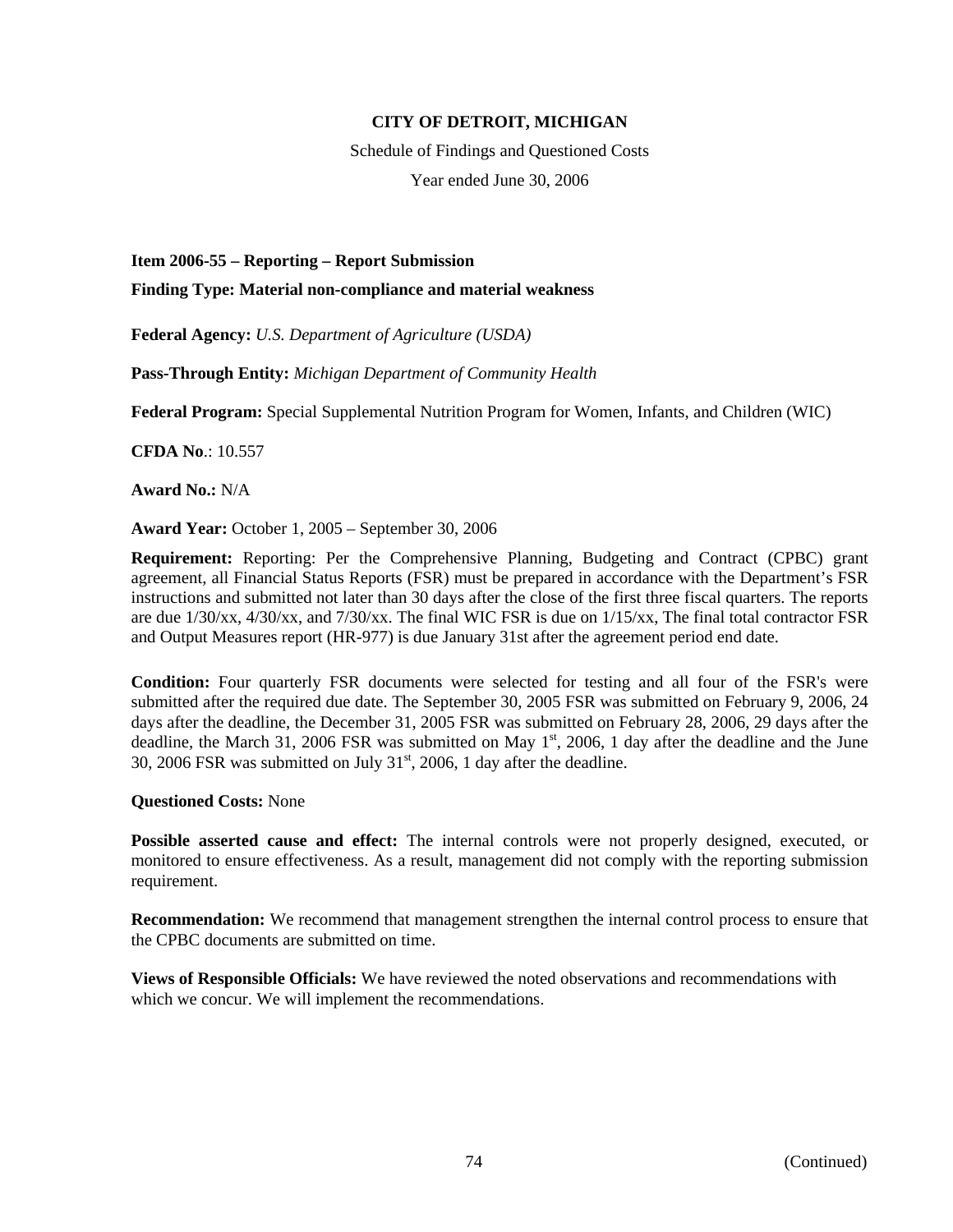Schedule of Findings and Questioned Costs Year ended June 30, 2006

### **Item 2006-56 – Subrecipient Monitoring**

**Finding Type: Material non-compliance and material weakness** 

**Federal Agency:** *U.S. Department of Agriculture (USDA)*

**Pass-Through Entity:** *Michigan Department of Community Health*

**Federal Program:** Special Supplemental Nutrition Program for Women, Infants, and Children (WIC)

**CFDA No**.: 10.557

**Award No.:** N/A

**Award Year:** October 1, 2005 – September 30, 2006

**Requirement:** Subrecipient Monitoring: Per Circular A-133 Subpart D(d) (3)&(4), Pass-through entity responsibilities: A pass-through entity shall perform the following for Federal awards it makes: (3) Monitor the activities of sub-recipients as necessary to ensure that Federal awards are used for authorized purposes in compliance with laws, regulations, and the provisions of contracts or grant agreements and that performance goal are achieved. (4) Ensure that sub-recipients expending \$500,000 or more in Federal awards during the sub-recipient's fiscal year have met the audit requirements of this part for that fiscal year.

**Condition:** The City was unable to provide sufficient evidence that the Health Department monitored the subrecipients. They were unable to provide A-133 reports for 3 of 3 subcontractors or evidence that they reviewed other documentation indicating that the subcontractors was not required to have an A-133 audit. Additionally, the department only performed on-site monitoring of the sub-recipients during one quarter and not every quarter as stated in the department policies.

### **Questioned Costs:** None

**Possible asserted cause and effect:** The internal control procedures were not properly designed, executed, or monitored. In addition, the process did not include creating and maintaining a subrecipient monitoring file for each subrecipient. As a result, WIC did not comply with the sub-recipient monitor requirement and therefore, also cannot confirm whether their sub-recipients are in compliance with the program requirements.

**Recommendation:** We recommend that management strengthen the internal control process to ensure compliance with the subrecipient compliance requirement.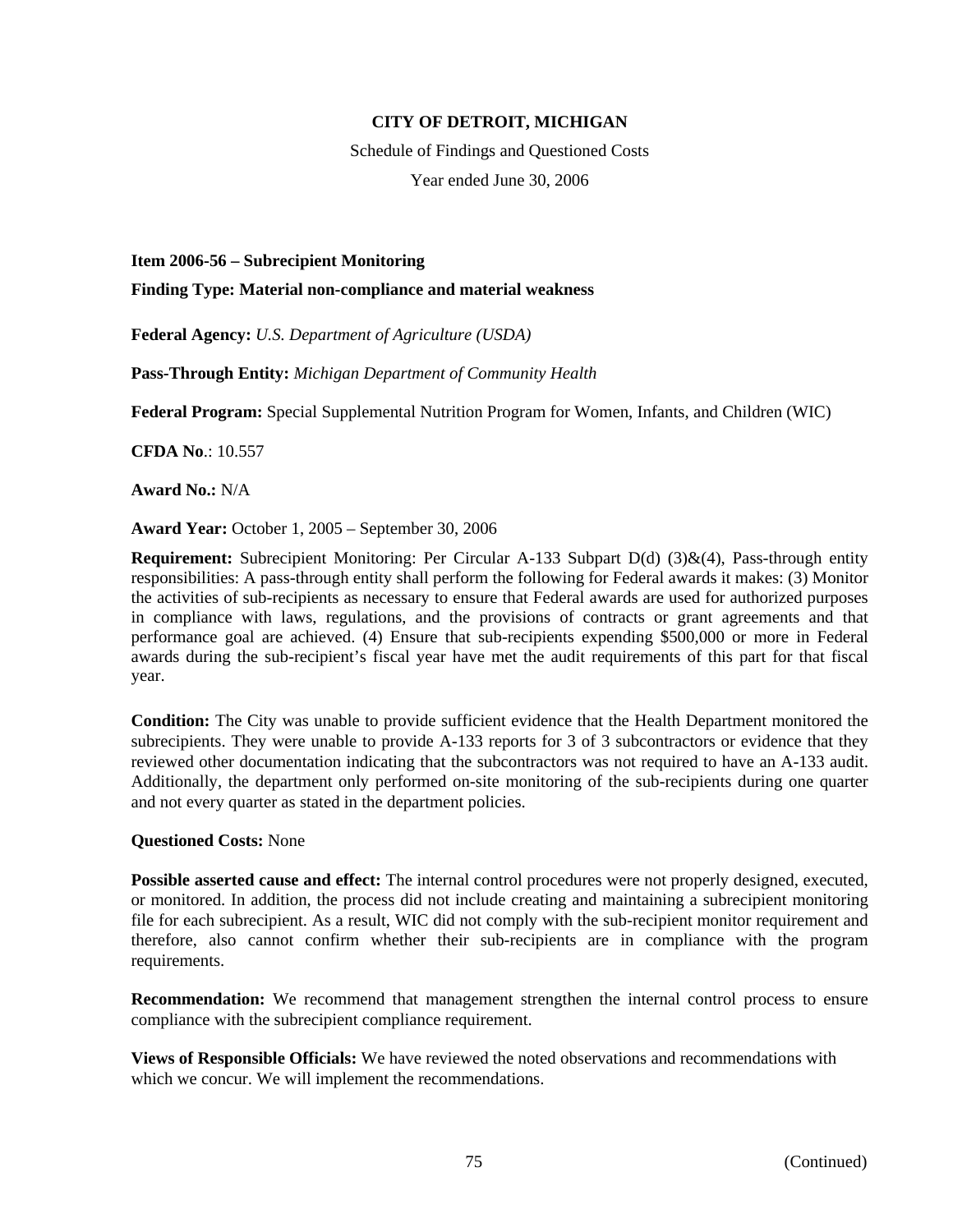Schedule of Findings and Questioned Costs Year ended June 30, 2006

**Item 2006-57 – Activities Allowed or Unallowed and Allowable Costs/Cost Principles – Other Expenditures** 

**Finding Type: Material non-compliance and material weakness** 

**Federal Agency:** *U.S. Department of Housing and Urban Development (HUD)*

**Pass-Through Entity:** *N/A*

**Federal Program:** Community Development Block Grant (CDBG)

**CFDA No**.: 14.218

**Award No.:** B-05-MC-26-0006

**Award Year:** July 1, 2005 - June 30, 2006

**Requirement:** Activities Allowed or Unallowed and Allowable Costs/Cost Principles: Per OMB Circular A-87, Attachment A, Paragraph C.1(j), to be allowable under Federal awards, costs must meet the following general criteria: (j) Be adequately documented. Per A-102 Common Rule, Non-federal entities receiving Federal awards must establish and maintain internal controls designed to reasonably ensure compliance with Federal laws, regulations and program compliance requirements.

**Condition:** During our testwork we selected a sample of 50 other than payroll expenditures totaling \$2,912,802 and noted that for 1 of 50 items totaling \$4,963 the City charged the CDBG grant for an Empowerment Zone Expenditure.

**Questioned Costs:** \$4,963; \$12,278 most likely

**Possible asserted cause and effect:** Internal controls were not properly designed, executed, or monitored to ensure effectiveness. As a result, management did not comply with the Activities Allowed or Unallowed and Allowable Costs/Cost requirements.

**Recommendation:** We recommend that management strengthen internal control process to ensure compliance with the Activities Allowed or Unallowed and Allowable Costs/Cost requirements.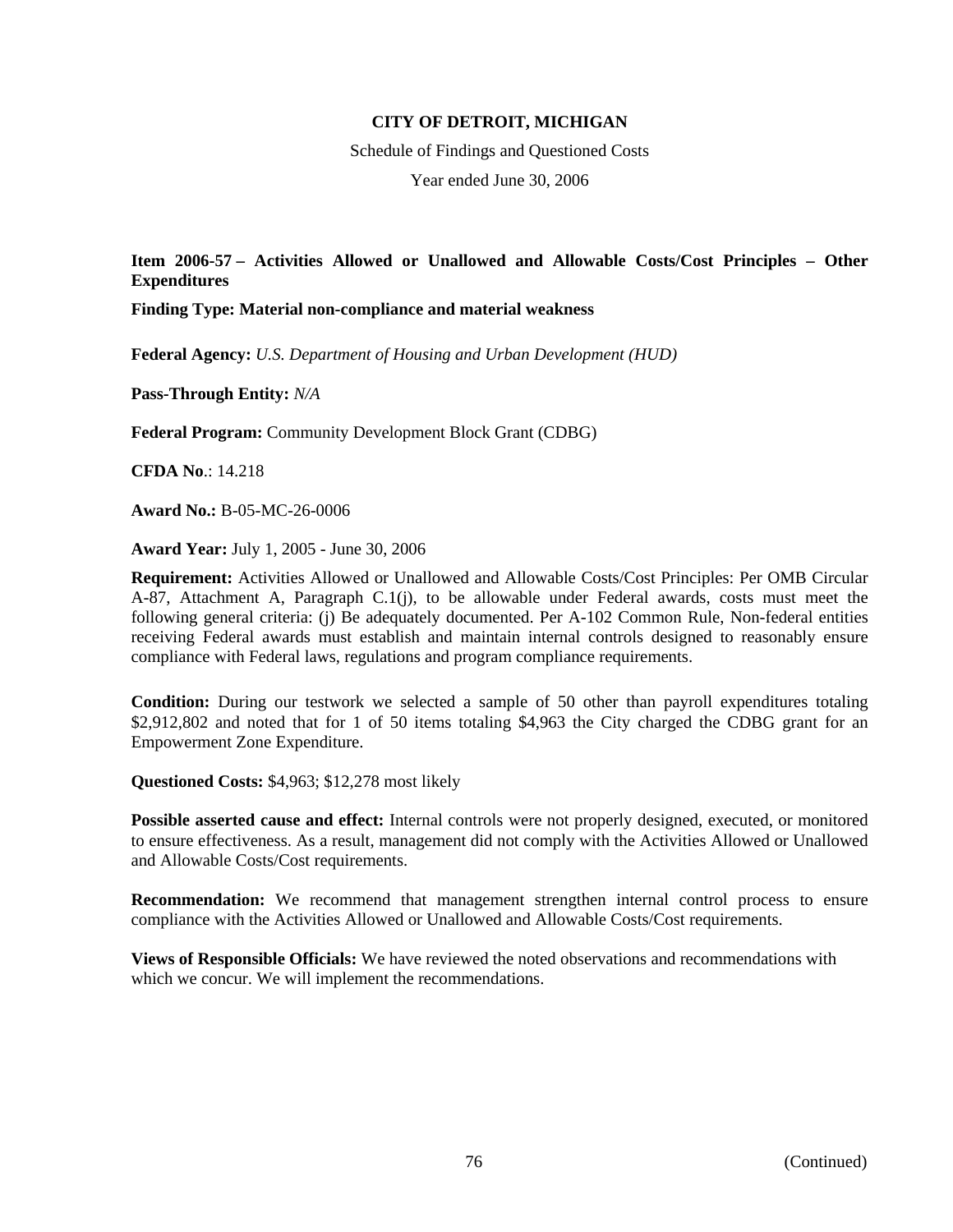Schedule of Findings and Questioned Costs Year ended June 30, 2006

# **Item 2006-58 – Activities Allowed or Unallowed and Allowable Costs/Cost Principles - Payroll Finding Type: Material non-compliance and material weakness**

**Federal Agency:** *U.S. Department of Housing and Urban Development (HUD)*

**Pass-Through Entity:** *N/A*

**Federal Program:** Community Development Block Grant (CDBG)

**CFDA No**.: 14.218

**Award No.:** B-05-MC-26-0006

**Award Year:** July 1, 2005 - June 30, 2006

**Requirement:** Activities Allowed or Unallowed and Allowable Costs/Cost Principles: Per OMB Circular A-87, Cost Principles for State, Local, and Indian Tribal Governments, Attachment B, Paragraph 8 (h)(1), Charges to Federal awards for salaries and wages, whether treated as direct or indirect costs, will be based on payrolls documented in accordance with generally accepted practice of the governmental unit and approved by a responsible official(s) of the governmental unit. In addition, Attachment B, Paragraph 8 (h)(3), Where employees are expected to work solely on a single Federal award or cost objective, charges for their salaries and wages will be supported by periodic certifications that the employee worked solely on that program for the period covered by the certification. These certifications' will be prepared at least semiannually and will be signed by the employee or supervisory official having first hand knowledge of the work performed by the employee.

**Condition:** During our testwork, we selected 84 employee paychecks charged to the grant for review and noted the following: for 84 of 84 items selected, the City did not require employees to prepare a periodic certification indicating that they work solely on the Grant; For 69 of 84 items selected we noted that the biweekly time and attendance report were not reviewed and approved by the supervisor as required. As a result the entire payroll expense of \$13,911,298 is a questioned costs as A-87 requires payroll certifications to be performed to support the amount of payroll expense charged to the grant.

### **Questioned Costs:** \$13,911,298

**Possible asserted cause and effect:** Internal controls were not properly designed, executed, or monitored to ensure effectiveness. As a result, management did not comply with the Activities Allowed or Unallowed and Allowable Costs/Cost requirements.

**Recommendation:** We recommend that management strengthen the internal control process to ensure compliance with the Activities Allowed or Unallowed and Allowable Costs/Cost requirements.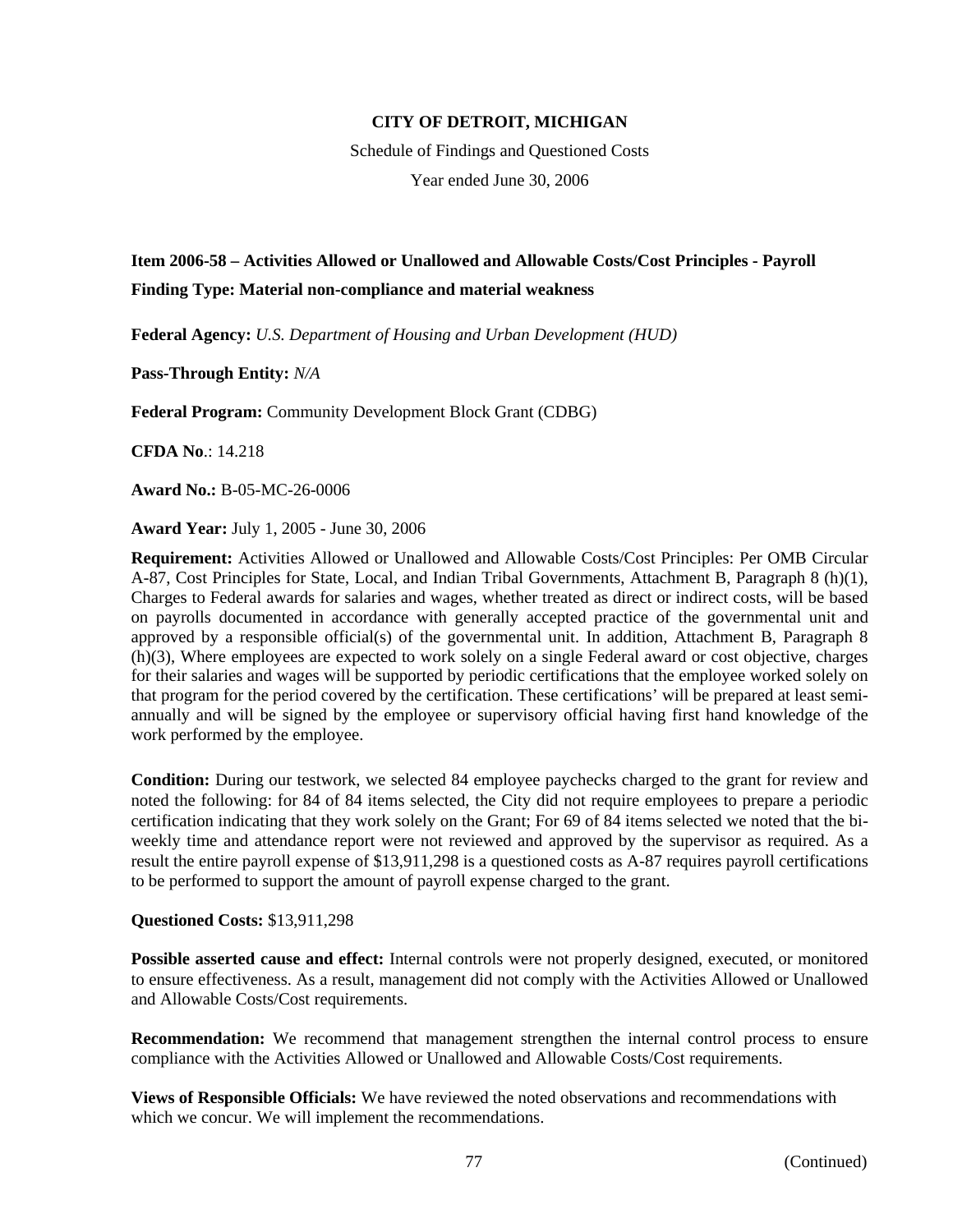Schedule of Findings and Questioned Costs Year ended June 30, 2006

**Item 2006-59 – Procurement, Suspension and Debarment** 

**Finding Type: Material non-compliance and material weakness** 

**Federal Agency:** *U.S. Department of Housing and Urban Development (HUD)* 

**Pass-Through Entity:** *N/A*

**Federal Program:** Community Development Block Grant (CDBG)

**CFDA No**.: 14.218

**Award No.:** B-05-MC-26-0006

**Award Year:** July 1, 2005 - June 30, 2006

**Requirement:** Procurement, Suspension and Debarment: According to the A-133 Compliance Supplement, grantees and subgrantees must not make any award or permit any award (subgrant or contract) at any tier to any party which is debarred or suspended or is otherwise excluded from or ineligible for participation in Federal assistance programs under Executive Order 12549, "Debarment Suspension". A-102 Common Rule requires non-Federal entities receiving Federal Awards establish and maintain internal control designed to reasonably ensure compliance with Federal laws, regulations and program compliance requirements. Procurement: 24CFR Part 85.36 (b)(9) Grantees and subgrantees will maintain records sufficient to detail the significant history of a procurement. These records will include, but are not necessarily limited to the following: rationale for the method of procurement, selection of contract type, contractor selection or rejection, and the basis for the contract price. A-102 Common Rule requires non-Federal entities receiving Federal Awards establish and maintain internal control designed to reasonably ensure compliance with Federal laws, regulations and program compliance requirements.

**Condition:** During our testwork we selected 32 contracts for review of the provisions of the Procurement, Suspension and Debarment requirement and noted the following: there were 3 of 32 items selected for testing that did not have sufficient information available to determine the City performed its duty to ensure the contractor was not suspended or debarred; 4 of 32 contracts had no evidence of proposal evaluation to evidence competitive application and award of funds.

### **Questioned Costs:** None

**Possible asserted cause and effect:** Internal controls were not properly designed, executed, or monitored to ensure effectiveness. As a result, management did not comply with the Procurement, Suspension and Debarment compliance requirement.

**Recommendation:** We recommend that management strengthen the internal control process to ensure compliance with the Procurement, Suspension and Debarment compliance requirement.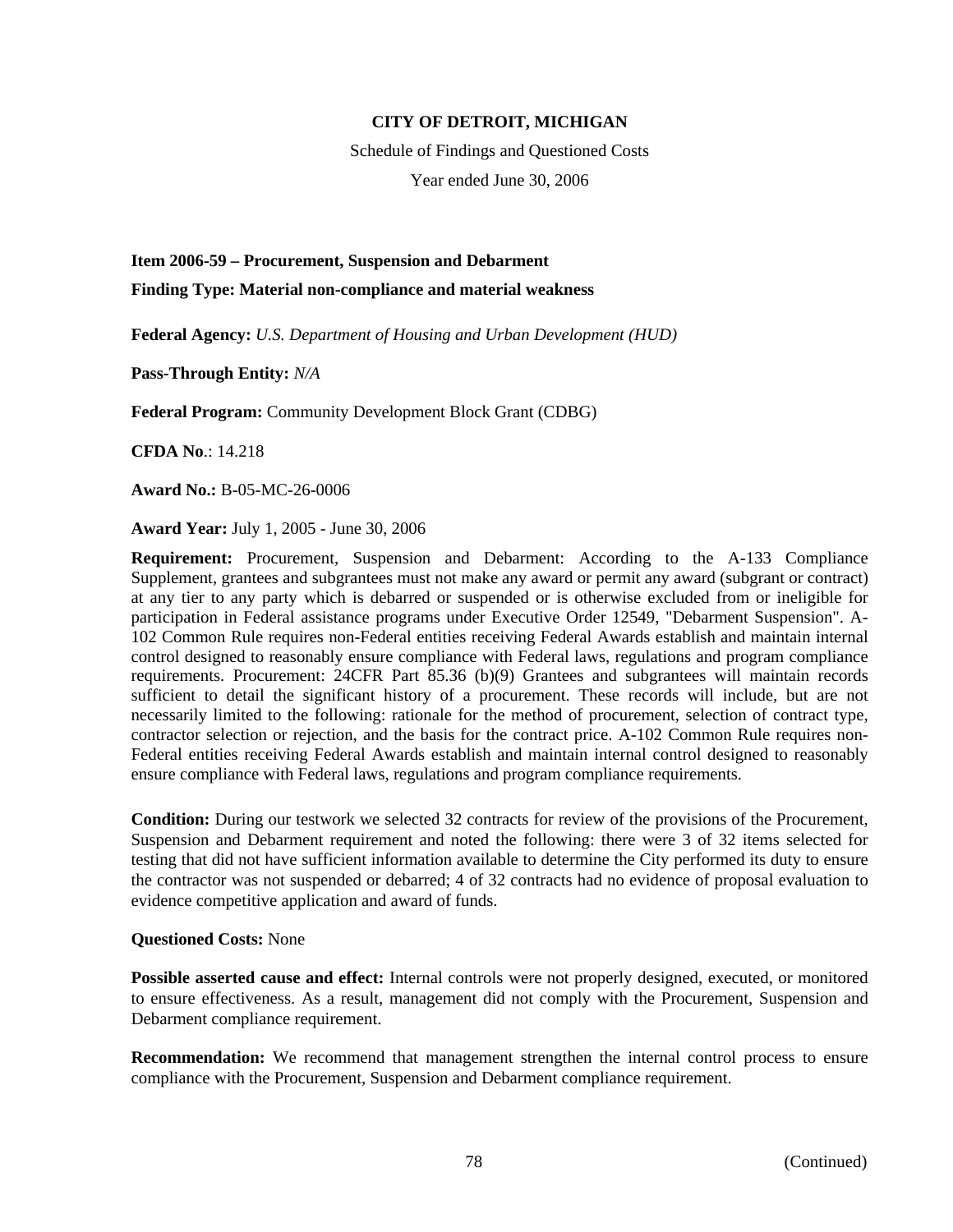Schedule of Findings and Questioned Costs Year ended June 30, 2006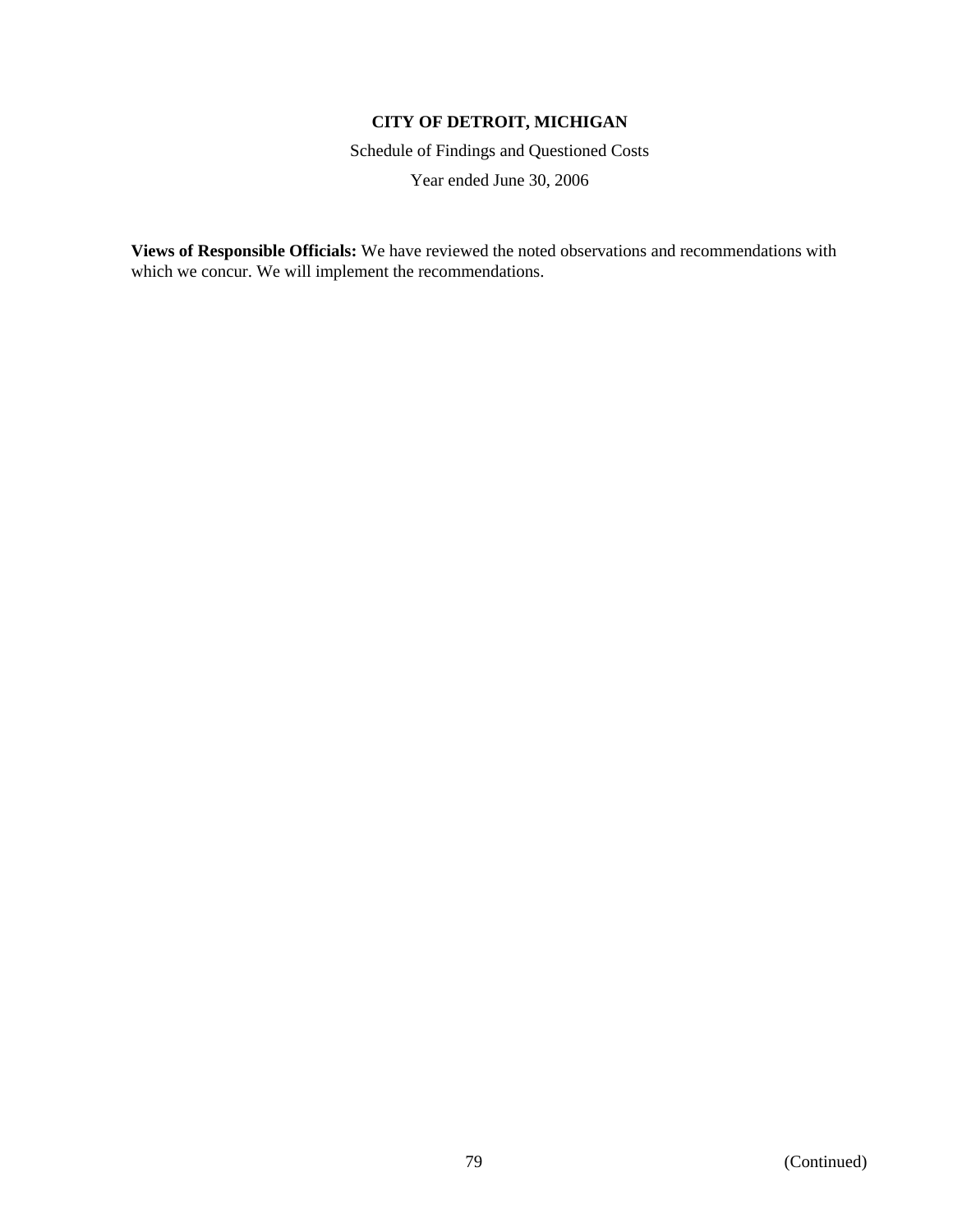Schedule of Findings and Questioned Costs Year ended June 30, 2006

**Item 2006-60 – Program Income - Reconciliation** 

**Federal Agency:** *U.S. Department of Housing and Urban Development (HUD)* **Finding Type: Material non-compliance and material weakness** 

**Pass-Through Entity:** *N/A*

**Federal Program:** Community Development Block Grant (CDBG)

**CFDA No**.: 14.218

**Award No.:** B-05-MC-26-0006

**Award Year:** July 1, 2005 - June 30, 2006

**Requirement:** Program Income: According to the A-133 program specific compliance supplement and 24 CFR sections 570.426, 570.500, 570.504 and 570.506, The grantee must accurately account for any program income generated from the use of CDBG funds and must treat such income as additional CDBG funds which are subject to all program rules.

**Condition:** The amount of program income reported on the Federal Cash Transaction reports did not agree to the amount of program income reported in the HUD's Integrated Disbursement and Information System (IDIS). The IDIS summary reported \$2,319,359 of program income. The Federal Cash Transaction Report reported \$2,552,526. The variance of \$233,167 could not be explained or supported/substantiated by the City.

**Questioned Costs:** None

**Possible asserted cause and effect:** Internal controls were not properly designed, executed, or monitored to ensure effectiveness. As a result, management did not comply with the Program Income compliance requirement.

**Recommendation:** We recommend that management strengthen the internal control process to ensure compliance with the Program Income compliance requirement.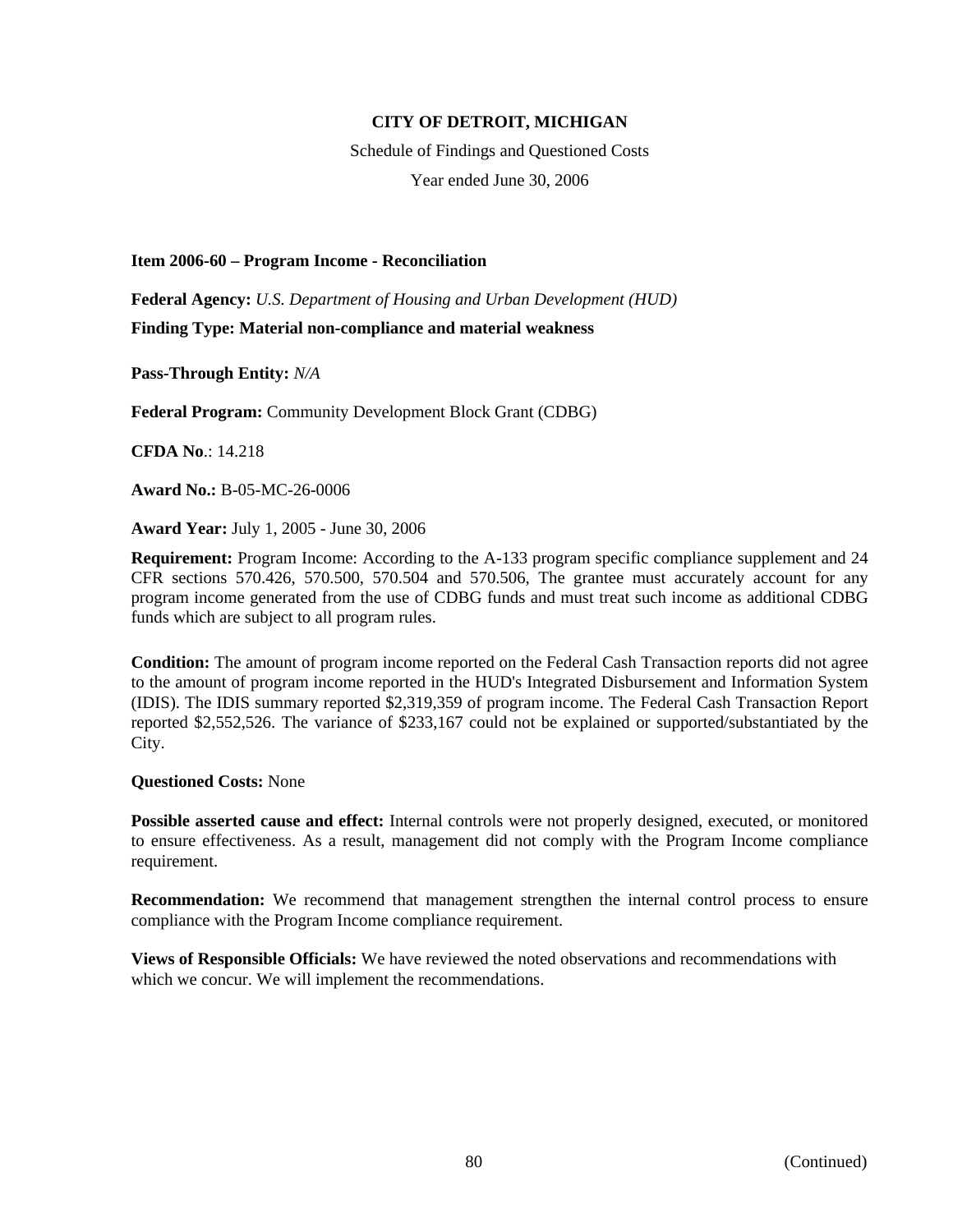Schedule of Findings and Questioned Costs Year ended June 30, 2006

### **Item 2006-61 – Subrecipient Monitoring**

**Finding Type: Material non-compliance and material weakness** 

**Federal Agency:** *U.S. Department of Housing and Urban Development (HUD)*

**Pass-Through Entity:** *N/A*

**Federal Program:** Community Development Block Grant (CDBG)

**CFDA No**.: 14.218

**Award No.:** B-05-MC-26-0006

**Award Year:** July 1, 2005 - June 30, 2006

**Requirement:** Subrecipient Monitoring: Per Circular A-133 Subpart D(d) (3)&(4), Pass-through entity responsibilities: A pass-through entity shall perform the following for Federal awards it makes: (3) Monitor the activities of sub-recipients as necessary to ensure that Federal awards are used for authorized purposes in compliance with laws, regulations, and the provisions of contracts or grant agreements and that performance goal are achieved. (4) Ensure that sub-recipients expending \$500,000 or more in Federal awards during the sub-recipient's fiscal year have met the audit requirements of this part for that fiscal year.

**Condition:** During our testwork, we selected 50 subrecipient monitoring files for review and noted the following: 3 of the files contained findings on their A-133 report however, had no evidence that the City followed up with these subrecipients regarding the findings; 3 of 50 items the City did not ensure that the entity was not required to file an A-133 report; 1 of 50 items there was no evidence that the department monitored the subrecipient; 1 of 50 items there was only desk monitoring performed even though the entity was evaluated as high risk; and 2 of 50 items selected did not include CDBG funds on their A-133 report and there was no evidence of departmental follow up with the subrecipient.

### **Questioned Costs:** None

**Possible asserted cause and effect:** Internal controls were not properly designed, executed, or monitored to ensure effectiveness. As a result, management did not comply with the Subrecipient Monitoring compliance requirement.

**Recommendation:** We recommend that management strengthen the internal control process to ensure compliance with the Subrecipient Monitoring compliance requirement.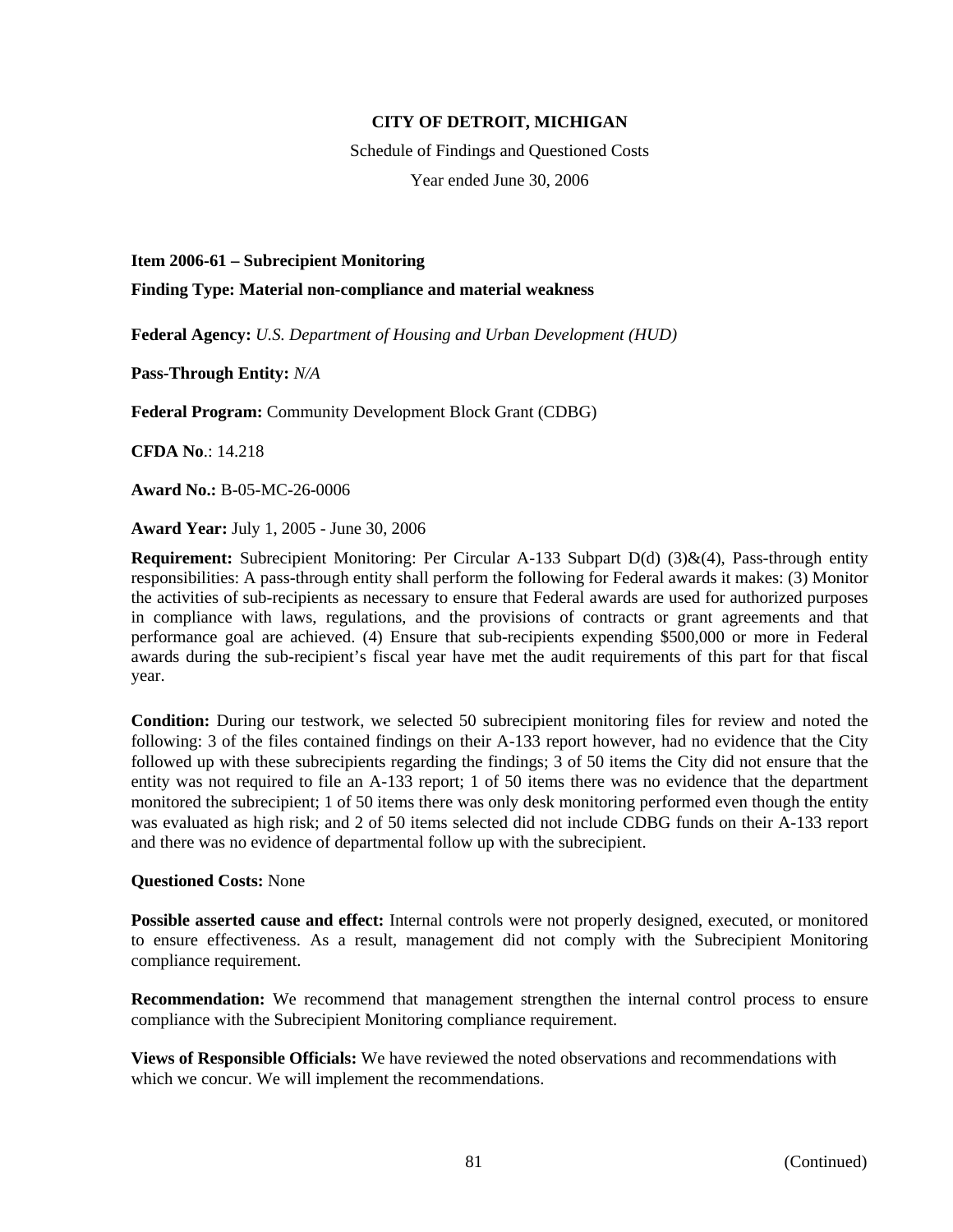Schedule of Findings and Questioned Costs Year ended June 30, 2006

**Item 2006-62 – Reporting** 

**Finding Type: Material non-compliance and material weakness** 

**Federal Agency:** *U.S. Department of Housing and Urban Development (HUD)*

**Pass-Through Entity:** *N/A*

**Federal Program:** Community Development Block Grant (CDBG)

**CFDA No**.: 14.218

**Award No.:** B-05-MC-26-0006

**Award Year:** July 1, 2005 - June 30, 2006

**Requirement:** Reporting: Per the OMB A-133 Compliance Supplement and 24 CFR 85.20 b(1) Financial reporting must be Accurate, current, and complete disclosure of the financial results of financially assisted activities must be made in accordance with the financial reporting requirements of the grant or subgrant. A-102 Common Rule requires non-Federal entities receiving Federal Awards establish and maintain internal control designed to reasonably ensure compliance with Federal laws, regulations and program compliance requirements.

**Condition:** The City improperly classified Section 108 loan disbursements totaling \$4,626,134 as "adjustments to compute total amount subject to low/mod benefit" in the Comprehensive Annual Performance and Evaluation Report (CAPER).

**Questioned Costs:** None

**Possible asserted cause and effect:** Internal controls were not properly designed, executed, or monitored to ensure effectiveness. As a result, management did not comply with the Reporting compliance requirement.

**Recommendation:** We recommend that management strengthen the internal control process to ensure compliance with the Reporting compliance requirement.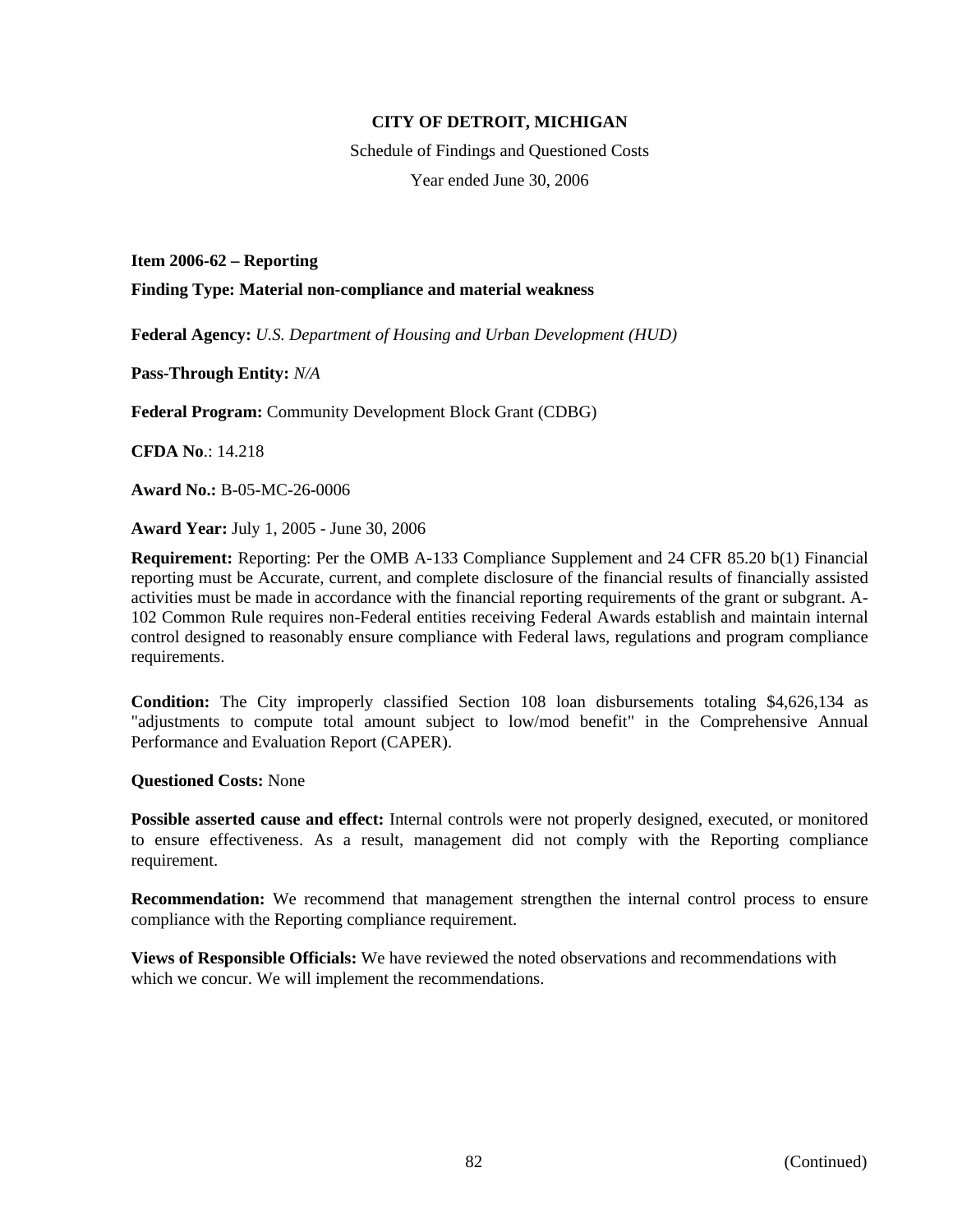Schedule of Findings and Questioned Costs Year ended June 30, 2006

**Item 2006-63 – Reporting - Reconciliation** 

**Finding Type: Material non-compliance and material weakness** 

**Federal Agency:** *U.S. Department of Housing and Urban Development (HUD)*

**Pass-Through Entity:** *N/A*

**Federal Program:** Community Development Block Grant (CDBG)

**CFDA No**.: 14.218

**Award No.:** B-05-MC-26-0006

**Award Year:** July 1, 2005 - June 30, 2006

**Requirement:** Reporting: Per the OMB A-133 Compliance Supplement and 24 CFR 85.20 b(1) Financial reporting must be Accurate, current, and complete disclosure of the financial results of financially assisted activities must be made in accordance with the financial reporting requirements of the grant or subgrant.A-102 Common Rule requires non-Federal entities receiving Federal Awards establish and maintain internal control designed to reasonably ensure compliance with Federal laws, regulations and program compliance requirements.

**Condition:** The amount of Expenditures reported in the DRMS system did not agree to the amount of expenditures reported in the HUD's Integrated Disbursement and Information System (IDIS). The DRMS system reported \$56,906,149 of Expenditures. The IDIS system reported \$58,953,199. The variance of \$2,479,032 could not be explained or supported/substantiated by the City.

**Questioned Costs:** None

**Possible asserted cause and effect:** Internal controls were not properly designed, executed, or monitored to ensure effectiveness. As a result, management did not comply with the Reporting compliance requirement.

**Recommendation:** We recommend that management strengthen the internal control process to ensure compliance with the Reporting compliance requirement.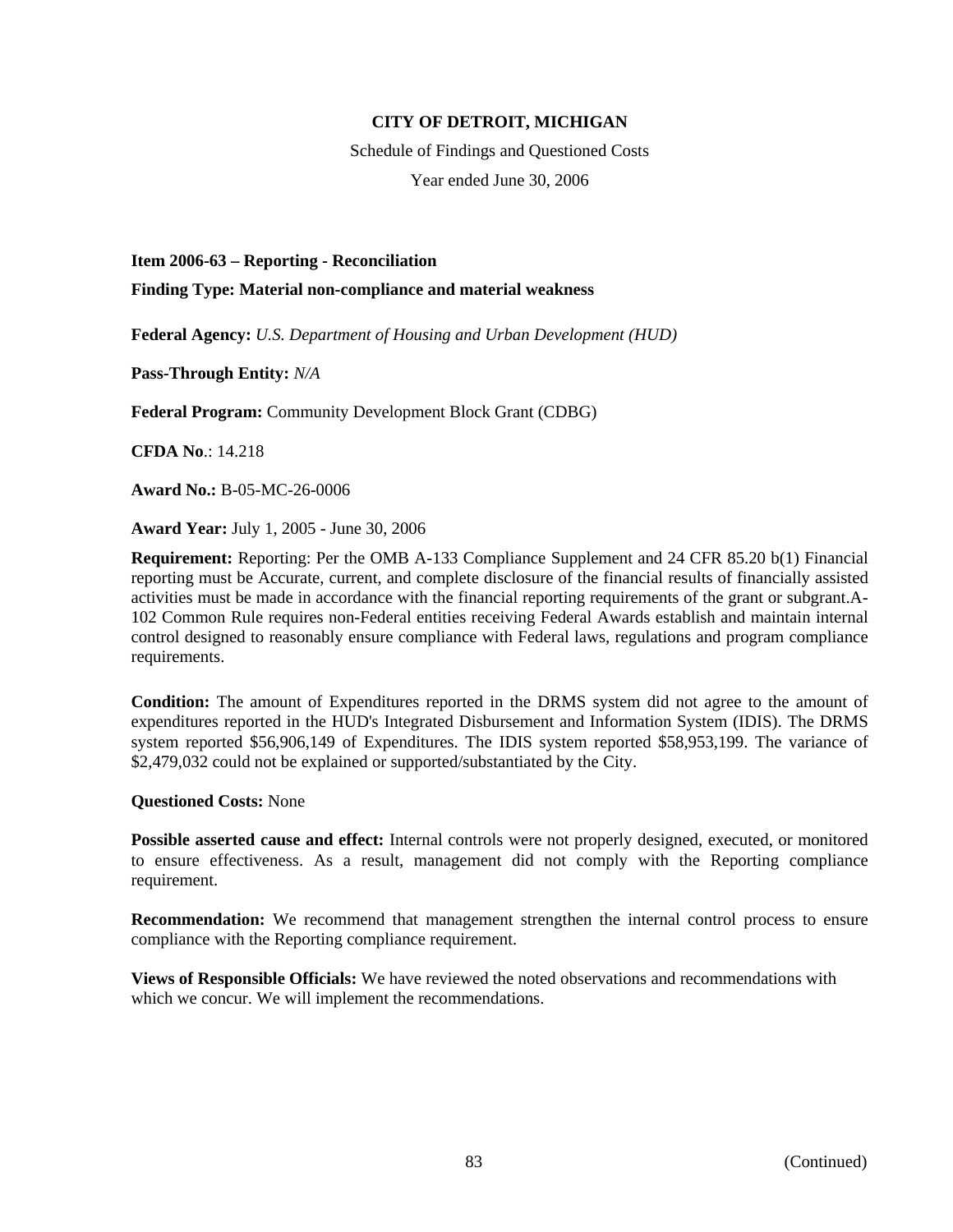Schedule of Findings and Questioned Costs Year ended June 30, 2006

# **Item 2006-64 – Activities Allowed and Unallowed and Allowable Costs/Cost Principles - Payroll Finding Type: Material non-compliance and material weakness**

**Federal Agency:** *U.S. Department of Housing and Urban Development*

**Pass-Through Entity:** *N/A*

**Federal Program:** Home Investment Partnership Program

**CFDA No**.: 14.239

**Award No.:** M-93-MC-26-0202

**Award Year:** July 1, 2005 - June 30, 2006

**Requirement:** Activities Allowed and Unallowed and Allowable Costs/Cost Principles: Per OMB Circular A-87, Cost Principles for State, Local, and Indian Tribal Governments, Attachment B, Paragraph 8 (h)(1), Charges to Federal awards for salaries and wages, whether treated as direct or indirect costs, will be based on payrolls documented in accordance with generally accepted practice of the governmental unit and approved by a responsible official(s) of the governmental unit. In addition, Attachment B, Paragraph 8 (h)(3), Where employees are expected to work solely on a single Federal award or cost objective, charges for their salaries and wages will be supported by periodic certifications that the employee worked solely on that program for the period covered by the certification. These certifications' will be prepared at least semiannually and will be signed by the employee or supervisory official having first hand knowledge of the work performed by the employee. A-102 Common Rule requires non-Federal entities receiving Federal Awards establish and maintain internal control designed to reasonably ensure compliance with Federal laws, regulations and program compliance requirements.

**Condition:** During our test work we selected 30 direct payroll items totaling \$51,218 for review and noted that there was not a certification performed for all employee's that worked solely on the program. As a result the entire payroll expense of \$598,583 is a questioned cost as A-87 requires payroll certifications to be performed to support the amount of payroll expense charged to the grant. We also noted that 8 of 30 biweekly Time and Attendance Report were not reviewed and approved by the supervisor as required.

### **Questioned Costs:** \$598,583

**Possible asserted cause and effect:** Internal controls were not properly designed, executed, or monitored to ensure effectiveness. As a result, management did not comply with the Activities Allowed or Unallowed and Allowable Costs/Cost requirements.

**Recommendation:** We recommend that management strengthen the internal control process to ensure compliance with the Activities Allowed or Unallowed and Allowable Costs/Cost requirements.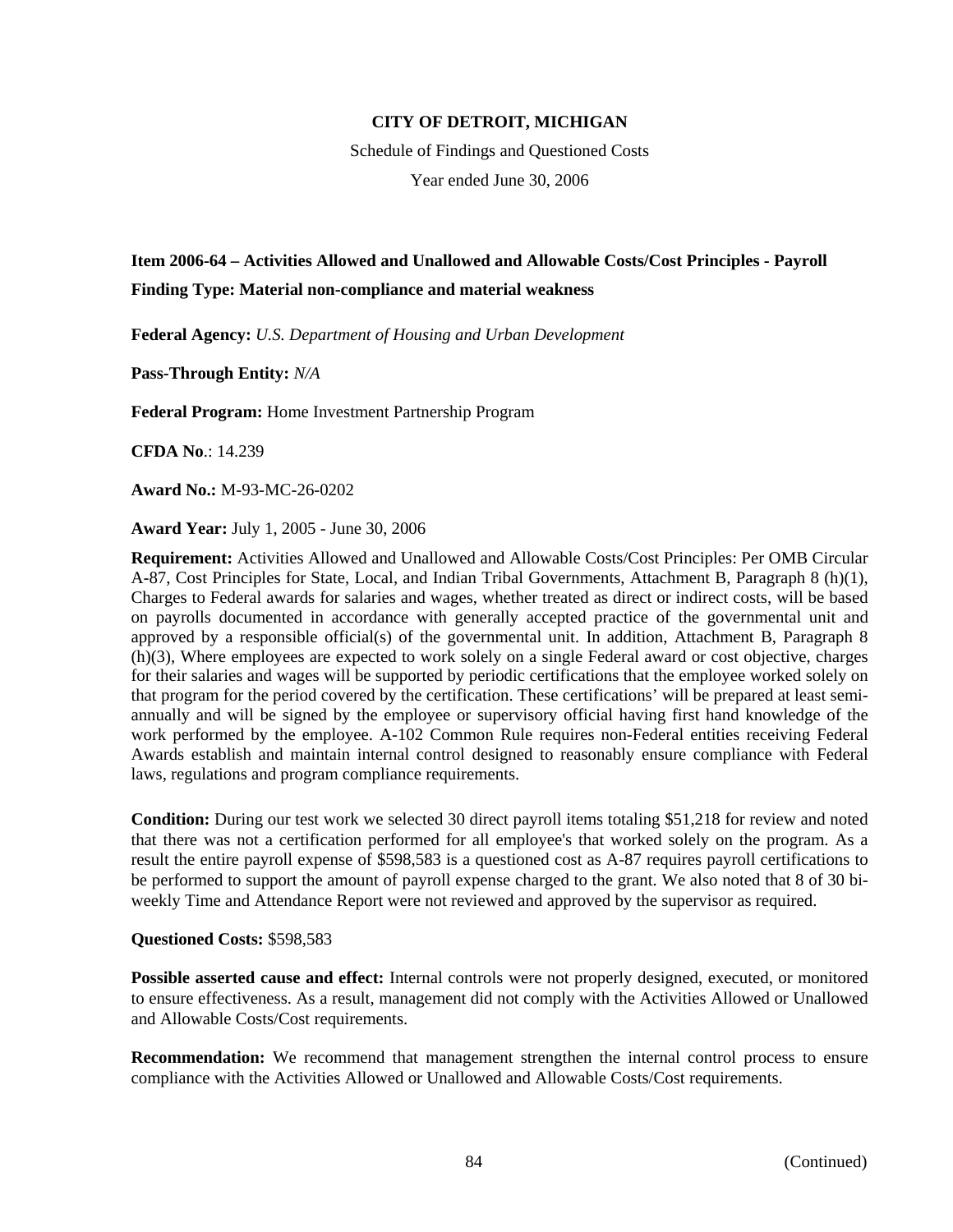Schedule of Findings and Questioned Costs Year ended June 30, 2006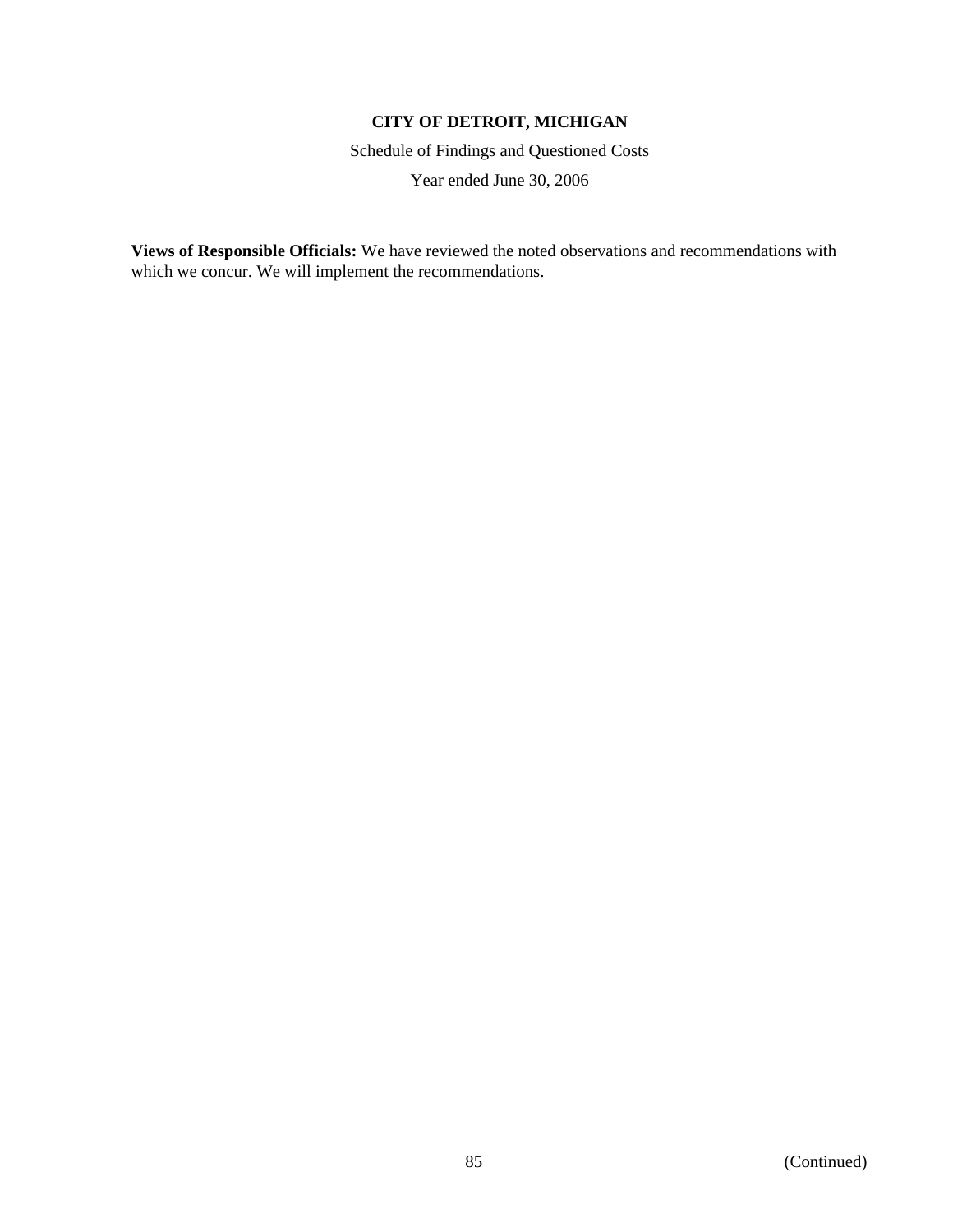Schedule of Findings and Questioned Costs Year ended June 30, 2006

**Item 2006-65 – Cash Management - Reconciliation** 

**Finding Type: Material non-compliance and material weakness** 

**Federal Agency:** *U.S. Department of Housing and Urban Development*

**Pass-Through Entity:** *N/A*

**Federal Program:** Home Investment Partnership Program

**CFDA No**.: 14.239

**Award No.:** M-93-MC-26-0202

**Award Year:** July 1, 2005 - June 30, 2006

**Requirement:** Cash Management: Per OMB Circular A-102, Grants and Cooperative Agreements with State and Local Governments, when entities are funded on a reimbursement basis, program costs must be paid for by entity funds before reimbursement is requested from the Federal Government.

**Condition:** During our testwork, we obtained a reconciliation between the Integrated Disbursement and Information System (IDIS) and the DRMS system and noted a difference. The IDIS expenditures were 19,455,269. The DRMS expenditures were 18,731,656. There were supportable reconciling items of \$30,503. The remaining variance of \$693,115 could not be supported or substantiated by the City.

**Questioned Costs:** \$693,115

**Possible asserted cause and effect:** Internal controls were not properly designed, executed, or monitored to ensure effectiveness. As a result, management did not comply with the Cash Management requirement.

**Recommendation:** We recommend that management strengthen the internal control process to ensure compliance with the Cash Management requirement.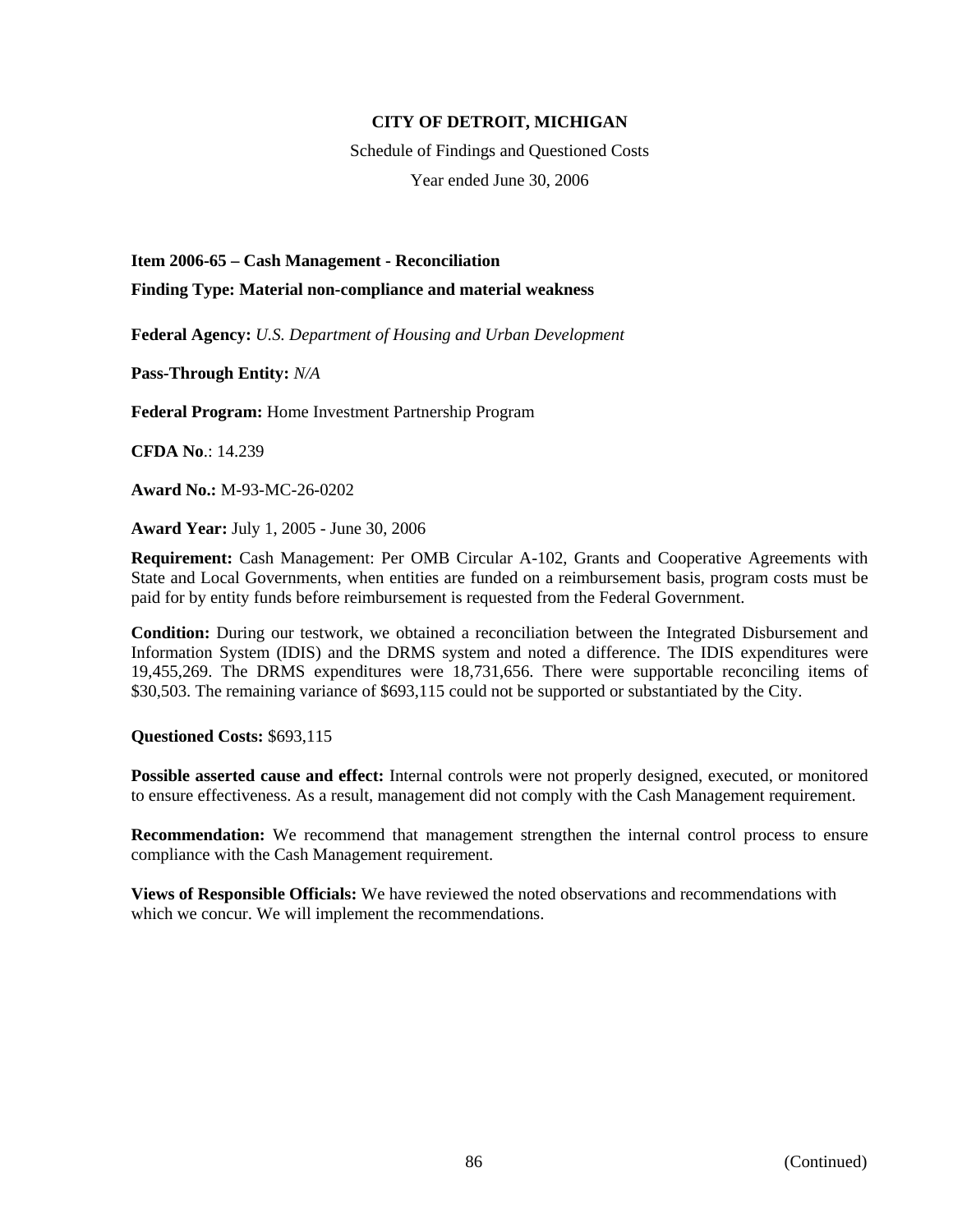Schedule of Findings and Questioned Costs Year ended June 30, 2006

**Item 2006-66 – Davis Bacon Finding Type: Material non-compliance and material weakness** 

**Federal Agency:** *U.S. Department of Housing and Urban Development*

**Pass-Through Entity:** *N/A*

**Federal Program:** Home Investment Partnership Program

**CFDA No**.: 14.239

**Award No.:** M-93-MC-26-0202

**Award Year:** July 1, 2005 - June 30, 2006

**Requirement:** Davis Bacon Act: Per the Circular A-133 compliance supplement, Non-federal entities shall include in their construction contracts subject to the Davis-Bacon Act a requirement that the contractor or subcontractor comply with the requirements of the Davis-Bacon Act and the Department of Labor regulations.

**Condition:** During our testwork we selected 23 construction contracts for review and noted: 2 of 23 contracts did not include the required labor standards clauses.

**Questioned Costs:** None

**Possible asserted cause and effect:** Internal controls were not properly designed, executed, or monitored to ensure effectiveness. As a result, management did not comply with the Davis Bacon requirement.

**Recommendation:** We recommend that management strengthen the internal control process to ensure compliance with the Davis Bacon requirement.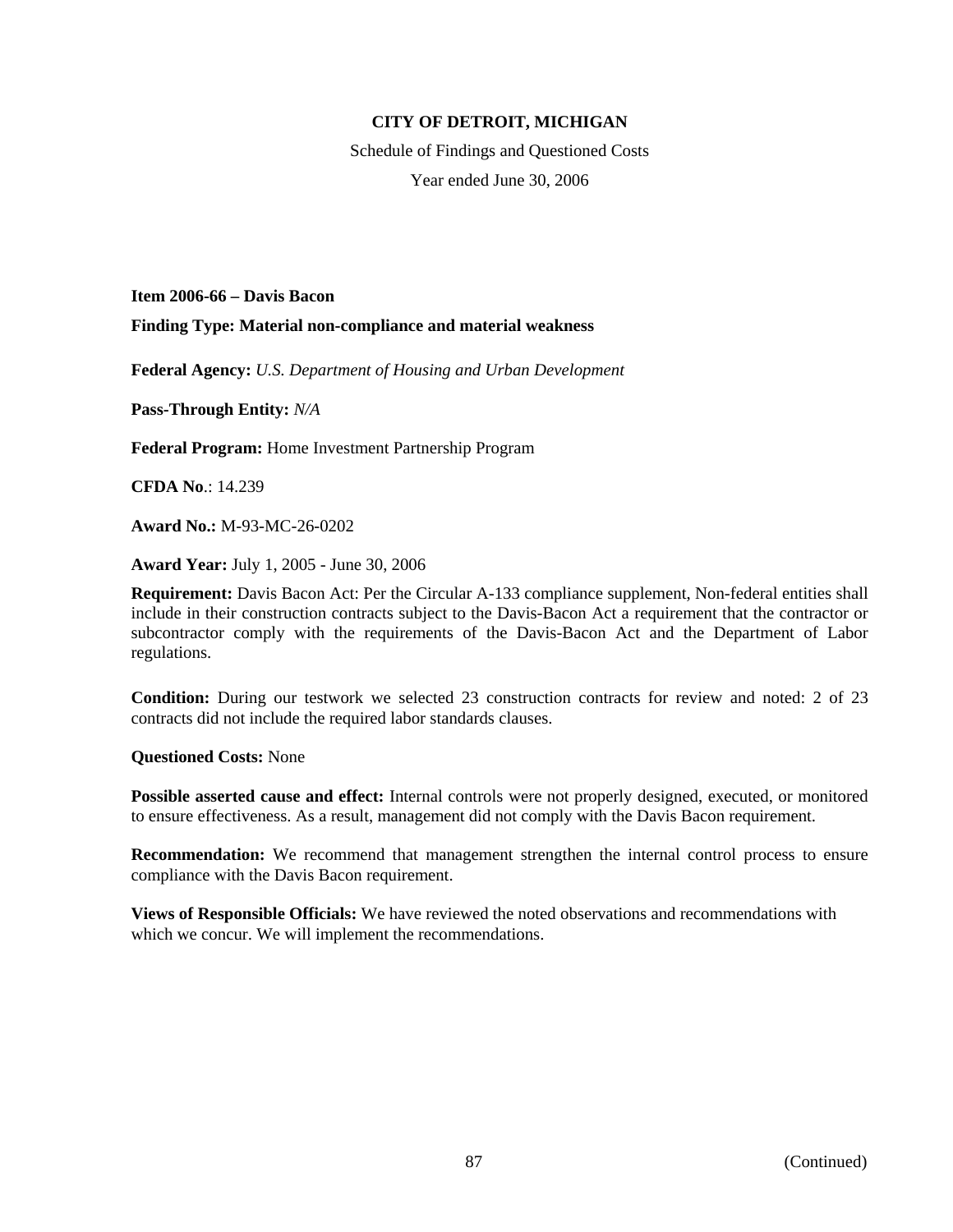Schedule of Findings and Questioned Costs Year ended June 30, 2006

**Item 2006-67 – Period of Availability** 

**Finding Type: Material non-compliance and material weakness** 

**Federal Agency:** *U.S. Department of Housing and Urban Development*

**Pass-Through Entity:** *N/A*

**Federal Program:** Home Investment Partnership Program

**CFDA No**.: 14.239

**Award No.:** M-93-MC-26-0202

**Award Year:** July 1, 2005 - June 30, 2006

**Requirement:** Period of Availability: Per 24 CFR Part 92.500 d.1.C., HUD will reduce or recapture HOME funds in the HOME Investment Trust Fund by the amounts of any funds in the United States Treasury account that are not expended within five years after the last day of the month in which HUD notifies the participating jurisdiction of HUD's execution of the HOME Investment Partnership Agreement.

**Condition:** During our testwork we selected 40 drawdown requests totaling \$10,659,227 for our review and noted 3 of the 40 items totaling \$98,228 where the entitlement funds for FY 1999 were drawn on, which is not within the five year period of availability.

**Questioned Costs:** \$98,228

**Possible asserted cause and effect:** Internal controls were not properly designed, executed, or monitored to ensure effectiveness. As a result, management did not comply with the Period of Availability requirement.

**Recommendation:** We recommend that management strengthen the internal control process to ensure compliance with the Period of Availability requirement.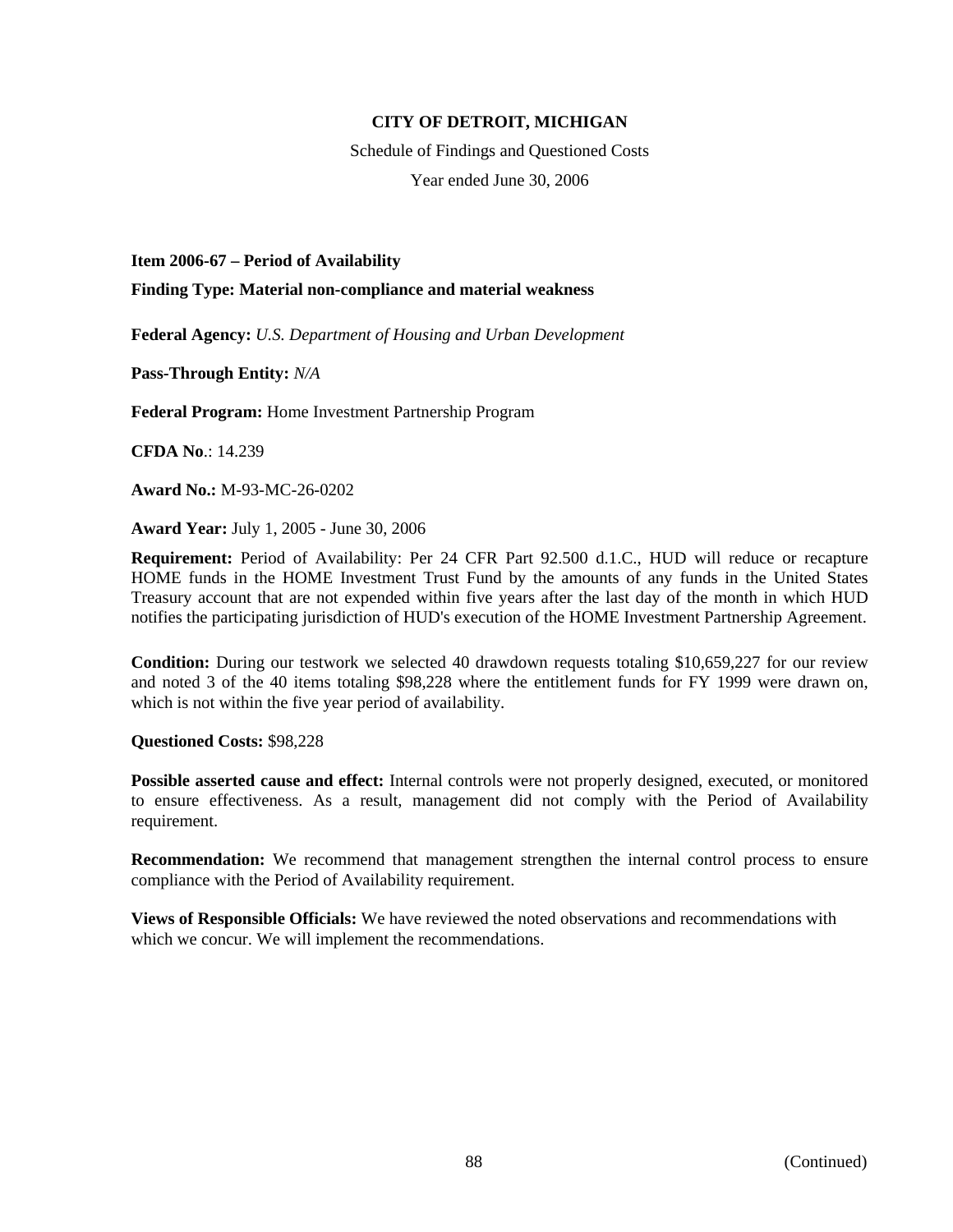Schedule of Findings and Questioned Costs Year ended June 30, 2006

**Item 2006-68– Procurement, Suspension and Debarment** 

**Finding Type: Material non-compliance and material weakness** 

**Federal Agency:** *U.S. Department of Housing and Urban Development*

**Pass-Through Entity:** *N/A*

**Federal Program:** Home Investment Partnership Program

**CFDA No**.: 14.239

**Award No.:** M-93-MC-26-0202

**Award Year:** July 1, 2005 - June 30, 2006

**Requirement:** Procurement, Suspension and Debarment: According to the A-133 Compliance Supplement, grantees and subgrantees must not make any award or permit any award (subgrant or contract) at any tier to any party which is debarred or suspended or is otherwise excluded from or ineligible for participation in Federal assistance programs under Executive Order 12549, "Debarment Suspension". A-102 Common Rule requires non-Federal entities receiving Federal Awards establish and maintain internal control designed to reasonably ensure compliance with Federal laws, regulations and program compliance requirements.

**Condition:** During our testwork, we selected 37 contracts for review and noted that the City personnel did not perform any procedures related to Procurement, Suspension and Debarment for the HOME Investment Partnership program.

**Questioned Costs:** None

**Possible asserted cause and effect:** Internal controls were not properly designed, executed, or monitored to ensure effectiveness. As a result, management did not comply with the Procurement, Suspension and Debarment requirements.

**Recommendation:** We recommend that management strengthen the internal control process to ensure compliance with the Procurement, Suspension and Debarment requirements.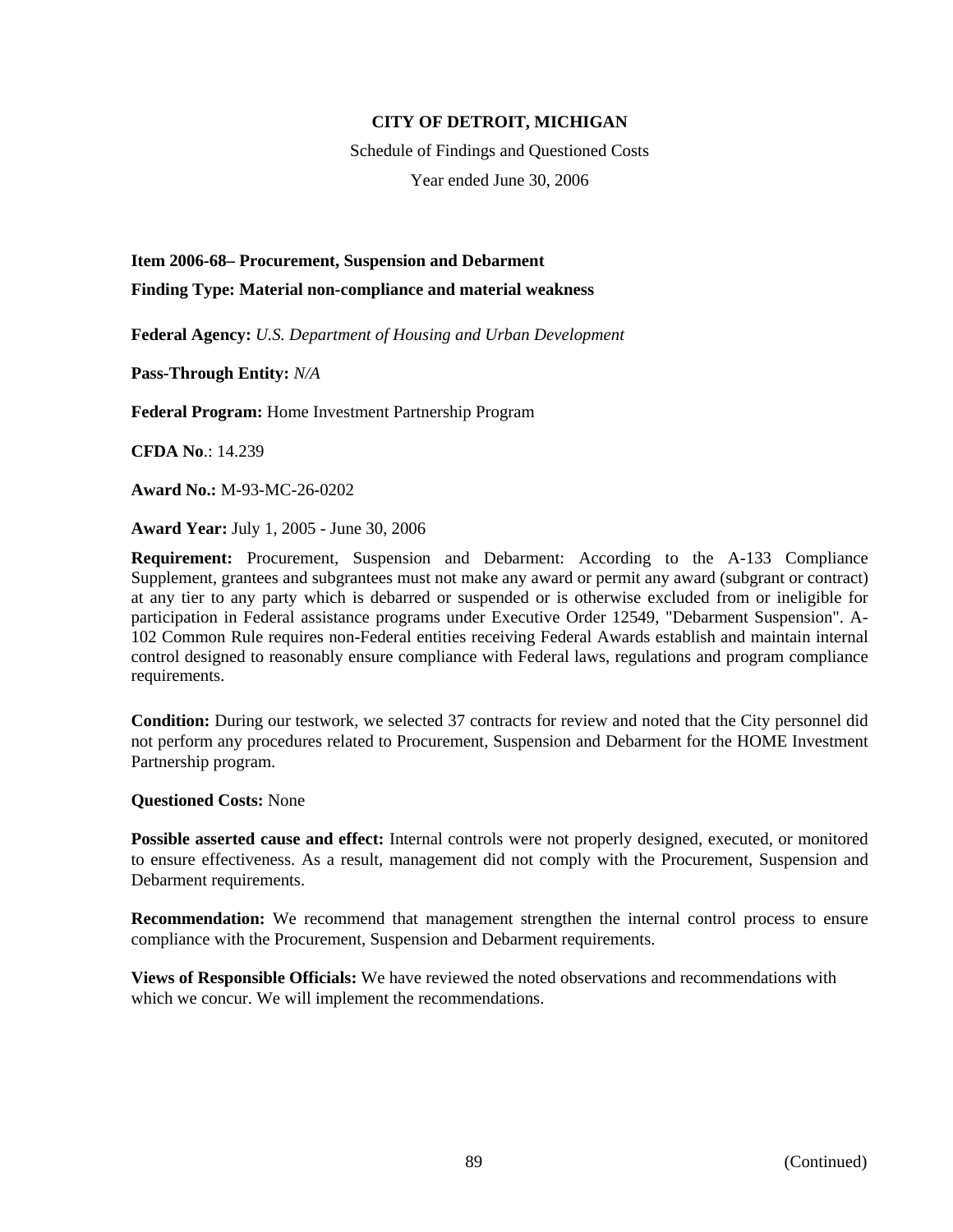Schedule of Findings and Questioned Costs Year ended June 30, 2006

**Item 2006-69 – Program Income** 

**Finding Type: Material non-compliance and material weakness** 

**Federal Agency:** *U.S. Department of Housing and Urban Development*

**Pass-Through Entity:** *N/A*

**Federal Program:** Home Investment Partnership Program

**CFDA No**.: 14.239

**Award No.:** M-93-MC-26-0202

**Award Year:** July 1, 2005 - June 30, 2006

**Requirement:** Program Income: According to the A-133 program specific compliance supplement and 24 CFR sections 570.426, 570.500, 570.504 and 570.506, The grantee must accurately account for any program income generated from the use of HOME Investment Partnership Program funds and must treat such income as additional Home Investment Partnership Program funds which are subject to all program rules.

**Condition:** During our testwork, we selected 35 items totaling \$971,813 for review and noted the following: for 10 of 35 items selected, we noted that the item was improperly included in FY 2007 program income instead of 2006 program income in Integrated Disbursement Information System (IDIS) totaling \$312,058; 1 of 35 items selected for testing totaling \$1,574 were improperly included in 2006 in the IDIS but are related to the 2005 fiscal year.

**Questioned Costs:** None

**Possible asserted cause and effect:** Internal controls were not properly designed, executed, or monitored to ensure effectiveness. As a result, management did not comply with the Program Income requirement.

**Recommendation:** We recommend that management strengthen the internal control process to ensure compliance with the Program Income requirement.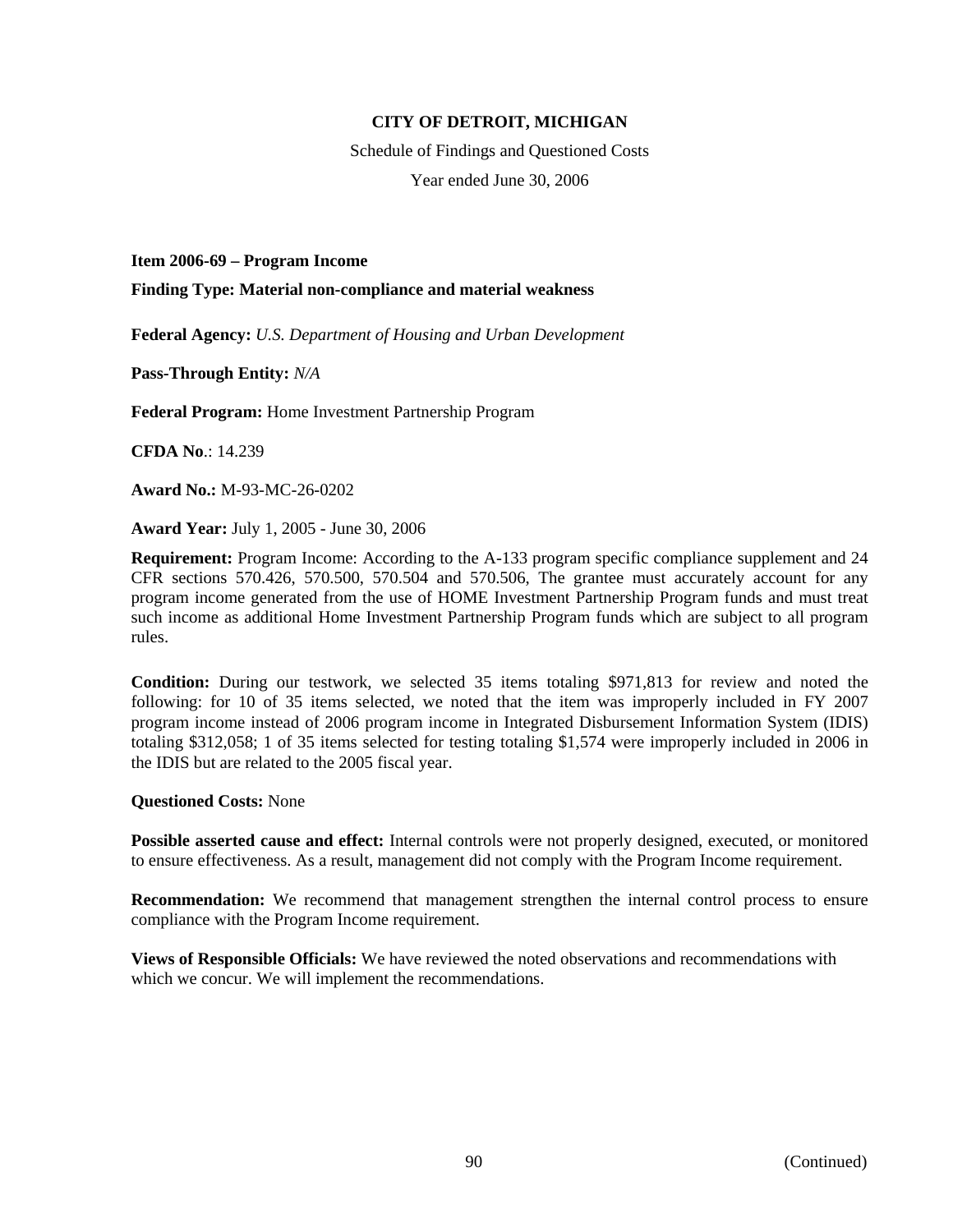Schedule of Findings and Questioned Costs Year ended June 30, 2006

# **Item 2006-70 – Activities Allowed and Unallowed and Allowable Costs/Cost Principles Finding Type: Reportable condition**

**Federal Agency:** *U.S. Department of Labor*

**Pass-Through Entity:** *Michigan Department of Labor and Economic Growth*

**Federal Program:** Workforce Investment Act (W.I.A)

**CFDA No**.: 17.258, 17.259 and 17.260

**Award No.:** NA

**Award Year:** October 1, 2005 – September 30, 2006

**Requirement:** Activities Allowed and Unallowed and Allowable Costs/Cost Principles: Per OMB A-87, Cost Principles for State, Local, and Indian Tribal Governments, Attachment A, part C, 1(j), To be allowable under Federal awards, costs must meet the following general criteria: (j), Be adequately documented.

**Condition:** During our testwork, we selected 25 cost allocation items and noted the following: 1 of 25 journal vouchers was missing and for 1 of 25 items, the journal entry amounts for two programs (both of which are the same CFDA number) were transposed.

**Questioned Costs:** None

**Possible asserted cause and effect:** Internal controls were not properly executed to ensure effectiveness.

**Recommendation:** We recommend that management strengthen the internal control process to ensure compliance with the Activities Allowed or Unallowed and Allowable Costs / Cost Principles requirement.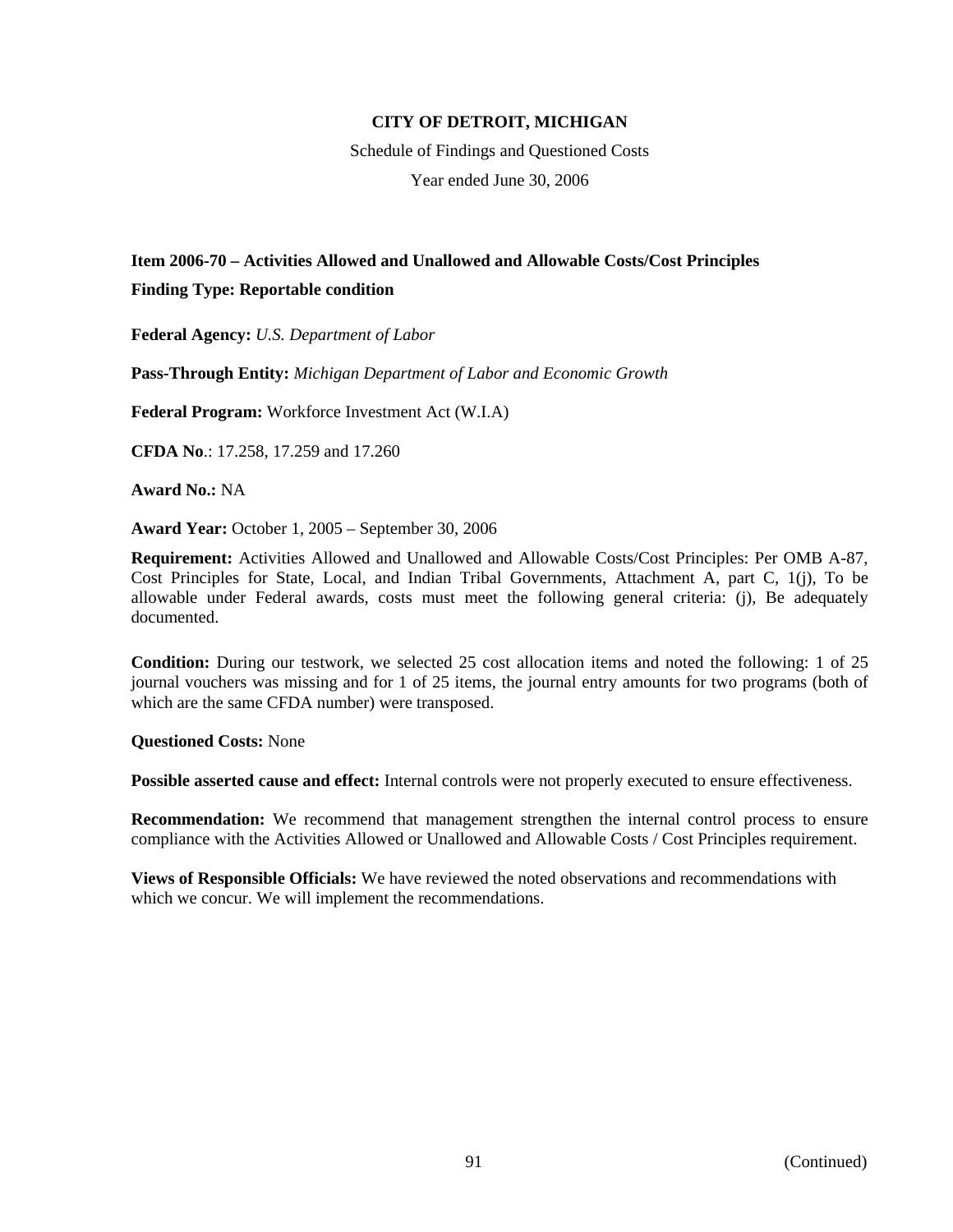Schedule of Findings and Questioned Costs Year ended June 30, 2006

**Item 2006-71 – Cash Management** 

**Finding Type: Non-Compliance and reportable condition** 

**Federal Agency:** *U.S. Department of Labor*

**Pass-Through Entity:** *Michigan Department of Labor and Economic Growth*

**Federal Program:** Workforce Investment Act (W.I.A)

**CFDA No**.: 17.258, 17.259 and 17.260

**Award No.:** NA

**Award Year:** October 1, 2005 – September 30, 2006

**Requirement:** Cash Management: Per OMB Circular A-102, Grants and Cooperative Agreements with State and Local Governments Attachment  $(1)(a)$ , agency methods and procedures for transferring funds shall minimize the time elapsing betweens transfer to recipients of grants and cooperative agreements and the recipient's need for the funds.

**Condition:** During our testwork, we selected 45 items and noted that the City did not minimize the amount of time elapsing between the drawdown and disbursement of funds to less than three days for 13 of 45 items selected.

**Questioned Costs:** None

**Possible asserted cause and effect:** Internal controls were not properly designed, executed or monitored to ensure effectiveness. As a result, management did not comply with the Cash Management requirement.

**Recommendation:** We recommend that management strengthen the internal control process to ensure compliance with the Cash Management requirements.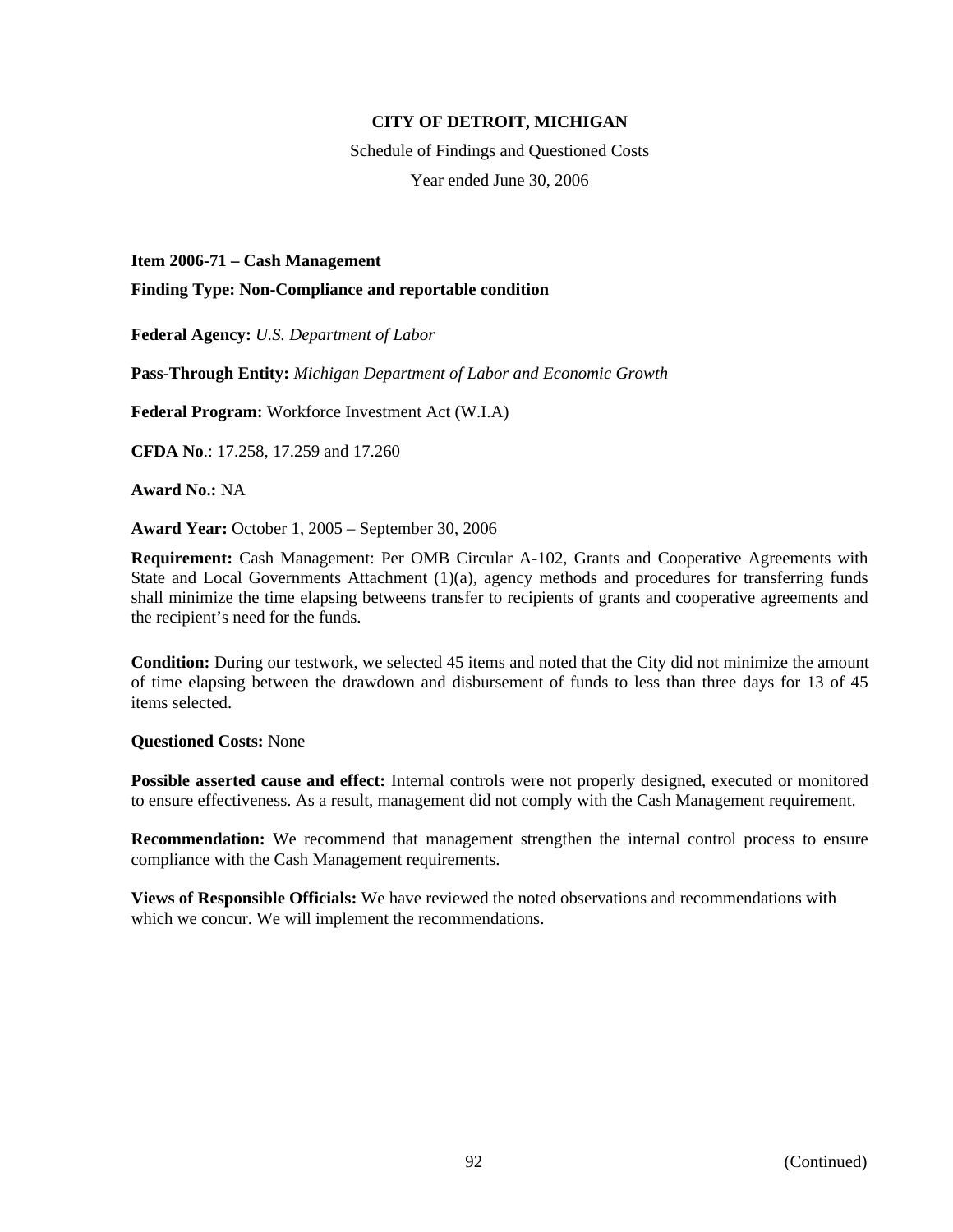Schedule of Findings and Questioned Costs Year ended June 30, 2006

# **Item 2006-72 – Activities Allowed and Unallowed and Allowable Costs/Cost Principles - Payroll Finding Type: Material non-compliance and material weakness**

**Federal Agency:** *U.S. Department of Transportation*

**Pass-Through Entity:** *Michigan Department of Transportation*

**Federal Program:** Federal Transit Cluster

**CFDA No**.: 20.500

**Award No.:** MI-90-X337 / MDOT 00-0776, MI-90-X347/MDOT 01-0324, MI-90-X359/MDOT 01-0727, MI-90-X374/MDOT 02-0297, MI-90-X383/MDOT 02-0033/Z6, MI-90-X411/MDOT 02-0033/Z7, MI-90- X412/MDOT 02-0033/Z14, MI-90-X421/MDOT02-0033/Z11, MI-90-X422/MDOT 020033/Z12, MI-90- X434/M

**Award Year:** October 1, 2005 – September 30, 2006

**Requirement:** Activities Allowed and Unallowed and Allowable Costs/Cost Principles: Per OMB Circular A-87, Cost Principles for State, Local, and Indian Tribal Governments, Attachment B, Paragraph 8 (h)(1), Charges to Federal awards for salaries and wages, whether treated as direct or indirect costs, will be based on payrolls documented in accordance with generally accepted practice of the governmental unit and approved by a responsible official(s) of the governmental unit. In addition, Attachment B, Paragraph 8 (h)(3), Where employees are expected to work solely on a single Federal award or cost objective, charges for their salaries and wages will be supported by periodic certifications that the employee worked solely on that program for the period covered by the certification. These certifications' will be prepared at least semiannually and will be signed by the employee or supervisory official having first hand knowledge of the work performed by the employee. A-102 Common Rule requires non-Federal entities receiving Federal Awards establish and maintain internal control designed to reasonably ensure compliance with Federal laws, regulations and program compliance requirements.

**Condition:** During our testwork, we selected 15 payroll checks totaling \$19,546.72 and noted that the City did not perform the required certifications for all employees working solely on the program. As a result the entire payroll expense of \$8,154,438 is a questioned cost as A-87 requires payroll certifications to be performed to support the amount of payroll expense charged to the grant.

## **Questioned Costs:** \$8,154,438

**Possible asserted cause and effect:** Due to the number of instances noted above, it appears that management's internal control process for monitoring the programs compliance requirements were not effective and they were not aware of OMB Circular A-87. As a result, management did not comply with the Activities Allowed and Unallowed and Allowable Costs/Cost Principles requirement. This may cause the City to lose federal funding due to noncompliance.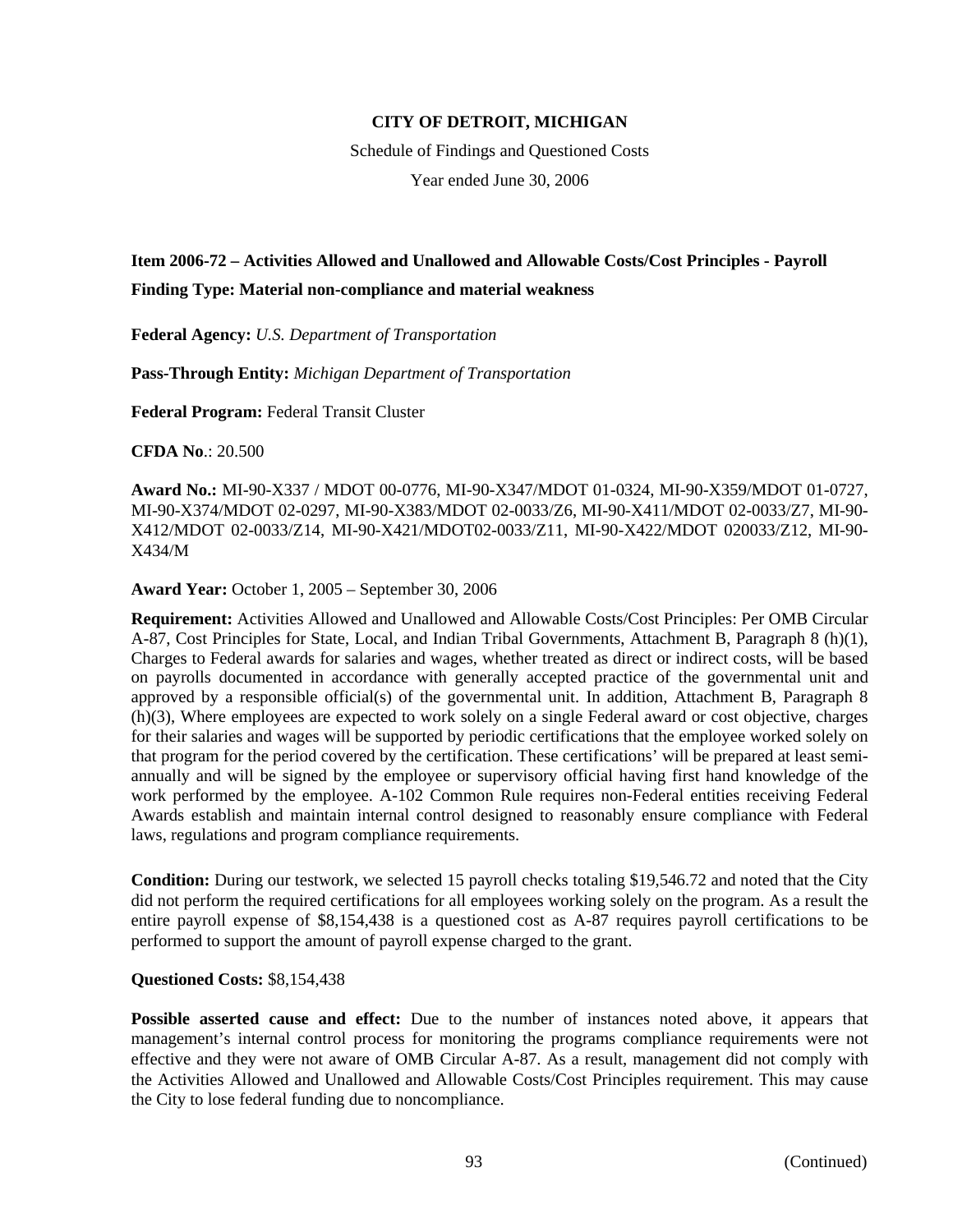Schedule of Findings and Questioned Costs

Year ended June 30, 2006

**Recommendation:** We recommend that management strengthen the internal control process to ensure that payroll certifications performed by employees and reviewed and approved by individuals from management who are fully aware of activities allowed by the grant agreement.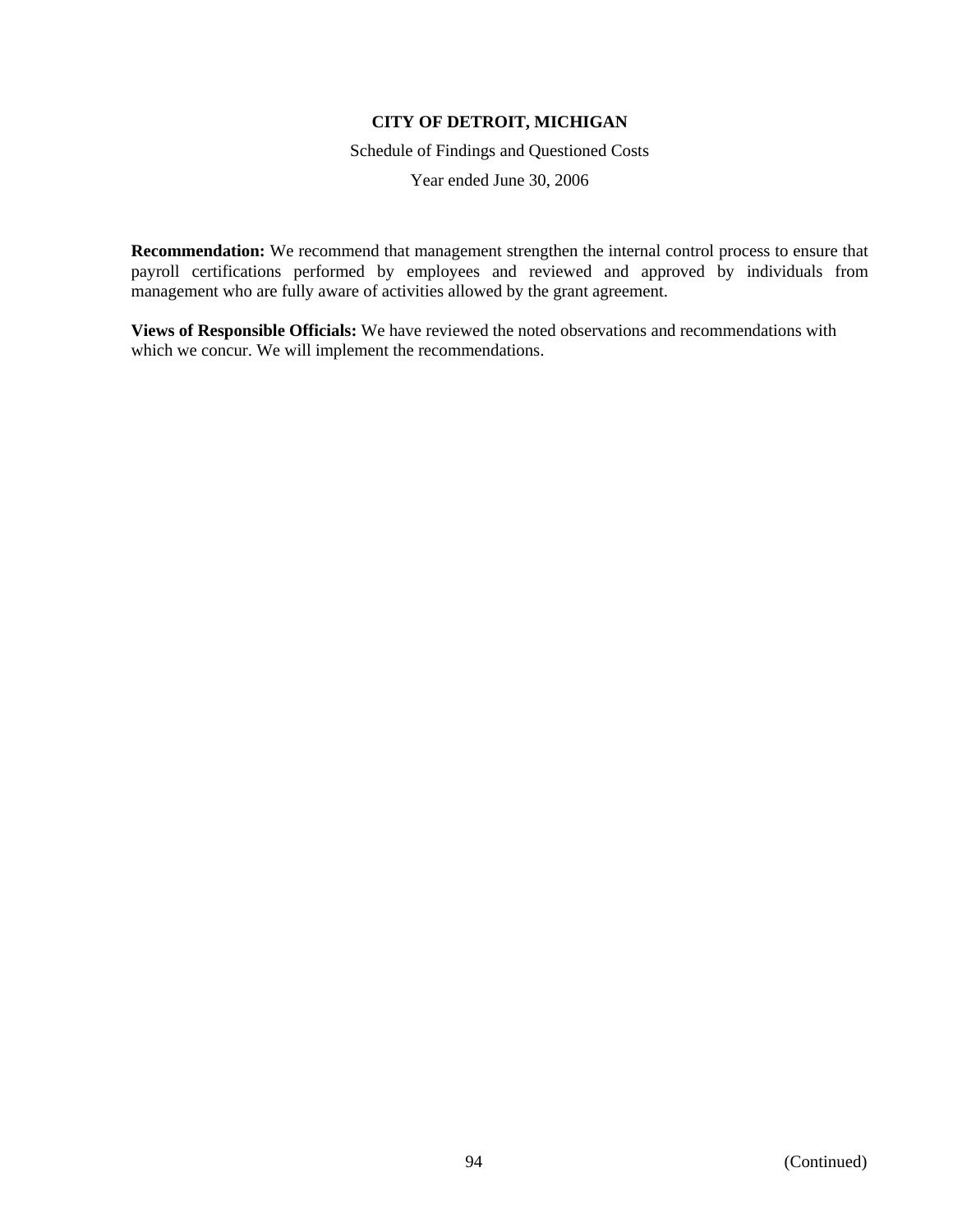Schedule of Findings and Questioned Costs Year ended June 30, 2006

**Item 2006-73 – Activities Allowed and Unallowed and Allowable Costs/Cost Principles – Other Expenses** 

**Finding Type: Non-compliance and reportable condition** 

**Federal Agency:** *U.S. Department of Transportation*

**Pass-Through Entity:** *Michigan Department of Transportation*

**Federal Program:** Federal Transit Cluster

**CFDA No**.: 20.500

**Award No.:** MI-90-X337 / MDOT 00-0776, MI-90-X347/MDOT 01-0324, MI-90-X359/MDOT 01-0727, MI-90-X374/MDOT 02-0297, MI-90-X383/MDOT 02-0033/Z6, MI-90-X411/MDOT 02-0033/Z7, MI-90- X412/MDOT 02-0033/Z14, MI-90-X421/MDOT02-0033/Z11, MI-90-X422/MDOT 020033/Z12, MI-90- X434/M

**Award Year:** October 1, 2005 – September 30, 2006

**Requirement:** Activities Allowed or Unallowed and Allowable Costs/Cost Principles: Per OMB Circular A-87, Attachment A, Paragraph C.1(j), to be allowable under Federal awards, costs must meet the following general criteria: (j) Be adequately documented. Per A-102 Common Rule, Non-federal entities receiving Federal awards must establish and maintain internal controls designed to reasonably ensure compliance with Federal laws, regulations and program compliance requirements.

**Condition:** During our testwork, we selected 50 fixed asset invoices for review totaling \$7,927,824 and noted that the City was unable to provide evidence indicating that 1 of the 50 items totaling \$10,120 selected for testing was reviewed and authorized prior to purchase.

**Questioned Costs:** \$10,120; \$13,654 most likely

**Possible asserted cause and effect:** Internal controls were not properly executed to ensure effectiveness. As a result, management did not comply with the Activities Allowed or Unallowed and Allowable Costs/Cost Principles compliance requirement.

**Recommendation:** We recommend that management strengthen the internal control process to ensure compliance with the Equipment Activities Allowed or Unallowed and Allowable Costs/Cost Principles compliance requirement.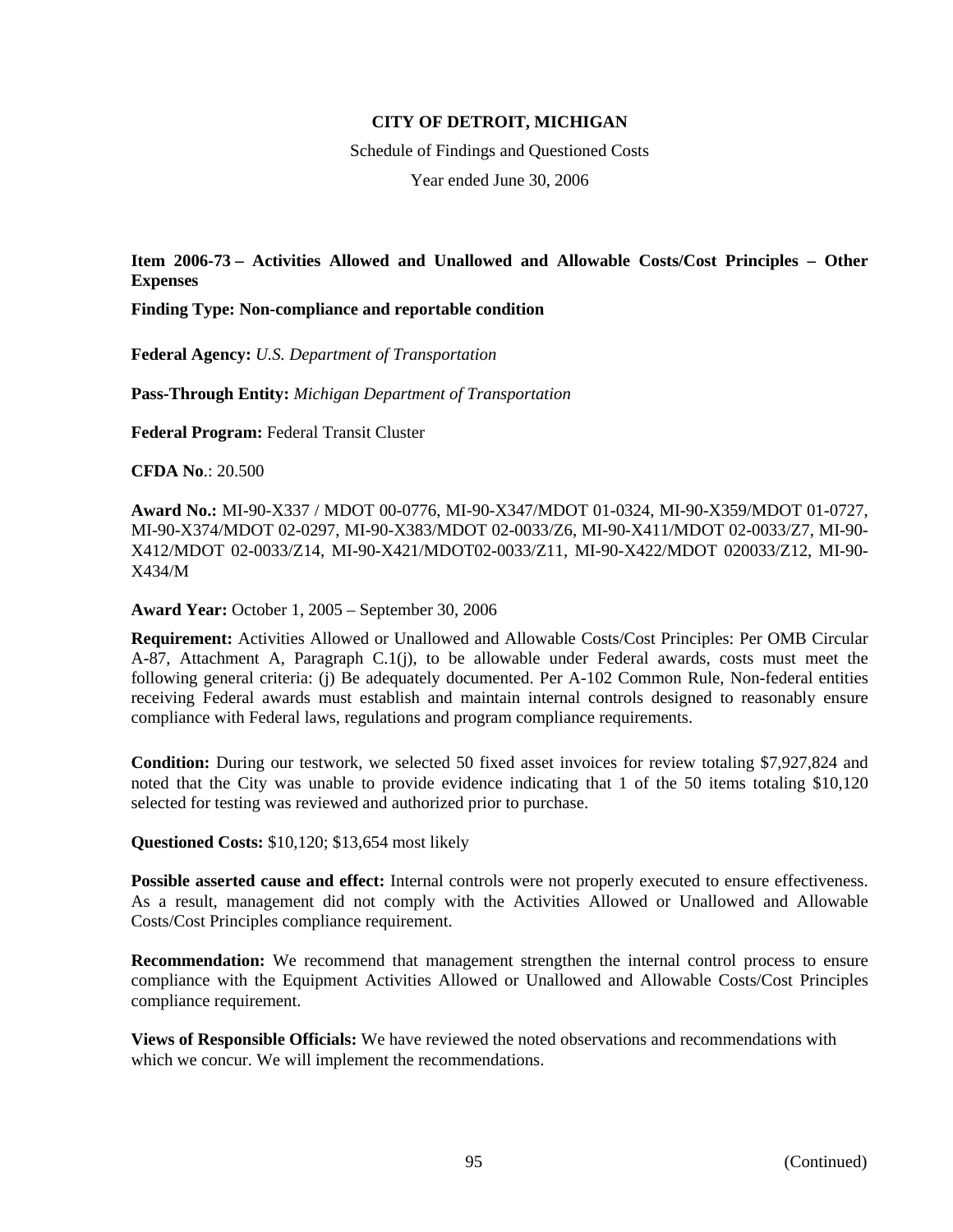Schedule of Findings and Questioned Costs Year ended June 30, 2006

# **Item 2006-74 – Activities Allowed or Unallowed and Allowable Costs/Cost Principles**

# **Finding Type: Reportable condition**

**Federal Agency:** *Environmental Protection Agency*

**Pass-Through Entity:** *State of Michigan Municipal Bond Authority*

**Federal Program:** State Revolving Loan / Drinking Water

**CFDA No**.: 66.458

**Award No.:** 5143-02, 5175-02

## **Award Year:** *NA*

**Requirement:** Activities Allowed or Unallowed and Allowable Costs/Cost Principles: A-102 Common Rule requires non-Federal entities receiving Federal Awards establish and maintain internal control designed to reasonably ensure compliance with Federal laws, regulations and program compliance requirements.

**Condition:** During our testwork, we selected a sample of 48 "Request for Disbursement of Fund" forms totaling \$59,815,888 and noted the following: one "Request for Disbursement of Funds" form was not authorized by the Director of Water and Sewerage as evidenced by a signature totaling \$664,244; one "Engineer's Estimate and Certification" form was not authorized by the Director of Engineering evidenced by a signature totaling \$5,064,544, however the items were authorized and signed by several other members of management, therefore this is an internal control finding and not a compliance finding.

## **Questioned Costs:** None

**Possible asserted cause and effect:** Internal controls were not properly executed to ensure effectiveness. As a result, management did not comply with the Activities Allowed or Unallowed and Allowable Costs/ Cost Principle requirements.

**Recommendation:** We recommend that management strengthen the internal control process to ensure compliance with the Activities Allowed or Unallowed and Allowable Costs / Cost Principles requirement.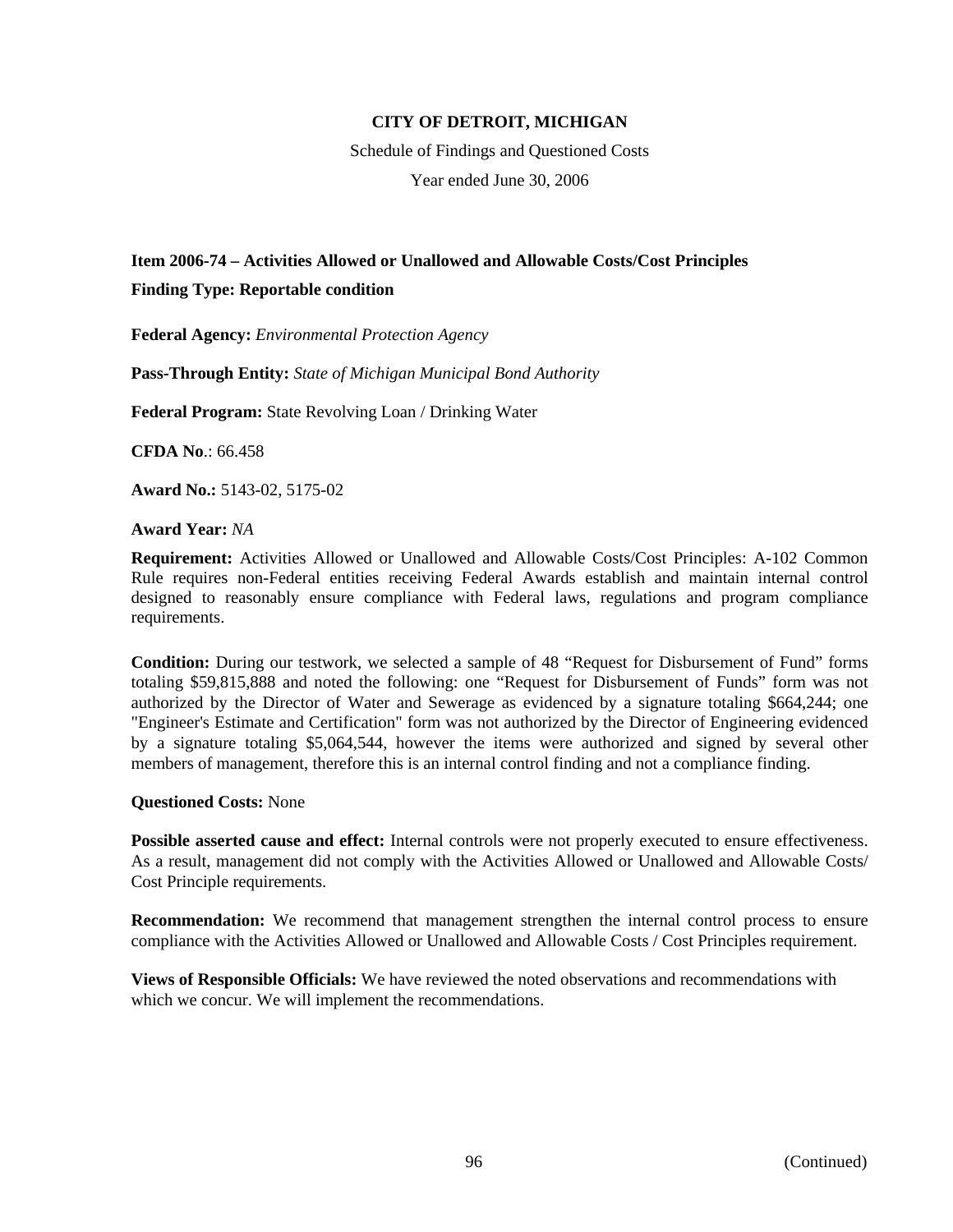Schedule of Findings and Questioned Costs Year ended June 30, 2006

# **Item 2006-75 – Activities Allowed or Unallowed and Allowable Costs/Cost Principles**

# **Finding Type: Reportable condition**

**Federal Agency:** *Environmental Protection Agency*

**Pass-Through Entity:** *State of Michigan Municipal Bond Authority*

**Federal Program:** State Revolving Loan / Drinking Water

**CFDA No**.: 66.458

**Award No.:** 5143-02, 5175-02

**Award Year:** *NA*

**Requirement:** Activities Allowed and Unallowed and Allowable Costs/Cost Principles: Per OMB A-87, Cost Principles for State, Local, and Indian Tribal Governments, Attachment A, part C, 1(j), To be allowable under Federal awards, costs must meet the following general criteria: (j), Be adequately documented.

**Condition:** During our test work, we selected a sample of 48 "Request for Disbursement of Funds" forms totaling \$59,815,888 and noted the following: the City improperly drew down an additional \$143,032. We reviewed the wire transfer and communications with the State indicating that the amount was returned. As such there is no questioned cost.

## **Questioned Costs:** None

**Possible asserted cause and effect:** Internal controls were not properly executed or monitored to ensure effectiveness. As a result, management did not comply with the Activities Allowed or Unallowed and Allowable Costs/Cost Principles requirements.

**Recommendation:** We recommend that management strengthen the internal control process to ensure compliance with the Activities Allowed or Unallowed and Allowable Costs/Cost Principles and requirement.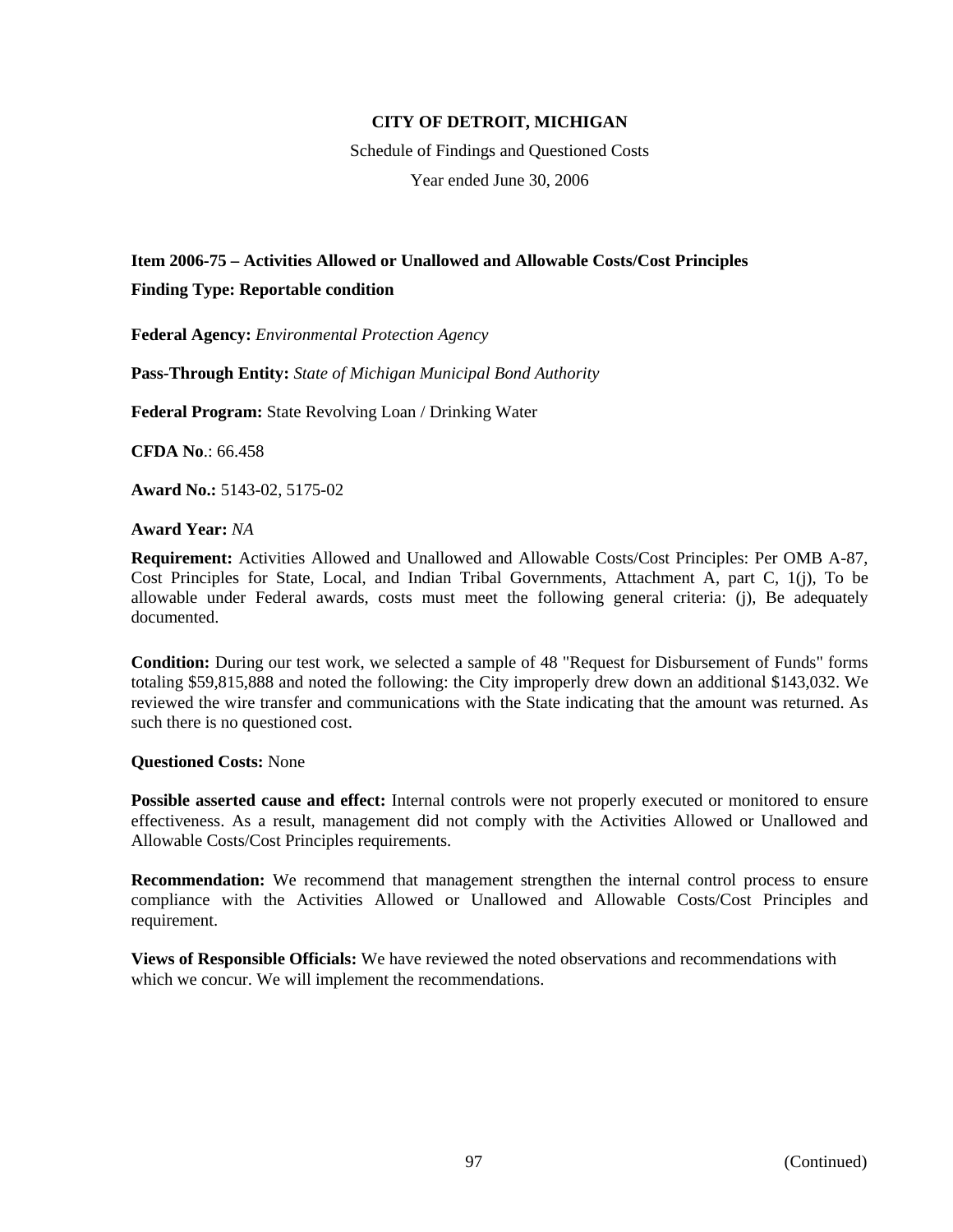Schedule of Findings and Questioned Costs Year ended June 30, 2006

**Item 2006-76 – Procurement, Suspension and Debarment** 

**Finding Type: Material non-compliance and material weakness** 

**Federal Agency:** *Environmental Protection Agency*

**Pass-Through Entity:** *State of Michigan Municipal Bond Authority*

**Federal Program:** State Revolving Loan / Drinking Water

**CFDA No**.: 66.458

**Award No.:** 5175-02, 5204-03, 5204-04, 5204-05, 5204-06, 5228-01

 **Award Year:** *NA*

**Requirement:** Procurement, Suspension and Debarment: According to 40 CFR 31.35, grantees and subgrantees must not make any award or permit any award (subgrant or contract) at any tier to any party which is debarred or suspended or is otherwise excluded from or ineligible for participation in Federal assistance programs under Executive Order 12549, "Debarment Suspension". A-102 Common Rule requires non-Federal entities receiving Federal Awards establish and maintain internal control designed to reasonably ensure compliance with Federal laws, regulations and program compliance requirements.

**Condition:** During our testwork, we selected a sample of 9 contracts and noted 2 of the 9 contracts did not contain a "Suspension and Debarment Certification."

**Questioned Costs:** None

**Possible asserted cause and effect:** Internal controls were not properly designed, executed, or monitored to ensure effectiveness. As a result, management did not comply with the Procurement, Suspension and Debarment compliance requirement.

**Recommendation:** We recommend that management strengthen the internal control process to ensure compliance with the Procurement, Suspension and Debarment compliance requirement.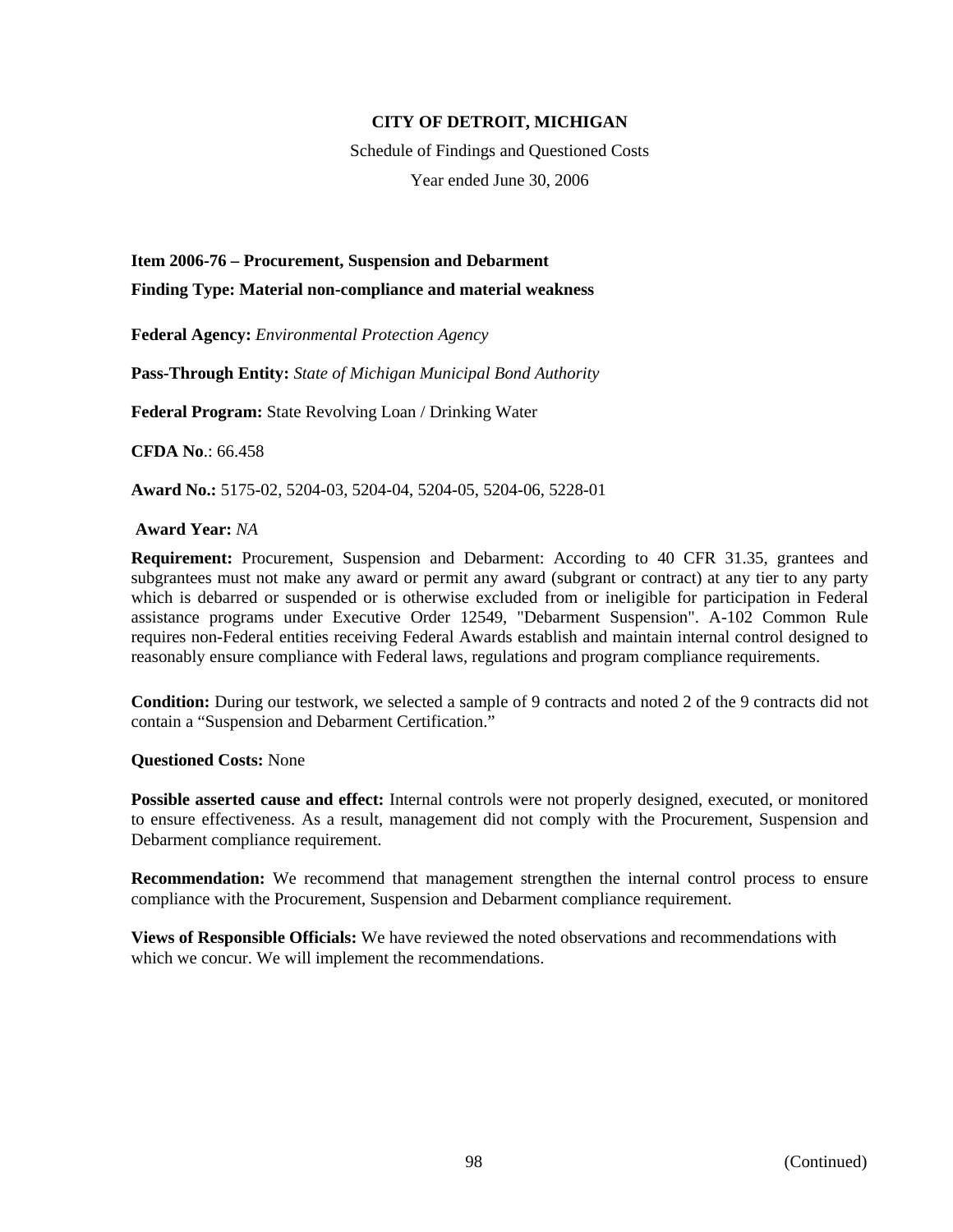Schedule of Findings and Questioned Costs Year ended June 30, 2006

# **Item 2006-77 – Activities Allowed and Unallowed and Allowable Costs/Cost Principles - Payroll Finding Type: Material non-compliance and material weakness**

**Federal Agency:** *U.S. Department of Health and Human Services*

**Pass-Through Entity:** *Michigan Department of Community Health*

**Federal Program:** Immunizations Program and Vaccines Provided

**CFDA No**.: 93.268

**Award No.:** NA

**Award Year:** October 1, 2005 – September 30, 2006

**Requirement:** Activities Allowed and Unallowed and Allowable Costs/Cost Principles: Per OMB Circular A-87, Cost Principles for State, Local, and Indian Tribal Governments, Attachment B, Paragraph 8 (h)(1), Charges to Federal awards for salaries and wages, whether treated as direct or indirect costs, will be based on payrolls documented in accordance with generally accepted practice of the governmental unit and approved by a responsible official(s) of the governmental unit. In addition, Attachment B, Paragraph 8 (h)(3), Where employees are expected to work solely on a single Federal award or cost objective, charges for their salaries and wages will be supported by periodic certifications that the employee worked solely on that program for the period covered by the certification. These certifications' will be prepared at least semiannually and will be signed by the employee or supervisory official having first hand knowledge of the work performed by the employee.

**Condition:** During our test work, we selected 60 employee paychecks totaling \$62,196 for review and noted the following: annual certifications for employees working solely on the grant were not provided for 60 of the 60 items selected; we noted that supporting personnel timesheets were not provided in 3 instances; in 2 instances the green-bar pay rate did not agree to the employee file. As a result the entire payroll expense of \$431,608 is a questioned cost as A-87 requires payroll certifications to be performed to support the amount of payroll expense charged to the grant.

### **Questioned Costs:** \$431,608

**Possible asserted cause and effect:** Internal controls were not properly designed, executed, or monitored to ensure effectiveness. As a result, management did not comply with the Activities Allowed and Unallowed and Allowable Costs/Cost Principles requirement.

**Recommendation:** We recommend that management strengthen the internal control process to ensure compliance with the Activities Allowed or Unallowed and Allowable Costs/Cost requirements.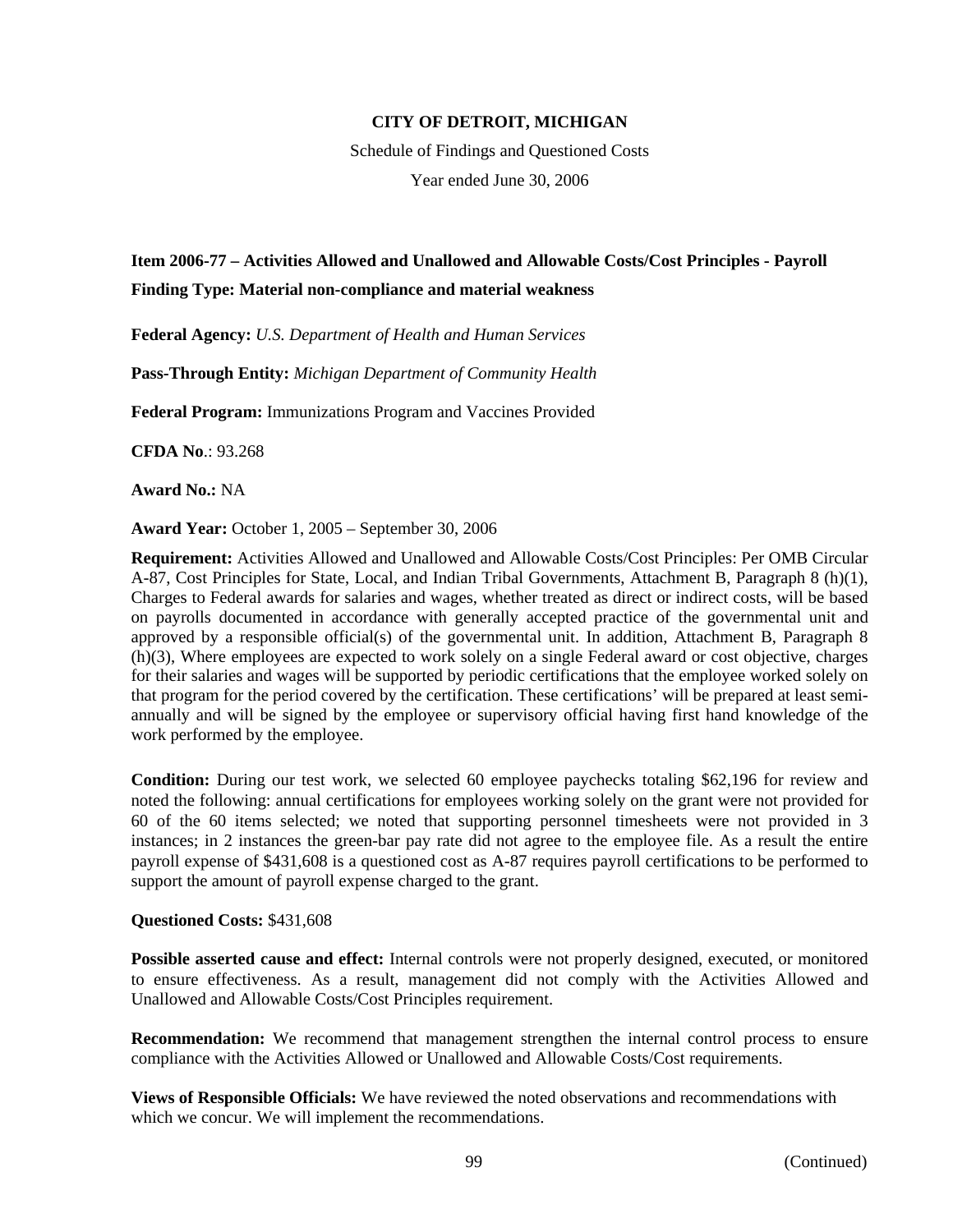Schedule of Findings and Questioned Costs Year ended June 30, 2006

**Item 2006-78 – Reporting – Report Submission** 

**Finding Type: Material non-compliance and material weakness** 

**Federal Agency:** *U.S. Department of Health and Human Services*

**Pass-Through Entity:** *Michigan Department of Community Health*

**Federal Program:** Immunizations Program and Vaccines Provided

**CFDA No**.: 93.268

**Award No.:** NA

**Award Year:** October 1, 2005 – September 30, 2006

**Requirement:** Reporting: Per the Comprehensive Planning, Budgeting and Contract (CPBC) grant agreement, all Financial Status Reports (FSR) must be prepared in accordance with the Department's FSR instructions and submitted not later than 30 days after the close of the first three fiscal quarters. The reports are due 1/30/xx, 4/30/xx, and 7/30/xx. The final total contractor FSR and Output Measures report (HR-977) is due January 31st after the agreement period end date.

**Condition:** Four quarterly FSR documents were selected for testing and all four of the FSR's were submitted after the required due date. The September 30, 2005 FSR was submitted on February 9, 2006, 24 days after the deadline, the December 31, 2005 FSR was submitted on February 28, 2006, 29 days after the deadline, the March 31, 2006 FSR was submitted on May  $1<sup>st</sup>$ , 2006, 1 day after the deadline and the June 30, 2006 FSR was submitted on July  $31<sup>st</sup>$ , 2006, 1 day after the deadline.

**Questioned Costs:** None

**Possible asserted cause and effect:** Internal controls were not properly designed, executed, or monitored to ensure effectiveness. As a result, management did not comply with the Reporting requirement.

**Recommendation:** We recommend that management strengthen the internal control process to ensure compliance with the Reporting requirement.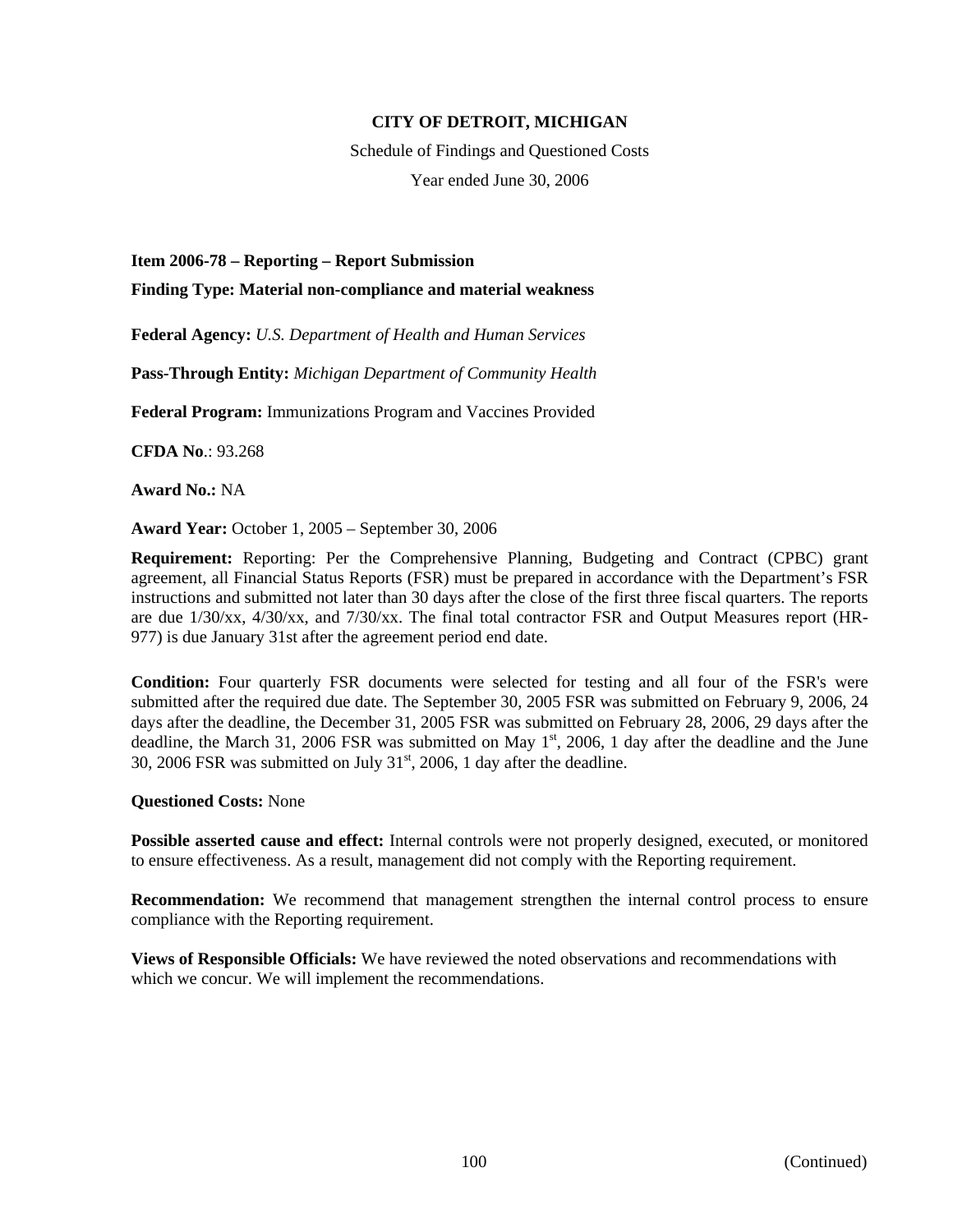Schedule of Findings and Questioned Costs Year ended June 30, 2006

# **Item 2006-79 – Special Tests and Provisions – Control Accountability and Safeguarding of Vaccines Finding Type: Material non-compliance and material weakness**

**Federal Agency:** *U.S. Department of Health and Human Services*

**Pass-Through Entity:** *Michigan Department of Community Health*

**Federal Program:** Immunizations Program and Vaccines Provided

**CFDA No**.: 93.268

**Award No.:** NA

**Award Year:** October 1, 2005 – September 30, 2006

**Requirement:** Special Tests and Provisions - Control, Accountability and Safeguarding of Vaccines: Per A-102 Common Rule, effective control and accountability must be maintained for all vaccines. Vaccines must be adequately safeguarded and used solely for authorized purposes.

**Condition:** During our test work, we selected a sample of 60 vaccines for review and traced these items through distribution to clinics to verify that the Health Department is adequately tracking the disbursement of vaccines. For 5 of 60 items, the lot numbers of the vaccines shipped to clinics did not match up with the lot number in the monthly vaccine report. In addition, 1 of 60 items selected, the shipper was not signed.

### **Questioned Costs:** None

**Possible asserted cause and effect:** Internal controls were not properly designed, executed, or monitored to ensure effectiveness. As a result, management did not comply with the Control, Accountability and Safeguarding of Vaccines requirement.

**Recommendation:** We recommend that management strengthen the internal control process to ensure compliance with the Control, Accountability and Safeguarding of Vaccines requirements.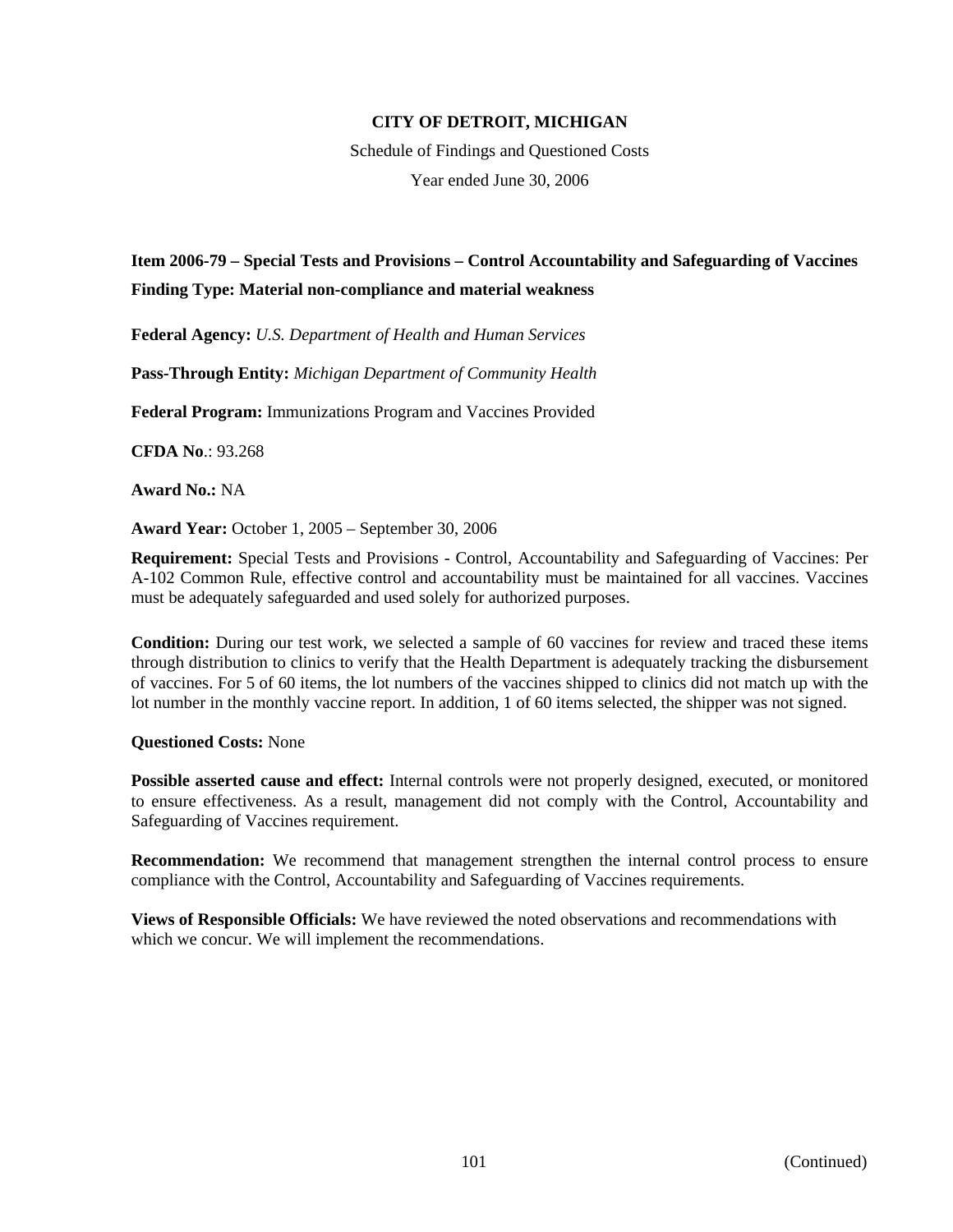Schedule of Findings and Questioned Costs Year ended June 30, 2006

# **Item 2006-80 – Special Tests and Provisions – Control Accountability and Safeguarding of Vaccines Finding Type: Material non-compliance and material weakness**

**Federal Agency: U.S. Department of Health and Human Services** 

**Pass-Through Entity:** *Michigan Department of Community Health*

**Federal Program:** Immunizations Program and Vaccines Provided

**CFDA No**.: 93.268

**Award No.:** NA

**Award Year:** October 1, 2005 – September 30, 2006

**Requirement:** Special Tests and Provisions - Control, Accountability and Safeguarding of Vaccines: Per A-102 Common Rule, effective control and accountability must be maintained for all vaccines. Vaccines must be adequately safeguarded and used solely for authorized purposes.

**Condition:** During our testwork, we selected 60 vaccine lots and noted that for 14 of 60 vaccine lots the vaccine order form was missing or did not match the shipper sent with the vaccine lot.

**Questioned Costs:** None

**Possible asserted cause and effect:** Internal controls were not properly designed, executed, or monitored to ensure effectiveness. As a result, management did not comply with the Control, Accountability and Safeguarding of Vaccines requirement.

**Recommendation:** We recommend that management strengthen the internal control process to ensure compliance with the Control, Accountability and Safeguarding of Vaccines requirements.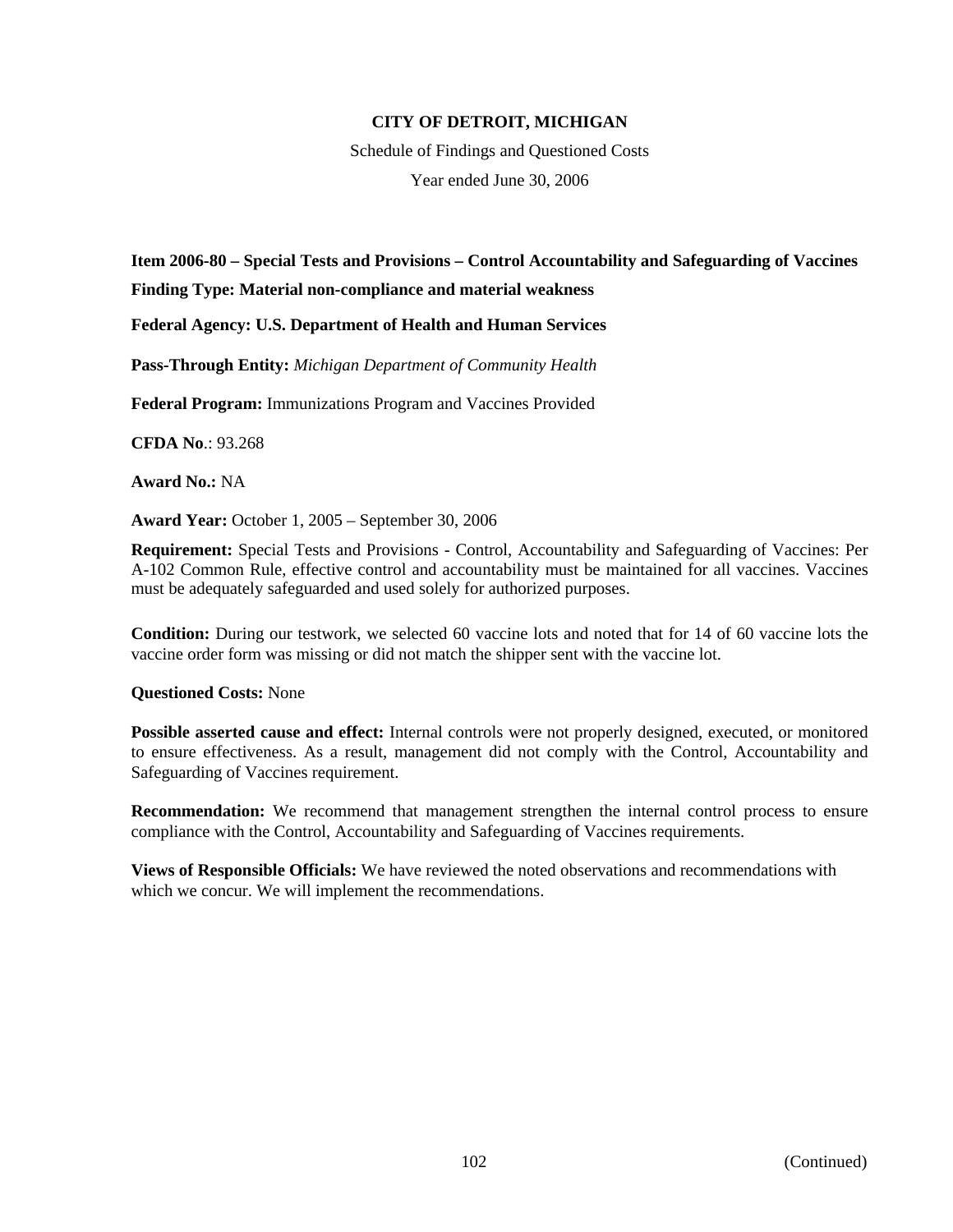Schedule of Findings and Questioned Costs Year ended June 30, 2006

# **Item 2006-81 – Activities Allowed or Unallowed and Allowable Costs/Cost Principles**

## **Finding Type: Reportable condition**

**Federal Agency:** *U.S. Department of Health and Human Services*

**Pass-Through Entity:** *Michigan Department of Labor and Economic Growth / Michigan Family Independence Agency (Michigan Department of Human Services)*

### **Federal Program:** TANF

**CFDA No**.: 93.558

**Award No.:** 05-82007, 06-82007, 05-19, 04-11, 05-20, 04-21, 05-14

**Award Year:** October 1, 2005 – September 30, 2006

**Requirement:** Activities Allowed or Unallowed and Allowable Costs/Cost Principles: Per OMB A-87, Cost Principles for State, Local, and Indian Tribal Governments, Attachment A, part C, 1(j), To be allowable under Federal awards, costs must meet the following general criteria: (j), Be adequately documented.

**Condition:** During our testwork, we selected cost allocation 25 items and noted the following: 1 of 25 journal vouchers was missing and 1 of 25 items, the journal entry amounts for two programs (both of which are the same CFDA number) were transposed.

### **Questioned Costs:** None

**Possible asserted cause and effect:** Internal controls were not properly designed, executed, or monitored to ensure effectiveness. As a result, management did not comply with the Activities Allowed or Unallowed and Allowable Costs/ Cost Principle requirements.

**Recommendation:** We recommend that management strengthen the internal control process to ensure compliance with the Activities Allowed or Unallowed and Allowable Costs / Cost Principles requirement.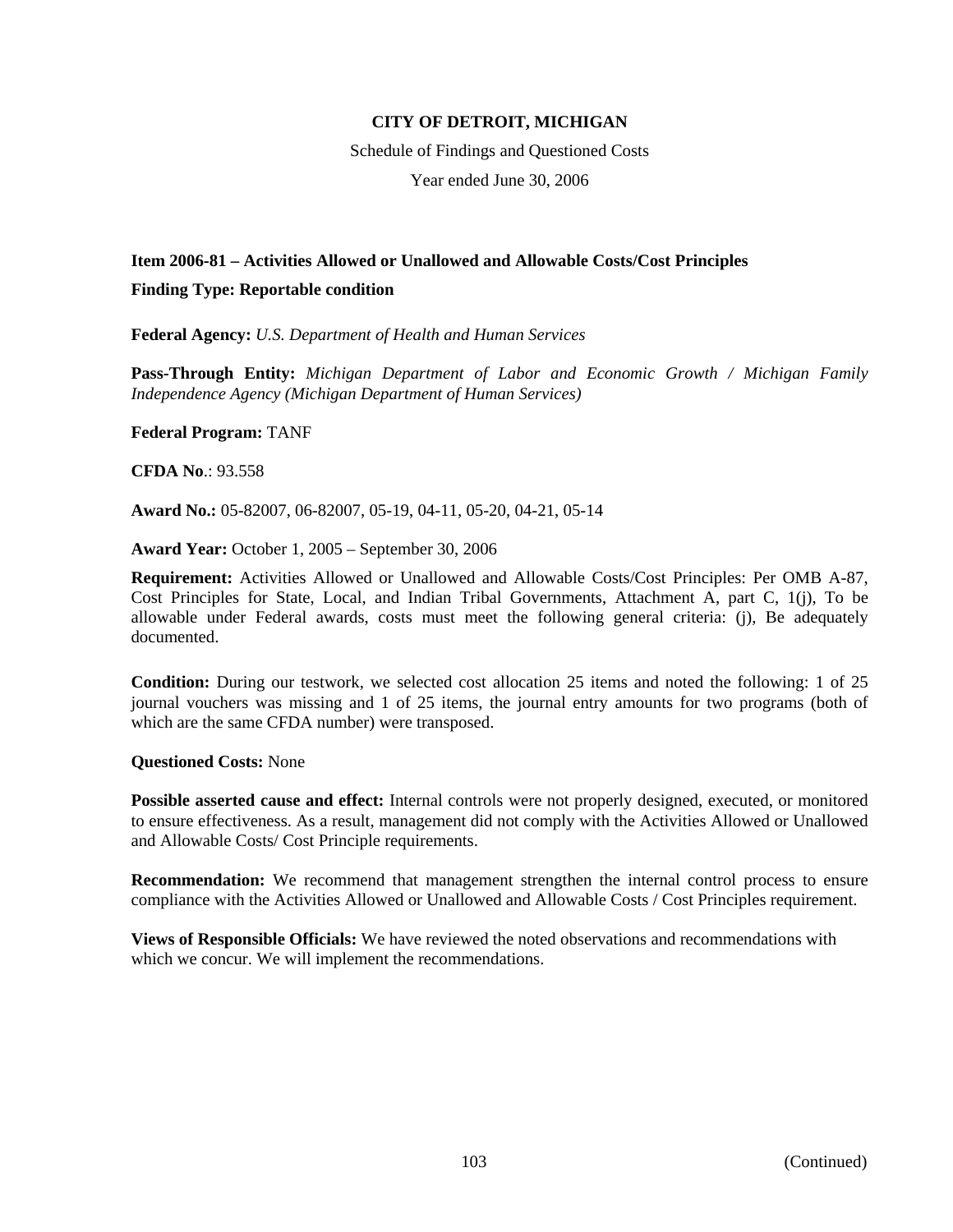Schedule of Findings and Questioned Costs Year ended June 30, 2006

### **Item 2006-82 – Cash Management**

### **Finding Type: Non-compliance and reportable condition**

**Federal Agency:** *U.S. Department of Health and Human Services*

**Pass-Through Entity:** *Michigan Department of Labor and Economic Growth / Michigan Family Independence Agency (Michigan Department of Human Services)*

#### **Federal Program:** TANF

**CFDA No**.: 93.558

**Award No.:** 05-82007, 06-82007, 05-19, 04-11, 05-20, 04-21, 05-14

**Award Year:** October 1, 2005 – September 30, 2006

**Requirement:** Cash Management: Per OMB Circular A-102, Grants and Cooperative Agreements with State and Local Governments Attachment (1)(a), agency methods and procedures for transferring funds shall minimize the time elapsing betweens transfer to recipients of grants and cooperative agreements and the recipient's need for the funds.

**Condition:** During our testwork, we selected 45 items and noted that the City did not minimize the amount of time elapsing between the drawdown and disbursement of funds to less than three days for 9 of 45 items selected.

#### **Questioned Costs:** None

**Possible asserted cause and effect:** Internal controls were not properly designed, executed or monitored to ensure effectiveness. As a result, management did not minimize the time elapsing between drawdown and disbursement of funds.

**Recommendation:** We recommend that management strengthen the internal control process to ensure compliance with the Cash Management requirements.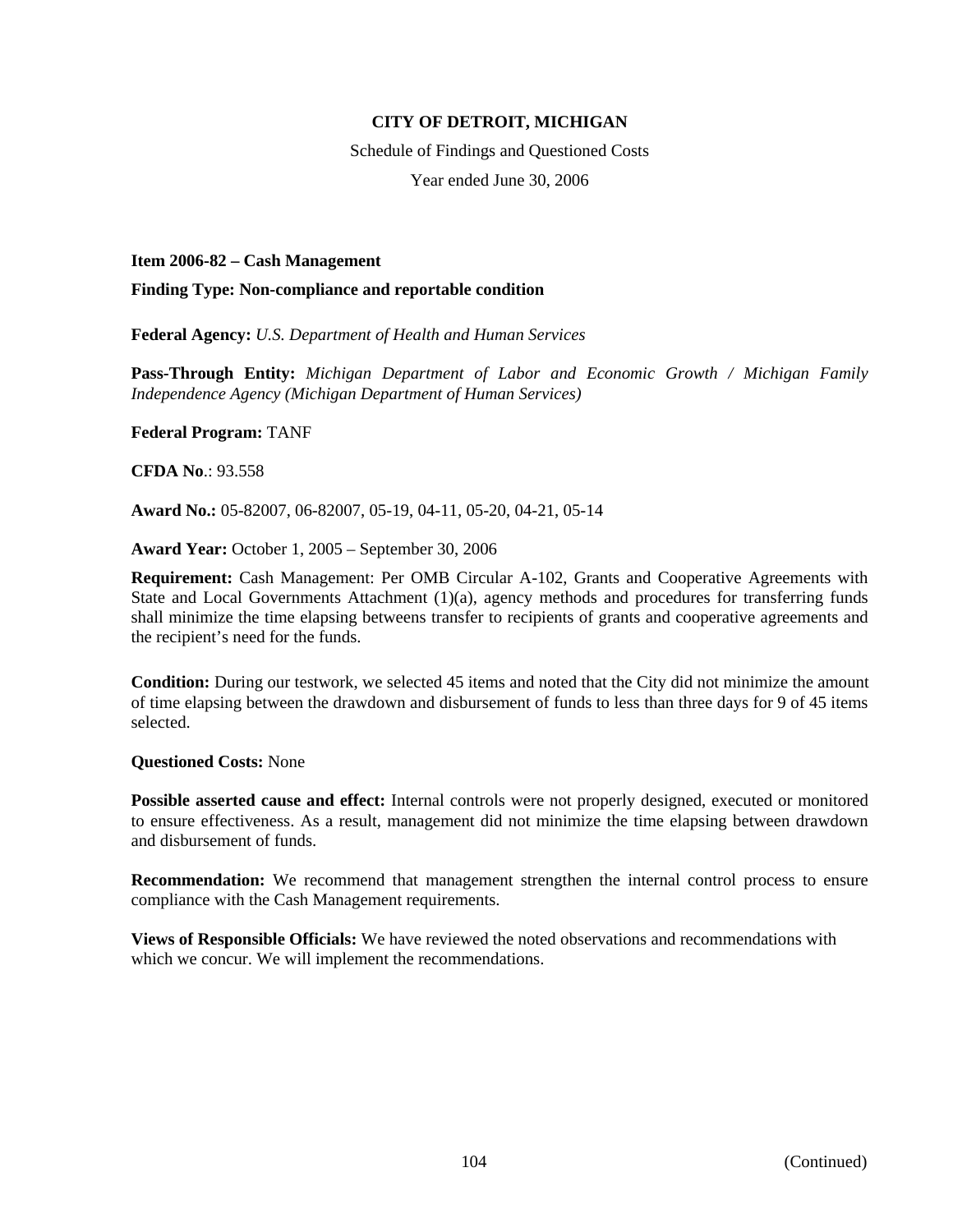Schedule of Findings and Questioned Costs Year ended June 30, 2006

# **Item 2006-83 – Activities Allowed or Unallowed and Allowable Costs/Cost Principles Finding Type: Non-compliance and reportable condition**

**Federal Agency:** *U.S. Department of Health and Human Services*

**Pass-Through Entity:** *Michigan Department of Community Health*

**Federal Program:** Prevention and Treatment of Substance Abuse

**CFDA No**.: 93.959

**Award No.:** NA

**Award Year:** October 1, 2005 – September 30, 2006

**Requirement:** Activities Allowed or Unallowed and Allowable Costs/Cost Principles: Per OMB Circular A-87, Attachment A, Paragraph C.1(j), to be allowable under Federal awards, costs must meet the following general criteria: (j) Be adequately documented. per A-102 Common Rule, Non-federal entities receiving Federal awards must establish and maintain internal controls designed to reasonably ensure compliance with Federal laws, regulations and program compliance requirements.

**Condition:** During our testwork we reviewed 50 items from program expenditures and noted that for 1 of 50 items selected the City could not provide adequate supporting documentation.

**Questioned Costs:** \$53,936

**Possible asserted cause and effect:** Internal controls were not properly designed, executed, or monitored to ensure effectiveness. As a result, management did not comply with the Activities Allowed or Unallowed and Allowable Costs/Cost requirements.

**Recommendation:** We recommend that management strengthen the internal control process to ensure compliance with the Activities Allowed or Unallowed and Allowable Costs/Cost requirements.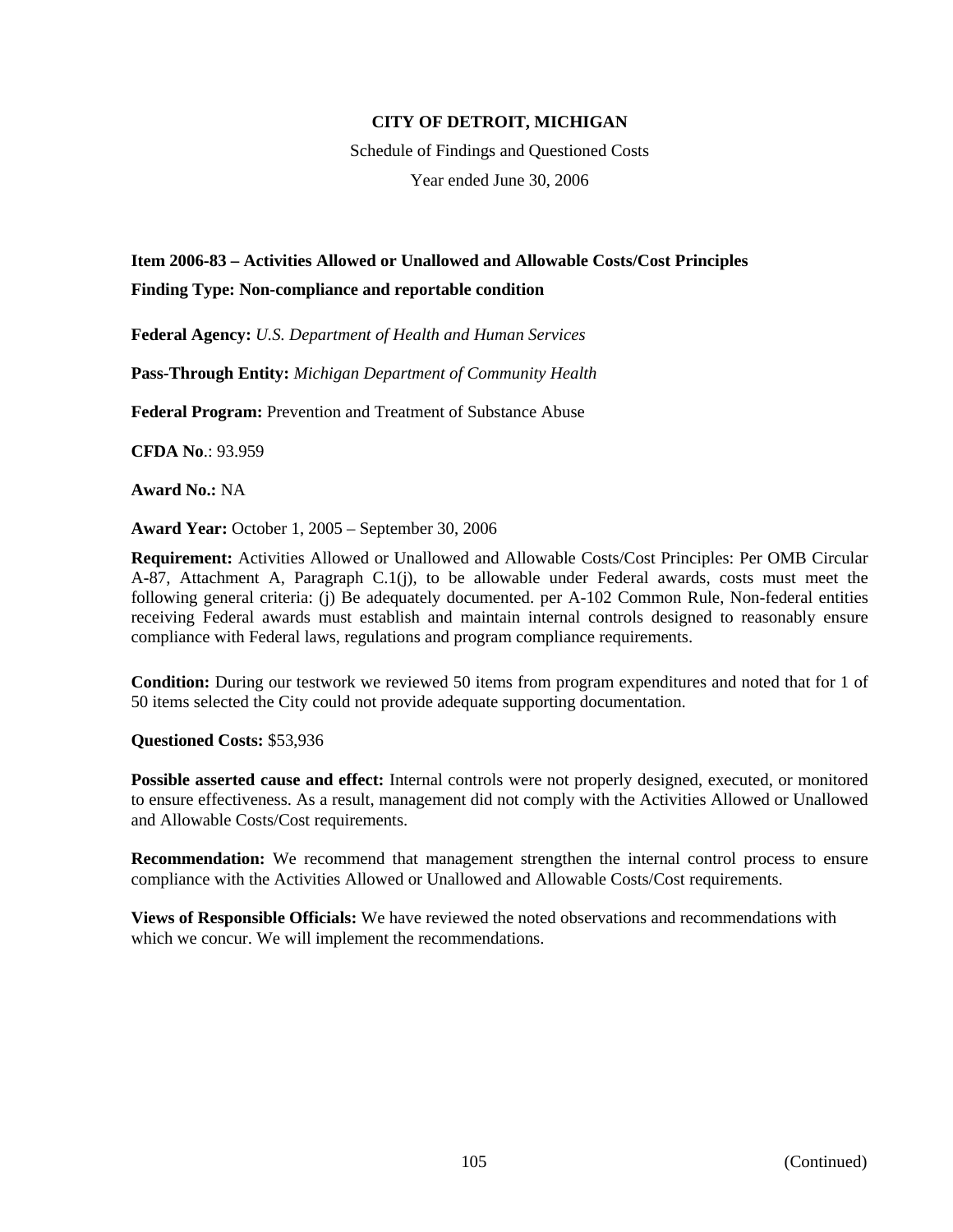Schedule of Findings and Questioned Costs Year ended June 30, 2006

**Item 2006-84 – Matching, Level of Effort, Earmarking** 

**Finding Type: Material non-compliance and material weakness** 

**Federal Agency:** *U.S. Department of Health and Human Services* 

**Pass-Through Entity:** *Michigan Department of Community Health*

**Federal Program:** Prevention and Treatment of Substance Abuse

**CFDA No**.: 93.959

**Award No.:** NA

**Award Year:** October 1, 2005 – September 30, 2006

**Requirement:** Matching: Per the agreement signed by the City of Detroit Department of Health and Wellness Promotion and the State of Michigan Department of Health and Human Services, the City is required to maintain a 10% match of grant funds in each grant year. per A-102 Common Rule, Non-federal entities receiving Federal awards must establish and maintain internal controls designed to reasonably ensure compliance with Federal laws, regulations and program compliance requirements.

**Condition:** During our testwork over the Prevention and Treatment of Substance Abuse program, the City was unable to provide adequate documentation supporting the local match contributions that were reported in the Revenue and Expenditures report to the State of Michigan.

**Questioned Costs:** None

**Possible asserted cause and effect:** Internal controls were not properly designed, executed, or monitored to ensure effectiveness. As a result, management did not comply with the Matching, Level of Effort, Earmarking requirement.

**Recommendation:** We recommend that management strengthen the internal control process to ensure compliance with the Matching, Level of Effort, Earmarking requirement.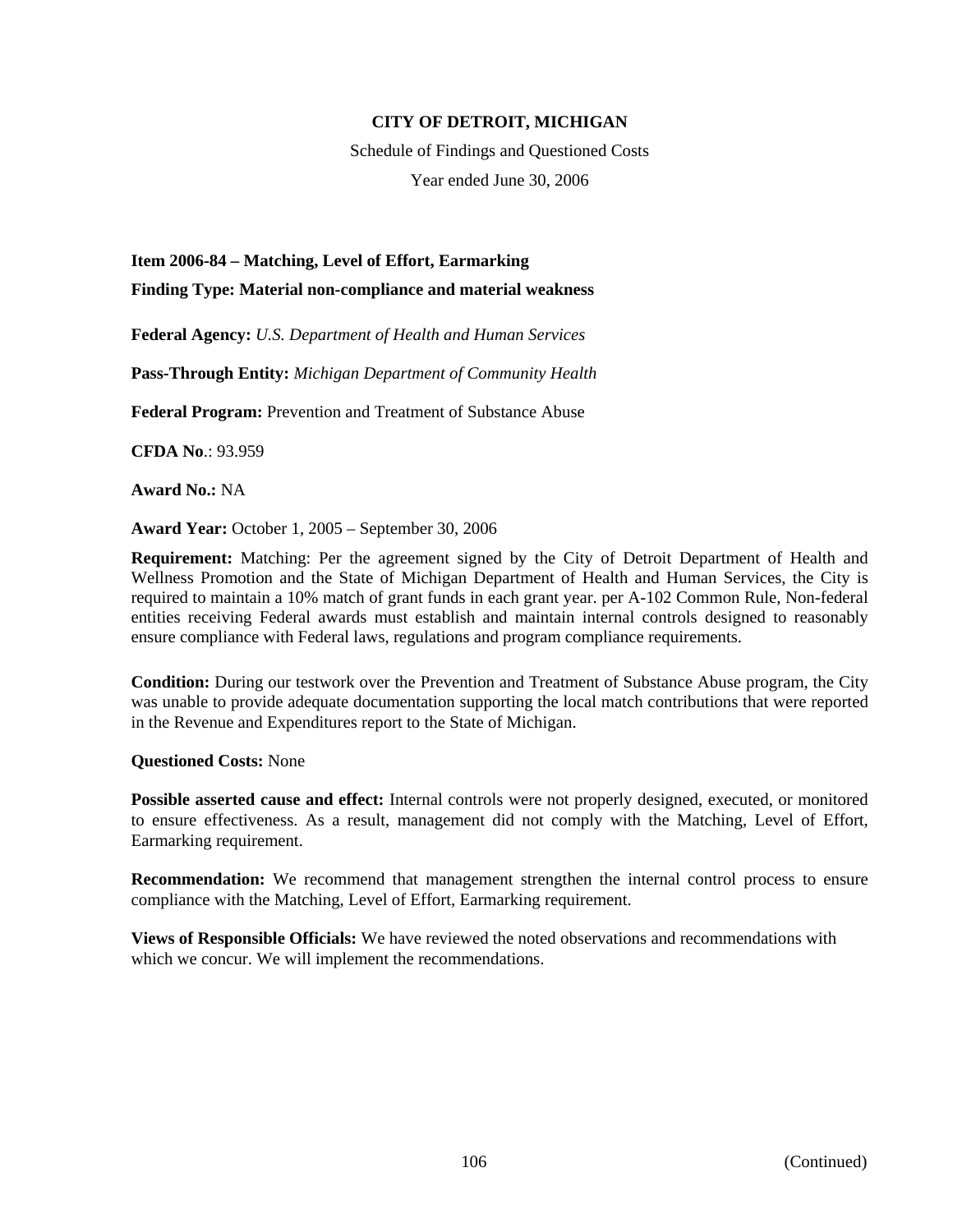Schedule of Findings and Questioned Costs Year ended June 30, 2006

#### **Item 2006-85 – Reporting - Reconciliation**

**Finding Type: Material non-compliance and material weakness** 

**Federal Agency:** *U.S. Department of Health and Human Services*

**Pass-Through Entity:** *Michigan Department of Community Health*

**Federal Program:** Prevention and Treatment of Substance Abuse

**CFDA No**.: 93.959

**Award No.:** NA

**Award Year:** October 1, 2005 – September 30, 2006

**Requirement:** Reporting: per A-102 Common Rule, Non-federal entities receiving Federal awards must establish and maintain internal controls designed to reasonably ensure compliance with Federal laws, regulations and program compliance requirements.

**Condition:** During our testwork, we noted that the department did not provide timely reconciliations of the Revenue and Expenditure Report's (RER) to the DRMS general ledger system as the reconciliation was not finalized until May 2, 2008.

**Questioned Costs:** None

**Possible asserted cause and effect:** Internal controls were not properly designed, executed, or monitored to ensure effectiveness. As a result, management did not comply with the Reporting requirement.

**Recommendation:** We recommend that management strengthen the internal control process to ensure compliance with the Reporting requirement.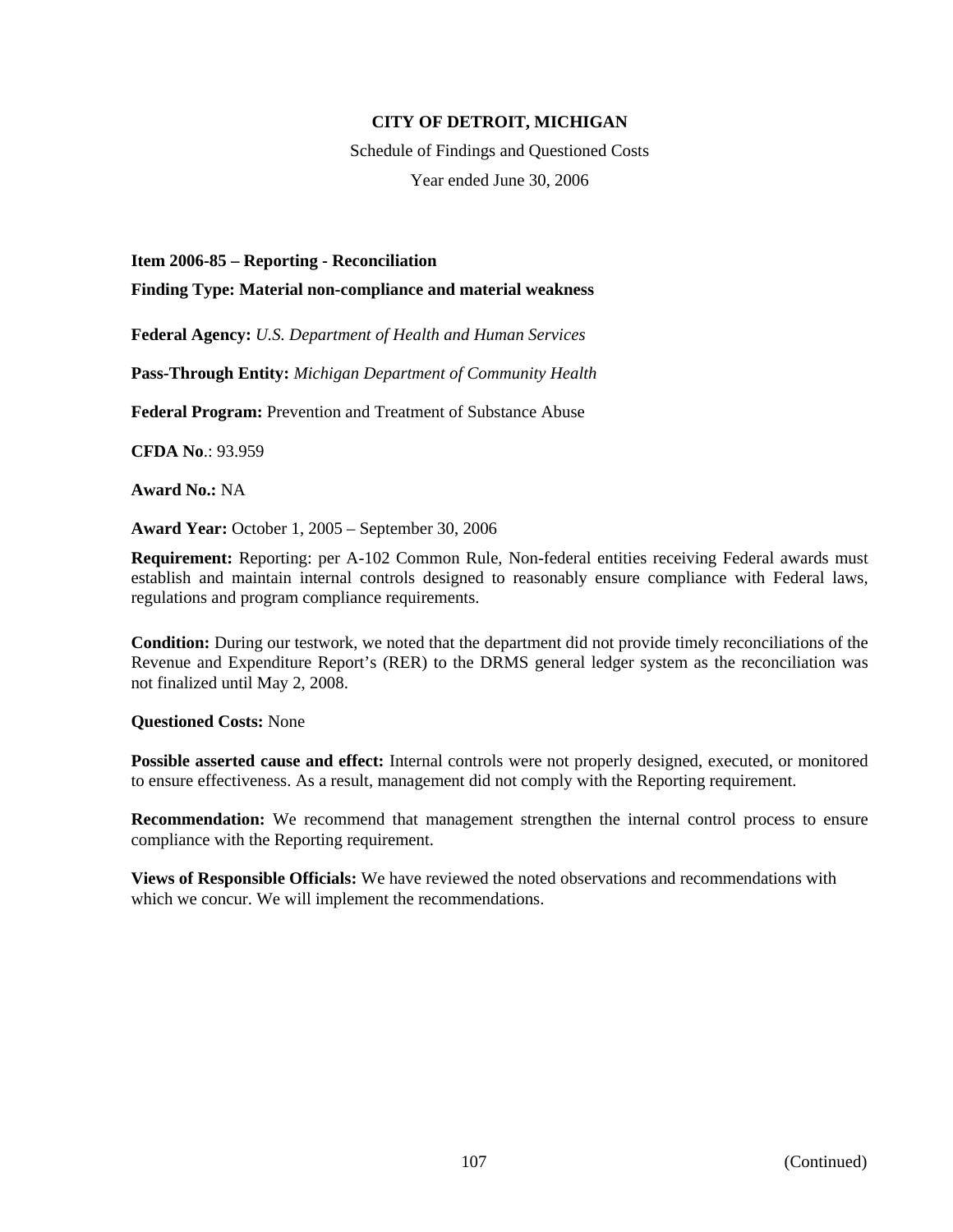Schedule of Findings and Questioned Costs Year ended June 30, 2006

#### **Item 2006-86 – Subrecipient Monitoring**

**Finding Type: Material non-compliance and material weakness** 

**Federal Agency:** *U.S. Department of Health and Human Services*

**Pass-Through Entity:** *Michigan Department of Community Health*

**Federal Program:** Prevention and Treatment of Substance Abuse

**CFDA No**.: 93.959

**Award No.:** NA

**Award Year:** October 1, 2005 – September 30, 2006

**Requirement:** Subrecipient Monitoring: A-102 Common Rule requires non-Federal entities receiving Federal Awards establish and maintain internal control designed to reasonably ensure compliance with Federal laws, regulations and program compliance requirements. Per 31 USC 7502(f)(2)(B) (2) Each passthrough entity shall: (A) provide such subrecipient the program names (and any identifying numbers) from which such assistance is derived, and the Federal requirements which govern the use of such awards and the requirements of this chapter; (B) monitor the subrecipient's use of Federal awards through site visits, limited scope audits, or other means; (C) review the audit of a subrecipient as necessary to determine whether prompt and appropriate corrective action has been taken with respect to audit findings, as defined by the Director, pertaining to Federal awards provided to the subrecipient by the pass-through entity;

**Condition:** During our testing, we selected 54 items for review. We noted the following: for 11 of 54 items selected for testing, the City was unable to provide the A-133 report; for 41 of 51 items evidence of follow up on past due reports was not provided; 54 of 54 items there was no evidence of a review performed on the A-133 report; 1 of 54 items the Quality Assurance Evaluation form was not properly authorized; 18 of 54 items the City was unable to provide Programmatic site visit documentation; 3 of 54 items the City was unable to provide financial site visit documentation.

### **Questioned Costs:** None

**Possible asserted cause and effect:** Internal controls were not properly designed, executed, or monitored to ensure effectiveness. As a result, management did not comply with the Subrecipient Monitoring compliance requirement.

**Recommendation:** We recommend that management strengthen the internal control process to ensure compliance with the Subrecipient Monitoring compliance requirement.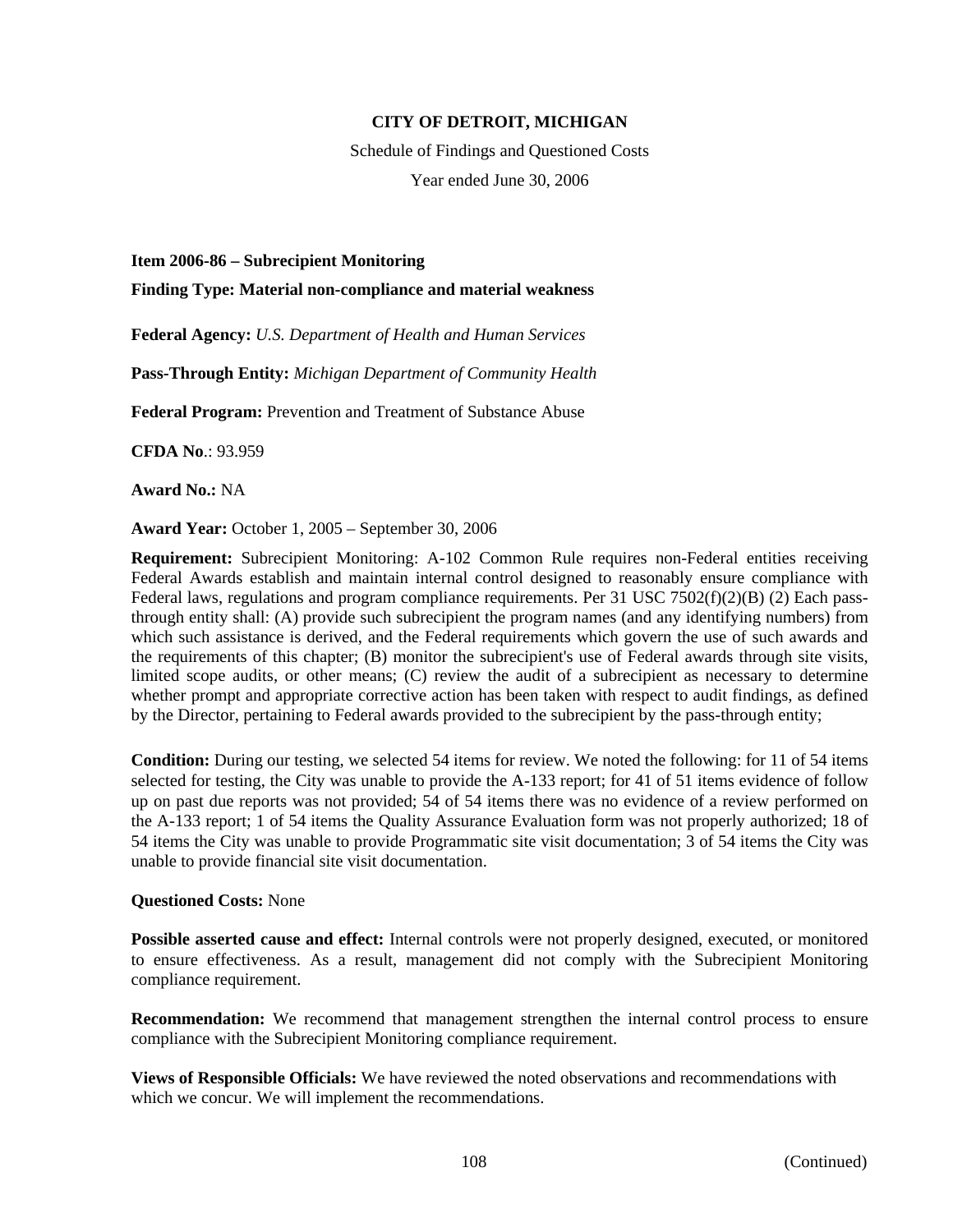Schedule of Findings and Questioned Costs Year ended June 30, 2006

#### **Item 2006-87 – Reporting**

**Finding Type: Material non-compliance and material weakness** 

**Federal Agency:** *U.S. Department of Health and Human Services*

**Pass-Through Entity:** *Michigan Department of Community Health*

**Federal Program:** Prevention and Treatment of Substance Abuse

**CFDA No**.: 93.959

**Award No.:** NA

**Award Year:** October 1, 2005 – September 30, 2006

**Requirement:** Reporting: per A-102 Common Rule, Non-federal entities receiving Federal awards must establish and maintain internal controls designed to reasonably ensure compliance with Federal laws, regulations and program compliance requirements.

**Condition:** During our testwork, we noted the following: the department did not have evidence of review and approval for 3 out of the quarterly Revenue and Expenditure Reports (RERs); 3 out of the 4 quarterly RERs contain mathematical miscalculations. Additionally, the reconciliation between the DRMS general ledger and the RER contained a \$532,832 unreconciled variance for which the City could not provide an explanation.

### **Questioned Costs:**

**Possible asserted cause and effect:** Internal controls were not properly designed, executed, or monitored to ensure effectiveness. As a result, management did not comply with the Reporting requirement.

**Recommendation:** We recommend that management strengthen the internal control process to ensure compliance with the Reporting requirement.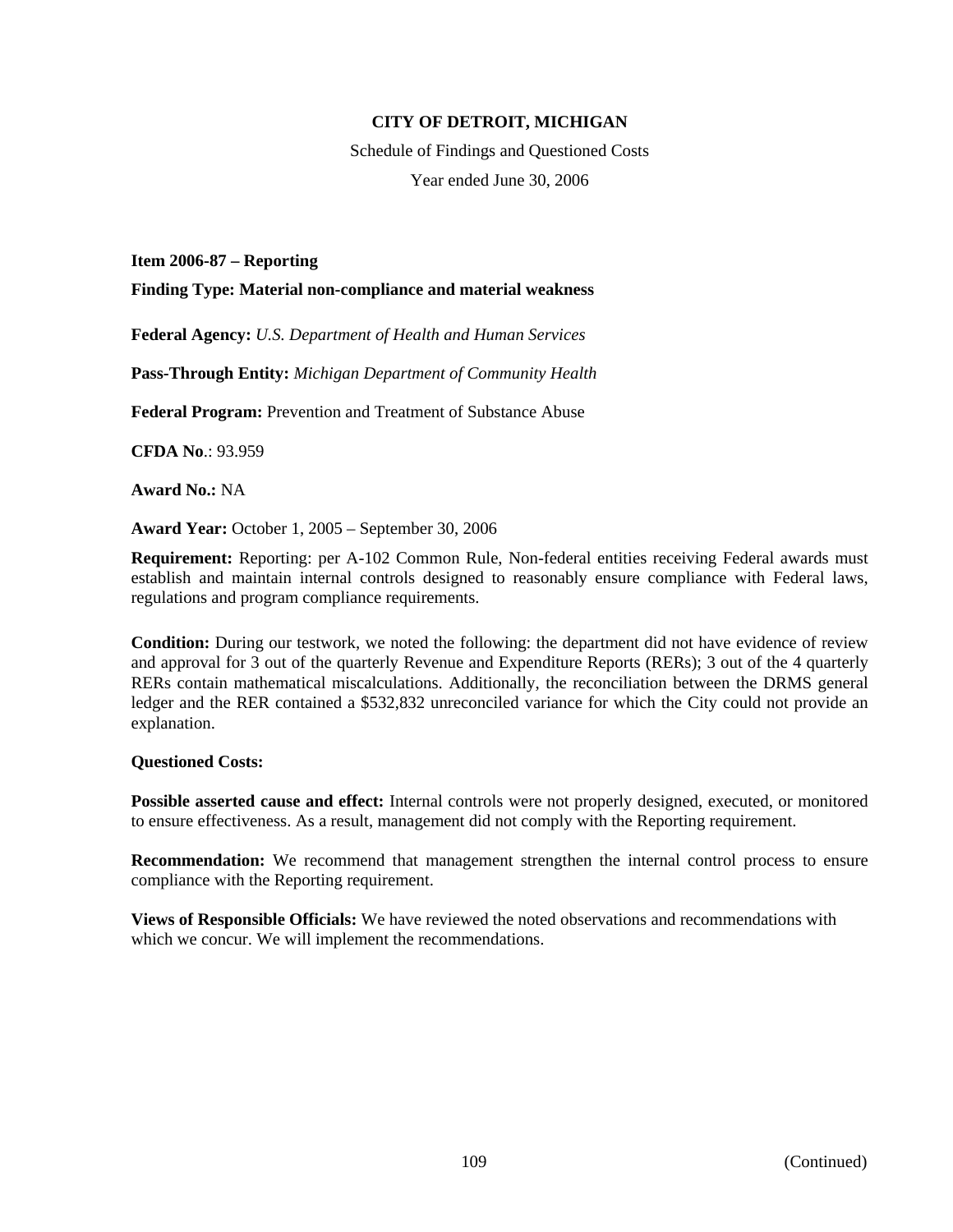Schedule of Findings and Questioned Costs Year ended June 30, 2006

# **Item 2006-88 – Activities Allowed or Unallowed and Allowable Costs/Cost Principles Finding Type: Non-compliance and Reportable condition**

**Federal Agency:** *U.S. Department of Health and Human Services*

**Pass-Through Entity:** *Michigan Department of Community Health*

**Federal Program:** HIV Emergency Relief

**CFDA No**.: 93.914

**Award No.:** H89HA00021-13-00, H89HA00021-14-00

**Award Year:** March 1 2005 - February 28, 2006

**Requirement:** Activities Allowed or Unallowed and Allowable Costs/Cost Principles: A-102 Common Rule requires non-Federal entities receiving Federal Awards establish and maintain internal control designed to reasonably ensure compliance with Federal laws, regulations and program compliance requirements.

**Condition:** During our testwork, we selected 60 items for review and noted: 4 of 60 items had no evidence of review or approval by the program administrator, program accountant or the program accounting manager.

**Questioned Costs:** \$65,776; \$485,802 most likely

**Possible asserted cause and effect:** Internal Controls were not properly designed, executed, or monitored to ensure effectiveness.

**Recommendation:** We recommend that management strengthen the internal control process to ensure operating effectiveness of internal controls.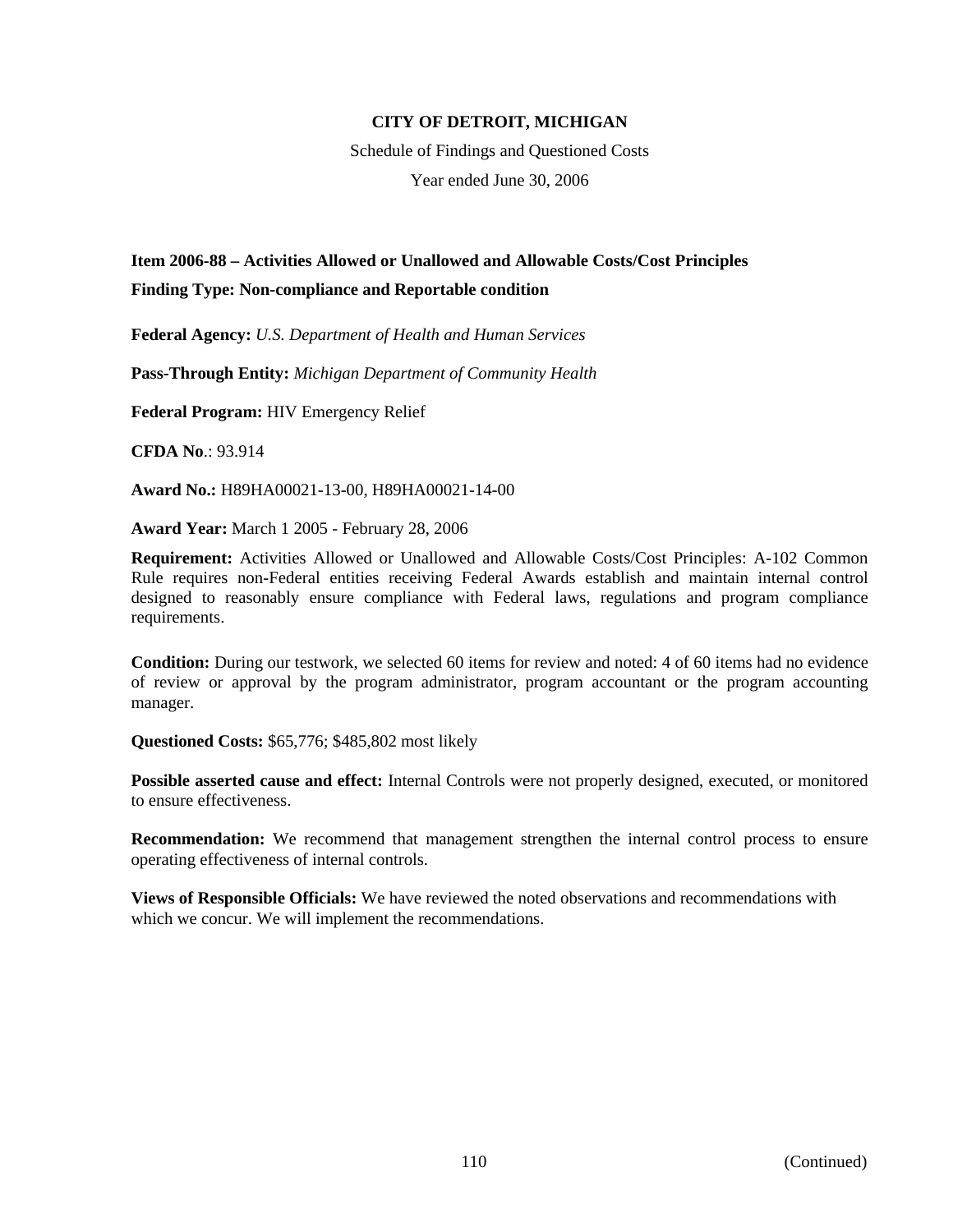Schedule of Findings and Questioned Costs Year ended June 30, 2006

**Item 2006-89 – Matching, Level of Effort, Earmarking** 

**Finding Type: Non-compliance and reportable condition** 

**Federal Agency:** *U.S. Department of Health and Human Services*

**Pass-Through Entity:** *Michigan Department of Community Health*

**Federal Program:** HIV Emergency Relief

**CFDA No**.: 93.914

**Award No.:** H89HA00021-13-00, H89HA00021-14-00

**Award Year:** March 1 2005 - February 28, 2006

**Requirement:** Level Of Effort: Per 42 USC 300ff-15(a)(1)(B) and (C): Each political subdivision within the metropolitan area I required to maintain its level of expenditures for HIV-related services to individuals with HIV disease at the level equal to its level of such expenditures for the preceding fiscal year. Political subdivisions within the EMA may not use funds received under the HIV grants to maintain the required level of HIV/AIDS related services.

**Condition:** During our test work, we noted that the level of effort calculation is based on budgeted expenditures for various clinics multiplied by the percentage of HIV cases that are seen at the clinic not the actual expenditures.

**Questioned Costs:** None

**Possible asserted cause and effect:** Internal Controls were not properly designed, executed, or monitored to ensure effectiveness. As a result management did not comply with the Matching, Level of Effort, Earmarking requirement.

**Recommendation:** We recommend that management strengthen the internal control process to ensure compliance with the Matching, Level of Effort, Earmarking requirement.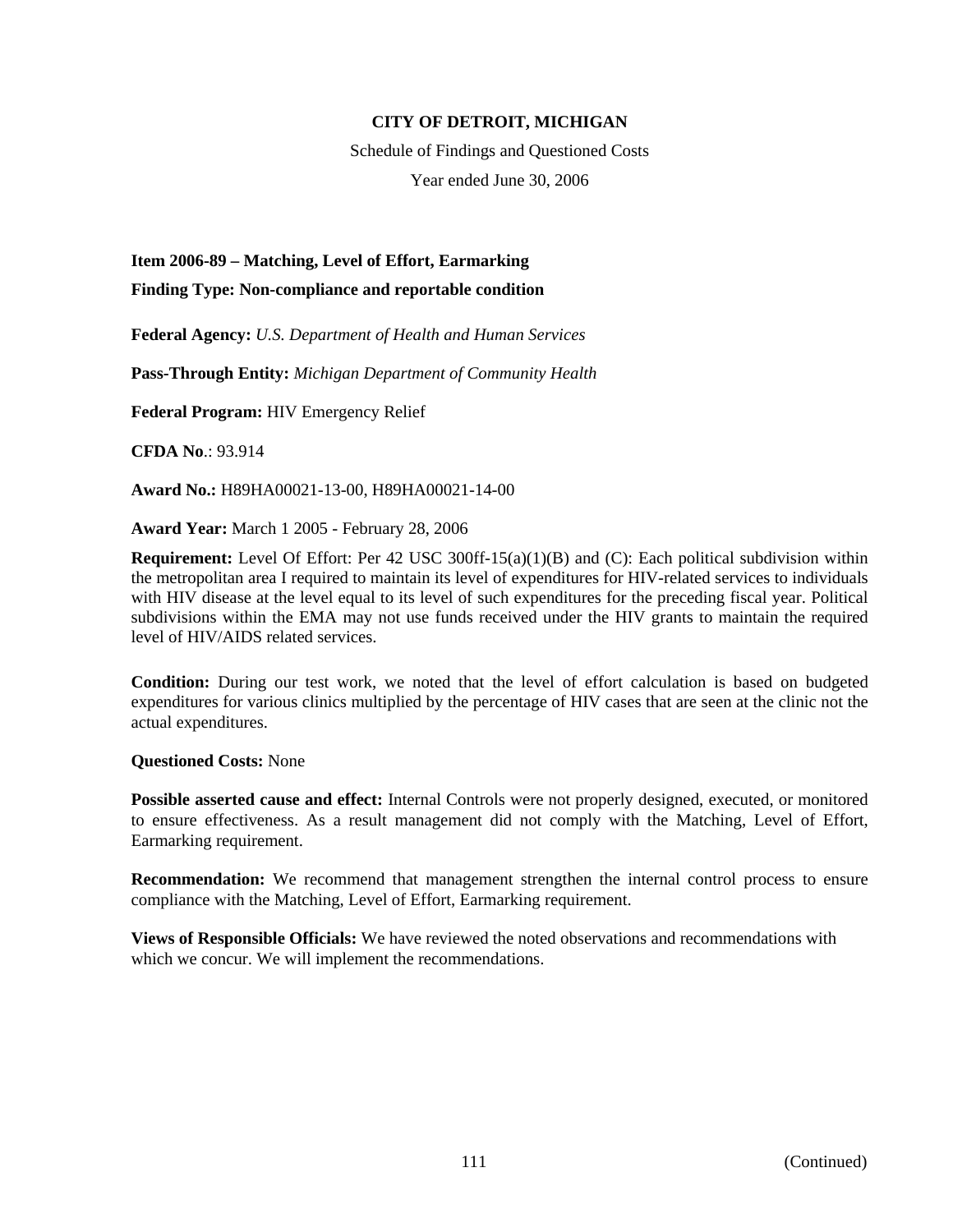Schedule of Findings and Questioned Costs Year ended June 30, 2006

**Item 2006-90 – Matching, Level of Effort, Earmarking** 

**Finding Type: Non-compliance and reportable condition** 

**Federal Agency:** *U.S. Department of Health and Human Services*

**Pass-Through Entity:** *Michigan Department of Community Health*

**Federal Program:** HIV Emergency Relief

**CFDA No**.: 93.914

**Award No.:** H89HA00021-13-00, H89HA00021-14-00

**Award Year:** March 1 2005 - February 28, 2006

**Requirement:** Earmarking: Per 42 USC 300ff-14(b)(4)(A): For the purpose of providing health and support services to infants, children, youth, and women with HIV disease, including treatment measures to prevent the prenatal transmission of HIV, the chief elected official of an eligible area, in accordance with the established priorities of the planning council, shall for each of such populations in the eligible area use, from the grants made for the area under section 300ff–11 (a) of this title for a fiscal year, not less than the percentage constituted by the ratio of the population involved (infants, children, youth, or women in such area) with acquired immune deficiency syndrome to the general population in such area of individuals with such syndrome.

**Condition:** During our testwork, we noted that 0.20% of the award was spent on Children, while at least 0.29% was required.

**Questioned Costs:** None

**Possible asserted cause and effect:** Internal Controls were not properly designed, executed, or monitored to ensure effectiveness. As a result management did not comply with the Matching, Level of Effort, Earmarking requirement.

**Recommendation:** We recommend that management strengthen the internal control processes to ensure compliance with the Matching, Level of Effort, Earmarking requirement.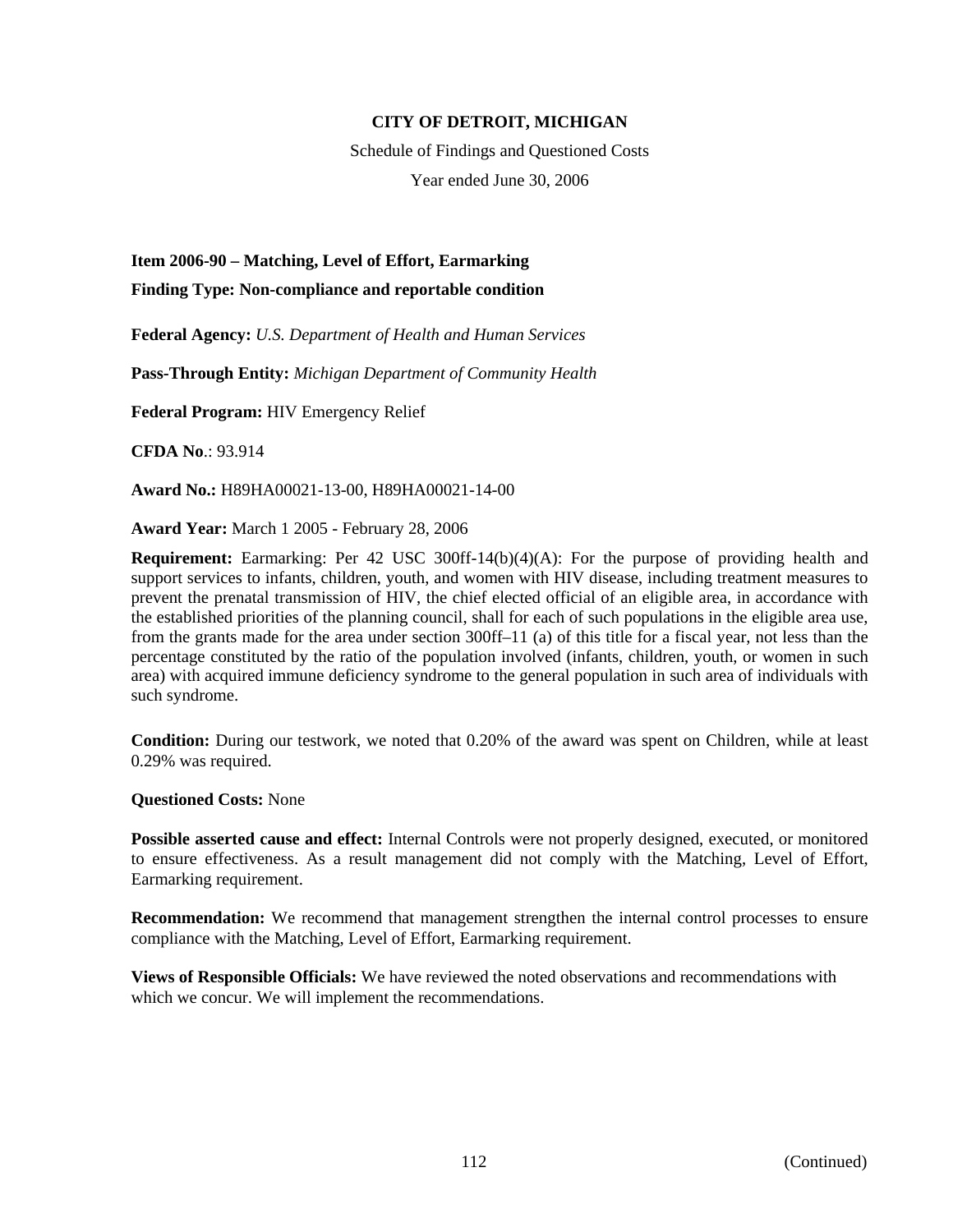Schedule of Findings and Questioned Costs Year ended June 30, 2006

**Item 2006-91 – Reporting** 

**Finding Type: Material non-compliance and material weakness** 

**Federal Agency:** *U.S. Department of Health and Human Services*

**Pass-Through Entity:** *Michigan Department of Community Health*

**Federal Program:** HIV Emergency Relief

**CFDA No**.: 93.914

**Award No.:** H89HA00021-13-00, H89HA00021-14-00

**Award Year:** March 1 2005 - February 28, 2006

**Requirement:** Reporting: A-102 Common Rule requires non-Federal entities receiving Federal Awards establish and maintain internal control designed to reasonably ensure compliance with Federal laws, regulations and program compliance requirements. Per 45 CFR A 74.52 (a)(1)(IV): Recipients shall submit the SF-269 and SF-269A no later than 30 days after the end of each specified reporting period for quarterly and semi annual reports, and 90 calendar days for annual and final reports.

**Condition:** During our testwork, it was noted that the Final Financial Status Report was revised on 6/30/08 due to unreconciled differences, more than two years after the grant year ended. Additionally, adequate supporting documentation was not provided indicating that the expenses occurred before the grant period end. We reviewed the supporting detail related to the adjustment to the final FSR and the client was unable to provide adequate supporting documentation indicating that the expenditure occurred during the grant year.

**Questioned Costs:** \$92,081

**Possible asserted cause and effect:** Internal Controls were not properly designed, executed, or monitored to ensure effectiveness. As a result the City did not comply with the Reporting requirements.

**Recommendation:** We recommend that management strengthen the internal control process to ensure compliance with the Reporting requirement.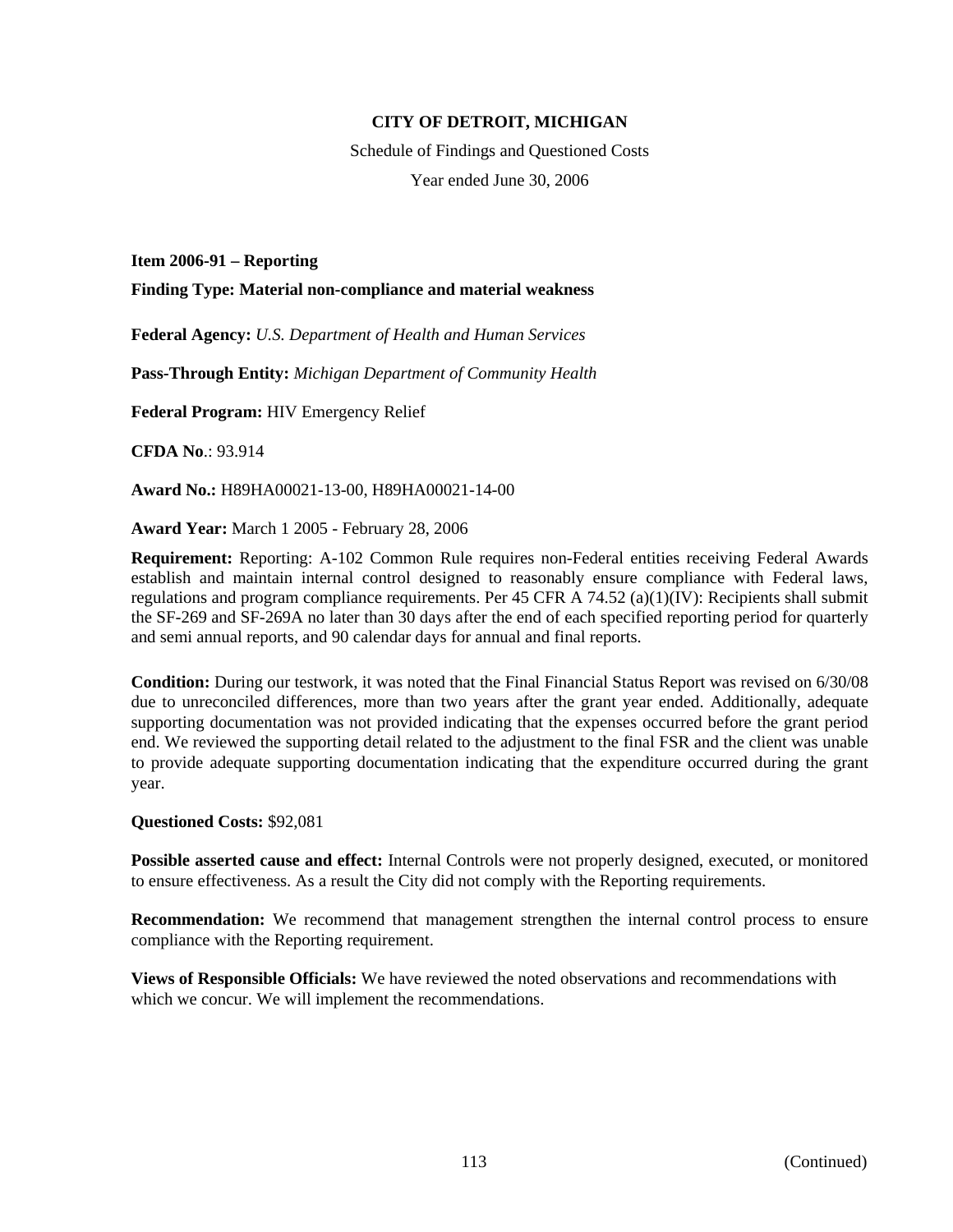Schedule of Findings and Questioned Costs Year ended June 30, 2006

**Item 2006-92 – Subrecipient Monitoring** 

**Finding Type: Material non-compliance and material weakness** 

**Federal Agency:** *U.S. Department of Health and Human Services*

**Pass-Through Entity:** *Michigan Department of Community Health*

**Federal Program:** HIV Emergency Relief

**CFDA No**.: 93.914

**Award No.:** H89HA00021-13-00, H89HA00021-14-00

**Award Year:** March 1 2005 - February 28, 2006

**Requirement:** Subrecipient Monitoring: A-102 Common Rule requires non-Federal entities receiving Federal Awards establish and maintain internal control designed to reasonably ensure compliance with Federal laws, regulations and program compliance requirements. Per 31 USC 7502(f)(2)(B) (2) Each passthrough entity shall: (A) provide such subrecipient the program names (and any identifying numbers) from which such assistance is derived, and the Federal requirements which govern the use of such awards and the requirements of this chapter; (B) monitor the subrecipient's use of Federal awards through site visits, limited scope audits, or other means; (C) review the audit of a subrecipient as necessary to determine whether prompt and appropriate corrective action has been taken with respect to audit findings, as defined by the Director, pertaining to Federal awards provided to the subrecipient by the pass-through entity;

**Condition:** During our testing, the client was unable to provide monitoring policies and procedures. Per discussion with the Grant Accountant the City does not monitor the Subrecipient's compliance with the A-133 requirements as outlined in their contract.

### **Questioned Costs:** None

**Possible asserted cause and effect:** Internal Controls were not properly designed, executed, or monitored to ensure effectiveness. As a result the City did not comply with the Subrecipient Monitoring requirements.

**Recommendation:** We recommend that management strengthen the processes and controls to ensure compliance with the Subrecipient Monitoring requirement.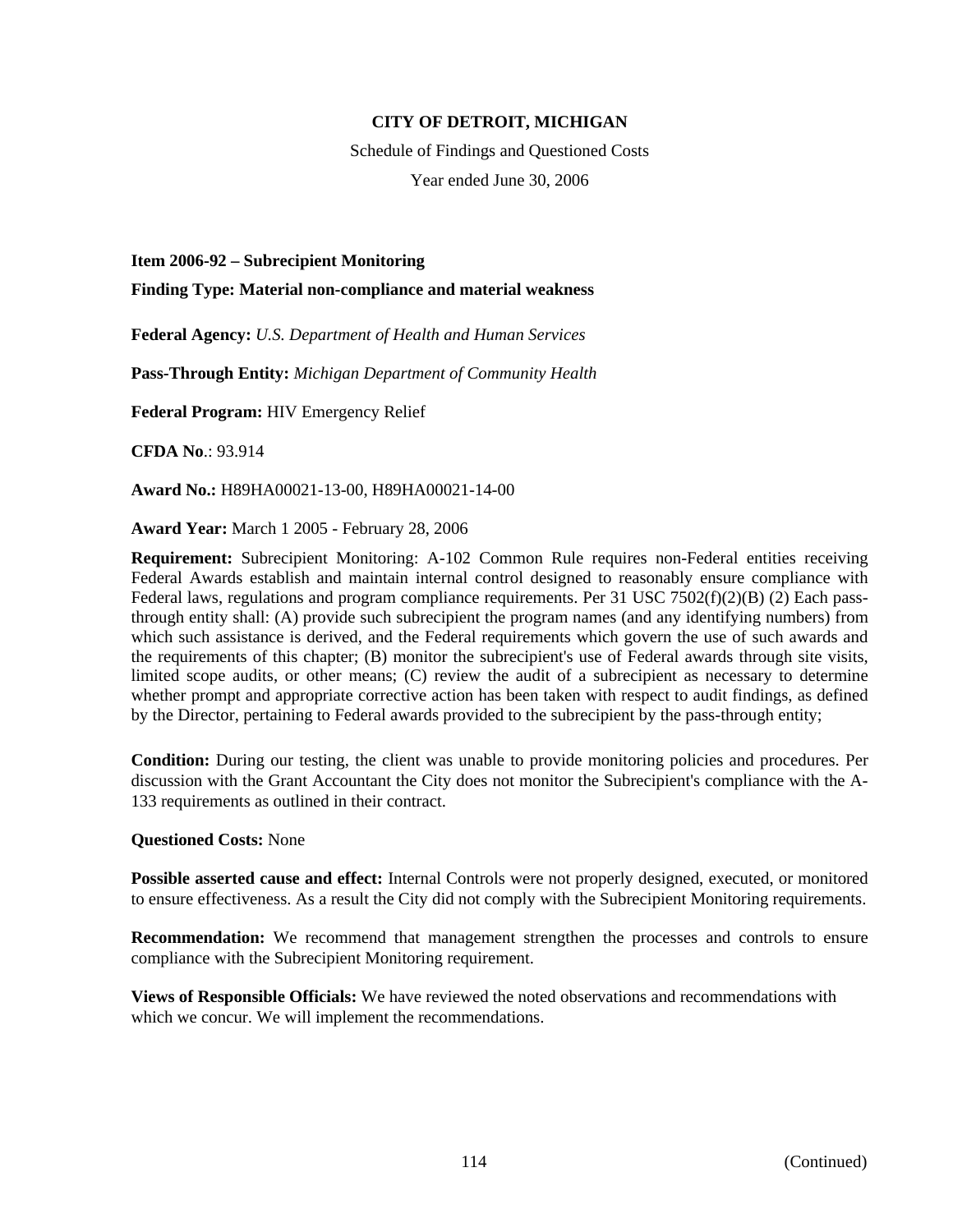Schedule of Findings and Questioned Costs Year ended June 30, 2006

# **Item 2006-93 – Activities Allowed and Unallowed and Allowable Costs/Cost Principles Finding Type: Non compliance and reportable condition**

**Federal Agency:** *U.S. Department of Health and Human Services*

**Pass-Through Entity:** *N/A*

**Federal Program:** Head Start, Early Head Start

**CFDA No**.: 93.600

**Award No.:** 05CH0113/39, 05CH0113/40, 05CH0113/41

**Award Year:** November 1, 2005 - October 31, 2006

**Requirement:** Activities Allowed and Unallowed and Allowable Costs/Cost Principles: Per OMB Circular A-87, Cost Principles for State, Local, and Indian Tribal Governments, Attachment B, Paragraph 8 (h)(1), Charges to Federal awards for salaries and wages, whether treated as direct or indirect costs, will be based on payrolls documented in accordance with generally accepted practice of the governmental unit and approved by a responsible official(s) of the governmental unit. In addition, Attachment B, Paragraph 8 (h)(3), Where employees are expected to work solely on a single Federal award or cost objective, charges for their salaries and wages will be supported by periodic certifications that the employee worked solely on that program for the period covered by the certification. These certifications' will be prepared at least semiannually and will be signed by the employee or supervisory official having first hand knowledge of the work performed by the employee.

Per A-87: (4) Where employees work on multiple activities or cost objectives, a distribution of their salaries or wages will be supported by personnel activity reports or equivalent documentation which meets the standards in subsection (5) unless a statistical sampling system (see subsection (6)) or other substitute system has been approved by the cognizant Federal agency. Such documentary support will be required where employees work on:(a) More than one Federal award,(b) A Federal award and a non-Federal award,(c) An indirect cost activity and a direct cost activity,(d) Two or more indirect activities which are allocated using different allocation bases, or(e) An unallowable activity and a direct or indirect cost activity.

(5) Personnel activity reports or equivalent documentation must meet the following standards:(a) They must reflect an after-the-fact distribution of the actual activity of each employee,(b) They must account for the total activity for which each employee is compensated, (c) They must be prepared at least monthly and must coincide with one or more pay periods, and (d) They must be signed by the employee.

**Condition:** During our testwork, we selected 15 employees and pay periods to review direct payroll costs charged to the grant and noted the following:1 of 15 employee timesheets were not available for review. We also selected 23 indirect payroll costs charged to the grant and noted the following: 2 of 23 employees the Administration Allocation form was not dated. This form is used to approve the employee's time allocation between various Federal programs.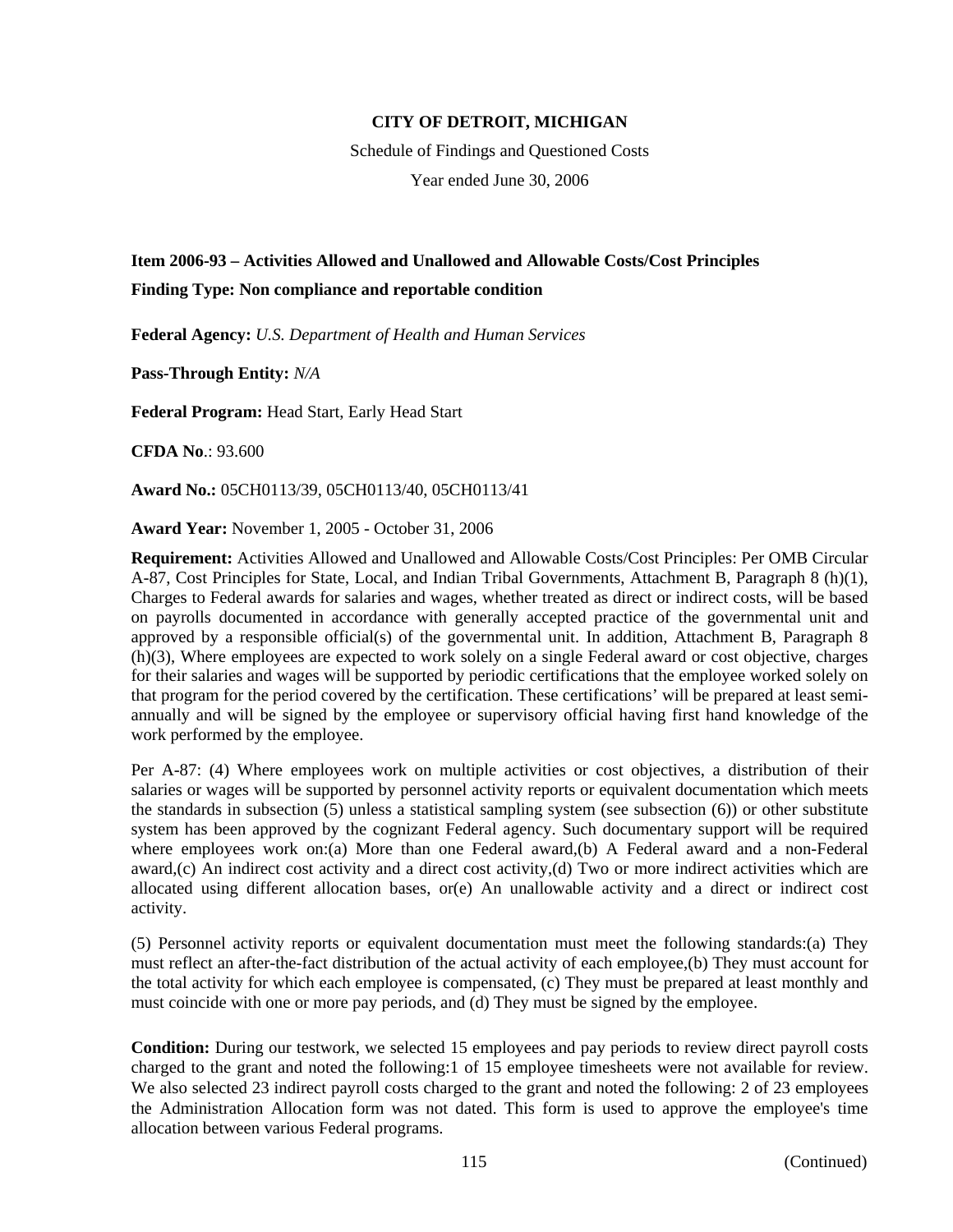Schedule of Findings and Questioned Costs Year ended June 30, 2006

**Questioned Costs:** \$64,376; \$268,745 most likely

**Possible asserted cause and effect:** Internal Controls were not properly designed, executed, or monitored to ensure effectiveness.

**Recommendation:** We recommend that management strengthen the processes and controls to ensure compliance with the Activities Allowed or Unallowed and Allowable Costs/Cost requirements.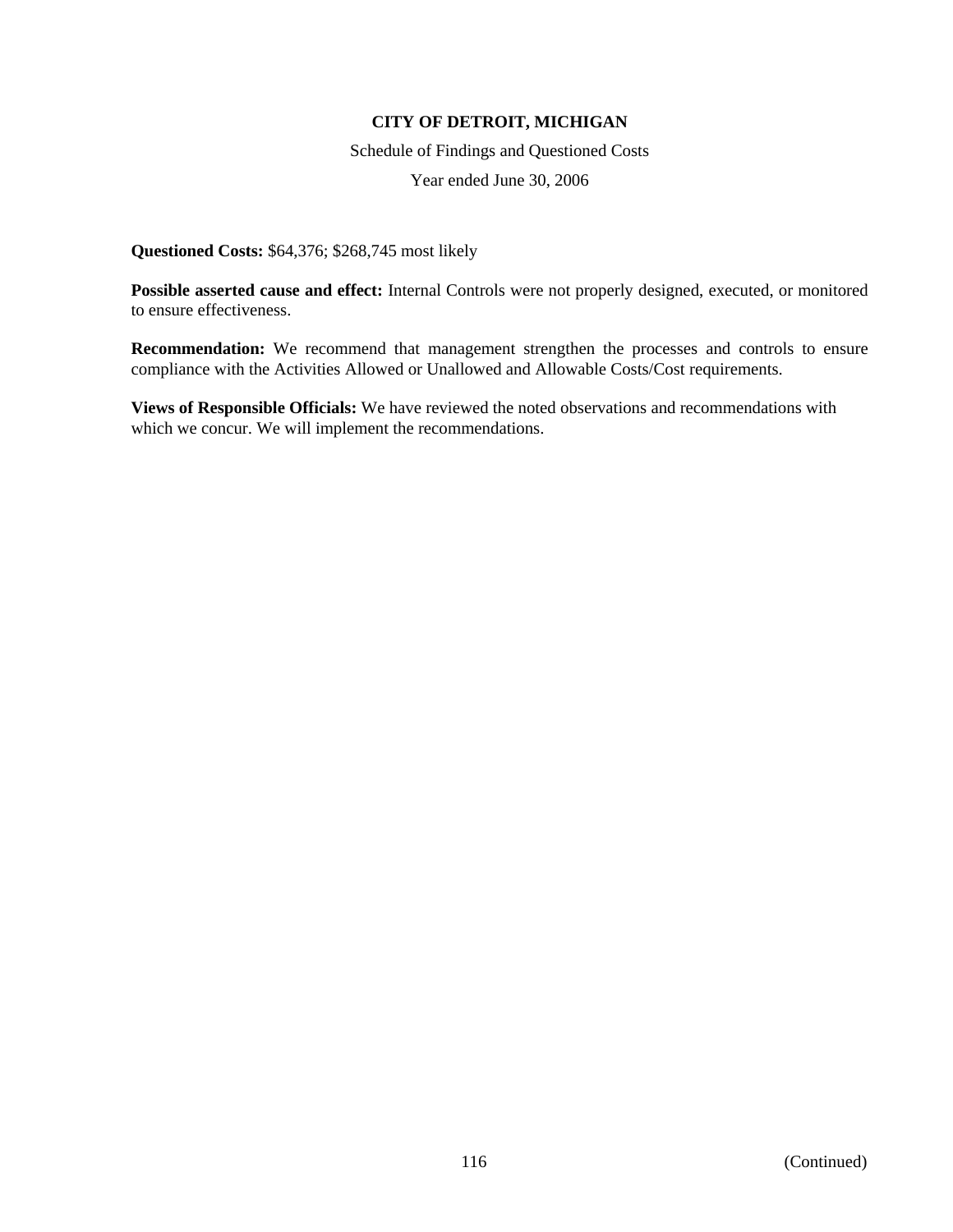Schedule of Findings and Questioned Costs Year ended June 30, 2006

**Item 2006-94 – Cash Management** 

**Finding Type: Material non-compliance and material weakness** 

**Federal Agency:** *U.S. Department of Health and Human Services*

**Pass-Through Entity:** *N/A*

**Federal Program:** Head Start, Early Head Start

**CFDA No**.: 93.600

**Award No.:** 05CH0113/39, 05CH0113/40, 05CH0113/41

**Award Year:** November 1, 2005 - October 31, 2006

**Requirement:** Cash Management: Per OMB Circular A-102, Grants and Cooperative Agreements with State and Local Governments Attachment  $(1)(a)$ , agency methods and procedures for transferring funds shall minimize the time elapsing betweens transfer to recipients of grants and cooperative agreements and the recipient's need for the funds.

**Condition:** During our testwork, we selected 40 other than payroll expenditures for review and noted that 29 of 40 expenditures the City did not minimize the time between drawdown and payment of the expenditure as it exceed 3 days. In one instance the timeframe between drawdown and payment was 5 months.

### **Questioned Costs:** None

**Possible asserted cause and effect:** Internal Controls were not properly designed, executed, or monitored to ensure effectiveness. As a result the City did not comply with the Cash Management compliance requirements.

**Recommendation:** We recommend that management strengthen the internal control process to ensure compliance with the Cash Management compliance requirements.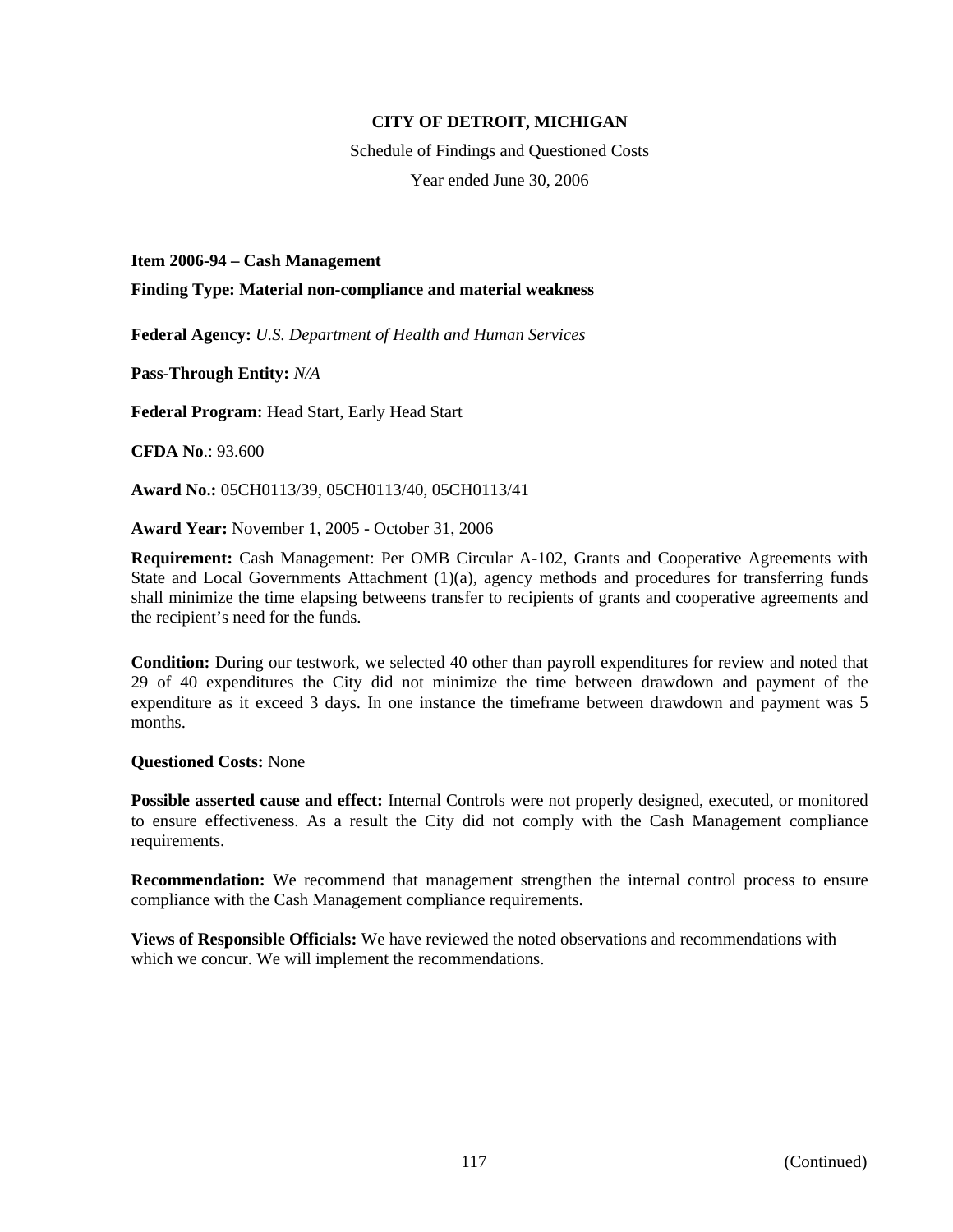Schedule of Findings and Questioned Costs Year ended June 30, 2006

#### **Item 2006-95 – Subrecipient Monitoring**

**Finding Type: Material non-compliance and material weakness** 

**Federal Agency:** *U.S. Department of Health and Human Services*

**Pass-Through Entity:** *N/A*

**Federal Program:** Head Start, Early Head Start

**CFDA No**.: 93.600

**Award No.:** 05CH0113/39, 05CH0113/40, 05CH0113/41

**Award Year:** November 1, 2005 - October 31, 2006

**Requirement:** Subrecipient Monitoring: A-102 Common Rule requires non-Federal entities receiving Federal Awards establish and maintain internal control designed to reasonably ensure compliance with Federal laws, regulations and program compliance requirements. Per 31 USC 7502(f)(2)(B) (2) Each passthrough entity shall: (A) provide such subrecipient the program names (and any identifying numbers) from which such assistance is derived, and the Federal requirements which govern the use of such awards and the requirements of this chapter; (B) monitor the subrecipient's use of Federal awards through site visits, limited scope audits, or other means; (C) review the audit of a subrecipient as necessary to determine whether prompt and appropriate corrective action has been taken with respect to audit findings, as defined by the Director, pertaining to Federal awards provided to the subrecipient by the pass-through entity;

**Condition:** During our test work, we selected the site visits for all 9 sites for review and noted that 6 of 9 sites were missing a grant agreement. We selected the site visits for all four quarters related to the 9 sites for our review and noted that the City was not able to provide site visit documentation for 13 of 36 site visits.

### **Questioned Costs:** None

**Possible asserted cause and effect:** Internal Controls were not properly designed, executed, or monitored to ensure effectiveness. As a result the City did not comply with the Subrecipient Monitoring requirements.

**Recommendation:** We recommend that management strengthen the internal control process to ensure compliance with the Subrecipient Monitoring requirement.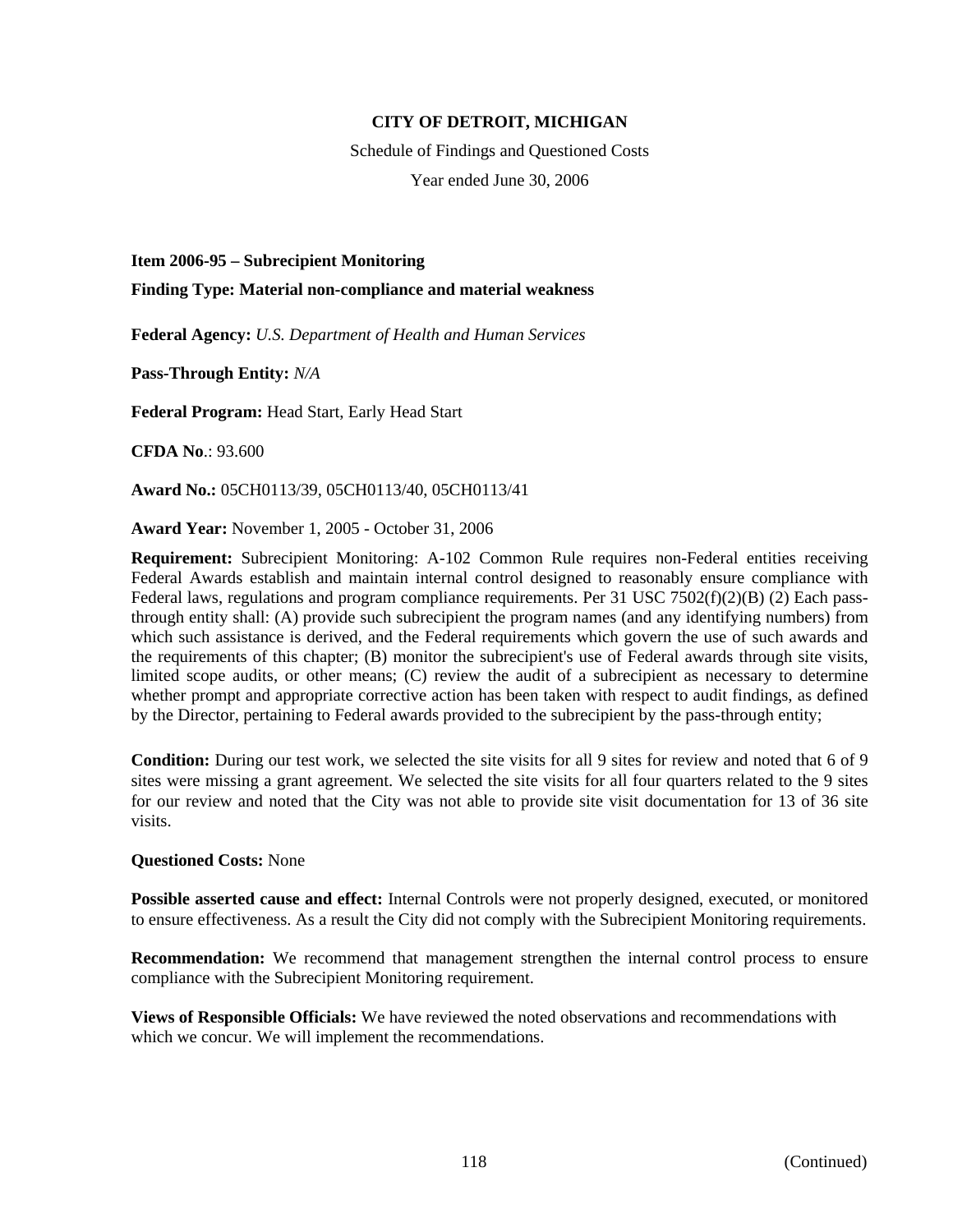Schedule of Findings and Questioned Costs Year ended June 30, 2006

# **Item 2006-96 – Activities Allowed and Unallowed and Allowable Costs/Cost Principles - Payroll Finding Type: Material non-compliance and material weakness**

**Federal Agency:** *U.S. Department of Health and Human Services*

**Pass-Through Entity:** *Michigan Family Independence Agency (Michigan Department of Human Services)*

**Federal Program:** Community Services Block Grant (CSBG)

**CFDA No**.: 93.569

**Award No.:** CSBG-06-82007, CSBG-05-82007

**Award Year:** October 1, 2005 – September 30, 2006

**Requirement:** Activities Allowed and Unallowed and Allowable Costs/Cost Principles: Per OMB Circular A-87, (4) Where employees work on multiple activities or cost objectives, a distribution of their salaries or wages will be supported by personnel activity reports or equivalent documentation which meets the standards in subsection (5) unless a statistical sampling system (see subsection (6)) or other substitute system has been approved by the cognizant Federal agency. Such documentary support will be required where employees work on:(a) More than one Federal award,(b) A Federal award and a non-Federal award,(c) An indirect cost activity and a direct cost activity,(d) Two or more indirect activities which are allocated using different allocation bases, or(e) An unallowable activity and a direct or indirect cost activity. (5) Personnel activity reports or equivalent documentation must meet the following standards:(a) They must reflect an after-the-fact distribution of the actual activity of each employee,(b) They must account for the total activity for which each employee is compensated, (c) They must be prepared at least monthly and must coincide with one or more pay periods, and (d) They must be signed by the employee.

Per OMB Circular A-87, Cost Principles for State, Local, and Indian Tribal Governments, Attachment B, Paragraph 8 (h)(1), Charges to Federal awards for salaries and wages, whether treated as direct or indirect costs, will be based on payrolls documented in accordance with generally accepted practice of the governmental unit and approved by a responsible official(s) of the governmental unit. In addition, Attachment B, Paragraph 8 (h)(3), Where employees are expected to work solely on a single Federal aware or cost objective, charges for their salaries and wages will be supported by periodic certifications that the employee worked solely on that program for the period covered by the certification. These certifications' will be prepared at least semi-annually and will be signed by the employee or supervisory official having first hand knowledge of the work performed by the employee.

**Condition:** During our test work, we selected 50 paychecks and noted that employees that work on multiple grants are not required to track their time using a time and effort reporting process. We also noted that employees that work solely on the grant are not required to certify their time. As a result the entire payroll expense of \$4,571,535 is a questioned cost as A-87 requires payroll certifications to be performed to support the amount of payroll expense charged to the grant.

**Questioned Costs:** \$4,571,535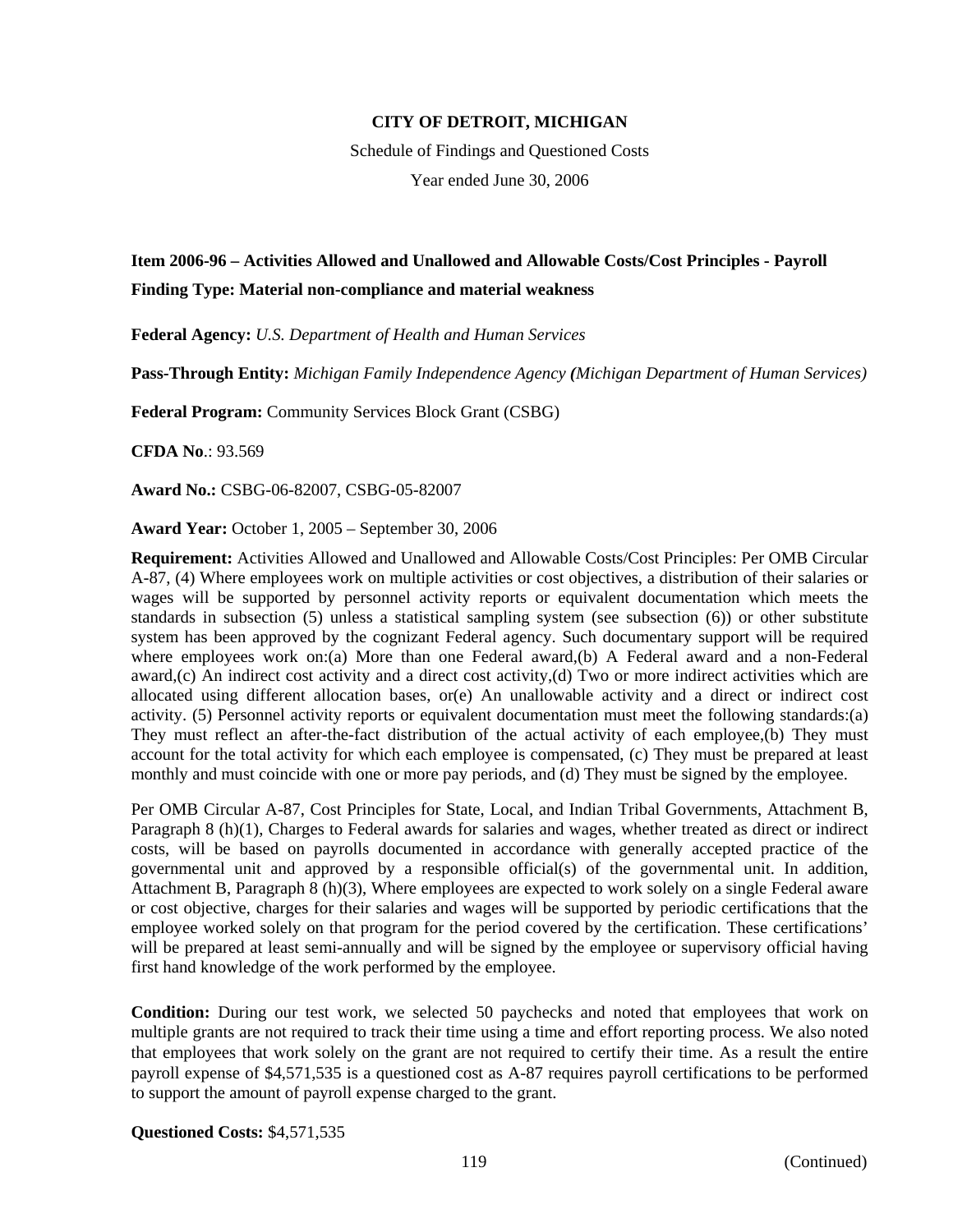Schedule of Findings and Questioned Costs

Year ended June 30, 2006

**Possible asserted cause and effect:** Internal Controls were not properly designed, executed, or monitored to ensure effectiveness. As a result the City did not comply with the Activities Allowed or Unallowed and Allowable Costs/Cost Principles requirements.

**Recommendation:** We recommend that management strengthen the internal control process to ensure compliance with the Activities Allowed or Unallowed and Allowable Costs/Cost Principles requirements.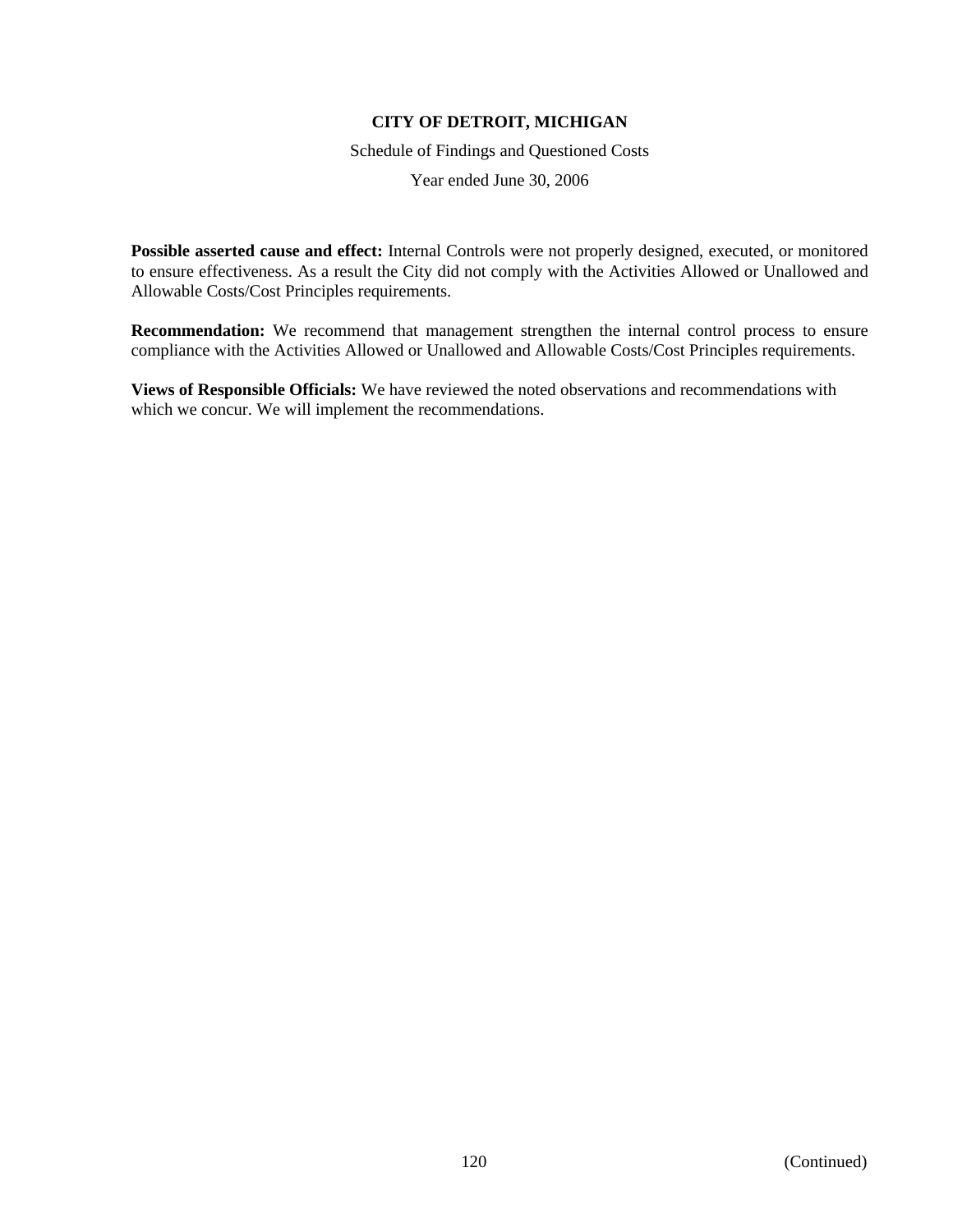Schedule of Findings and Questioned Costs Year ended June 30, 2006

**Item 2006-97 – Procurement, Suspension and Debarment** 

**Finding Type: Material non-compliance and material weakness** 

**Federal Agency:** *U.S. Department of Health and Human Services*

**Pass-Through Entity:** *Michigan Family Independence Agency (Michigan Department of Human Services)*

**Federal Program:** Community Services Block Grant (CSBG)

**CFDA No**.: 93.569

**Award No.:** CSBG-06-82007, CSBG-05-82007

**Award Year:** October 1, 2005 – September 30, 2006

**Requirement:** Procurement, Suspension and Debarment: According to the A-133 Compliance Supplement, grantees and subgrantees must not make any award or permit any award (subgrant or contract) at any tier to any party which is debarred or suspended or is otherwise excluded from or ineligible for participation in Federal assistance programs under Executive Order 12549, "Debarment Suspension". A-102 Common Rule requires non-Federal entities receiving Federal Awards establish and maintain internal control designed to reasonably ensure compliance with Federal laws, regulations and program compliance requirements.

**Condition:** During our testwork we selected 14 contracts for review and noted that all 14 contracts did not contain a clause indicating that the subrecipient was not suspended or debarred.

**Questioned Costs:** None

**Possible asserted cause and effect:** Internal Controls were not properly designed, executed, or monitored to ensure effectiveness. As a result the City did not comply with the Procurement, Suspension and Debarment requirements.

**Recommendation:** We recommend that management strengthen the internal control process to ensure compliance with the Procurement, Suspension and Debarment requirements.